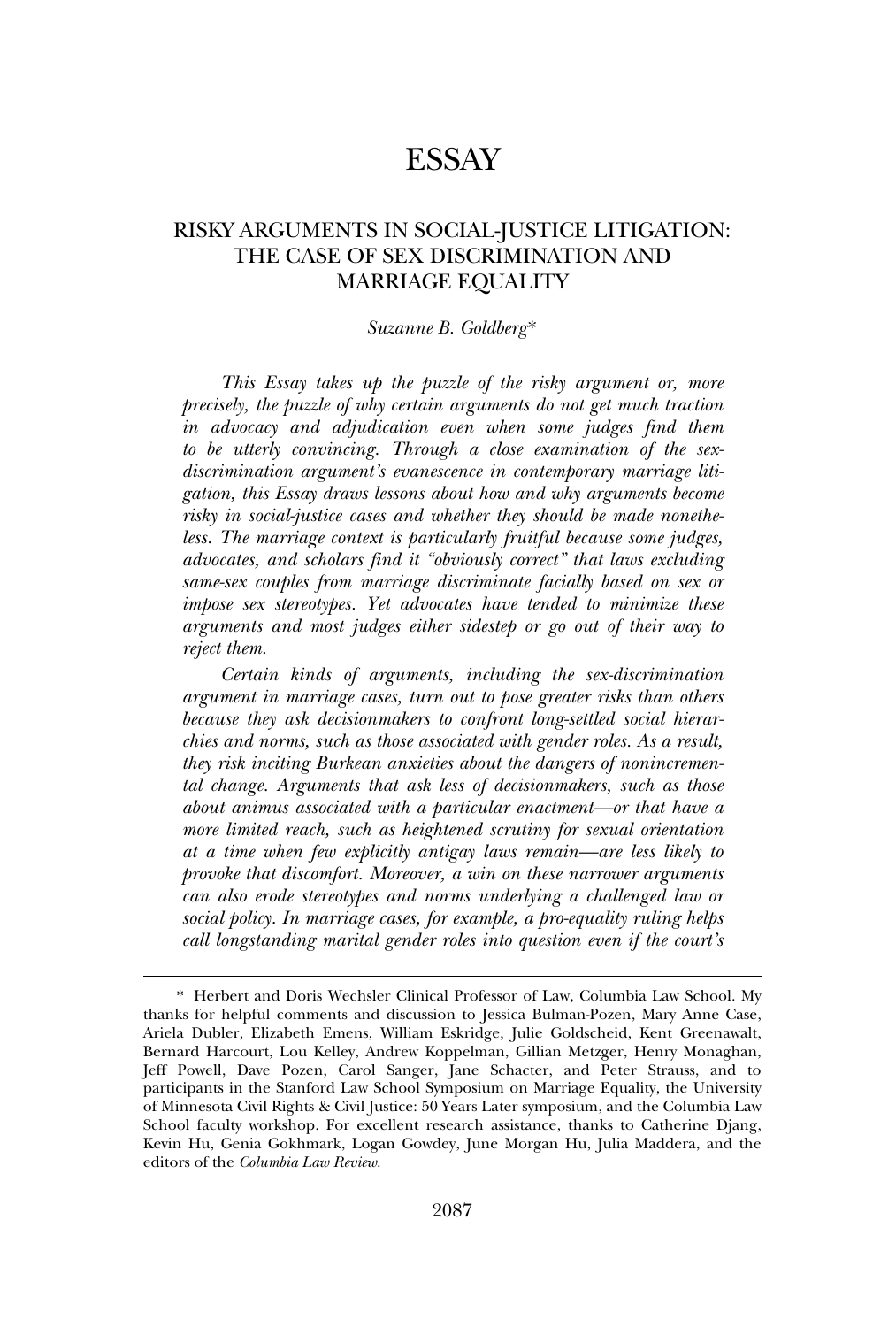*decision never mentions sex discrimination. Still, risky arguments add value within litigation by powerfully calling attention to deep problems that underlie a challenged law. Through close study of these costs and benefits, the risky-argument frame advanced here aims to illuminate the complex dynamics of argumentation in the litigation and adjudication of social-justice cases.*

| I. A PRIMER ON THE SEX-DISCRIMINATION ARGUMENT AND OTHER         |      |
|------------------------------------------------------------------|------|
|                                                                  |      |
|                                                                  |      |
|                                                                  |      |
| C. Additional Arguments: Sexual-Orientation Discrimination,      |      |
|                                                                  |      |
| II. EMBRACING THE SEX-DISCRIMINATION ARGUMENT2104                |      |
|                                                                  |      |
|                                                                  |      |
| <b>III. WHY SO LITTLE TRACTION FOR THE SEX-DISCRIMINATION</b>    |      |
|                                                                  |      |
|                                                                  |      |
|                                                                  |      |
| IV. OTHER POSSIBLE EXPLANATIONS FOR THE SEX-DISCRIMINATION       |      |
|                                                                  |      |
|                                                                  |      |
|                                                                  |      |
|                                                                  |      |
|                                                                  |      |
| V. THE RISKY-ARGUMENT FRAME AND THE (FEARED) SOCIAL POWER OF     |      |
|                                                                  |      |
| A. Concerns About the Social Power of Legal Reasoning 2131       |      |
| B. Avoiding the Risky Argument: A Gay-Rights Case Study2134      |      |
| VI. RISKY ARGUMENTS: SYNERGIES WITH INCREMENTAL ADVOCACY 2137    |      |
| A. The Costs of Sidestepping the Sex-Discrimination Argument2138 |      |
| B. The High Impact of Discrete-Argument Wins in Marriage         |      |
|                                                                  | 2140 |
| C. Theorizing the Power of Discrete Arguments in Social-         |      |
|                                                                  |      |
| 1. Building on Preexisting Norm Destabilization2144              |      |
| 2. Solidifying and Amplifying Preexisting Changes in             |      |
| Public Discourse and Related Jurisprudence2146                   |      |
|                                                                  |      |
|                                                                  |      |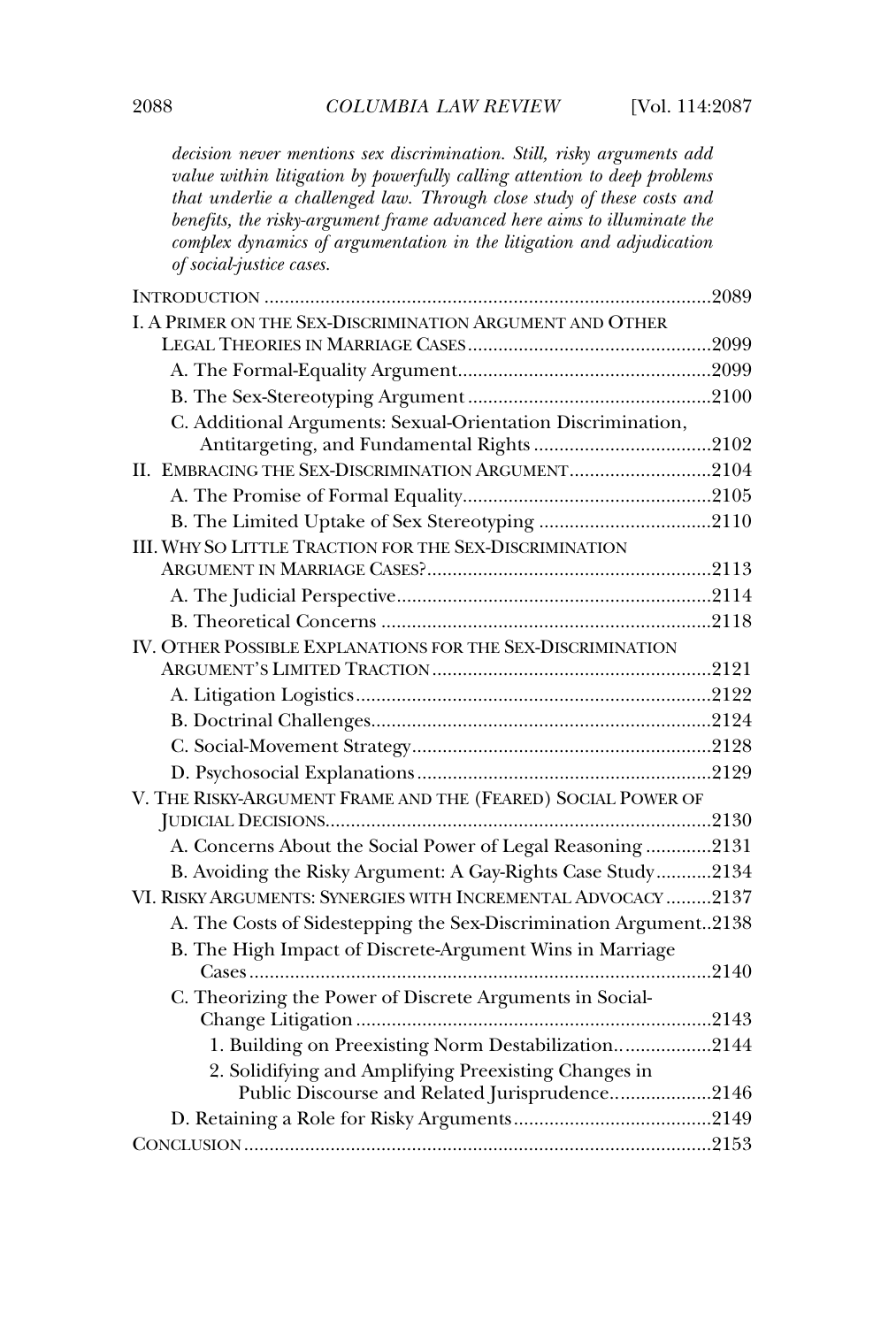## **INTRODUCTION**

This Essay takes up the puzzle of the risky argument. In the ordinary course of litigation, advocates present every theory that is likely to persuade, and judges choose among them, usually selecting the arguments that are most compelling without overreaching. But certain theories tend to recede or disappear from advocates' submissions and judicial opinions, even though they have proven fully convincing to some decisionmakers. They turn out to have a lightning-rod**-**like quality; while some adjudicators find them intensely attractive, others find them repellent. As a result, marginalizing or ignoring them risks losing their persuasive power, yet making them risks provoking otherwise dormant opposition.

The Essay's aim is twofold: first, to theorize about what makes an argument risky in social-justice cases that seek to end discriminatory practices and other inequities, and second, to consider how a risky-argument frame can illuminate the costs and benefits of argumentation choices in litigation and adjudication.

While every argument in social-justice litigation seeks change on the ground, usually through ending a harmful practice or enjoining enforcement of a discriminatory law, some go further. These, which I term "risky arguments," ask decisionmakers to revisit and unsettle deeply rooted or widespread social norms or practices. That is, they not only seek a desired practical outcome but also aim to shift a court's conceptualization of the problem at issue. Put another way, these arguments take direct aim at the presence of discrimination in longstanding laws and practices that tend to be treated, uncritically, as part of the "natural order." In doing so, they pose potentially greater risks than their discrete counterparts.

If they succeed, risky arguments have tremendous upside. Rulings accepting them can often be leveraged to highlight similar discrimination that has gone unnoticed or been deemed unobjectionable in related contexts.

But they have downsides, too. Because the alleged discrimination is so deeply embedded in laws and social practices, these arguments can be difficult for decisionmakers to grasp and may be ineffective as a result. Worse, from a risk perspective, is that their direct challenge to naturalized views may be experienced as threatening. This is because risky arguments, as defined here, ask decisionmakers to find that discrimination is present in generally accepted societal hierarchies (for example, hierarchies associated with the different social roles and expectations of men and women—more on this below) or other familiar practices.<sup>1</sup>

<sup>1.</sup> Others have written thoughtfully about norm-challenging arguments in connection with a range of civil-rights movements. See, e.g., William N. Eskridge, Jr., Some Effects of Identity-Based Social Movements on Constitutional Law in the Twentieth Century, 100 Mich. L. Rev. 2062, 2064–65 (2002) (discussing constitutional challenges to traditional forms of discrimination brought by movements for racial equality, women's rights, and gay rights); Kenneth L. Karst, Constitutional Equality as a Cultural Form: The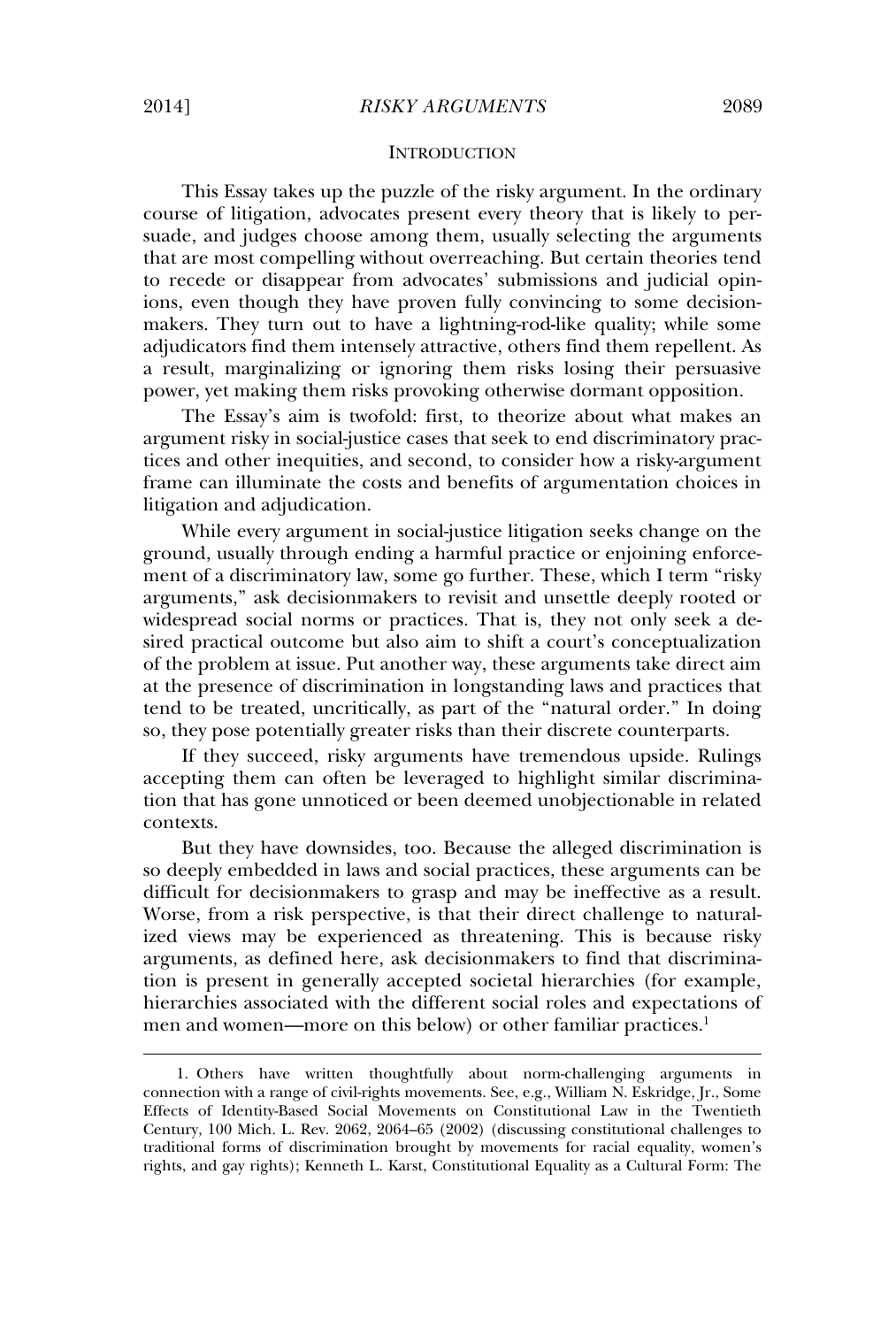By urging conceptual shifts rather than minor tweaks in understanding, these norm-challenging arguments risk inciting decisionmakers' Burkean anxieties about the dangers of nonincremental change.<sup>2</sup> That is, because they challenge the perceived natural order of things, these arguments risk being seen as destabilizing. For some judges, arguments of this sort may prompt a ruling adverse to the argument maker. But, and more interestingly for purposes of this Essay, even those who agree with the litigant's ultimate claim may go out of their way to reject or otherwise disassociate themselves from arguments that directly contest norms embedded in widespread practices.

A couple of concrete examples from outside the marriage-equality context may help illustrate this distinction in argument types. A challenge to the death penalty on the ground that its application to a particular crime or type of defendant is unconstitutionally cruel, for example, is relatively narrow and familiar in conceptual scope. Its practical impact, if accepted, is likewise confined to the particular type of death-penalty case at hand.<sup>3</sup>

By contrast, an argument that the death penalty should be enjoined because the sentencing process is infected by race discrimination would reach more broadly, both conceptually and practically.<sup>4</sup> Conceptually, the argument would require a court to acknowledge and condemn forms of bias that are arguably both pervasive and deeply entrenched through-

4. In *McCleskey v. Kemp*, for example, the Court rejected this broader type of challenge, holding that "a discrepancy that appears to correlate with race" did not require invalidation of Georgia's death-sentencing process. 481 U.S. 279, 312 (1987).

Courts and the Meanings of Sex and Gender, 38 Wake Forest L. Rev. 513, 514–15 (2003) (analyzing the interaction between court decisions and changing social views of women, lesbians, and gay men); Robert C. Post, The Supreme Court, 2002 Term—Foreword: Fashioning the Legal Constitution: Culture, Courts, and Law, 117 Harv. L. Rev. 4, 8 (2003) [hereinafter Post, Fashioning the Legal Constitution] ("[C]onstitutional law and culture are locked in a dialectical relationship, so that constitutional law both arises from and in turn regulates culture."); see also Robert C. Post & Reva Siegel, *Roe* Rage: Democratic Constitutionalism and Backlash, 42 Harv. C.R.-C.L. L. Rev. 373, 406–30 (2007) (discussing the relationship between developments in constitutional law and cultural politics regarding abortion).

<sup>2.</sup> See Edmund Burke, Reflections on the Revolution in France 259 (J.C.D. Clark ed., Stanford Univ. Press 2001) (1790) (outlining the risk associated with changes to longsettled political structures because "the whole chain and continuity of the commonwealth would be broken"); see also Cass R. Sunstein, Burkean Minimalism, 105 Mich. L. Rev. 353, 356 (2006) (explaining that "Burkeans insist on incrementalism; but they also emphasize the need for judges to pay careful heed to established traditions"). For discussion of this point in connection with theories of judicial minimalism, see infra note 27.

<sup>3.</sup> See, e.g., Hall v. Florida, 134 S. Ct. 1986, 1990 (2014) (invalidating Florida statute on Eighth Amendment grounds because it unduly restricted evidence of intellectual disability in death-penalty cases); Roper v. Simmons, 543 U.S. 551, 555 (2005) (barring as "cruel and unusual" executions of individuals for capital crimes committed before age eighteen); Atkins v. Virginia, 536 U.S. 304, 321 (2002) (forbidding, on "cruel and unusual punishment" grounds, execution of individuals with "mental retardation").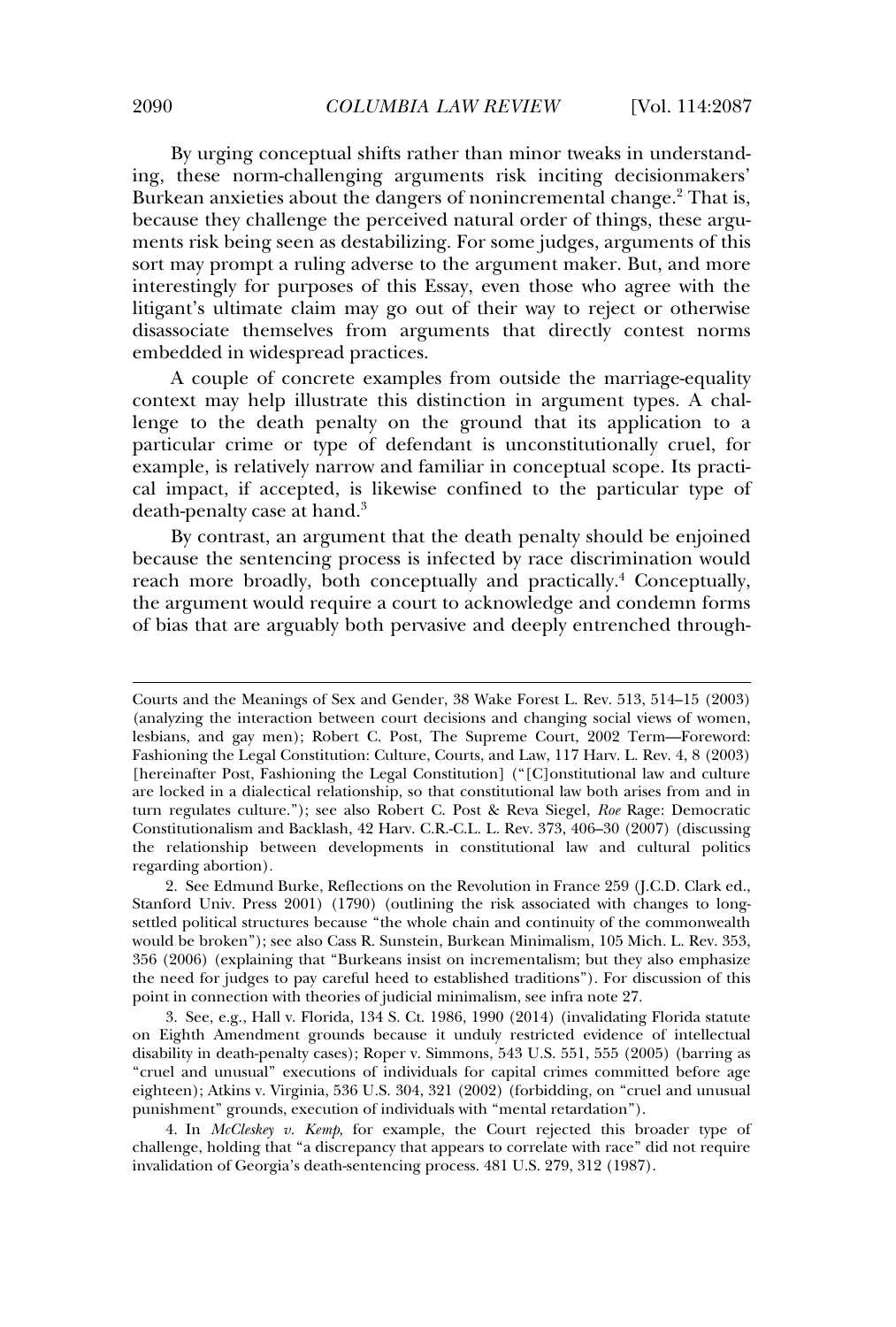out the criminal-justice system.<sup>5</sup> Practically, a ruling on this ground could be used to challenge not only imposition of the death penalty but also, potentially, most other aspects of the criminal-justice process.<sup>6</sup> Thus, in both the intellectual move it demands and in its potential reach, the race-discrimination argument involves a bigger "ask" and, hence, greater risk than its more discrete counterpart.

Consider, too, an employment-discrimination suit. A discrete presentation of the case would focus on the set of concrete incidents that led the plaintiff to seek redress, whether in the form of harassment, comments, or undercompensation.<sup>7</sup> Given the proof difficulties associated with discrimination cases, the same plaintiff might seek to strengthen the case by also making an argument about implicit bias that gave rise to the troublesome workplace conduct or lower payscale.<sup>8</sup>

A favorable ruling based on facts specific to the plaintiff's case would resolve that employee's claim with limited implications for other similar

<sup>5.</sup> The Court in *McCleskey* signaled its awareness of the sweep of the race-based equalprotection challenge. "McCleskey challenges decisions at the heart of the State's criminal justice system," the majority wrote. Id. at 297 ("Because discretion is essential to the criminal justice process, we would demand exceptionally clear proof before we would infer that the discretion has been abused.").

For extended discussion of racial bias within the criminal-justice system, see Michelle Alexander, The New Jim Crow 2 (2010) ("Rather than rely on race [to discriminate], we use our criminal justice system to label people of color 'criminals' and then engage in all the practices we supposedly left behind . . . . We have not ended racial caste in America; we have merely redesigned it.").

<sup>6.</sup> Cf. Alexander, supra note 5, at 4 (arguing "mass incarceration in the United States had, in fact, emerged as a stunningly comprehensive and well-disguised system of racialized social control").

<sup>7.</sup> See, e.g., Hall v. Siemens VDO Auto., 481 F. App'x 499, 501 (11th Cir. 2012) (recounting plaintiff's testimony that she received lower compensation than her white male coworkers); Cherry v. Shaw Coastal, Inc., 668 F.3d 182, 185–86 (5th Cir. 2012) (describing pattern of escalating sexual harassment faced by plaintiff from his coworker); Risch v. Royal Oak Police Dep't*,* 581 F.3d 383, 385–87 (6th Cir. 2009) (citing several instances where male officers with lower test scores were promoted, while plaintiff was repeatedly passed over); White v. Baxter Healthcare Corp., 533 F.3d 381, 385 (6th Cir. 2008) (noting plaintiff's testimony that his new supervisor made multiple discriminatory comments based on race). See generally 1 Andrew J. Ruzicho et al., Employment Law Checklists and Forms § 4:3 (2014), available at Westlaw EMPL-CF (discussing case law that addresses circumstantial evidence of employment discrimination).

<sup>8.</sup> See Suzanne B. Goldberg, Discrimination by Comparison, 120 Yale L.J. 728, 734 n.15 (2011) [hereinafter Goldberg, Discrimination by Comparison] (discussing barriers to discrimination plaintiffs' success). For extended discussion about implicit bias in workplaces, see, e.g., Anthony G. Greenwald & Linda Hamilton Krieger, Implicit Bias: Scientific Foundations, 94 Calif. L. Rev. 945, 946 (2006) (examining "the science of implicit cognition," which "suggests that actors do not always have conscious, intentional control over the processes of social perception, impression formation, and judgment that motivate their actions"); Christine Jolls & Cass R. Sunstein, The Law of Implicit Bias, 94 Calif. L. Rev. 969, 973 (2006) (discussing how distinctions between intuitive and deliberative cognitive operations can help "illuminate legal responses to a wide range of behavioral problems" regarding implicit bias).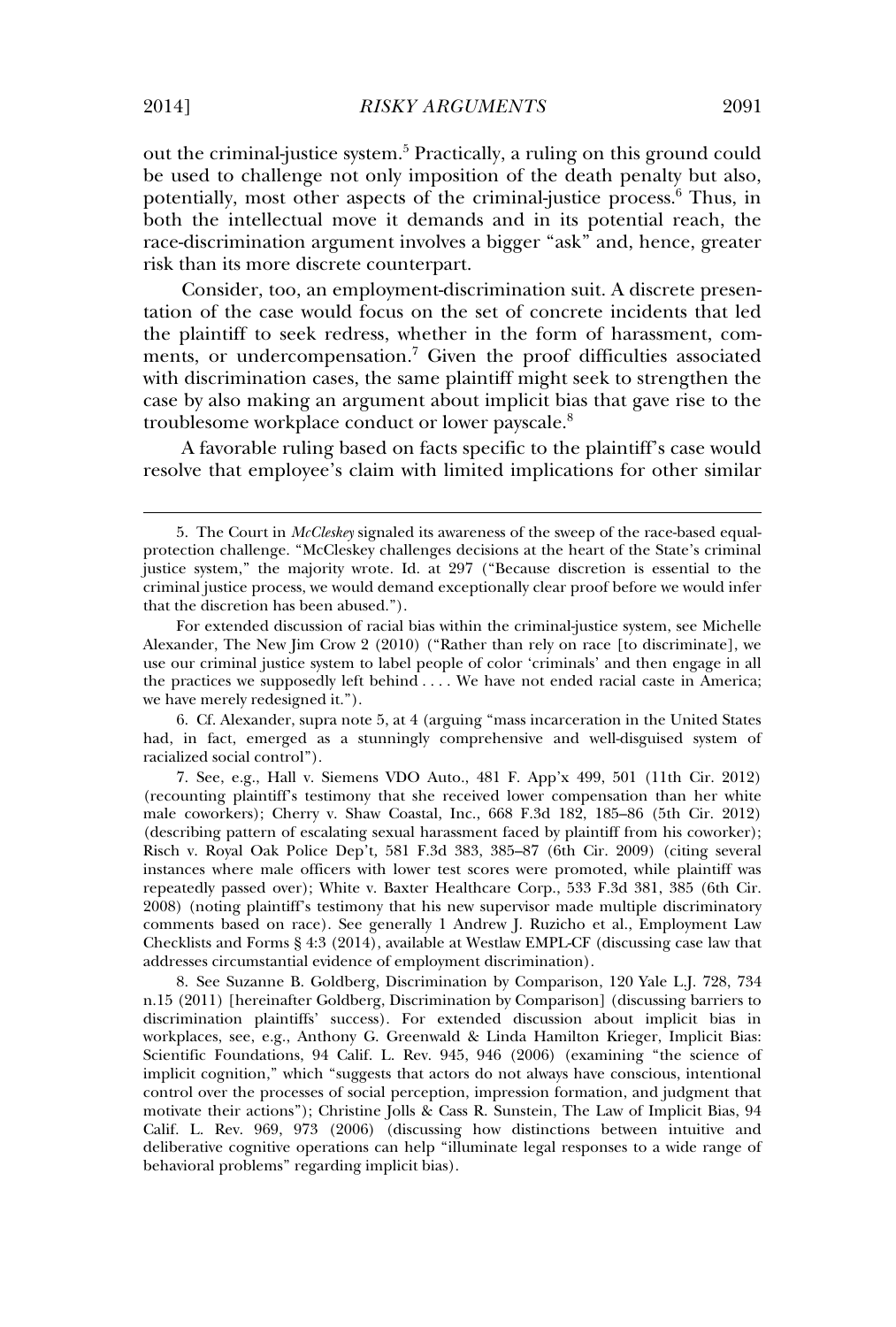cases. A ruling on implicit-bias grounds, by contrast, would condemn deeply internalized views and intuitions that, according to many researchers, pervade most workplaces and other segments of society.<sup>9</sup> This too, needless to say, is a far bigger—and riskier—"ask" than is made by the argument that discriminatory intent can be discerned in the specific incidents at issue.<sup>10</sup>

The same dynamic can be seen in challenges to laws that exclude same-sex couples from marriage or refuse to recognize those couples' existing marriages (together, the "marriage bans"), which serve as the case study for this Essay's extended exploration of risky arguments. In litigation against these bans, two relatively discrete equality arguments feature most prominently<sup>11</sup> and have proven most likely to prevail. The

A broader issue here is that courts tend to avoid arguments based on evidence that is not easily visible for reasons of institutional competence and legitimacy, among others. See generally Suzanne B. Goldberg, On Making Anti-Essentialist and Social Constructionist Arguments in Court, 81 Or. L. Rev. 629 (2002).

11. Outside of litigation, supporters of marriage equality often make broad fairness arguments as well. See, e.g., David Blankenhorn, Op-Ed, How My View on Gay Marriage Changed, N.Y. Times (June 22, 2012), http://www.nytimes.com/2012/06/23/opinion/ how-my-view-on-gay-marriage-changed.html (on file with the *Columbia Law Review*) ("Whatever one's definition of marriage, legally recognizing gay and lesbian couples and their children is a victory for basic fairness."); Lincoln Chafee, Gay Marriage: A Question of Fairness, Huffington Post (June 19, 2009, 5:12 AM), http://www.huffingtonpost.com/ lincoln-chafee/gay-marriage-a-question-o\_b\_217389.html (on file with the *Columbia Law Review*) ("To me, the issue of same-sex marriage boils down to a question of basic fairness.").

They do not tend to argue, however, that marriage bans discriminate based on sex. This inattention to the sex-discrimination argument in public debates can likely be explained by reasons similar to those explored in this Essay, though development of this point is beyond the scope here. For illustrations of the sex-discrimination argument's infrequent invocation in nonlitigation settings, see, e.g., infra note 24 (discussing legislators and professors who affirm the sex-discrimination argument).

For discussion of the link between the sex-discrimination argument and marriage equality for same-sex couples in public debates of earlier decades, particularly related to the Equal Rights Amendment, see Reva B. Siegel, Constitutional Culture, Social Movement Conflict and Constitutional Change: The Case of the De Facto ERA, 94 Calif. L. Rev. 1323, 1400–02 (2006) [hereinafter Siegel, Constitutional Culture].

<sup>9.</sup> See Greenwald & Krieger, supra note 8, at 955 (demonstrating that "implicit attitude measures reveal far more bias favoring advantaged groups than do explicit measures"); see also Audrey J. Lee, Unconscious Bias Theory in Employment Discrimination Litigation, 40 Harv. C.R.-C.L. L. Rev. 481, 483–86 (2005) (summarizing several empirical studies showing "unconscious bias is quite prevalent, often in sharp contrast to individuals' self-professed identity").

<sup>10.</sup> See Franita Tolson, The Boundaries of Litigating Unconscious Discrimination: Firm-Based Remedies in Response to a Hostile Judiciary, 33 Del. J. Corp. L. 347, 373 (2008) ("[J]udges also struggle with determining an appropriate remedy for victims of unconscious discrimination that reflects the proper distribution of liability, without causing the employer to engage in behavior that is both costly and overly deterrent."). See generally Goldberg, Discrimination by Comparison, supra note 8, at 791–802 (discussing courts' reluctance to embrace sociological or nonfalsifiable evidence regarding workplace conduct).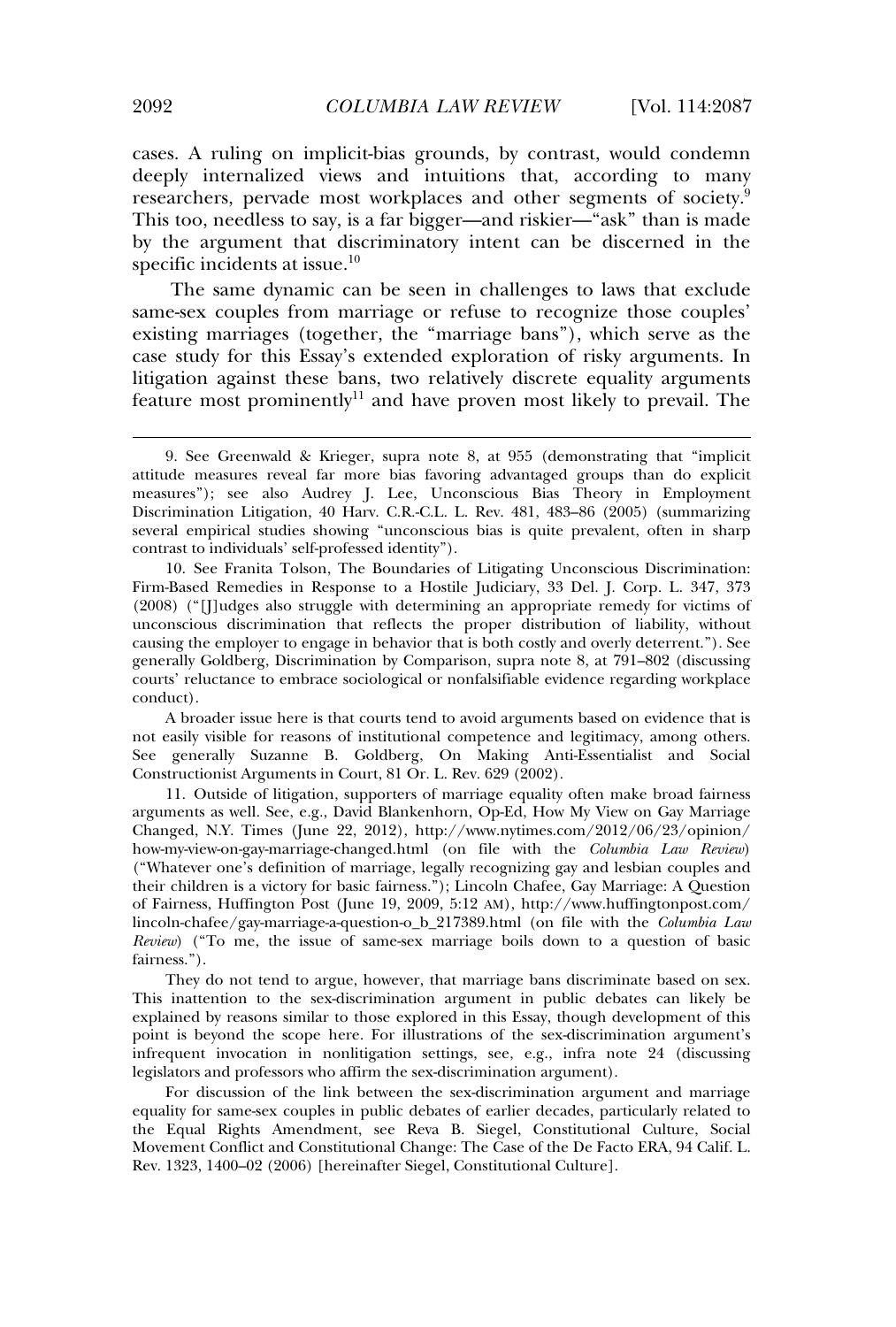first is that marriage bans discriminate unconstitutionally based on sexual orientation. The second is that the bans impermissibly target a group of people for an unfair burden (the "antitargeting" argument) and, as such, constitute "[d]iscrimination[] of an unusual character." 12

As will be discussed at length below, the equal-protection argument that focuses on sexual-orientation discrimination is conceptually discrete. Most people understand that the bans primarily affect gay people who want to marry their same-sex partners (disagreement exists only regarding whether the bans are permissible).<sup>13</sup> The reach of a ruling that marriage bans discriminate impermissibly based on sexual orientation is relatively limited, too, given that few remaining laws or policies discriminate in this way.<sup>14</sup>

The antitargeting argument is also conceptually discrete. It focuses on the bans' enactment in response to the prospect of gay and lesbian couples marrying<sup>15</sup> and asks the decisionmaker to discern discrimination

12. Romer v. Evans, 517 U.S. 620, 633 (1996) (first alteration in original) (quoting Louisville Gas & Elec. Co. v. Coleman, 277 U.S. 32, 37–38 (1928)). *Romer*, the contemporary cornerstone of the antitargeting argument, rejected a state constitutional amendment because it placed a unique legal burden on the ability of lesbians, gay men, and bisexuals to obtain antidiscrimination protections. For *Romer*'s antitargeting predecessors, see City of Cleburne v. Cleburne Living Ctr., Inc., 473 U.S. 432, 435 (1985) (invalidating zoning ordinance that imposed targeted restrictions on housing for people with mental retardation); U.S. Dep't of Agric. v. Moreno, 413 U.S. 528, 538 (1973) (invalidating food-stamp regulation targeted at hippies).

Another frequently made argument, grounded in the due-process guarantee, urges that laws preventing individuals from marrying their same-sex partner or denying recognition to those marriages violate the fundamental right to marry. See infra note 50 and accompanying text (detailing argument and giving various examples).

13. Even Charles Cooper, who defended California's Proposition 8, recognized the exclusion of same-sex couples as discrimination based on sexual orientation, as he argued, in response to a question by Justice Kennedy, that the measure did not discriminate based on sex. See Transcript of Oral Argument at 13–14, Hollingsworth v. Perry, 133 S. Ct. 2652 (2013) (No. 12-144) [hereinafter *Hollingsworth* Transcript], available at http://www. supremecourt.gov/oral\_arguments/argument\_transcripts/12-144a.pdf (on file with the *Columbia Law Review*) ("[W]e agree that to the extent that the classification impacts, as it clearly does, same-sex couples, that—that classification can be viewed as one of sexual orientation rather than [sex].").

14. Many laws that discriminate based on sexual orientation have recently been overturned. See, e.g., Press Release, Office of the Press Sec'y, White House, Statement by the President on the Repeal of Don't Ask, Don't Tell (Sept. 20, 2011), available at http://www.whitehouse.gov/the-press-office/2011/09/20/statement-president-repealdont-ask-dont-tell (on file with the *Columbia Law Review*) (announcing formal repeal of "discriminatory law known as Don't Ask, Don't Tell"). However, some laws and policies remain that, in their contexts, discriminate directly based on sexual orientation. See, e.g., Miss. Code Ann. § 93-17-3(5) (2013) ("Adoption by couples of the same gender is prohibited."); Utah Code Ann. § 78B-6-117(3) (LexisNexis 2012) ("A child may not be adopted by a person who is cohabiting in a relationship that is not a legally valid and binding marriage under the laws of this state.").

15. See infra note 53 (discussing "defense of marriage" acts passed after the Hawaii Supreme Court declined to dismiss a lawsuit brought by same-sex couples seeking marriage rights).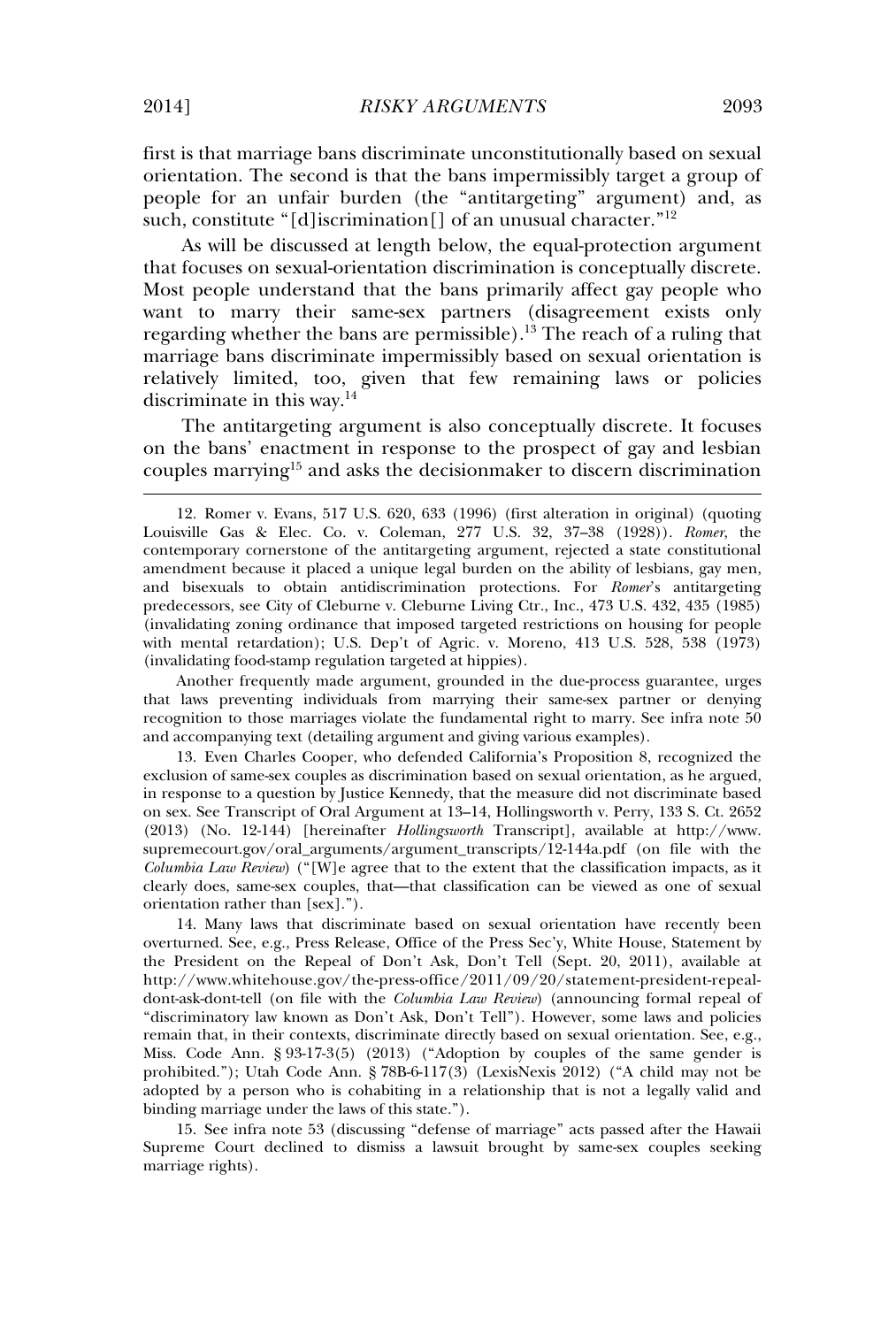directly from the facts surrounding the enactment and related laws. Its context-specific focus means, too, that a favorable ruling will not translate seamlessly to other kinds of cases.

By contrast, the sex-discrimination argument presents a bigger conceptual ask.<sup>16</sup> To find sex discrimination, a judge must both see and condemn sex-based distinctions and stereotyping embedded in the different-sex marriage requirement.<sup>17</sup> But while many people recognize the bans' negative effects on gay people, relatively few perceive sex discrimination in the same rules. This low level of recognition, together with (and perhaps reinforced by) the requirement's longstanding nature and the fact that most married judges have different-sex spouses and many may be in marriages that they see as egalitarian, heightens the challenge of persuading decisionmakers to recognize the presence of sex discrimination in the exclusion of same-sex couples from marriage.<sup>18</sup>

Moreover, a sex-discrimination ruling would likely reach more broadly than a ruling based on sexual-orientation discrimination or an antitargeting theory because numerous officially and socially sanctioned distinctions based on sex remain in force.<sup>19</sup> There is no obvious reason that a favorable marriage ruling on sex discrimination would not also call some or all of these other distinctions into question. Consequently, the sex-discrimination argument in marriage litigation has the possibility of both the payoff and the downsides that characterize risky arguments.

The next question, then, is whether the risks outweigh the benefits of making, and possibly winning, a case with a broad, norm-challenging theory. This Essay concludes that they sometimes do, though with important qualifications as developed below. My central claim on this point, which is more descriptive than normative, is that a discrete argument has the potential to accomplish much of what the normchallenging argument seeks, without the costs of that argument. This is because a favorable ruling in a social-justice case, regardless of its underlying reasoning, will erode a law or social policy that bolstered the naturalness of the challenged distinction.

17. For elaboration of these two sex-discrimination theories, see infra Part I.A–B.

18. See infra Part IV.B (exploring doctrinal barriers to the sex-discrimination argument, including case law on dress codes and parenting); Part IV.D (offering a psychosocial explanation for judicial reluctance to accept sex-discrimination arguments).

<sup>16.</sup> To be sure, a lawsuit demanding that a state recognize same-sex couples' marriages is itself relatively risky as compared to litigation challenging the federal government's Defense of Marriage Act because regulating marriage is usually the province of the states, not the federal government. See United States v. Windsor, 133 S. Ct. 2675, 2691 (2013) ("[T]he Federal Government, through our history, has deferred to state-law policy decisions with respect to domestic relations."). But this is separate from the question whether the legal theories advanced in a given lawsuit are conceptually discrete or are more broadly, and riskily, norm challenging.

<sup>19.</sup> See infra note 170 (discussing social norms regarding different-sex bathrooms); see also infra note 158 (discussing pervasive, popular beliefs in essential differences between men and women).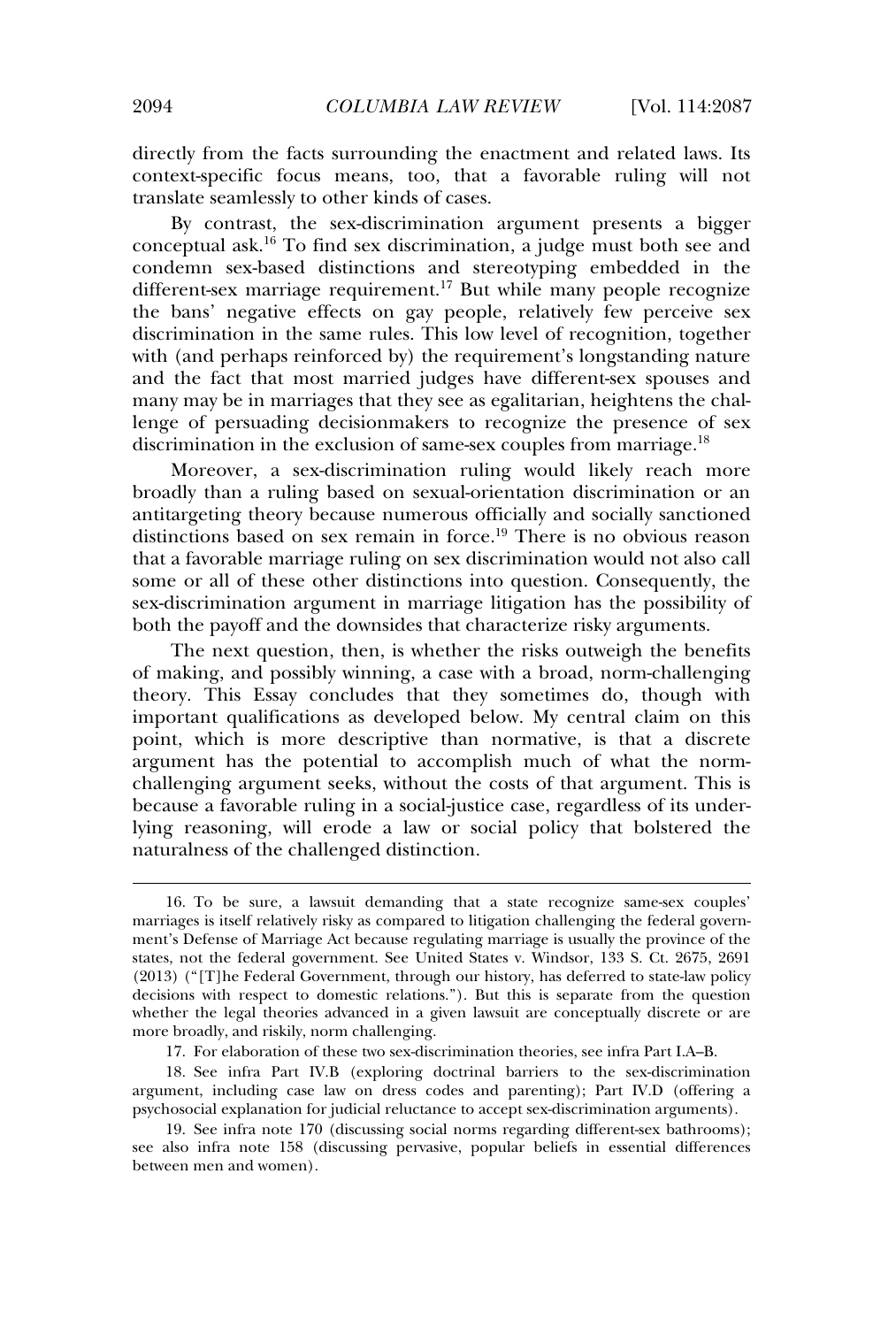In other words, a ruling can undermine stereotypes and conventions without relying on, or even mentioning, a theory that directly confronts them.<sup>20</sup> There are other benefits of sidestepping the "big" argument, too, including reducing the likelihood of alienating potential allies and the risk of a broadly damaging loss. Of course, there are also costs associated with not making these arguments, which this Essay will detail as well. $21$ 

A few more general observations are needed before turning to explore in depth the sex-discrimination argument in marriage cases through the lens of the risky-argument theory. First, while any number of arguments might seek to expand judicial understandings of discrimination, this Essay's interest is in those that have already been accepted by audiences beyond their proponents and close allies. That is, the arguments must have been deemed plausible by some courts, have serious empirical support, or have some other indicia of mainstream acceptance. This is not to suggest that all previously unembraced arguments lack value. Rather, my aim here is to understand why certain arguments do not get much traction, either among advocates or judges, even after they have proven to be persuasive.

By looking at arguments with demonstrated plausibility, we can start to see that some arguments are disfavored or disregarded by advocates, or rejected by judges, not because they are unpersuasive but rather for reasons related to the confrontation they seek with the status quo. It is this confrontation that makes them riskier or less appealing than other available arguments. Yet because they appeal to some, there is risk not only in making them, but also in sidestepping them.

The marriage-equality context is particularly interesting in this vein. On the one hand, the sex-discrimination argument is "obviously correct" to some judges,  $2^2$  scholars,  $2^3$  and others.  $2^4$  Indeed, it may persuade deci-

23. See infra text accompanying notes 80–84 (discussing scholarly support for the sex-discrimination argument).

24. See Conn. Senate Judiciary Comm., Reports on Bills Favorably Reported by Committee: An Act Concerning Marriage Equality, S.B. 963 (2005), available at http:// www.cga.ct.gov/2005/jfr/s/2005SB-00963-R00JUD-JFR.htm (on file with the *Columbia Law Review*) (quoting law professors Ian Ayres and Jennifer Brown as supporting Connecticut bill to legalize marriage for same-sex couples because "Connecticut should end the sex discrimination in the law"); Phil Reese, Kaine, Two More U.S. Senators Back Marriage Equality, Wash. Blade (Mar. 26, 2013), http://www.washingtonblade.com/2013/03/26/ kaine-two-more-u-s-senators-back-same-sex-marriage (on file with the *Columbia Law Review*)

<sup>20.</sup> See infra Part VI.B (discussing high impact of discrete-argument wins in marriage cases).

<sup>21.</sup> One qualification is important here. Advocates often decline to make arguments that will cut against their broader goals in ways that might harm other clients. The risky arguments discussed here do not fall into this category for the reasons explained below.

<sup>22.</sup> See, e.g., Latta v. Otter, Nos. 14-35420, 14-35421, 12-17668, 2014 WL 4977682, at \*15 (9th Cir. Oct. 7, 2014) (Berzon, J., concurring) ("[T]he same-sex marriage prohibitions, if anything, classify *more* obviously on the basis of sex than they do on the basis of sexual orientation . . . ."); see also infra text accompanying notes 53–68 (discussing judicial decisions endorsing the sex-discrimination argument).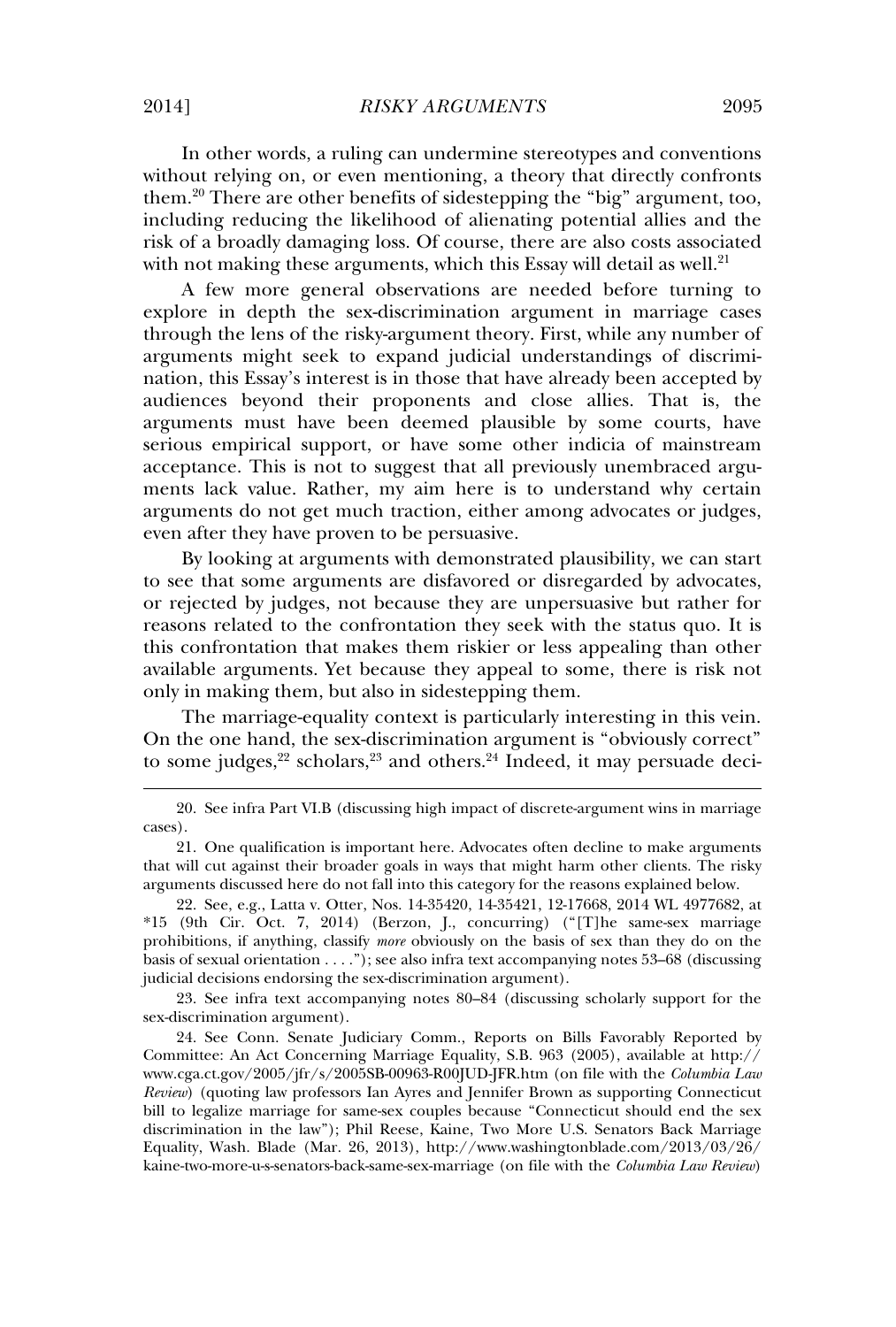sionmakers who are otherwise unmoved or reluctant to embrace antitargeting or sexual-orientation-discrimination arguments. It may also be a valuable "atmospheric" argument that, while not ultimately adopted, helps a decisionmaker along in finding fault with the challenged law.<sup>25</sup> At the same time, it is also obviously incorrect to others and, at times, provocatively so. Some judges who rule for marriage equality on other grounds and, therefore, do not need to address the sex-discrimination argument at all will nonetheless make a point of explaining why they reject it.<sup>26</sup> In this way, there is peril both in making and in avoiding or marginalizing the argument.

This inescapable risk helps explain why one cannot simply dismiss risky arguments as antiminimalist and, therefore, not worth making. As Cass Sunstein wrote, within a broader exploration of judicial minimalism, courts "generally try to avoid issues of basic principles" in cases with high societal stakes.<sup>27</sup> Yet it will sometimes be the case, perhaps especially in social-justice cases, that what makes a particular argument nonminimalist is in the eye of the beholder. Arguments that one judge sees as entailing a measurable societal shift may be seen by another judge as narrow or necessary to reach a litigant's desired outcome.

Further, the risky-argument frame helps clarify that the set of "minimalist" arguments in a given context is also not fixed. What constitutes a basic principle that might best be avoided, per Sunstein, will change over time, depending on shifts in surrounding law and social

The focus here is not so much on the normative justifications for or the desirability of judicial minimalism, but on the second-order reasons why some arguments come to be seen as "bigger" and therefore less minimalist and more threatening than others.

<sup>(</sup>quoting Senator Jay Rockefeller as supporting marriage rights for same-sex couples because "government shouldn't discriminate against people who want to marry just because of their gender").

<sup>25.</sup> The argument can help illuminate why certain proffered justifications, such as the state's interest in children having both male and female parents, are laden with sex stereotypes. See infra notes 189–190 and accompanying text (discussing the use of sexdiscrimination argument to expose impermissible gender-role stereotypes).

<sup>26.</sup> See infra notes 101–108 and accompanying text (discussing rulings in which courts granted litigants' marriage-equality claim and rejected the sex-discrimination argument rather than leaving it unaddressed).

<sup>27.</sup> See Cass R. Sunstein, The Supreme Court, 1995 Term—Foreword: Leaving Things Undecided, 110 Harv. L. Rev. 4, 20 (1996) (describing "incompletely theorized agreements" as one goal of judicial minimalists (emphasis omitted)). Social-change cases will often fit Sunstein's characterization as involving issues "of high complexity about which many people feel deeply and on which the nation is in flux (moral or otherwise)." Id. at 8. For these kinds of cases, Sunstein suggests that "minimalism makes sense first because courts may resolve the relevant issues incorrectly, and second because courts may be ineffective or create serious problems even if their answers are right." Id. Consequently, he argues, "[c]ourts should try to economize on moral disagreement by refusing to challenge other people's deeply held moral commitments when it is not necessary for them to do so." Id.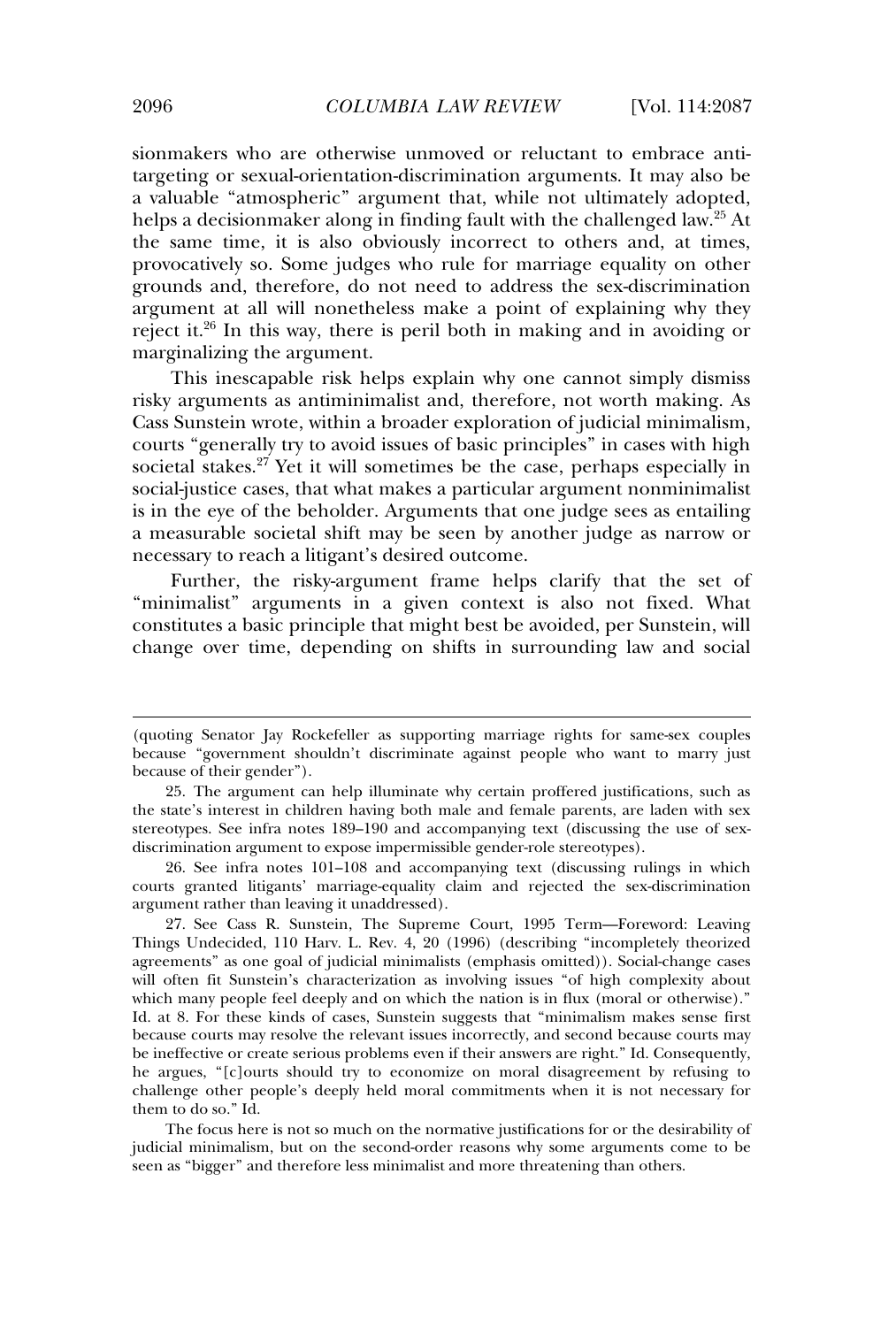norms. In other words, an argument that is minimalist at one time might be seen as much less so at another.<sup>28</sup>

This is certainly the case in marriage litigation. As discussed below, arguments about sexual-orientation discrimination might once have been seen as risky because of their implications for other sexualorientation-based laws and because of prevailing norms that supported inequality for gay people.<sup>29</sup> Yet these same arguments have undergone a status shift and, arguably, have become minimalist in an environment where legal enforcement of sexual-orientation discrimination is increasingly disdained.<sup>30</sup> Similarly, arguments that bans related to same-sex couples' marriages engage in impermissible targeting and amount to discrimination of an unusual character (the argument the Supreme Court accepted in *United States v. Windsor*<sup>31</sup>) have also become more minimalist since the Court decided, in *Romer v. Evans*, to apply our constitutional tradition of concern in this regard to an antigay measure.

The remainder of the Essay explores, through the risky-argument frame advanced here, why the sex-discrimination argument has not gotten much traction in marriage cases and what broader consequences may flow from this risky-argument avoidance. On this point, particular consideration goes to the sex-discrimination argument's synergies with

Supreme Court Justices, and lower court judges as well, were becoming aware of a sea change in United States society. Their enlightenment was advanced publicly by the briefs filed in Court and privately, I suspect, by the aspirations of the women, particularly the daughters and granddaughters, in their own families and communities.

<sup>28.</sup> In Jack Balkin's terms, this would be the shift when an argument moves from being "off-the-wall" to "on-the-wall." Jack M. Balkin, Constitutional Redemption 12, 177– 83 (2011). In a similar vein, Justice Ginsburg invoked Paul Freund's observation that judges "are affected, not by the weather of the day . . . but by the climate of the era" to explain courts' growing amenability to women's rights claims in the 1970s. Ruth Bader Ginsburg, Constitutional Adjudication in the United States as a Means of Advancing the Equal Stature of Men and Women Under the Law, 26 Hofstra L. Rev. 263, 268 (1997). She added:

Id. at 268–69.

For a discussion of the process by which changed understandings of a social group are incorporated into legal doctrine, see generally Suzanne B. Goldberg, Constitutional Tipping Points: Civil Rights, Social Change, and Fact-Based Adjudication, 106 Colum. L. Rev. 1955 (2006).

<sup>29.</sup> Cf. Bowers v. Hardwick, 478 U.S. 186, 196 (1986) (sustaining Georgia's sodomy law based on "majority sentiment about the morality of homosexuality"); id. at 196–97 (Burger, C.J., concurring) (stating that "[d]ecisions of individuals relating to homosexual conduct have been subject to state intervention throughout the history of Western civilization" based on "millennia of moral teaching").

<sup>30.</sup> See, e.g., Lawrence v. Texas, 539 U.S. 558, 578 (2003) (invalidating Texas's "homosexual conduct" law, overruling *Bowers*, and concluding that the gay litigants were "entitled to respect for their private lives").

<sup>31. 133</sup> S. Ct. 2675, 2692 (2013) (quoting Romer v. Evans, 517 U.S. 620, 633 (1996)).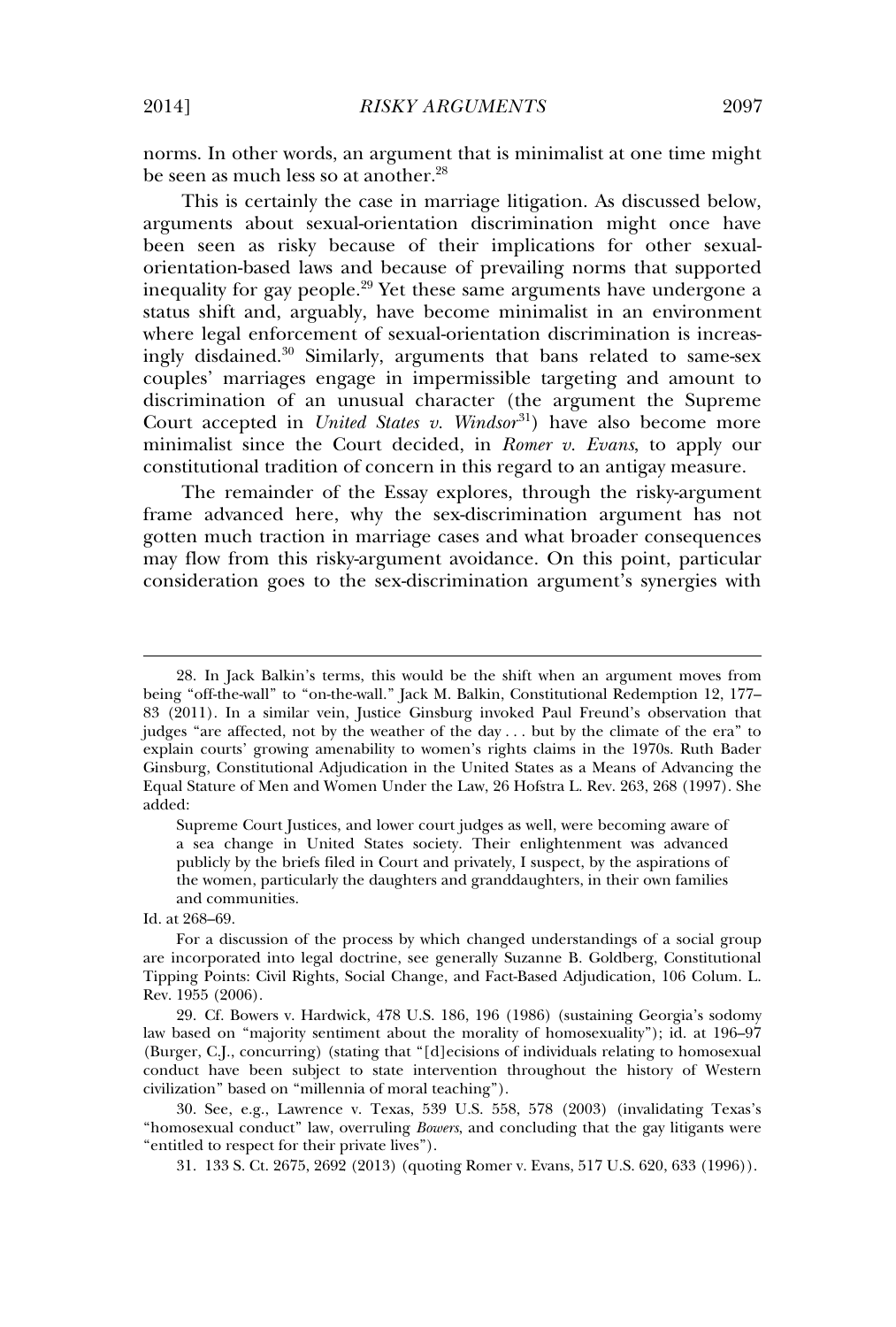narrower or more minimalist arguments that may contribute to litigation success even when courts do not take up the argument directly.<sup>32</sup>

To set a foundation for the discussion that follows, Part I offers a primer on the sex-discrimination argument and other legal theories presented in marriage-equality cases. Part II then elaborates the enthusiastic judicial and scholarly embrace that the sex-discrimination argument has received in some quarters. As Part III shows, however, most judges have ignored the argument, including in *Windsor*, and some judges and scholars have made a special point of rejecting it even when they grant marriage-equality claims.

Part IV then tracks several possible explanations for the sexdiscrimination argument's evanescence in marriage litigation. These include practical reasons related to word limits and judicial attention spans; broader reasons associated with doctrine and social-movement strategy; and psychosocial explanations related to the advocates and judges who decide whether and how to address the arguments.

Part V uses the risky-argument frame to show that courts may also resist the sex-discrimination argument because of inchoate beliefs that adopting the argument will produce undesirable shifts in social norms and relations. Building on earlier observations, Part VI explores the role that risky arguments play in litigation even when they do not receive judicial uptake. In particular, this Part considers the synergies between

<sup>32.</sup> Although the sex-discrimination argument can be both useful and effective, as the discussion below shows, this Essay does not develop that position at length here. Instead, it focuses on the potential risks associated with the argument in an effort to understand its limited uptake.

For thoughtful development of the sex-discrimination argument's benefits in litigation and policy debates, see, e.g., Susan Frelich Appleton, Missing in Action? Searching for Gender Talk in the Same-Sex Marriage Debate, 16 Stan. L. & Pol'y Rev. 97, 125–34 (2005) (arguing that "add[ing] explicit gender talk to the public conversation . . . will both expose and answer the reliance on implicit gender talk by same-sex marriage opponents"); Mary Anne Case, "The Very Stereotype the Law Condemns": Constitutional Sex Discrimination Law as a Quest for Perfect Proxies, 85 Cornell L. Rev. 1447, 1486–90 (2000) [hereinafter Case, The Very Stereotype] ("[T]o strike down a ban on same-sex marriage on equal protection grounds as violative of norms against sex discrimination rather than on substantive due process grounds as violative of guarantees of associational privacy and family autonomy, is in many respects the more conservative, more easily limited decision."); Mary Anne Case, What Feminists Have to Lose in Same-Sex Marriage Litigation, 57 UCLA L. Rev. 1199, 1221 (2010) [hereinafter Case, What Feminists Have to Lose] (explaining that the sex-discrimination argument's focus on stereotyping "obviates the necessity of forcing individuals into well-defined rigid groups to whose standards they must conform—gay or straight, male or female, masculine or feminine—as a precondition for vindicating their rights"); Deborah A. Widiss, Elizabeth L. Rosenblatt & Douglas NeJaime, Exposing Sex Stereotypes in Recent Same-Sex Marriage Jurisprudence, 30 Harv. J.L. & Gender 461, 479–87 (2007) (observing that "grounding the facial sex discrimination argument in a substantive discussion of the sex stereotypes at play can make the sex discrimination caused by the use of sex-based classifications in the marriage statutes much more real" because "sex stereotypes continue to have significant currency today" (emphasis omitted)).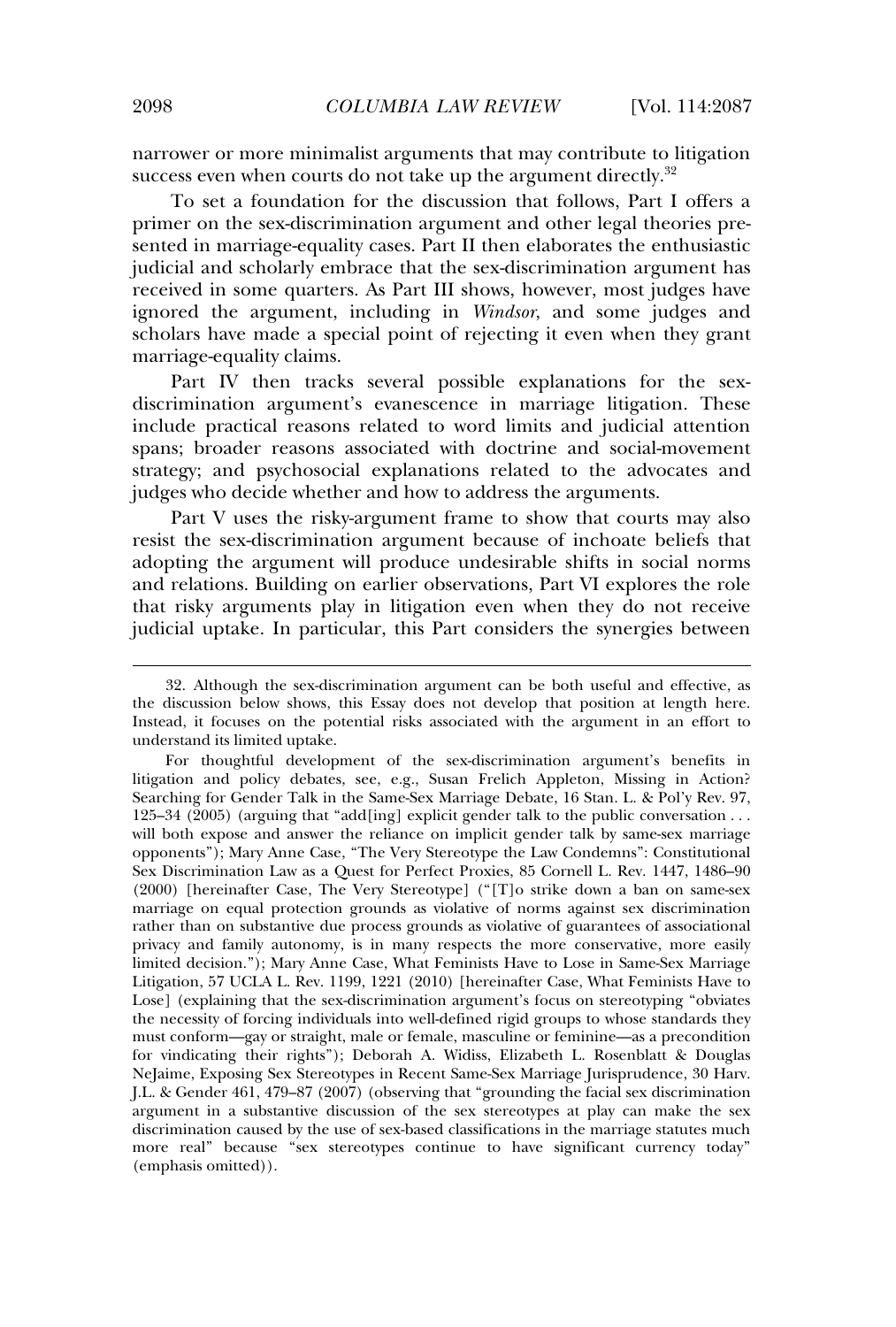risky and more discrete or incremental arguments, and the benefits those synergies might produce for litigants in social-change cases.

# I. A PRIMER ON THE SEX-DISCRIMINATION ARGUMENT AND OTHER LEGAL THEORIES IN MARRIAGE CASES

The sex-discrimination argument in marriage cases has two dimensions—one focused on formal equality and the other on sex stereotyping. This Part discusses how each is presented by advocates and sets the foundation for discussion to come about the sex-discrimination argument's lack of traction and its various costs and benefits. To put the sex-discrimination argument in context, this Part will also briefly address how the sexual-orientation and antitargeting equality arguments and the fundamental-rights due process argument are framed in marriage cases.

### A. *The Formal-Equality Argument*

First, and most popular among litigators and judges,  $33$  is the formalequality argument, which focuses on facial discrimination. Here, the claim is that a law authorizing a man to marry a woman but not to marry a man (and a woman to marry a man but not a woman) is discriminatory per se based on the category of sex. Put another way, a rule that limits marriage to different-sex couples hinges eligibility on the sex of one's partner. According to the formal-equality argument, this kind of sexbased eligibility rule is, by definition, discrimination based on sex.

When litigators include this equal-protection argument in their complaints, they frame it in similarly simple terms. In the first successful challenge to the federal Defense of Marriage Act (DOMA), *Gill v. Office of Personnel Management*, the complaint alleged:

[I]f Keith were married to a woman, not a man, he would be entitled to the issuance of a United States passport in his legal surname after marriage upon presenting a copy of the marriage certificate to the State Department. Because of DOMA . . . Keith was treated differently from a similarly situated person married to an individual of a different sex.<sup>34</sup>

Likewise, in the challenge to California's Proposition 8, while the complaint focused primarily on sexual-orientation discrimination, it

<sup>33.</sup> The academic literature, by contrast, has given the antistereotyping argument greater attention. See supra note 32 (referencing scholarly discussion of sexdiscrimination argument's benefits); see also infra note 38 (highlighting additional scholarly treatment of the sex-stereotyping argument).

<sup>34.</sup> Complaint for Declaratory, Injunctive, or Other Relief & for Review of Agency Action at 84, Gill v. Office of Pers. Mgmt., 699 F. Supp. 2d 374 (D. Mass. 2010) (No. 09- 10309-JLT), available at http://www.glad.org/uploads/docs/cases/gill-v-office-of-person nel-management/gill-complaint-03-03-09.pdf (on file with the *Columbia Law Review*).

For an extended discussion of plaintiffs' litigation strategies in marriage-ban cases, including discussion of how the arguments are characterized in briefs, see Widiss et al., supra note 32, at 464–75.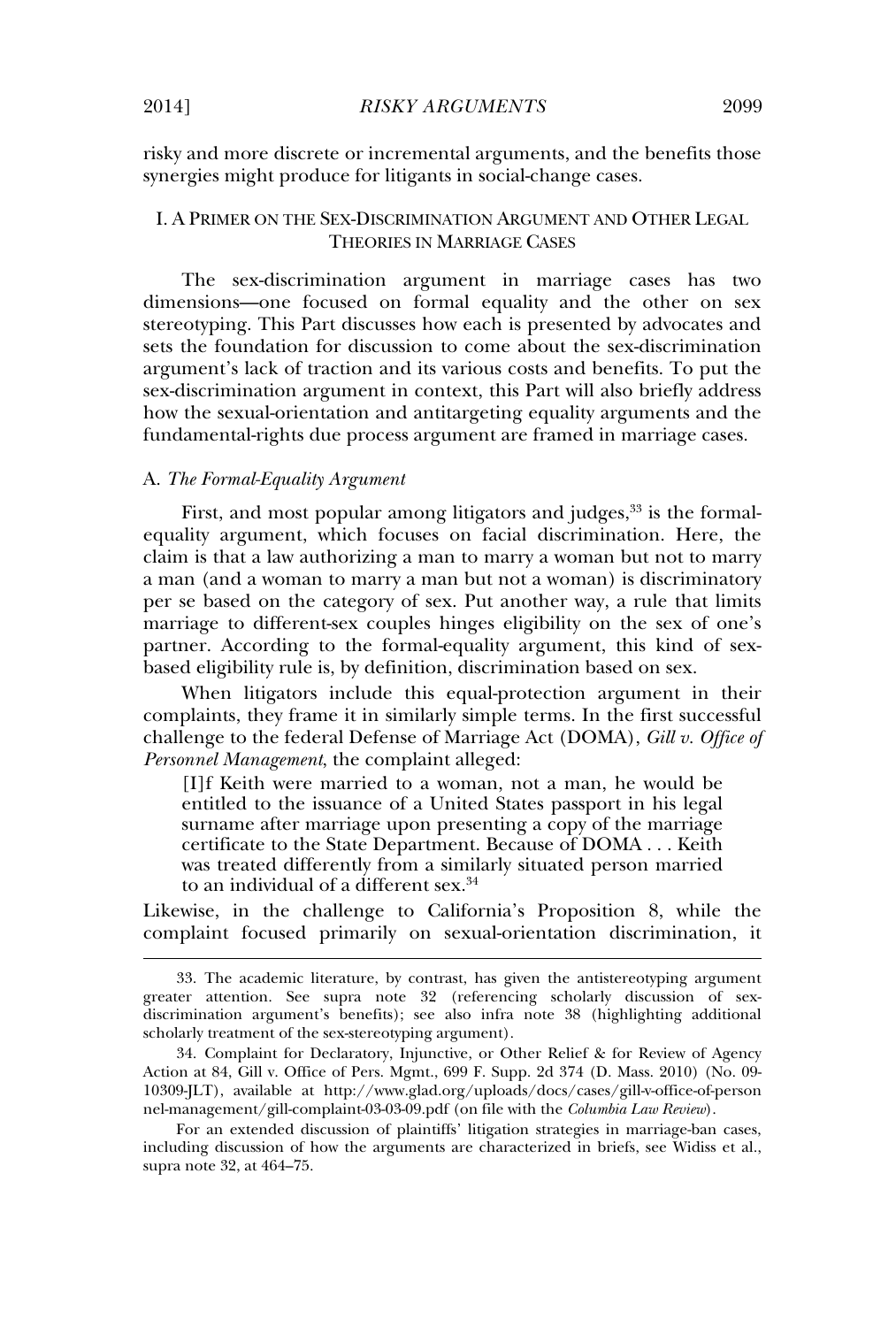added an equal-protection count to make the formal sex-discrimination argument:

Prop. 8 also violates the Equal Protection Clause because it discriminates on the basis of sex. It distinguishes between couples consisting of a man and a woman and couples consisting of individuals of the same sex. Thus, the limitation on civil marriage depends upon an individual person's sex; a man who wishes to marry a man may not do so because he is a man, and a woman may not marry a woman because she is a woman.<sup>35</sup>

Still other complaints present claims of sex- and sexual-orientation discrimination together, as in this DOMA challenge to the federal government's refusal to grant health benefits to an employee with a same-sex spouse: "If Ms. Golinski were a man, . . . [she] would be able to add her spouse to her existing family plan at no additional cost to her. Similarly situated heterosexual employees in Ms. Golinski's position routinely receive this significant benefit as a matter of course." 36

#### B. *The Sex-Stereotyping Argument*

The other version of the sex-discrimination argument focuses on sex stereotyping. Here the claim is that by restricting marriage to differentsex couples, a state is presuming—or insisting—that men and women perform different roles in marriage and that the different roles are rooted in their maleness and femaleness.<sup>37</sup> If a marriage law intentionally instantiates a sex-role difference, the law then conflicts with settled equalprotection jurisprudence that governments may not enforce rules based on gender stereotypes.<sup>38</sup> And if a state denies that it seeks to enforce sex

36. Second Amended Complaint at 4, Golinski v. Office of Pers. Mgmt., 824 F. Supp. 2d 968 (N.D. Cal. 2012) (No. 3:10-cv-0257-JSW), 2011 WL 1481482.

37. For historical discussion of marriage's different role assignments for men and women, see generally Suzanne B. Goldberg, A Historical Guide to the Future of Marriage for Same-Sex Couples, 15 Colum. J. Gender & L. 249, 249–53 (2006) (describing the way in which "misconceptions of marriage's history have played such an important part in justifying the male–female marriage eligibility requirement").

38. See, e.g., J.E.B. v. Alabama ex rel. T.B., 511 U.S. 127, 130–31, 139 (1994) (rejecting "gross generalizations" based on sex and discrimination that "serve[] to ratify and perpetuate invidious, archaic, and overbroad stereotypes about the relative abilities of men and women"). For further discussion of this argument in legal scholarship, see, e.g., Case, What Feminists Have to Lose, supra note 32, at 1221 (arguing "antidifferentiation or antistereotyping view" is "an independently important guarantee of liberty"); Edward Stein, Evaluating the Sex Discrimination Argument for Lesbian and Gay Rights, 49 UCLA L. Rev. 471, 498 (2001) ("The sociological claim is that laws that discriminate on the basis of sexual orientation disadvantage women as well as lesbians, gay men, and bisexuals because these laws perpetuate a social system in which women play different social roles

<sup>35.</sup> Complaint for Declaratory, Injunctive, or Other Relief at 9, Perry v. Schwarzenegger, 704 F. Supp. 2d 921 (N.D. Cal. 2010), aff'd sub nom. Perry v. Brown, 671 F.3d 1052 (9th Cir. 2012), vacated and remanded sub nom. Hollingsworth v. Perry, 133 S. Ct. 2652 (2013) (No. 3:09-cv-02292-VRW) [hereinafter *Perry* Complaint], 2009 WL 1490740.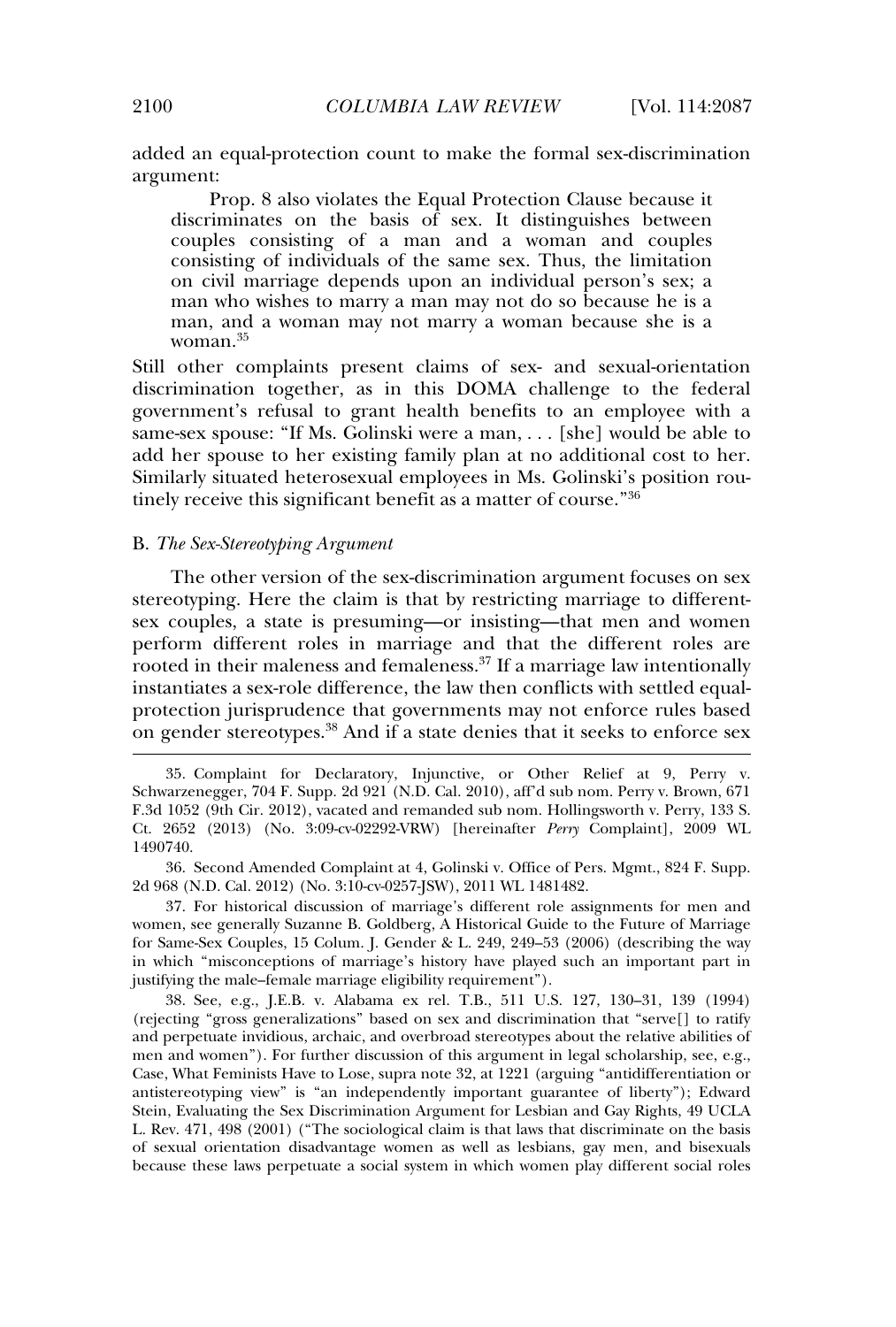roles in this way, then the law allowing marriage only to male–female pairs would be impermissibly arbitrary.

In litigation, this version of the sex-discrimination argument tends to be presented simplistically in complaints, $39$  if at all, with a framing along the same conceptual lines as the formal-equality argument. In a challenge to Nevada's marriage restriction, for example, the complaint asserted that "the State's marriage ban serves the impermissible purpose of blocking departures from sex stereotypes by excluding each Plaintiff from marriage . . . because Plaintiffs fail to conform to the prevailing and State-enforced stereotype that men should marry women and that women should marry men." <sup>40</sup> There is opportunity to develop the argu-

39. Complaints often present a reduced version of a complex argument. In large part, this is because the litigation function of the complaint is to set out sufficient facts to overcome a motion to dismiss, if one is made, and to provide a framework for discovery. After the motion-to-dismiss phase of litigation has passed, the complaint is typically no longer the centerpiece of the litigation; focus turns instead to evidence gained through discovery and to the lawyers' briefs and elaborated arguments in subsequent motions. Compare, e.g., Fed. R. Civ. P. 12(b)(6) (placing complaint's allegations as central concern in motion to dismiss), with Fed. R. Civ. P.  $56(c)$  (focusing the dispositive summaryjudgment motion on pleadings, depositions, answers to interrogatories, admissions, and affidavits, rather than on the complaint's allegations).

In much litigation, however, including social-justice cases, complaints go beyond the bare minimum required by the Federal Rules of Civil Procedure and focus on telling a particular advocacy story. For a broader discussion of advocacy through complaint drafting, see Herbert A. Eastman, Speaking Truth to Power: The Language of Civil Rights Litigators, 104 Yale L.J. 763, 768–72 (1995) (emphasizing "persuasiveness of the stories" civil-rights lawyers can tell on behalf of their clients through the complaint).

40. Complaint for Declaratory & Injunctive Relief at 28, Sevcik v. Sandoval, 911 F. Supp. 2d 996 (D. Nev. 2012) (No. 2:12-cv-00578-RCJ-PAL), 2012 WL 1190622; see also, e.g., Complaint for Declaratory & Injunctive Relief at 30, Darby v. Orr, No. 12CH19718 (Ill. Cir. Ct. May 30, 2012), available at http://www.lambdalegal.org/sites/default/files/ darby\_il\_20120530\_complaint-declaratory-injunctive-relief.pdf (on file with the *Columbia Law Review*) ("[T]he State's marriage ban serves the impermissible purpose of blocking departures from sex stereotypes . . . ."); Complaint for Declaratory & Injunctive Relief at 31, Lazaro v. Orr, No. 12CH19719 (Ill. Cir. Ct. May 30, 2012), 2012 WL 1941374 (asserting that restrictions on same-sex couples' marriage "on the basis of stereotype" constitutes sex discrimination).

Although this type of presentation closely tracks the formal-discrimination argument, some courts react to stereotyping claims as though they are relatively complex. A federal district court in Wisconsin, for example, described the stereotyping argument as "more nuanced" than the "straightforward" facial-discrimination theory. Wolf v. Walker, 986 F. Supp. 2d 982, 1007 (W.D. Wis.), aff'd sub nom. Baskin v. Bogan, 766 F.3d 648 (7th Cir.), cert. denied, No. 14-278, 2014 WL 4425163 (U.S. Oct. 6, 2014). The plaintiffs had briefed their stereotyping theory by arguing that the denial of marriage to same-sex couples "perpetuates and enforces stereotypes regarding the expected and traditional roles of men and women, namely that men marry and create families with women, and women marry and create families with men." Reply Memorandum in Support of Plaintiffs' Motion for Summary Judgment at 18, *Wolf*, 986 F. Supp. 2d 982 (No. 3:14-cv-00064-bbc), 2014 WL 2572131.

than men. The theoretical claim is that these laws are justified by sexism."); see also infra notes 83–84 and accompanying text (discussing link between sexuality-based and genderbased discrimination).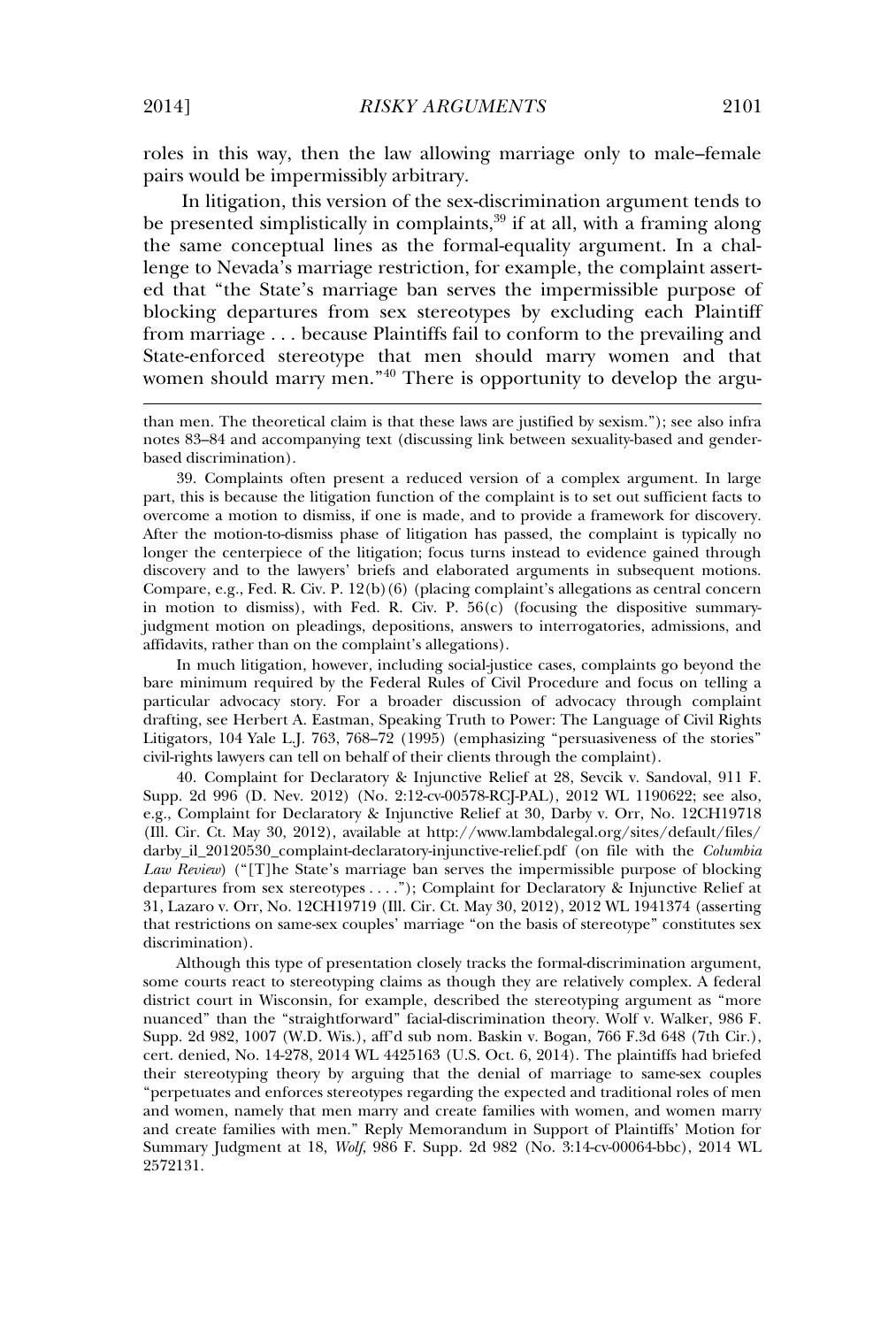ment more extensively in briefing, and amicus briefs in contemporary marriage litigation often do that.<sup>41</sup> But the parties' briefs typically do not,<sup>42</sup> and it is those briefs that signal the litigants' priorities to the court.

# C. *Additional Arguments: Sexual-Orientation Discrimination, Antitargeting, and Fundamental Rights*

Complaints and briefs challenging marriage bans have typically led with a simply framed sexual-orientation-discrimination argument rather than either version of the sex-discrimination argument just described. The *Windsor* complaint, for example, included only one count, which

In Edith Windsor's case, the sex-discrimination argument was absent from the complaint, see infra note 43, and much of the litigation. It arose only in a footnote in Windsor's Supreme Court brief, though not as an affirmative argument. Instead, the brief noted the defendant-intervenor Bipartisan Legal Advisory Group's "curious suggestion that DOMA 'does not classify based on a married couple's sexual orientation,' because it is theoretically possible that a man and a woman, each of whom is gay, would marry each other and be treated as married." Brief on the Merits for Respondent Edith Schlain Windsor at 18 n.2, United States v. Windsor, 133 S. Ct. 2675 (2013) (No. 12-307) [hereinafter *Windsor* Respondent's Merits Brief], available at http://www.americanbar. org/content/dam/aba/publications/supreme\_court\_preview/briefs-v2/12-307\_resp\_meri ts.authcheckdam.pdf (on file with the *Columbia Law Review*). Windsor's lawyers wrote that "[i]f the Court were to accept that reading of DOMA . . . then DOMA would constitute sex discrimination." Id.

<sup>41.</sup> See, e.g., Amici Curiae Brief of the National Women's Law Center et al. in Support of Plaintiffs-Appellees & Affirmance at 14–21, DeBoer v. Snyder, No. 14-1341, 2014 WL 5748990 (6th Cir. Nov. 6, 2014) [hereinafter NWLC *Tanco* Brief], available at http://williamsinstitute.law.ucla.edu/wp-content/uploads/Tanco-Brief-June-2014.pdf (on file with the *Columbia Law Review*) (developing the argument that "[l]aws that classify based on sexual orientation typically share with laws that discriminate based on sex a foundation in gender stereotypes"). Similar briefs have been filed on appeal in numerous other challenges to state bans on marriage and on marriage recognition for same-sex couples. See, e.g., Amici Curiae Brief of the National Women's Law Center et al. in Support of Plaintiffs-Appellees & Affirmance at 14–21, Baskin v. Zoeller, No. 14-2386 (7th Cir. Aug. 5, 2014) [hereinafter NWLC *Baskin* Brief], available http://www.nwlc.org/sites/default/files/pdfs/cx\_ab\_marriage\_equality\_20140805.pdf (on file with the *Columbia Law Review*) (making arguments nearly identical to those in National Women's Law Center's amicus brief filed in *Tanco*)**.**

<sup>42.</sup> See, e.g., Brief for Respondents at 29–35, Hollingsworth v. Perry, 133 S. Ct. 2652 (2013) (No. 12-144), 2013 WL 648742 (arguing for heightened scrutiny based on the challenged measure's sexual-orientation classification and omitting a sex-discrimination claim). But see, e.g., Brief in Support of Plaintiffs' Motion for Summary Judgment at 23– 27, Harris v. McDonnell, 988 F. Supp. 2d 603 (W.D. Va. 2013) (No. 5:13-cv-00077) [hereinafter *Harris* Plaintiffs' Motion for Summary Judgment Brief], available at https://www.aclu.org/sites/default/files/assets/50.2\_-\_brief\_in\_support\_of\_pls\_motion\_ for\_summary\_judgment\_-\_9.30.13.pdf (on file with the *Columbia Law Review*) (arguing for heightened scrutiny of Virginia's marriage bans not only because of the sexual-orientationbased classification but also because "they classify explicitly based on gender, and they reflect stereotyped notions of the proper role of men and women in the marital and family contexts"). For more detailed discussion of litigants' lower-court briefing of the sexdiscrimination argument in the pre-*Windsor* context, see Widiss et al., supra note 32, at 464–73.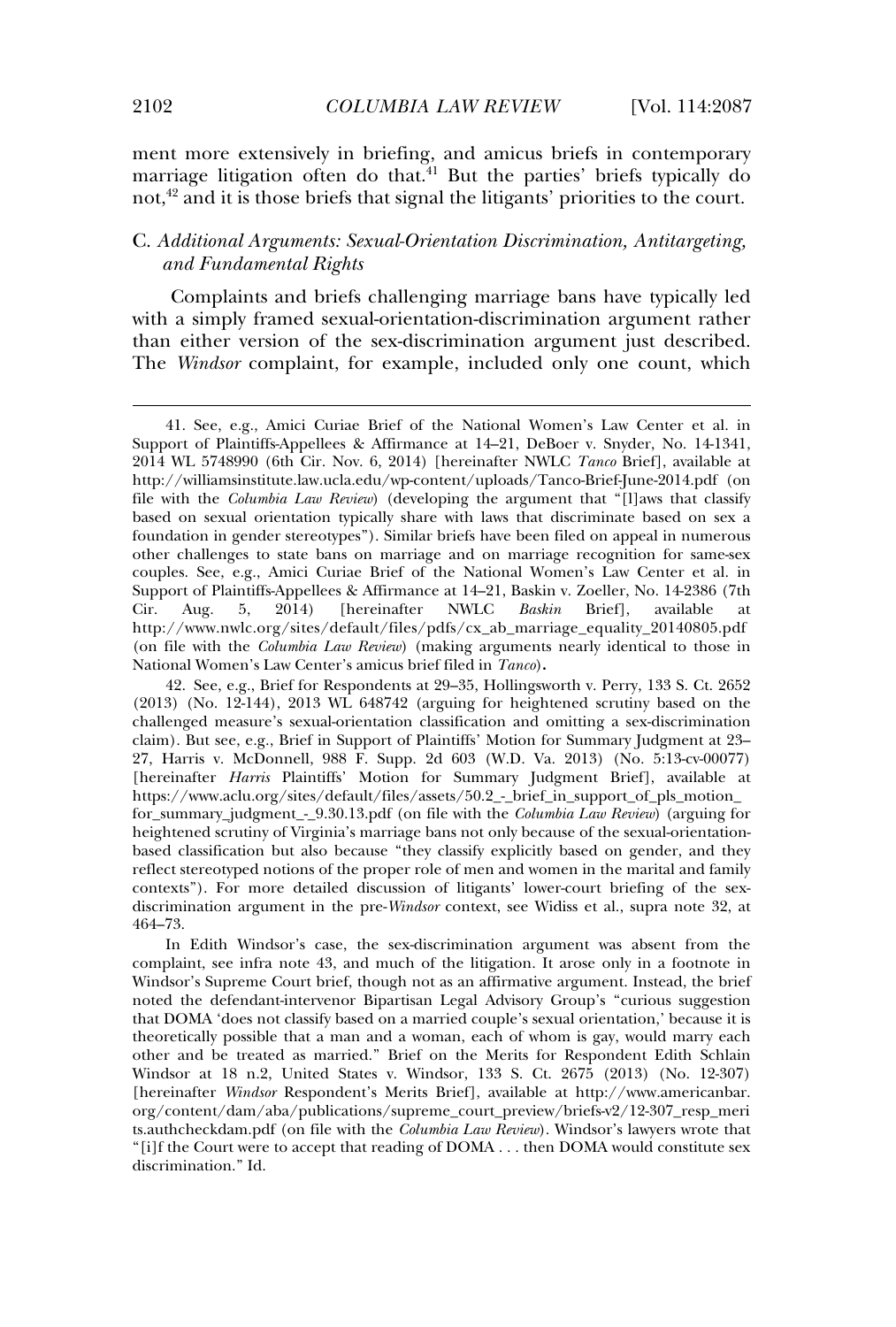characterized the injury exclusively in terms of sexual orientation: "Because the federal government defers to New York's determination of who is married for all married couples in New York except married samesex couples, DOMA discriminates on the basis of sexual orientation." 43

Other complaints present the claim in comparable terms. In a Texas suit, for example, the complaint alleged: "By explicitly denying civil marriage to same-sex couples, Texas's ban on same-sex marriage discriminates on the basis of sexual orientation." <sup>44</sup> A marriage lawsuit in Virginia made essentially the same assertion: "By purposefully denying civil marriage to gay and lesbian individuals, Virginia's ban on same-sex marriage discriminates on the basis of sexual orientation." 45

Some complaints also present a separate antitargeting count, derived from *Romer* and related cases, that governments may not target a group based on popular hostility or disapproval.<sup>46</sup> In the Texas complaint, the argument took this form: "The disadvantage Texas imposes on same-sex couples is the result of disapproval or animus against a politically unpopular group." <sup>47</sup> Likewise, in Utah, the complaint alleged:

Amendment 3 and the Marriage Discrimination Statutes "place[] the force of law behind stigmas against gay men and lesbians, including: gay men and lesbians do not have intimate relationships similar to heterosexual couples; gay men and

45. Complaint for Declaratory, Injunctive & Other Relief at 9, Bostic v. Rainey, 970 F. Supp. 2d 456 (E.D. Va.), aff'd sub nom. Bostic v. Schaefer, 760 F.3d 352 (4th Cir.), cert. denied, No. 14-225, 2014 WL 4230092 (U.S. Oct. 6, 2014) (No. 2:13cv935), 2013 WL 4050615.

46. See Romer v. Evans, 517 U.S. 620, 634–35 (1996) ("[L]aws of [this] kind . . . raise the inevitable inference that the disadvantage imposed is born of animosity toward the class of persons affected . . . [which offends] conventional and venerable [principles]."); City of Cleburne v. Cleburne Living Ctr., Inc., 473 U.S. 432, 448 (1985) (rejecting "mere negative attitudes" or "fear" as grounds for singling out a group for burdensome regulation); U.S. Dep't of Agric. v. Moreno, 413 U.S. 528, 534 (1973) (concluding equalprotection guarantee "must at the very least mean that a bare congressional desire to harm a politically unpopular group cannot constitute a *legitimate* government interest" to justify disparate treatment of that group); see also supra note 31 and accompanying text (discussing Supreme Court's acceptance of the antitargeting argument in *Windsor*). Russell Robinson has offered a thoughtful critique of the linkage among these three cases, while situating them more broadly in the Court's current equal-protection jurisprudence. Russell K. Robinson, Unequal Protection, 67 Stan. L. Rev. (forthcoming 2015) (manuscript at  $9-15$ ,  $26-27$ ), available at http://ssrn.com/abstract=2476714 (on file with the *Columbia Law Review*).

47*. De Leon* Complaint, supra note 44, at 14.

<sup>43.</sup> Amended Complaint at 21, Windsor v. United States, 833 F. Supp. 2d 394 (S.D.N.Y.), aff'd, 699 F.3d 169 (2d Cir. 2012), aff'd, 133 S. Ct. 2675 (2013) (No. 10 Civ. 8435 (BSJ)(JCF)), 2011 WL 1302444. This Essay returns to the costs and benefits of the decision to leave out the sex-discrimination argument in Part VI.

<sup>44.</sup> Plaintiff's Original Complaint for Declaratory & Injunctive Relief at 14, De Leon v. Perry, 975 F. Supp. 2d 632 (W.D. Tex. 2014) (No. 5:13-cv-982) [hereinafter *De Leon* Complaint], 2013 WL 5969882.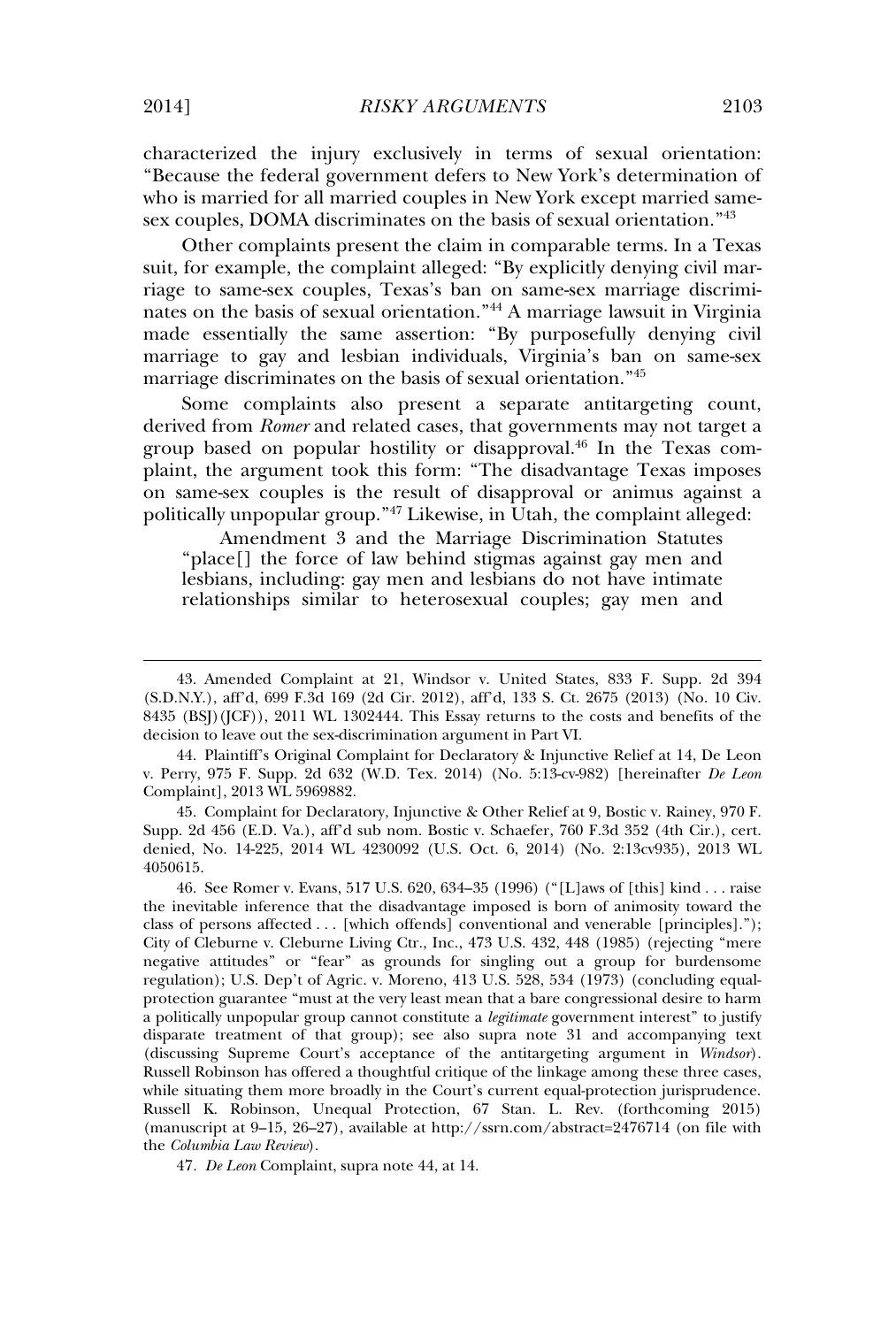lesbians are not as good as heterosexuals; and gay and lesbian relationships do not deserve the full recognition of society." 48

And in California, the *Perry* complaint advanced the antitargeting argument in this way: "The disadvantage Prop. 8 imposes upon gays and lesbians is the result of disapproval or animus against a politically unpopular group." 49

Finally, most complaints also include an allegation that denying marriage to same-sex couples infringes the right to marry, which the Supreme Court has long recognized as fundamental.<sup>50</sup> In Kentucky, for example, the plaintiffs' complaint asserted that "Kentucky law denies the Plaintiff couple and other same-sex couples this fundamental right by denying them access to the state-recognized institution of marriage and refusing to recognize the marriages they entered into in other states and countries." <sup>51</sup> The fundamental-rights claim in the *Perry* complaint was similar: "Prop. 8 impinges on fundamental liberties by denying gay and lesbian individuals the opportunity to marry civilly and enter into the same officially sanctioned family relationship with their loved ones as opposite-sex individuals." 52

#### II. EMBRACING THE SEX-DISCRIMINATION ARGUMENT

Before investigating the sex-discrimination argument's limited traction in marriage cases, it is important to see that the argument receives sufficient judicial uptake to make the inquiry worthwhile. Here, I discuss judicial acceptance of the formal-equality version of the sex-

51. Amended Complaint for Declaratory & Injunctive Relief para. 88, Bourke v. Beshear, 996 F. Supp. 2d 542 (W.D. Ky.), rev'd sub nom. DeBoer v. Snyder, No. 14-1341, 2014 WL 5748990 (6th Cir. Nov. 6, 2014) (No. 3:13-cv-00750-JGH), 2013 WL 4701355.

52*. Perry* Complaint, supra note 35, at 8.

<sup>48.</sup> Complaint for Declaratory & Injunctive Relief at 13–14, Kitchen v. Herbert, 961 F. Supp. 2d 1181 (D. Utah 2013), aff'd, 755 F.3d 1193 (10th Cir.), cert. denied, No. 14- 124, 2014 WL 3841263 (U.S. Oct. 6, 2014) (No. 2:13-cv-00217-RJS) (quoting Perry v. Schwarzenegger, 704 F. Supp. 2d 921, 973 (N.D. Cal. 2010), aff'd sub nom. Perry v. Brown, 671 F.3d 1052 (9th Cir. 2012), vacated and remanded sub nom. Hollingsworth v. Perry, 133 S. Ct. 2652 (2013)), 2013 WL 1287377.

<sup>49</sup>*. Perry* Complaint, supra note 35, at 9.

<sup>50.</sup> See, e.g., Zablocki v. Redhail, 434 U.S. 374, 383 (1978) (explaining that "our past decisions make clear that the right to marry is of fundamental importance" and the "freedom to marry has long been recognized as one of the vital personal rights essential to the orderly pursuit of happiness by free men" (quoting Loving v. Virginia, 388 U.S. 1, 12 (1967))). The Fourth Circuit recently accepted the fundamental-right-to-marry argument advanced by the litigants. See *Bostic*, 760 F.3d at 376 ("[W]e conclude that the fundamental right to marry encompasses the right to same-sex marriage . . . ."); see also Latta v. Otter, Nos. 14-35420, 14-35421, 12-17668, 2014 WL 4977682, at \*11–\*13 (9th Cir. Oct. 7, 2014) (Reinhardt, J., concurring) (stating that "the fundamental right to marriage, repeatedly recognized by the Supreme Court . . . is properly understood as including the right to marry an individual of one's choice" and "that right applies to same-sex marriage just as it does to opposite-sex marriage").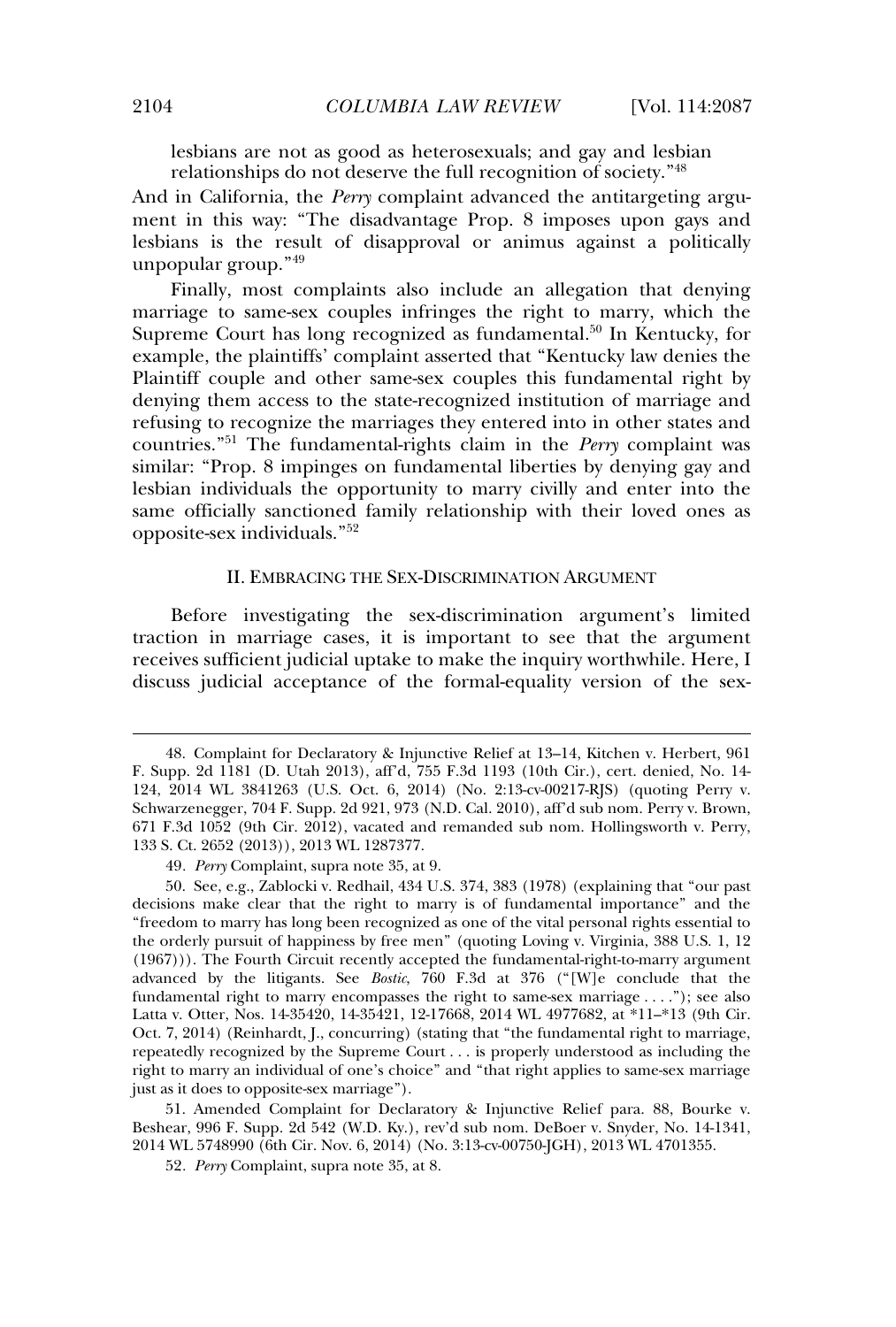#### A. *The Promise of Formal Equality*

The formal-equality argument began with great promise in marriage litigation, as it carried the day in the very first appellate decision in the United States to recognize that excluding same-sex couples from marriage could be unconstitutional.<sup>53</sup> A plurality of the Hawaii Supreme Court in *Baehr v. Lewin* held that the plaintiff couples had stated a sexdiscrimination claim on which relief could be granted and deemed the issue to be an easy one.<sup>54</sup> "[O]n its face and as applied," the court wrote, the challenged Hawaii marriage law "regulates access to the marital

<sup>53.</sup> Baehr v. Lewin, 852 P.2d 44 (Haw. 1993). It was the Hawaii Supreme Court's ruling, based on the state's Equal Rights Amendment, that prompted Congress to enact the Defense of Marriage Act at the federal level and prompted states to enact similar legislation in their own jurisdictions. Hawaii, Freedom to Marry, http://www.freedomto marry.org/states/entry/c/hawaii (on file with the *Columbia Law Review*) (last visited Sept. 18, 2014) (outlining history of same-sex couples' marriage-recognition efforts in Hawaii). Hawaii voters amended the state constitution to ban same-sex couples from marrying before the case was finally decided. Id. In late 2013, the legislature reversed course and recognized marriage rights for same-sex couples. Id.

A Maryland trial court reached a similar conclusion over a decade later based on Maryland's Equal Rights Amendment, though its analysis was rejected by the state supreme court. Deane v. Conaway, No. 24-C-04-005390, 2006 WL 148145, at \*3 (Md. Cir. Ct. Jan. 20, 2006) ("The relative genders of the two individuals . . . lie at the very center of the matter; those whose genders are the same as their intended spouses may not marry, but those whose genders are different from their intended spouses may. This Court, therefore, concludes that [the marriage ban] discriminates based on gender."), rev'd, 932 A.2d 571 (Md. 2007).

*Baehr* helped to initiate a second wave of marriage litigation and legislative advocacy efforts on behalf of same-sex couples in the United States. See William N. Eskridge, Jr., Backlash Politics: How Constitutional Litigation Has Advanced Marriage Equality in the United States, 93 B.U. L. Rev. 275, 281 (2013) [hereinafter Eskridge, Backlash Politics] ("Inspired by the Hawaii litigation's vision of marriage equality, gay marriage activists in other states engaged in more clever institutional strategies and enjoyed greater public attention to the increasing number of committed lesbian and gay couples . . . .").

In the first wave, litigant couples uniformly lost their appeals in rulings that contained relatively little analysis by comparison to more recent rulings. See Jones v. Hallahan, 501 S.W.2d 588, 590 (Ky. Ct. App. 1973) (rejecting challenge to marriage law's exclusion of gay couples); Baker v. Nelson, 191 N.W.2d 185, 186 (Minn. 1971) (same); DeSanto v. Barnsley, 476 A.2d 952, 952 (Pa. Super. Ct. 1984) (same); Singer v. Hara, 522 P.2d 1187, 1197 (Wash. Ct. App. 1974) (same). For a related typology of developments in marriage litigation and legislative advocacy, see Eskridge, Backlash Politics, supra, at 279–91 (describing three stages of advocacy related to marriage equality).

<sup>54.</sup> The *Baehr* plurality "effectively became the opinion of the court" when a newly appointed associate justice, Paula Nakamaya, joined a later court order clarifying the original plurality opinion. Andrew Koppelman, Why Discrimination Against Lesbians and Gay Men Is Sex Discrimination, 69 N.Y.U. L. Rev. 197, 205 (1994) [hereinafter Koppelman, Sex Discrimination].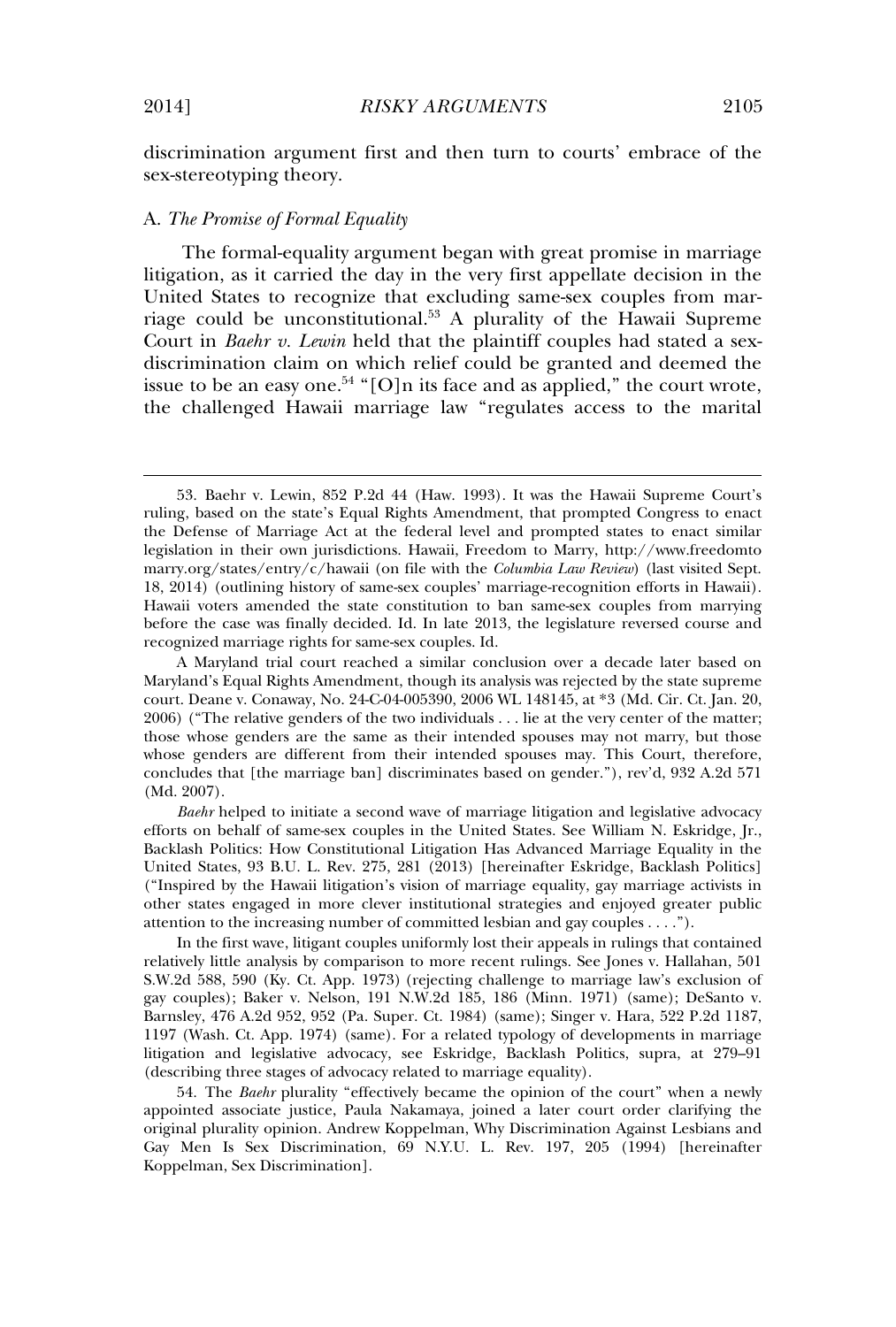status and its concomitant rights and benefits on the basis of the applicants' sex. As such, [the statute] establishes a sex-based classification." 55

But the *Baehr* plurality is not alone in reaching this conclusion.<sup>56</sup> Five years later, an Alaska Superior Court judge put the point this way in recognizing same-sex couples' right to marry:

That this is a sex-based classification can readily be demonstrated: if twins, one male and one female, both wished to marry a woman and otherwise met all of the Code's requirements, only gender prevents the twin sister from marrying under the present law. Sex-based classification can hardly be more obvious.<sup>57</sup>

56. Although the focus here is on the presence of the sex-discrimination argument in marriage cases, it bears noting that the argument has been embraced in other contexts within the United States and in jurisdictions elsewhere as well. For example, within the United States, in dissent from a state appellate ruling upholding Texas's "homosexual conduct" law (later reversed by the Supreme Court in *Lawrence v. Texas*), one judge offered this scenario to highlight sex discrimination in a law that singularly burdened same-sex couples:

There are three people in a room: Alice, Bob, and Cathy. Bob approaches Alice, and with her consent, engages with her in several varieties of "deviate sexual intercourse," the conduct at issue here. Bob then leaves the room. Cathy approaches Alice, and with her consent, engages with her in several kinds of "deviate sexual intercourse." Cathy is promptly arrested for violating [the statute].

Lawrence v. State, 41 S.W.3d 349, 368 (Tex. App. 2001) (Anderson, J., dissenting), rev'd, 539 U.S. 558 (2003).

The judge explained that he "indulged in this tableau to demonstrate one important point: one person simply committed a sex act while another committed a crime. While the acts were exactly the same, the gender of the actors was different, and it was this difference alone that determined the criminal nature of the conduct." Id.; see also, e.g., Heller v. Edgewater Country Club, 195 F. Supp. 2d 1212, 1224, 1227 (D. Or. 2002) (finding sex discrimination when an employer fired a lesbian employee because of her relationship with a woman because no termination would have occurred if employee had a relationship with a man); U.N. Human Rights Comm., Toonen v. Australia, Comm. No. 488/1992,  $\P\P$ 8.1–12, U.N. Doc. CCPR/C/50/D.488/1992 (1994), available at http://www.ohchr.org/ Documents/Publications/SDecisionsVol5en.pdf (on file with the *Columbia Law Review*) (deciding that the sex-discrimination prohibition of the International Covenant on Civil and Political Rights encompassed sexual-orientation discrimination and striking down Tasmanian laws that criminalized sexual contact between men). But see Case C-249/96, Grant v. South-West Trains Ltd., 1998 E.C.R. I-621 (rejecting sex-discrimination challenge to a law that authorized employment benefits to married employees but not to employees with nonmarital same-sex partners because, in the court's view, the law treated men and women equally).

57. Brause v. Bureau of Vital Statistics, No. 3AN-95-6562 CI, 1998 WL 88743, at \*6 (Alaska Super. Ct. Feb. 27, 1998). The decision was stayed, and Alaska voters later amended their state constitution to bar marriage rights for same-sex couples. See Alaska Const. art. I, § 25 ("To be valid or recognized in this State, a marriage may exist only between one man and one woman.").

<sup>55</sup>*. Baehr*, 852 P.2d at 64 (citation omitted). The court described another court's earlier rejection of this argument as an "exercise in tortured and conclusory sophistry." Id. at 63. In the academic literature, Edward Stein has set out this argument in some detail, though he ultimately rejects it. See Stein, supra note 38, at 506–15.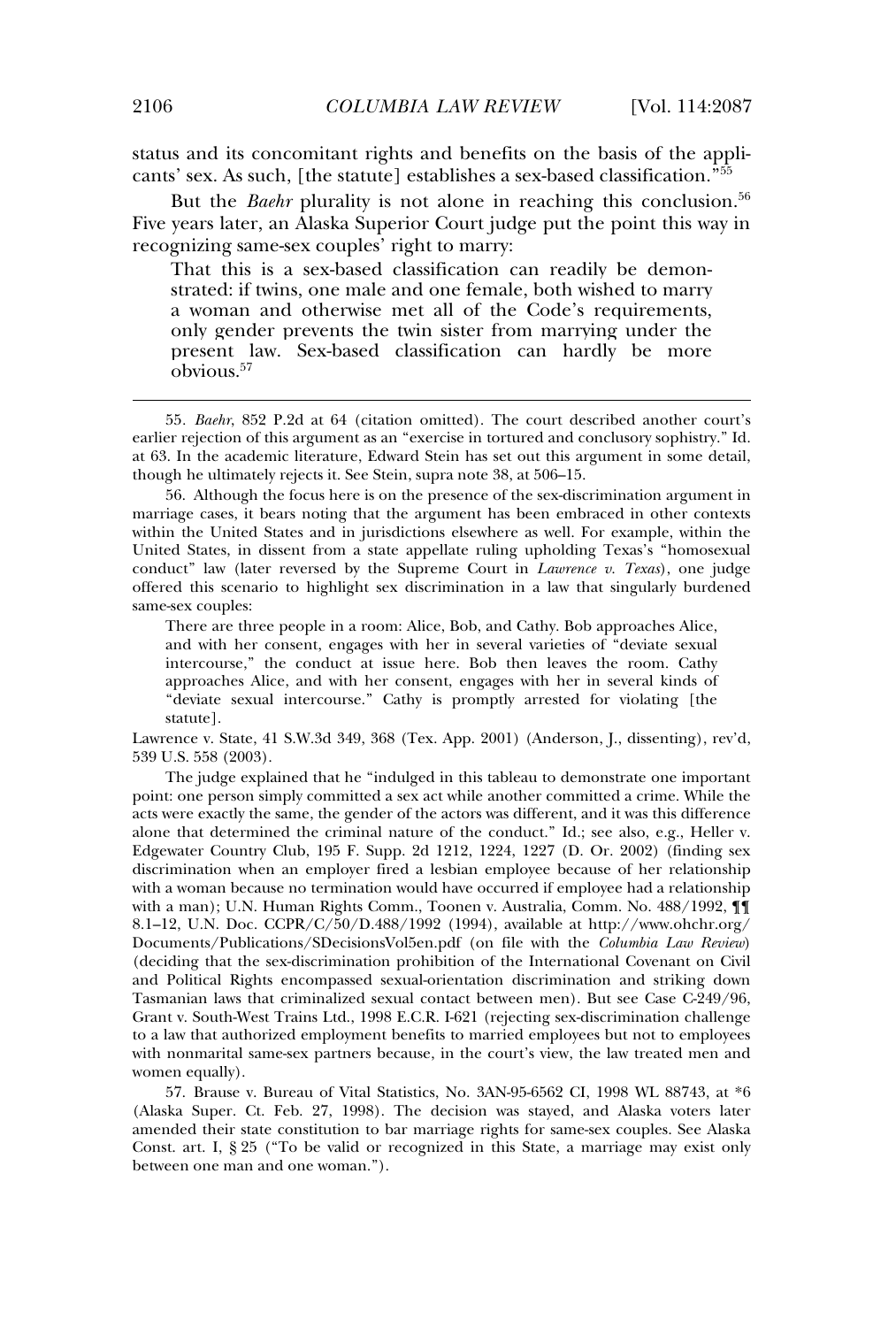Better known is Justice Denise Johnson's opinion in the Vermont Supreme Court, where she concluded, regarding Vermont's different-sex marriage requirement, that "this is a straightforward case of sex discrimination." <sup>58</sup> Like the Alaska judge, Justice Johnson offered an illustration:

[C]onsider the following example. Dr. A and Dr. B both want to marry Ms. C, an X-ray technician. Dr. A may do so because Dr. A is a man. Dr. B may not because Dr. B is a woman. Dr. A and Dr. B are people of opposite sexes who are similarly situated in the sense that they both want to marry a person of their choice. The statute disqualifies Dr. B from marriage solely on the basis of her sex and treats her differently from Dr. A, a man.<sup>59</sup>

"This," she added, "is sex discrimination." 60

Also in the earlier years of marriage litigation, a justice of the Massachusetts Supreme Judicial Court, concurring in that court's 2003 *Goodridge v. Department of Public Health* decision to allow marriage for same-sex couples, declared it "self-evident" that denying those couples marriage constituted sex discrimination because under the different-sex eligibility requirement, "an individual's choice of marital partner is constrained because of his or her own sex." <sup>61</sup> Across the country, a Washington Supreme Court justice dissented from the majority's denial of marriage rights with this observation in connection with the state's Equal Rights Amendment: "[The state's] DOMA violates the ERA because it discriminates on the basis of sex. A woman cannot marry the woman of her choice but a man can marry the woman of his choice." 62

More recently, in what might be called the second wave of same-sex couples' marriage cases to engage with the sex-discrimination argument,<sup>63</sup> a federal district court made the same point regarding the

63. One can reasonably debate both how many waves best characterize same-sex couples' marriage cases and what the start and end point of each wave might be. Cf. Eskridge, Backlash Politics, supra note 53, at 281 (discussing the progression of marriage cases). For purposes of thinking about the sex-discrimination argument's reception, even though its limited uptake by judges has been fairly steady since Baehr v. Lewin, 852 P.2d 44 (Haw. 1993), through the present, it seems useful to think about the cases in three

<sup>58.</sup> Baker v. State, 744 A.2d 864, 905 (Vt. 1999) (Johnson, J., concurring in part and dissenting in part).

<sup>59.</sup> Id. at 906.

<sup>60.</sup> Id. Chief Judge Judith Kaye of the New York Court of Appeals wrote similarly: "Under the Domestic Relations Law, a woman who seeks to marry another woman is prevented from doing so on account of her sex—that is, because she is not a man. If she were, she would be given a marriage license to marry that woman." Hernandez v. Robles, 855 N.E.2d 1, 29 (N.Y. 2006) (Kaye, C.J., dissenting). A midlevel appellate judge in the same case took the same position: "[T]he discrimination caused by the challenged statutes here, on the basis of the parties' sexual orientation, properly falls within the broader category of gender discrimination. To illustrate, a woman who seeks to marry another woman is denied that right because she is not a man." Hernandez v. Robles, 805 N.Y.S.2d 354, 385 (App. Div. 2005) (Saxe, J., dissenting) (citation omitted), aff'd, 855 N.E.2d 1.

<sup>61. 798</sup> N.E.2d 941, 971 (Mass. 2003) (Greaney, J., concurring).

<sup>62.</sup> Andersen v. King Cnty., 138 P.3d 963, 1037 (Wash. 2006) (Bridge, J., dissenting).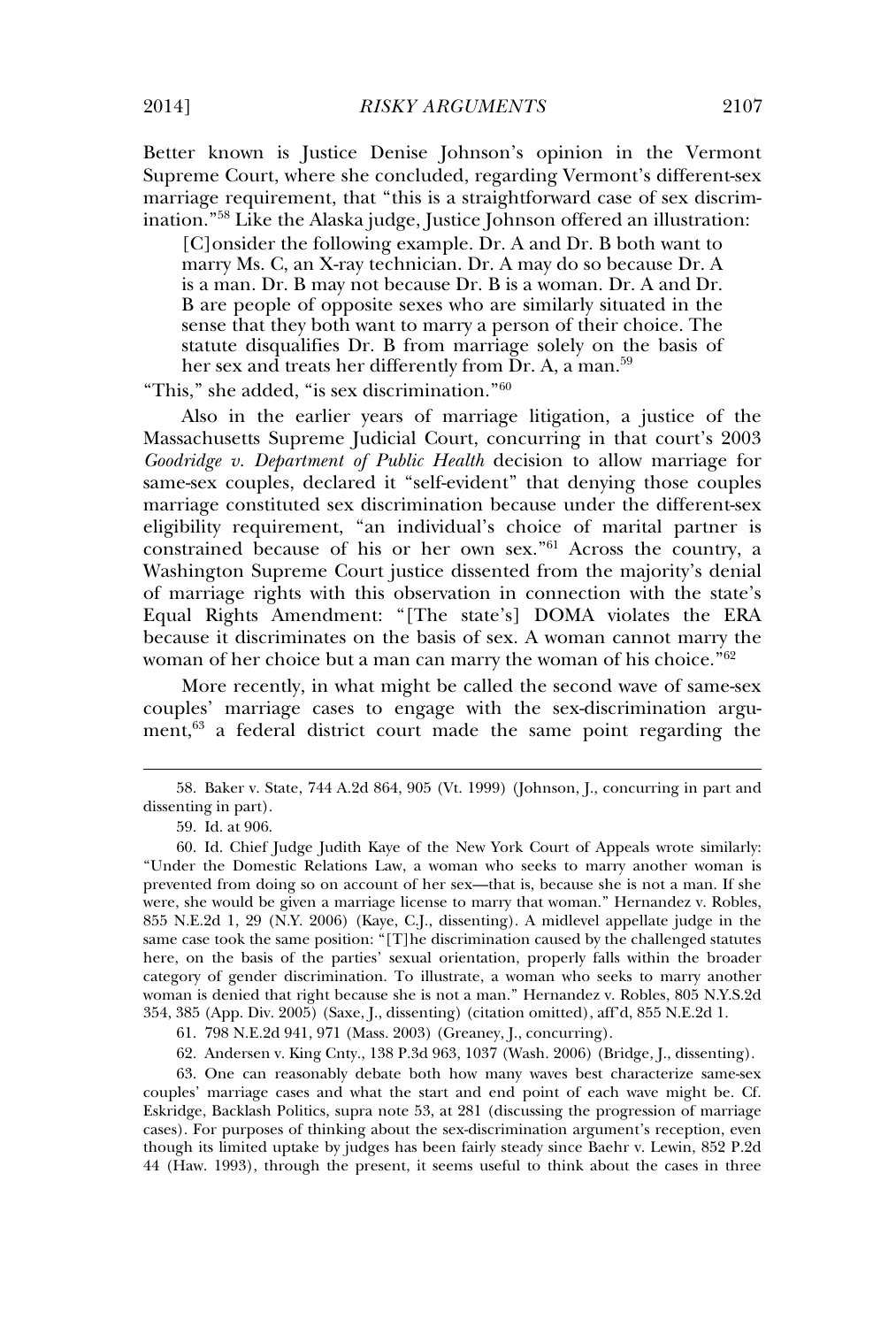federal DOMA: "Ms. Golinski is prohibited from marrying . . . a woman, because [she] is a woman . . . . Thus, DOMA operates to restrict Ms. Golinski's access to federal benefits because of her sex."64 In *Perry*, Chief Judge Vaughn Walker engaged the point as well but went further to spell out the connection between sex and sexual-orientation discrimination: "[S]ex and sexual orientation are necessarily interrelated, as an individual's choice of romantic or intimate partner based on sex is a large part of what defines an individual's sexual orientation."65

In the first wave, the sex-discrimination argument received prominent, if limited, endorsement as some judges began tentative forays toward marriage equality. In the second wave, which saw a mix of victories and losses for same-sex couples seeking marriage rights, courts' engagement with the argument continued, though also in a limited way. In this phase, no one argument had taken hold, suggesting that there was special value in testing the sex-discrimination argument's viability along with other equality and fundamental rights arguments. In the present third wave, the antitargeting argument has already received Supreme Court endorsement, raising the question whether and how including a sex-discrimination argument adds value for advocates and decisionmakers. For an extended analysis of the earliest marriage cases, see, e.g., William N. Eskridge, Jr., A History of Same-Sex Marriage, 79 Va. L. Rev. 1419, 1427–30 (1993) [hereinafter Eskridge, A History]; see also Scott Barclay & Shauna Fisher, Cause Lawyers in the First Wave of Same Sex Marriage Litigation, *in* Cause Lawyers and Social Movements 84, 84–87, 88–89 (Austin Sarat & Stuart A. Scheingold eds., 2006). For an in-depth analysis of advocacy strategies situated in the context of the California marriage cases, see generally Scott L. Cummings & Douglas NeJaime, Lawyering for Marriage Equality, 57 UCLA L. Rev. 1235 (2010).

64. Golinksi v. U.S. Office of Pers. Mgmt., 824 F. Supp. 2d 968, 982 n.4 (N.D. Cal. 2012), appeal dismissed per stipulation, 724 F.3d 1048 (9th Cir. 2013). The court had little difficulty finding that sex and sexual-orientation discrimination could coexist: "But DOMA also operates to restrict Ms. Golinski's access to federal benefits because of her sexual orientation; her desire to marry another woman arises only because she is a lesbian. Accordingly, the Court addresses the Equal Protection challenge on the basis of sexual orientation." Id.

65. Perry v. Schwarzenegger, 704 F. Supp. 2d 921, 996 (N.D. Cal. 2010), aff'd sub nom. Perry v. Brown, 671 F.3d 1052 (9th Cir. 2012), vacated and remanded sub nom. Hollingsworth v. Perry, 133 S. Ct. 2652 (2013). Judge Walker also embraced the facialdiscrimination argument. See id. ("Here, for example, Perry is prohibited from marrying Stier, a woman, because Perry is a woman. If Perry were a man, Proposition 8 would not prohibit the marriage. Thus, Proposition 8 operates to restrict Perry's choice of marital partner because of her sex."). Based on the interrelation between sex and sexual orientation, Judge Walker continued: "Having considered . . . the fact that Proposition 8 eliminates a right only a gay man or a lesbian would exercise, *the court determines that*

basic groups: 1) from the time of *Baehr*, in which the marriage-equality claim received its first recognition from an appellate court, through the Vermont Supreme Court ruling that required equal benefits, but not marriage, for same-sex couples; 2) from Goodridge v. Department of Public Health, 798 N.E.2d 941 (Mass. 2003), as the first ruling to insist on marriage for same-sex couples to the Supreme Court ruling invalidating DOMA in United States v. Windsor, 133 S. Ct. 2675 (2013); and 3) the post-*Windsor* challenges to states' denial of marriage rights and recognition to same-sex couples, which are ongoing at the time of publication. Of course, as noted earlier, marriage litigation preceded *Baehr* as well, but litigants in those early cases met with no success in court, see supra note 53, so those cases are less relevant here.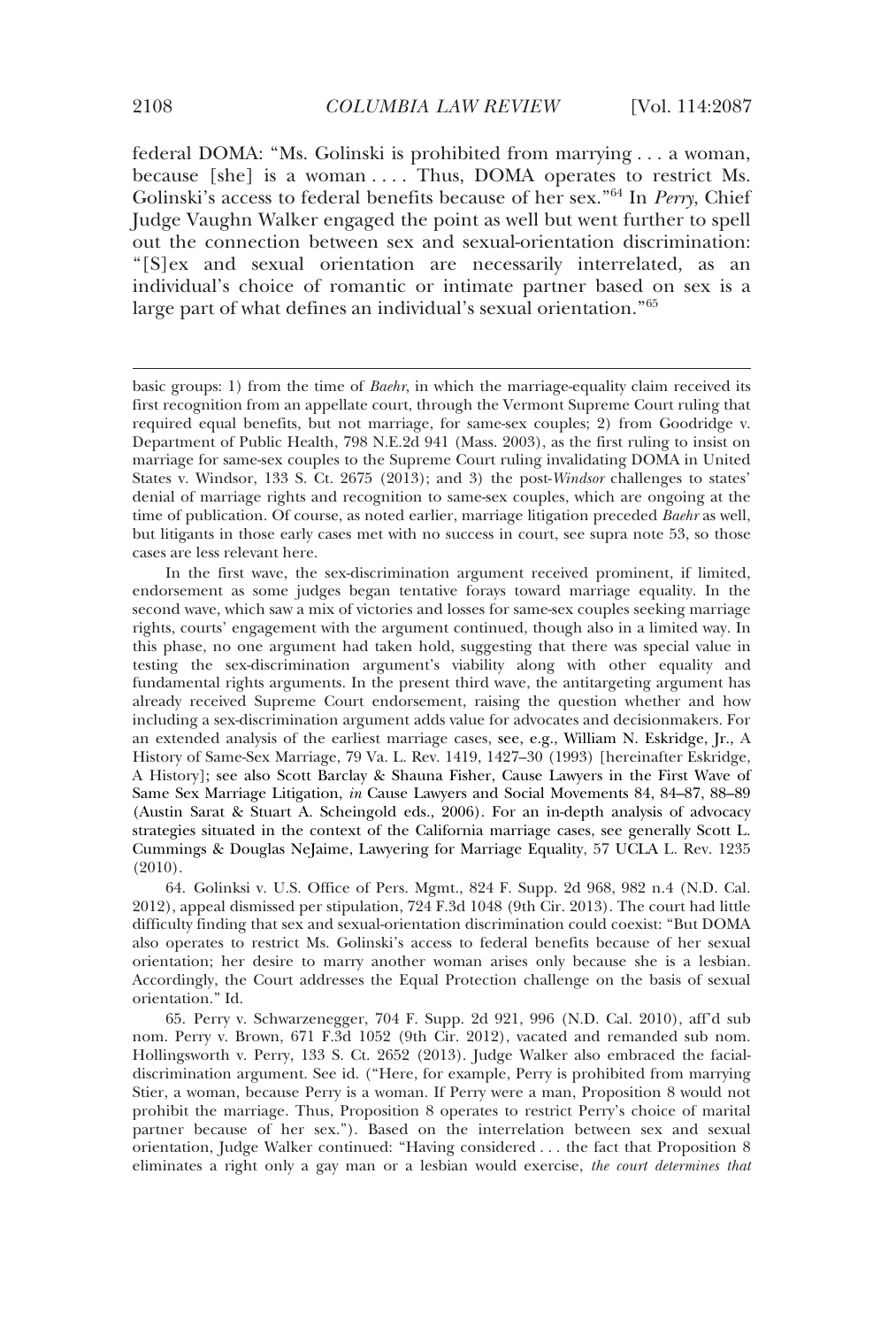Following *Windsor*'s invalidation of DOMA, the sex-discrimination argument again met with judicial approval. In holding Utah's marriage ban unconstitutional, a federal district court there found that the exclusion of same-sex couples from marriage constituted sex discrimination. Addressing a counterargument advanced by the state, the court wrote: "[T]he fact of equal application to both men and women does not immunize [the state's law] from the heightened burden" that equalprotection jurisprudence imposes on sex-based classifications.<sup>66</sup> Years earlier, New York's then-chief judge, Judith Kaye, made the same point in response to the argument that sex discrimination was not present because the eligibility requirement applied to both men and women. She wrote: "That the statutory scheme applies equally to both sexes does not alter the conclusion that the classification here is based on sex." <sup>67</sup> In Vermont, Justice Johnson also pointedly rejected the equal-application theory embraced by the majority as a reason to reject the sexdiscrimination argument: "Under the State's analysis, a statute that required courts to give custody of male children to fathers and female children to mothers would not be sex discrimination. Although such a law would not treat men and women differently, I believe it would discriminate on the basis of sex." 68

In the most extensive development of the sex-discrimination argument to date, Justice Berzon of the Ninth Circuit elaborated both the facial-discrimination and stereotyping arguments while concurring in the

67. Hernandez v. Robles, 855 N.E.2d 1, 29 (N.Y. 2006) (Kaye, C.J., dissenting). Here, Chief Judge Kaye is responding to the position, taken by the majority in *Hernandez* and by others elsewhere, that *Loving*'s rejection of a similar "equal application" argument does not apply to exclusions of same-sex couples from marriage because antimiscegenation laws sought to privilege whites whereas the different-sex marriage rule does not similarly privilege one sex over the other. See id. at 11 (distinguishing *Loving*, which "was in substance anti-black legislation," and stating that "[p]laintiffs do not argue here that the legislation they challenge is designed to subordinate either men to women or women to men as a class"); see also supra Part I.B (discussing sex-stereotyping argument).

68. Baker v. State, 744 A.2d 864, 906 n.10 (Vt. 1999) (Johnson, J., concurring in part and dissenting in part).

*plaintiffs' equal protection claim is based on sexual orientation, but this claim is equivalent to a claim of discrimination based on sex*." Id. (emphasis added).

<sup>66.</sup> Kitchen v. Herbert, 961 F. Supp. 2d 1181, 1206 (D. Utah 2013), aff'd, 755 F.3d 1193 (10th Cir.), cert. denied, No. 14-124, 2014 WL 3841263 (U.S. Oct. 6, 2014). At the same time, however, the court did not apply heightened scrutiny to the marriage law because it found that the measure failed rational-basis review. Id. at 1206–07. On appeal, the Tenth Circuit addressed the sex-discrimination claim at oral argument but did not engage with it in its opinion. Oral Argument at 3:55, *Kitchen*, 755 F.3d 1193 (No. 13-4178), available at https://www.ca10.uscourts.gov/clerk/news/oral-argument-audio-recording-13 -4178-kitchen-v-herbert (on file with the *Columbia Law Review*) ("You have a man who wants to marry another man. The only thing that bars him from getting married is sex gender ... . Why shouldn't this be a situation of ... evaluating the gender for intermediate scrutiny?").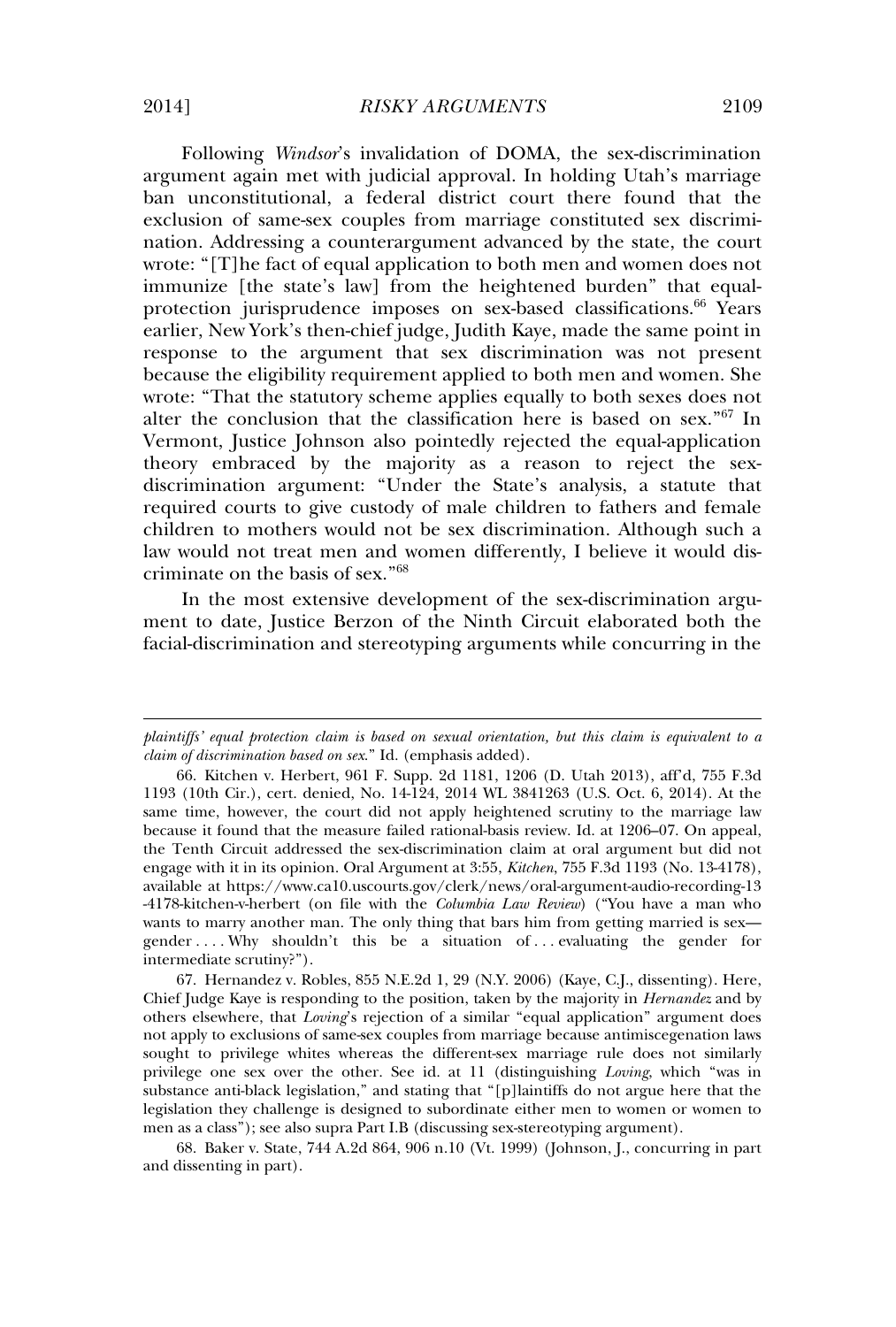Ninth Circuit's invalidation of marriage bans in Idaho and Nevada.<sup>69</sup> In addition to making the basic facial-discrimination argument in ways already described, $70$  Judge Berzon offered an extended rejection of the equal-application theory, observing that, consistent with several decades of case law, "it is simply irrelevant that the same-sex marriage prohibitions privilege neither gender on the whole or on average" because the bans "strip *individuals* of their rights . . . solely on the basis of the individuals' gender." 71

# B. *The Limited Uptake of Sex Stereotyping*

Although the stereotype-focused sex-discrimination theory has not received nearly as much attention (or graphic depiction) from courts as the formal-equality argument, it has received enough positive mention by adjudicators to warrant our attention here. Justice Johnson of the Vermont Supreme Court embraced the argument forthrightly, explaining that the "sex-based classification contained in the marriage laws is unrelated to any valid purpose, but rather is a vestige of sex-role stereotyping that applies to both men and women." <sup>72</sup> Elaborating, Justice Johnson wrote that the state's asserted purpose of "uniting men and women to celebrate the 'complementarity' . . . of the sexes and providing male and female role models for children" rested on "broad and vague generalizations about the roles of men and women that reflect outdated sex-role stereotyping." 73

Justice John Greaney of the Massachusetts Supreme Judicial Court made the same connection in his *Goodridge* concurrence, noting the operation of "ingrained assumptions with respect to historically accepted roles of men and women within the institution of marriage." <sup>74</sup> And while the *Goodridge* majority opinion did not take up the sex-discrimination argument directly, $75$  it did recognize the sex stereotypes embedded in

72. *Baker*, 744 A.2d at 906 (Johnson, J., concurring in part and dissenting in part).

73. Id. at 909.

74. Goodridge v. Dep't of Pub. Health, 798 N.E.2d 941, 973 (Mass. 2003) (Greaney, J., concurring).

<sup>69.</sup> Latta v. Otter, Nos. 14-35420, 14-35421, 12-17668, 2014 WL 4977682, at \*14–\*29 (9th Cir. Oct. 7, 2014) (Berzon, J., concurring).

<sup>70.</sup> See, e.g., id. at \*14 ("Only women may marry men, and only men may marry women."); id. ("A law that facially dictates that a man may do X while a woman may not, or vice versa, constitutes, without more, a gender classification.").

<sup>71.</sup> Id. at \*17. Judge Berzon also explained that facial sex discrimination exists because "the same-sex marriage laws treat the subgroup of men who wish to marry men less favorably than the otherwise similarly situated subgroup of women who want to marry men" and vice versa. Id. ("[A] classification that affects only some members of one gender is still sex discrimination if similarly situated members of the other gender are not treated the same way.").

<sup>75.</sup> See id. at 961 (majority opinion) (applying rational-basis review rather than heightened scrutiny required for sex-based classifications). The Ninth Circuit also did not take up the sex-discrimination argument directly in *Latta*, but the court signaled possible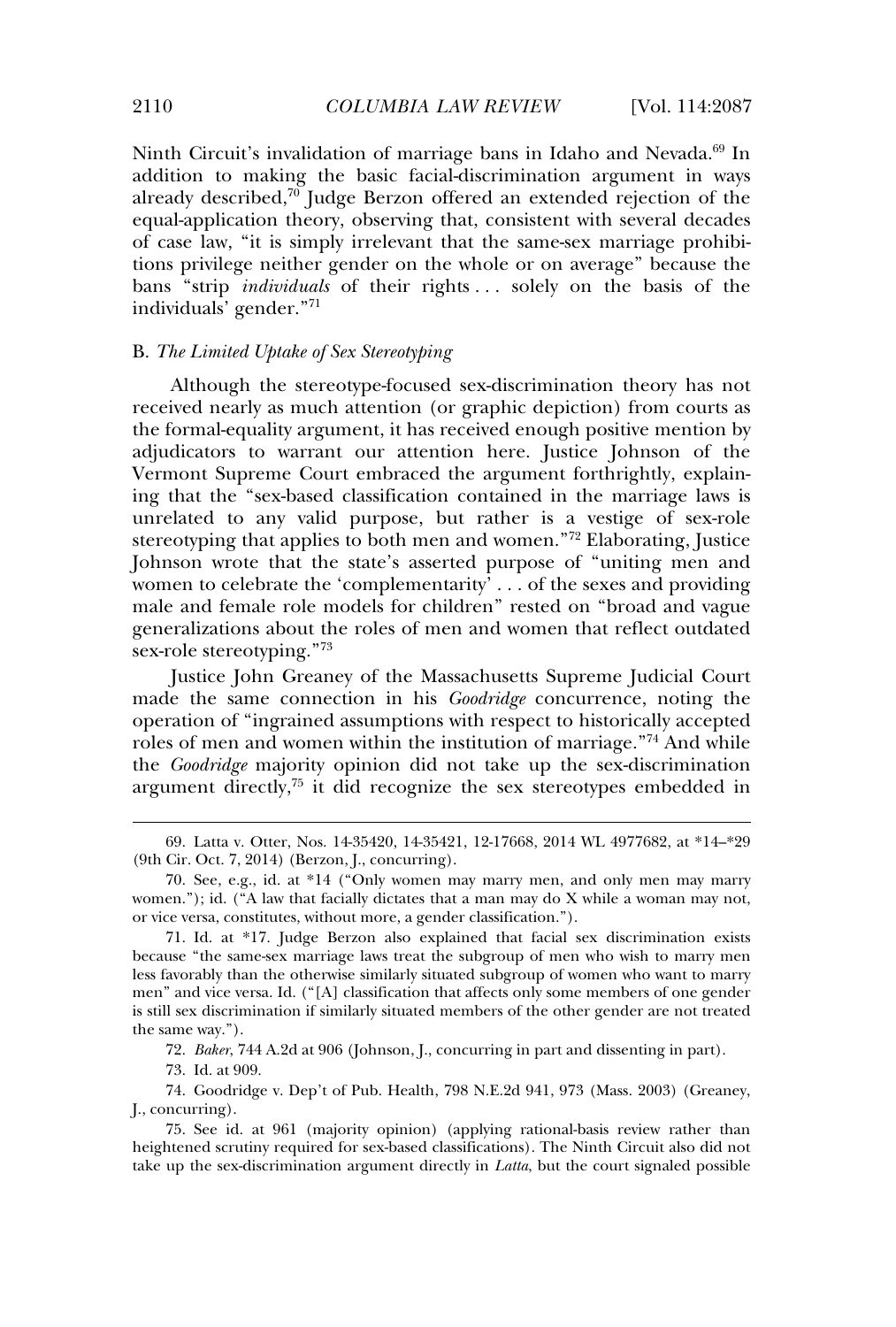one of the justifications proffered for excluding same-sex couples from marriage. Rejecting the dissent's position that mother–father pairs are optimal for child rearing on the ground that it rested on "stereotypical premises," the Court wrote: "That analysis hews perilously close to the argument, long repudiated by the Legislature and the courts, that men and women are so innately and fundamentally different that their respective 'proper spheres' can be rigidly and universally delineated." 76

Judge Berzon, concurring in the Idaho and Nevada marriage cases, elaborated these themes and analyzed the states' gendered justifications

76*. Goodridge*, 798 N.E.2d at 965 n.28. Interestingly, in other contexts, courts have been more open to the argument that this sort of stereotyping falls squarely within sexdiscrimination prohibitions. Especially in employment cases, numerous courts have held that employers—both public and private—may not require their employees to conform to sex-role stereotypes. Even in 1989, the Supreme Court expressed no ambivalence on this point in applying Title VII of the Civil Rights Act of 1964, 42 U.S.C. § 2000e (2012), to a sex-stereotyping claim: "[W]e are beyond the day when an employer could evaluate employees by assuming or insisting that they matched the stereotype associated with their group . . . ." Price Waterhouse v. Hopkins, 490 U.S. 228, 251 (1989). For further discussion of the sex-discrimination argument's success in this arena, see generally Mary Anne Case, Legal Protections for the "Personal Best" of Each Employee: Title VII's Prohibition on Sex Discrimination, the Legacy of *Price Waterhouse v. Hopkins*, and the Prospect of ENDA, 66 Stan. L. Rev. 1333, 1338–61 (2014) (discussing the impact of *Price Waterhouse* and noting in its wake an "increasing trend of the lower courts to protect sexual minorities under the text of Title VII").

Since that time, numerous circuit courts have applied similar reasoning to reject employer demands for sex-role conformity, including in connection with harassment of and discrimination against gay and transgender employees. See, e.g., Glenn v. Brumby, 663 F.3d 1312, 1320–21 (11th Cir. 2011) (holding discrimination based on gender nonconformity constitutes sex discrimination under the Equal Protection Clause, and finding employer's decision to fire plaintiff based on "sheer fact of his transition" from male to female impermissible); Smith v. City of Salem, 378 F.3d 566, 571–72 (6th Cir. 2004) (concluding fire department impermissibly suspended transsexual firefighter for "his failure to conform to sex stereotypes by expressing less masculine, and more feminine mannerisms and appearance"); Rene v. MGM Grand Hotel, Inc., 305 F.3d 1061, 1067 (9th Cir. 2002) (en banc) (finding it "clear" that sexualized attacks on gay employee stated sexdiscrimination claim under Title VII); Nichols v. Azteca Rest. Enters., 256 F.3d 864, 875 (9th Cir. 2001) (holding harassment of gay waiter because of his effeminate mannerisms constituted sex discrimination under Title VII).

Likewise, the Equal Employment Opportunity Commission (EEOC) has rejected employer demands for sex conformity from lesbian, gay, bisexual, and transgender employees. See Macy v. Holder, EEOC Appeal No. 0120120821 (Apr. 20, 2012), available at http://www.eeoc.gov/decisions/0120120821%20Macy%20v%20DOJ%20ATF.txt (on file with the *Columbia Law Review*) (holding discrimination based on gender identity constitutes discrimination because of sex under Title VII); Veretto v. Donahoe, EEOC Appeal No. 0120110873, 2011 WL 2663401, at \*3 (July 1, 2011) (stating that discrimination against individual based on marriage to a same-sex spouse can give rise to sex-stereotyping claim under Title VII).

endorsement with its observation that "the constitutional restraints . . . on sex-role stereotyping . . . may provide another potentially persuasive answer to defendants' theory." *Latta*, 2014 WL 4977682, at \*9. The court also noted that "defendants have offered no probative evidence in support of their [gender] 'complementarity' argument." Id.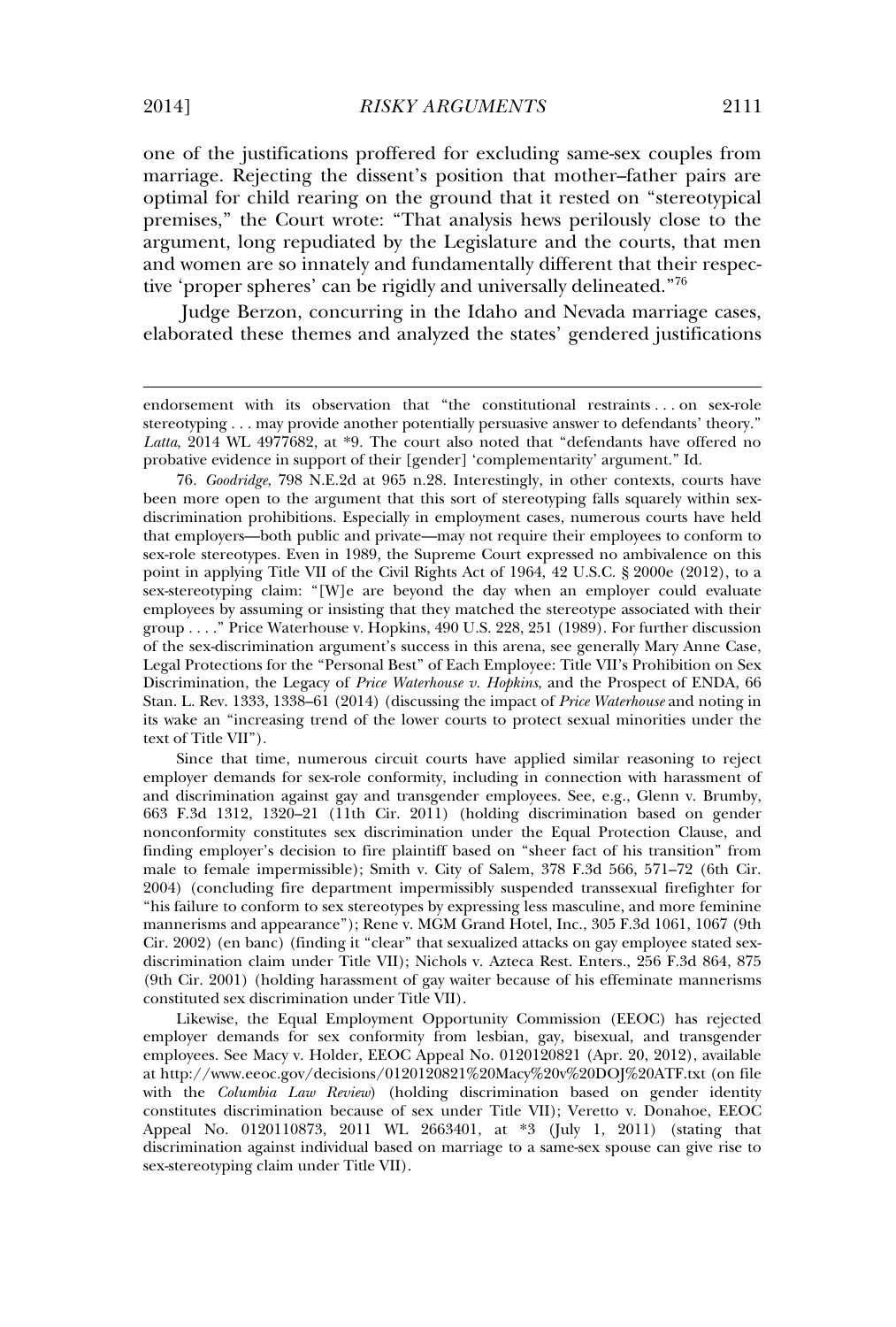amid several decades of sex-stereotyping case law.<sup>77</sup> She also highlighted chronological changes in civil marriage from enforced inequality between male and female spouses to today, when "a combination of constitutional sex-discrimination adjudication, legislative changes, and social and cultural transformation has, in a sense, already rendered contemporary marriage '"genderless,"' to use the phrase favored by the defendants." <sup>78</sup> Against that backdrop, Judge Berzon concluded that "[t]he same sex marriage prohibitions seek to preserve an outmoded, sex-role-based vision of the marriage institution." 79

Although my primary interest here concerns judicial receptivity to the sex-discrimination argument, it bears noting that both versions of the argument have academic support as well.<sup>80</sup> Relatively few legal scholars spend time elaborating the facial-discrimination argument because it is so straightforward,<sup>81</sup> but many have focused on showing how govern-

#### Id. at \*19 (alterations in original). She then wrote:

Viewed through the prism of the Supreme Court's contemporary antistereotyping sex discrimination doctrine, these proffered justifications simply underscore that the same-sex marriage prohibitions discriminate on the basis of sex, not only in their form—which, as I have said, is sufficient in itself—but also in reviving the very infirmities that led the Supreme Court to adopt an intermediate scrutiny standard for sex classifications in the first place.

Id.

78. Id. at \*23.

79. Id. at \*20; see also id. at \*23 (describing "'the sex-based classification contained in the[se] marriage laws'" as, "at best, 'a vestige of sex-role stereotyping' that long plagued marital regimes before the modern era . . . and, at worst, an attempt to reintroduce gender roles" (alteration in original) (quoting Baker v. State*,* 744 A.2d 864, 906 (Vt. 1999) (Johnson, J., concurring in part and dissenting in part))).

80. See, e.g., Case, What Feminists Have to Lose, supra note 32, at 1213–27 (discussing formal-equality and sex-stereotyping theories). See generally supra notes 32–33 (discussing additional scholarship related to both sex-discrimination theories).

81. But see, e.g., William N. Eskridge, Jr., Sexual and Gender Variation in American Public Law: From Malignant to Benign to Productive, 57 UCLA L. Rev. 1333, 1352 (2010) (describing exclusion of same-sex couples from marriage as "last major state sexual orientation discrimination—and one of the last sex discriminations—to be revoked"); Andrew Koppelman, Response: Sexual Disorientation, 100 Geo. L.J. 1083, 1087 (2012) ("[California's registrars] are not instructed to ask . . . whom you have had sex with in the past[] or how you self-identify because the discriminatory law . . . does not classify on any of those bases . . . . [They ask] whether the couple includes one male and one female."); see also William N. Eskridge, Jr., The Case for Same-Sex Marriage 152–82 (1996) (contending that the facial-discrimination argument can be applied to "require the state

<sup>77</sup>*. Latta*, 2014 WL 4977682, at \*18–\*29 (Berzon, J., concurring). Judge Berzon described the states' claims:

The defendants, for example, assert that "gender diversity or complementarity among parents . . . provides important benefits" to children, because "mothers and fathers tend on average to parent differently and thus make unique contributions to the child's overall development." The defendants similarly assert that "[t]he man–woman meaning at the core of the marriage institution, reinforced by the law, has always recognized, valorized, and made normative the roles of 'mother' and 'father' and their uniting, complementary roles in raising their offspring."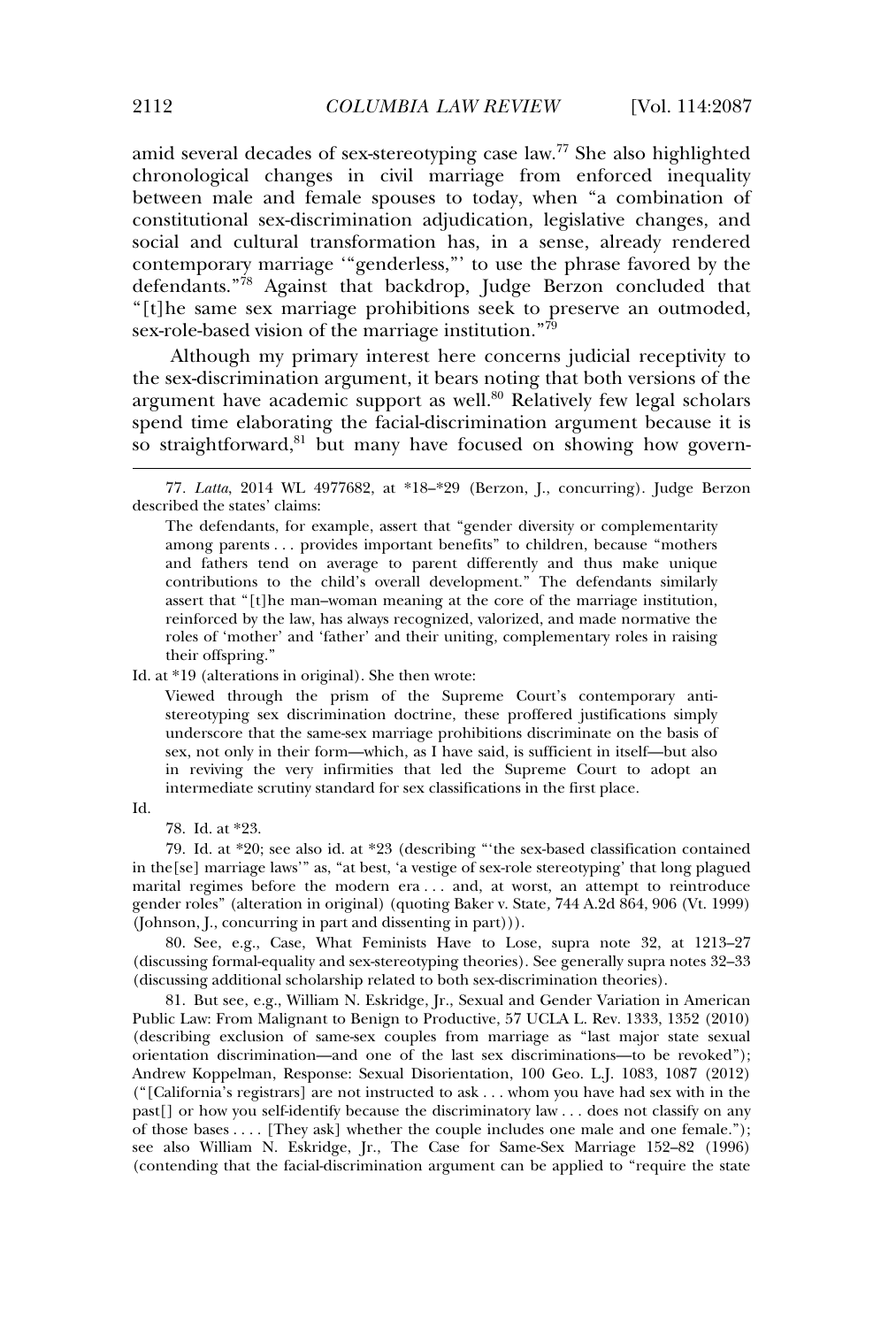mental maintenance of the sex-based eligibility rule depends on and perpetuates sex stereotypes.<sup>82</sup> As Sylvia Law explained in a landmark 1988 article, "[C]ontemporary legal and cultural contempt for lesbian women and gay men serves primarily to preserve and reinforce the social meaning attached to gender." <sup>83</sup> Andrew Koppelman has likewise written extensively on the point that "discrimination against gays is a kind of sex discrimination," explaining that "sexism is an important wellspring of antigay animus and the homosexuality taboo functions to strengthen gender hierarchy." 84

## III. WHY SO LITTLE TRACTION FOR THE SEX-DISCRIMINATION ARGUMENT IN MARRIAGE CASES?

Although the opinions just discussed were unequivocal that male– female marriage eligibility and recognition requirements discriminate based on sex, these are but a handful of opinions in a much larger universe.<sup>85</sup>

The argument that is so clearly right to its proponents<sup>86</sup> turns out to be either wrong or unworthy of engagement in the view of nearly every

83. Sylvia A. Law, Homosexuality and the Social Meaning of Gender, 1988 Wis. L. Rev. 187, 187. That year, Suzanne Pharr published her pathbreaking book-length treatment of the ways in which hostility toward lesbians and gay men is used to maintain sex roles. See Suzanne Pharr, Homophobia: A Weapon of Sexism (1988) (developing links between sexism and hostility toward lesbians and gay men).

84. Andrew Koppelman, DOMA, *Romer*, and Rationality, 58 Drake L. Rev. 923, 946– 48 (2010) [hereinafter Koppelman, DOMA, *Romer*, and Rationality]; see also Koppelman, Sex Discrimination, supra note 54, at 234–57 ("Laws that discriminate against gays are the product of a political decisionmaking process that is biased by sexism. They implicitly stigmatize women, and they reinforce the hierarchy of men over women.").

85. Indeed, not one is a controlling appellate opinion. As a federal district court in Wisconsin recently wrote, after describing the Hawaii Supreme Court's sex-discrimination analysis, "Since then, however, the sex discrimination theory has been rejected by most courts to consider it, even those ruling in favor of the plaintiffs on other grounds." Wolf v. Walker, 986 F. Supp. 2d 982, 1008 (W.D. Wis.), aff'd sub nom. Baskin v. Bogan, 766 F.3d 648 (7th Cir.), cert. denied, No. 14-278, 2014 WL 4425163 (U.S. Oct. 6, 2014). A federal district court in Hawaii observed similarly that "[t]he vast majority of courts considering the issue [have concluded] that an opposite-sex definition of marriage does not constitute gender discrimination." Jackson v. Abercrombie, 884 F. Supp. 2d 1065, 1098 (D. Haw. 2012), vacated as moot, No. 12-16995, 2014 WL 5088199 (9th Cir. Oct. 10, 2014).

86. In her concurring opinion in the Idaho and Nevada marriage cases, Judge Berzon repeatedly characterized the sex-discrimination argument as "obvious." See, e.g., Latta v. Otter, No. 14-35420, 2014 WL 4977682, at \*15 (9th Cir. Oct. 7, 2014) (Berzon, J., concurring) (stating that "same-sex marriage prohibitions today [are] quite obviously about gender"); id. at \*19 (observing that "obviously, the gender stereotyping at the core

to justify its discriminatory sex-based classification statutes prohibiting same-sex marriage"); Koppelman, Sex Discrimination, supra note 54, at 201–14 (describing and defending the facial-discrimination argument).

<sup>82.</sup> See, e.g., Case, What Feminists Have to Lose, supra note 32, at 1216–27 (discussing development of sex-stereotyping jurisprudence); Widiss et al., supra note 32, at 479–87 (discussing sex stereotyping within government rationales for marriage bans).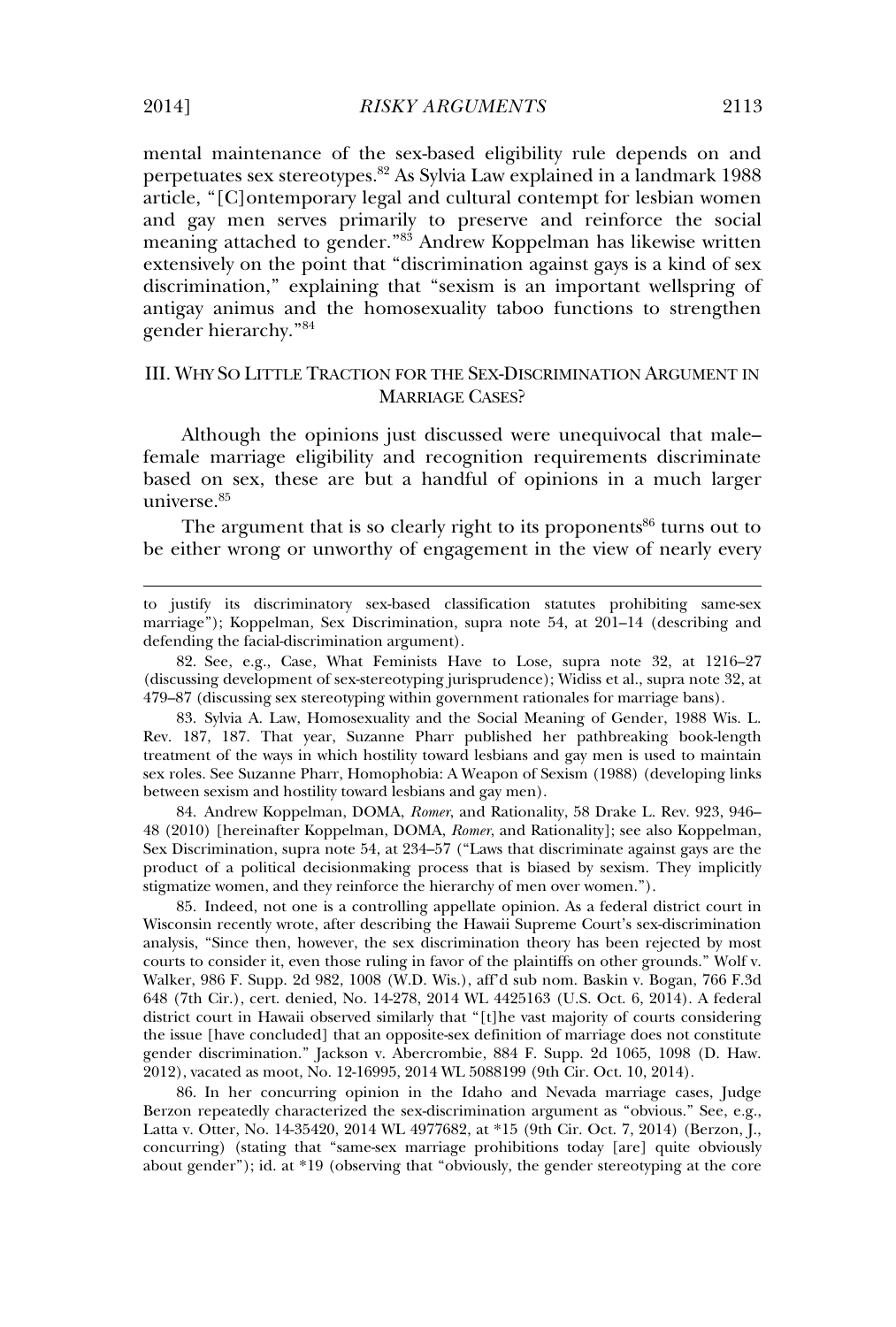other judge to whom it has been presented. While this is not surprising among judges who reject same-sex couples' claims, the same is true for most of the judges who find in favor of marriage equality as well. I focus on those judges' analysis here to set the foundation for the "risky argument" discussion that will follow.

#### A. *The Judicial Perspective*

Preliminarily, it bears noting that most courts sidestep the sexdiscrimination argument entirely. Indeed, of the many opinions striking down marriage discrimination against same-sex couples in the first year following the *Windsor* ruling, only six engaged in any analysis of it, and only two accepted it.<sup>87</sup>

Courts that favor marriage equality but reject the sex-discrimination argument tend to follow two basic lines of reasoning. First, many dismiss the formal-equality argument on the ground that the rule applies equally to both men and women.<sup>88</sup> Second, many reject the stereotyping theory on the ground that the exclusion of same-sex couples from marriage was not intended to perpetuate sex stereotypes or the subordination of women to men, unlike, for example, the "equal application" antimiscegenation law in *Loving* that the Supreme Court found was "designed to maintain White Supremacy." 89

On the first, the Vermont Supreme Court, for example, flatly rejected the sex-discrimination argument even while finding that Vermont's refusal to recognize same-sex couples' relationships violated

of the same-sex marriage prohibitions clarifies that those laws affect men and women in basically the same way as . . . a wide range of laws and policies that have been viewed consistently as discrimination based on sex").

<sup>87.</sup> For discussion of decisions rejecting the sex-discrimination argument, see infra notes 103–108 and accompanying text (discussing Idaho, New Mexico, Oklahoma, Oregon, and Wisconsin opinions). For opinions accepting the argument, see supra notes 66, 69–71 and accompanying text (discussing *Kitchen v. Herbert* and *Latta v. Otter*, respectively). Other courts during the first year following *Windsor* invalidated or preliminarily enjoined laws restricting same-sex couples' marriage rights only on the sexual-orientation-discrimination and/or fundamental-rights claims. See, e.g., Whitewood v. Wolf, 992 F. Supp. 2d 410, 423–24, 431 (M.D. Pa. 2014); Baskin v. Bogan, 983 F. Supp. 2d 1021, 1026–27, 1029 (S.D. Ind. 2014), aff'd, 766 F.3d 648 , cert. denied, 2014 WL 4425162; Henry v. Himes, No. 1:14-CV-129, 2014 WL 1418395, at \*18 (S.D. Ohio Apr. 14, 2014); Tanco v. Haslam, 7 F. Supp. 3d 759, 769, 771–72 (M.D. Tenn.), rev'd sub nom. DeBoer v. Snyder, No. 14-1341, 2014 WL 5748990 (6th Cir. Nov. 6, 2014), available at http://sblog.s3.amazonaws.com/wp-content/uploads/2014/11/6th-CA-marriage-ruling-11-6-14.pdf (on file with the *Columbia Law Review*); De Leon v. Perry, 975 F. Supp. 2d 632, 639 (W.D. Tex. 2014); Lee v. Orr, No. 13-CV-8719, 2014 WL 683680, at \*2 (N.D. Ill. Feb. 21, 2014); Bourke v. Beshear, 996 F. Supp. 2d 542, 547, 556–57 (W.D. Ky.), rev'd sub nom. *DeBoer*, 2014 WL 5748990; Wright v. Arkansas, No. 60CV-13-2662, 2014 WL 1908815, at \*6, \*8 (Cir. Ct. Ark. May 9, 2014); Griego v. Oliver, 316 P.3d 865, 871, 889 (N.M. 2013).

<sup>88.</sup> See, e.g., Goodridge v. Dep't of Pub. Health, 798 N.E.2d 941, 991–92 (Mass. 2003); Baker v. State, 744 A.2d 864, 880 n.13 (Vt. 1999).

<sup>89.</sup> Loving v. Virginia, 388 U.S. 1, 11 (1967).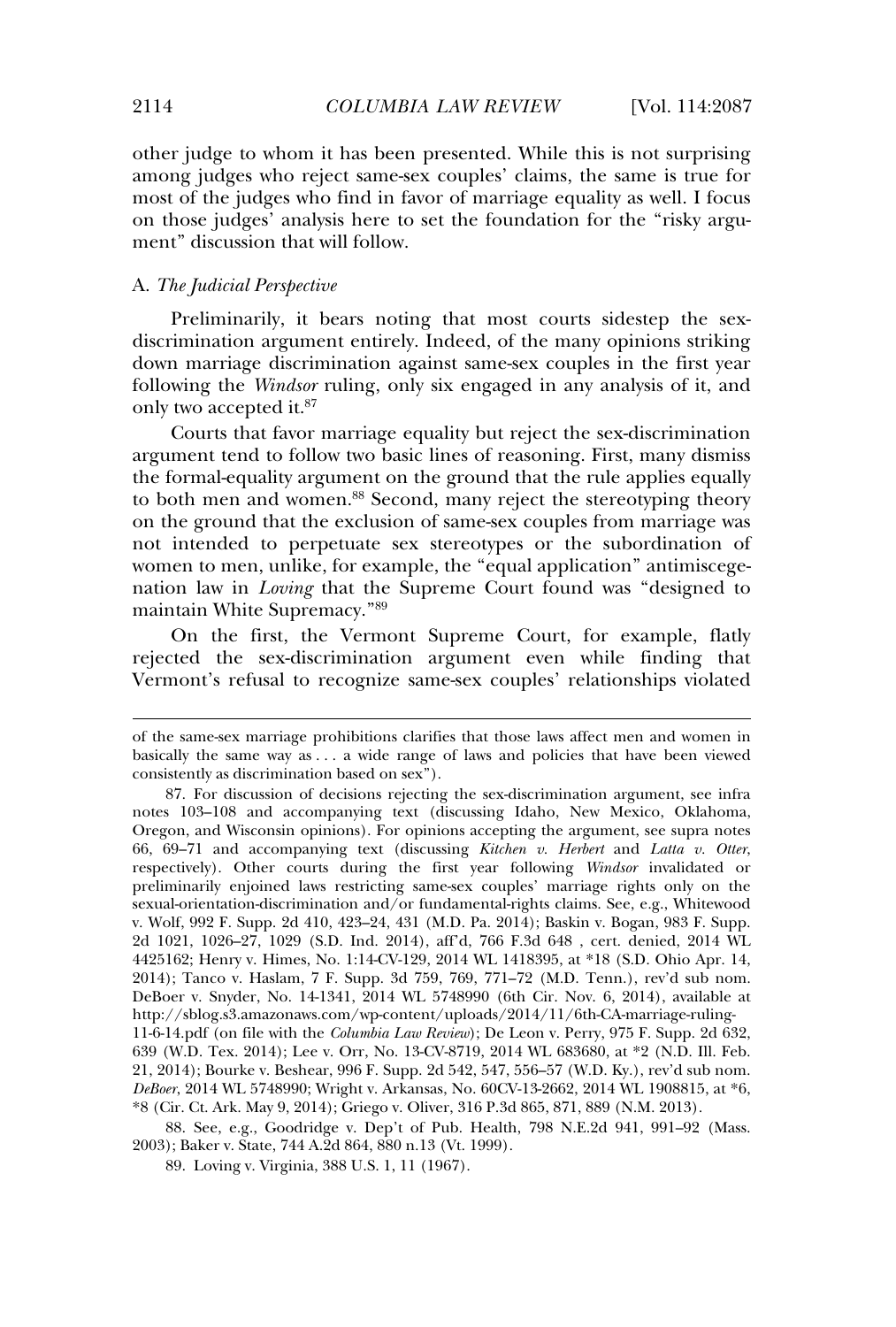the state constitution.<sup>90</sup> "Here, there is no discrete class subject to differential treatment solely on the basis of sex; each sex is equally prohibited from precisely the same conduct," the court wrote.<sup>91</sup> The Massachusetts high court in *Goodridge* reached the same conclusion: "The Massachusetts marriage statute does not subject men to different treatment from women; each is equally prohibited from precisely the same conduct." 92

Defenders of the formal-equality argument typically respond by invoking *Loving*'s point that "[t]he mere fact of equal application" does not render a classifying law constitutional.<sup>93</sup> In *Baehr v. Lewin*, for example, the Hawaii Supreme Court plurality relied on *Loving*'s "reject[ion of] the notion that the mere 'equal application' of a statute containing racial classifications is enough to remove the classifications from the Fourteenth Amendment's proscriptions of all invidious discriminations." <sup>94</sup> The Hawaii court added: "Substitution of 'sex' for 'race' and [the Hawaii Constitution's Equal Rights Amendment] for the fourteenth amendment yields the precise case before us together with the conclusion that we have reached." <sup>95</sup> Likewise, as Chief Judge Kaye wrote in New York, "The 'equal application' approach to equal protection analysis was expressly rejected by the Supreme Court in *Loving* . . . ." 96

But, for many, this observation is inapplicable because, in their view, the different-sex eligibility rule does not rest on sex stereotypes in the way that Virginia's law rested on racial hostility. As the New York Court of Appeals majority wrote, over Chief Judge Kaye's dissent:

93. 388 U.S. at 8.

94. 852 P.2d 44, 68 (Haw. 1993) (quoting *Loving*, 388 U.S. at 8) (internal quotation marks omitted).

95. Id.

<sup>90</sup>*. Baker*, 744 A.2d at 886 (holding exclusion of same-sex couples from marriage violated state constitution's Common Benefits Clause).

<sup>91.</sup> Id. at 880 n.13. The court also found that "most appellate courts that have addressed the issue have rejected the claim that defining marriage as the union of one man and one woman discriminates on the basis of sex." Id.

<sup>92. 798</sup> N.E.2d at 991. Numerous courts that rejected marriage-equality claims also took this position. See, e.g., Conaway v. Deane, 932 A.2d 571, 598 (Md. 2007) (stating that "it stretch[es] the concept of gender discrimination to assert that [the marriage statute] applies to treatment of same-sex couples differently from opposite-sex couples" (alterations in original) (quoting Dean v. District of Columbia, 653 A.2d 307, 363 n.2 (D.C. 1995) (Steadman, J., concurring)) (internal quotation marks omitted)); Hernandez v. Robles, 855 N.E.2d 1, 10–11 (N.Y. 2006) ("By limiting marriage to opposite-sex couples, New York is not engaging in sex discrimination . . . . Women and men are treated alike they are permitted to marry people of the opposite sex, but not people of their own sex."); Andersen v. King Cnty., 138 P.3d 963, 989 (Wash. 2006) (holding state marriage restriction "does not draw any classifications based on sex" because "[i]t does not render benefits to just one sex, nor does it restrict or deny rights of one sex").

<sup>96</sup>*. Hernandez*, 855 N.E.2d at 29 (Kaye, C.J., dissenting); see also supra notes 69–71 and accompanying text (discussing Judge Berzon's rejection of the equal-application argument).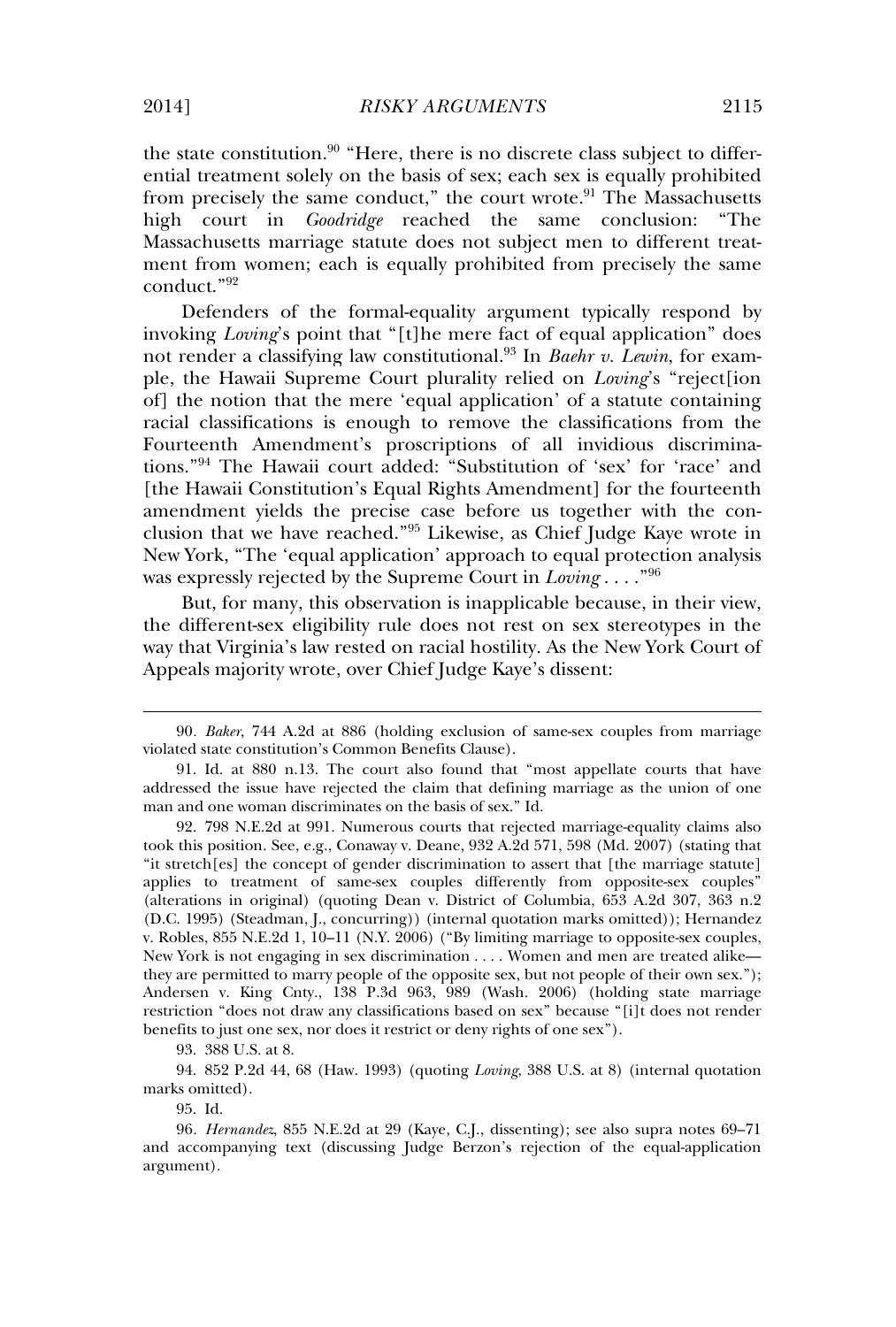This is not the kind of sham equality that the Supreme Court confronted in *Loving*; the statute there, prohibiting black and white people from marrying each other, was in substance antiblack legislation. Plaintiffs do not argue here that the legislation they challenge is designed to subordinate either men to women or women to men as a class.<sup>97</sup>

Similarly, as the Vermont Supreme Court majority stated:

It is one thing to show that long-repealed marriage statutes subordinated women to men within the marital relation. It is quite another to demonstrate that the authors of the marriage laws excluded same-sex couples because of incorrect and discriminatory assumptions about gender roles or anxiety about gender-role confusion. That evidence is not before us.<sup>98</sup>

Against that backdrop, the Vermont court indicated that it was "not persuaded that sex discrimination offers a useful analytic framework for determining" the plaintiff couples' rights. $99$  By implication, the Massachusetts Supreme Judicial Court can be seen to have adopted the same reasoning, finding that the state equal-rights amendment was inapplicable to the different-sex marriage rule because the amendment was intended to "prohibit laws that advantage one sex at the expense of the other." 100

In the California Supreme Court's 2008 ruling granting marriage rights, which was functionally overturned by Proposition 8's restriction on marriage for same-sex couples, Chief Justice George went on at length to reject the sex-discrimination argument on all of these grounds. Relying on numerous earlier cases, he wrote that, "in realistic terms, a statute

Id. at 906 n.11 (Johnson, J., concurring).

<sup>97</sup>*. Hernandez*, 855 N.E.2d at 11.

<sup>98.</sup> Baker v. State, 744 A.2d 864, 880 n.13 (Vt. 1999).

<sup>99.</sup> Id. at 880 n.13. But Justice Johnson, in her concurrence, suggested that the majority had missed her point:

I do not contend, as the majority suggests, that the real purpose of the exclusion of same-sex partners from the marriage laws was to maintain certain male and female stereotypes . . . . I agree that the original purpose was very likely not intentionally discriminatory toward same-sex couples. The question is whether the State may maintain a classification today only by giving credence to generally discredited sex-role stereotyping.

<sup>100.</sup> Goodridge v. Dep't of Pub. Health, 798 N.E.2d 941, 991 (Mass. 2003). Alternately, this part of the *Goodridge* opinion can be read as rejecting the formal-equality argument, which would mean that the *Goodridge* majority opted not to engage with the substantive-equality argument at all, even though that argument was proffered by the concurrence.

Judges who oppose marriage equality tend to maintain *Loving*'s inapplicability even more vigorously. As a Connecticut Supreme Court justice who dissented from the majority's decision to recognize marriage rights wrote, "The two cases are in no way similar." Kerrigan v. Comm'r of Pub. Health, 957 A.2d 407, 503 n.26 (Conn. 2009) (Borden, J., dissenting). Allowing same-sex couples to marry, he wrote, would alter the nature of marriage by threatening the "survival of the human race" in a way that allowing interracial couples to marry would not. Id.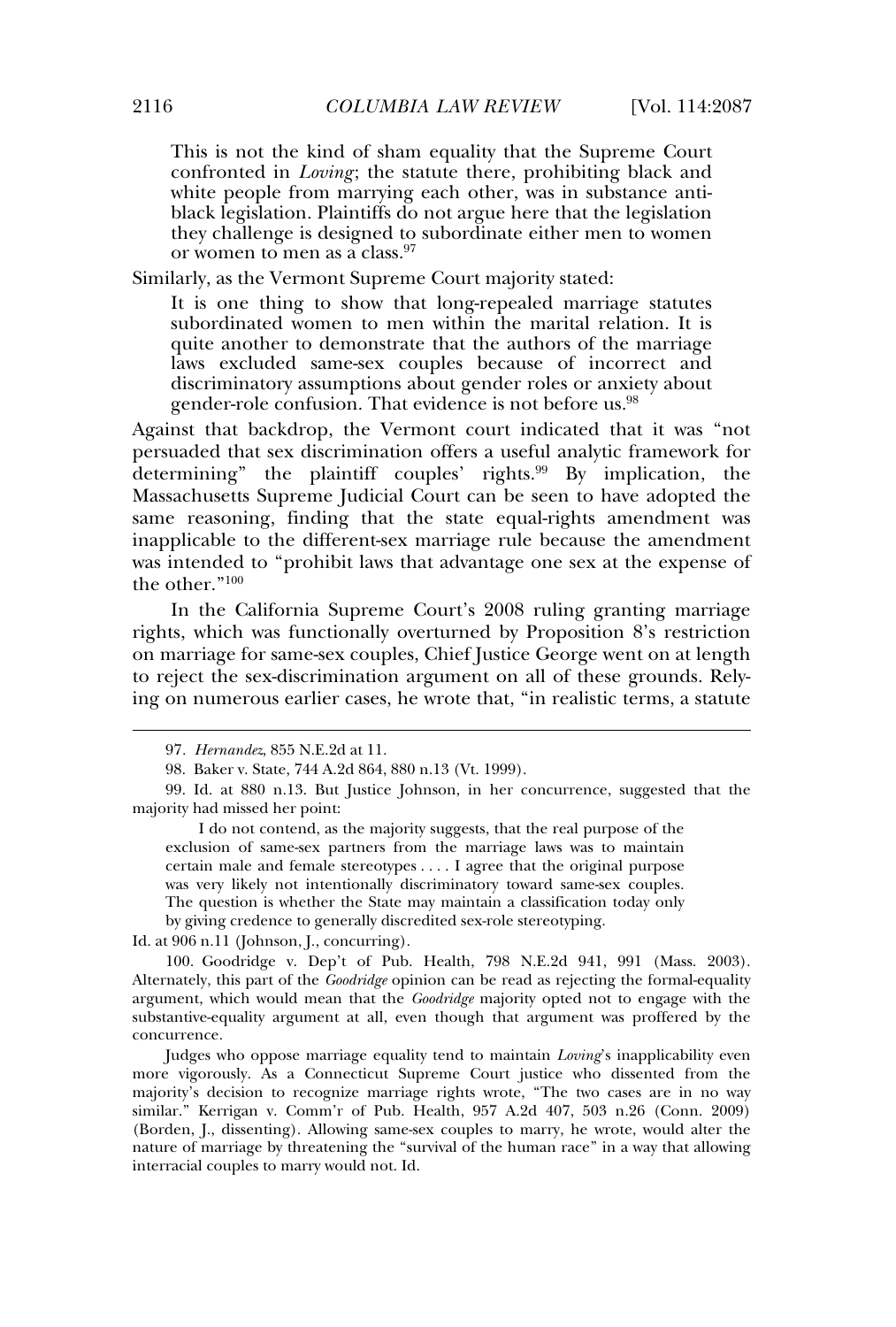or policy that treats same-sex couples differently from opposite sex couples . . . does not treat an individual man or an individual woman differently *because of* his or her *gender* but rather accords differential treatment *because of* the individual's *sexual orientation.*" <sup>101</sup> If courts were to find "illegitimate gender-related stereotyping based on the view that men are attracted to women and women are attracted to men," then sexualorientation discrimination "always would constitute a subset of discrimination on the basis of sex," he added. $102$ 

Following *Windsor*, a couple of other courts also went out of their way to reject the sex-discrimination argument while still striking down the challenged marriage bans. In Oklahoma, for example, a federal district court echoed the observation of some others just mentioned that the exclusion of same-sex couples from marriage "does not place any disproportionate burdens on men and women, and does not draw upon stereotypes applicable only to male or female couples."<sup>103</sup> Most significantly, though, the court doubted that sex discrimination (or at least its view of sex discrimination) had motivated the law's enactment: "Common sense dictates that the intentional discrimination occurring in this case has nothing to do with gender-based prejudice or stereotypes . . . ." <sup>104</sup> Similarly, a federal district court in Oregon concluded that "[t]he targeted group here is neither males nor females, but homosexual males and homosexual females. Therefore, I conclude the state's marriage laws discriminate on the basis of sexual orientation, not gender." 105

The New Mexico Supreme Court, which found the equal-application point persuasive in its rejection of the sex-discrimination argument, also stressed that its own sex-discrimination case law "has been gender-based, scrutinizing the historical discrimination against women." <sup>106</sup> Interestingly, a district court in Idaho, while also rejecting the sex-discrimination argument on similar grounds, recognized nonetheless that "[a] person's gender and sexual orientation are two sides of the same coin," <sup>107</sup> and invoked the district court's observation in *Perry v. Schwarzenegger* that "sex and sexual orientation are necessarily interrelated, as an individual's

106. Griego v. Oliver, 316 P.3d 865, 880 (N.M. 2013).

<sup>101.</sup> In re Marriage Cases, 183 P.3d 384, 437 (Cal. 2008).

<sup>102.</sup> Id. at 439.

<sup>103.</sup> Bishop v. United States ex rel. Holder, 962 F. Supp. 2d 1252, 1286 (N.D. Okla. 2014).

<sup>104.</sup> Id.

<sup>105.</sup> Geiger v. Kitzhaber, 994 F. Supp. 2d 1128, 1140 (D. Or. 2014).

<sup>107.</sup> Latta v. Otter, No. 1:13-cv-00482-CWD, 2014 WL 1909999, at \*15 (D. Idaho May 13) ("[T]wo men have no more right to marry under Idaho law than two women. In other words, Idaho's Marriage Laws are facially gender neutral and there is no evidence that they were motivated by a gender discriminatory purpose."), aff'd, No. 14-35420, 2014 WL 4977682 (9th Cir. Oct. 7, 2014).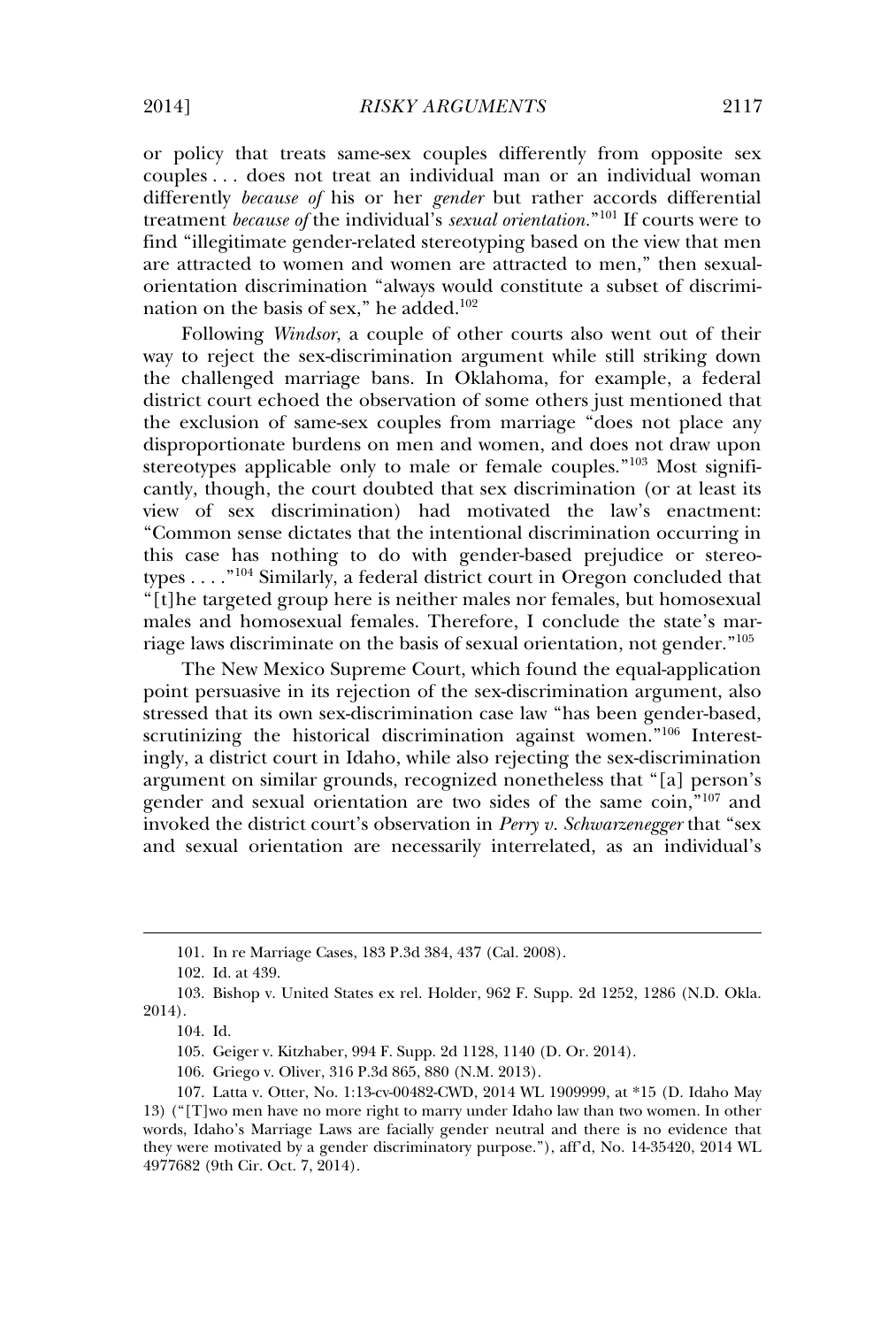choice of romantic or intimate partner based on sex is a large part of what defines an individual's sexual orientation." 108

## B. *Theoretical Concerns*

Scholarly skepticism toward the sex-discrimination argument as a means for challenging antigay discrimination overlaps somewhat with the case law that rejects the argument in the marriage context. Both reject the formal-equality analysis as inadequate and superficial; both maintain, too, that a state interest in sex stereotyping does not persuasively explain why governments maintain laws and policies that have the primary purpose and effect of burdening gay people.<sup>109</sup> Still, to round out consideration of the possible reasons for the sex-discrimination argument's minimal traction, I consider several of the leading theoretical objections to the argument.

Among the argument's most prominent critics is Edward Stein, whose position is that the argument is "sociologically, theoretically, and morally flawed." <sup>110</sup> In particular, Stein has contended that, "[w]hile many laws that discriminate on the basis of sexual orientation have their origins in sexism, these laws are maintained because of homophobia and

Although the reasoning of the courts rejecting the theory has varied, the general view seems to be that a sex discrimination theory is not viable, even if the government is making a sex-based classification with respect to an individual, because the intent of the laws banning same-sex marriage is not to suppress females or males as a class . . . . In other words, courts view this theory as counterintuitive and legalistic, an attempt to "bootstrap" sexual-orientation discrimination into a claim for sex discrimination.

Wolf v. Walker, 986 F. Supp. 2d 982, 1008 (W.D. Wis.), aff'd sub nom. Baskin v. Bogan, 766 F.3d 648 (7th Cir.), cert. denied, No. 14-278, 2014 WL 4425163 (U.S. Oct. 6, 2014). The court then invoked two Seventh Circuit opinions—one in the grooming-code context, which suggested that a rule imposing "comparable burdens on both sexes" might be permissible, id. at 1009 (citing Hayden ex rel. A.H. v. Greensburg Cmty. Sch. Corp., 743 F.3d 569, 581 (7th Cir. 2014)), and the other in a workplace-harassment case, which recognized "a considerable overlap in the origins of sex discrimination and homophobia," but declined to "go so far" as "to conclude that anti-gay bias should, in fact, be understood as a form of sex discrimination," id. (quoting Doe ex rel. Doe v. City of Belleville, 119 F.3d 563, 593 n.27 (7th Cir. 1997) (internal quotation marks omitted)).

109. There is substantial theoretical literature that supports and defends the sexdiscrimination argument's applicability to these laws and policies as well. See supra notes 80–84 and accompanying text (presenting literature on the sex-discrimination argument).

110. Stein, supra note 38, at 474. Notably, Stein does not object categorically to the use of the argument but maintains instead that "the sex discrimination argument, given its practical and theoretical pitfalls, if presented at all, should be used with caution." Id. at 515.

<sup>108.</sup> Id. (quoting Perry v. Schwarzenegger, 704 F. Supp. 2d 921, 996 (N.D. Cal. 2010), aff'd sub nom. Perry v. Brown, 671 F.3d 1052 (9th Cir. 2012), vacated and remanded sub nom. Hollingsworth v. Perry, 133 S. Ct. 2652 (2013)) (internal quotation marks omitted). A district court in Wisconsin summarized the landscape in this way: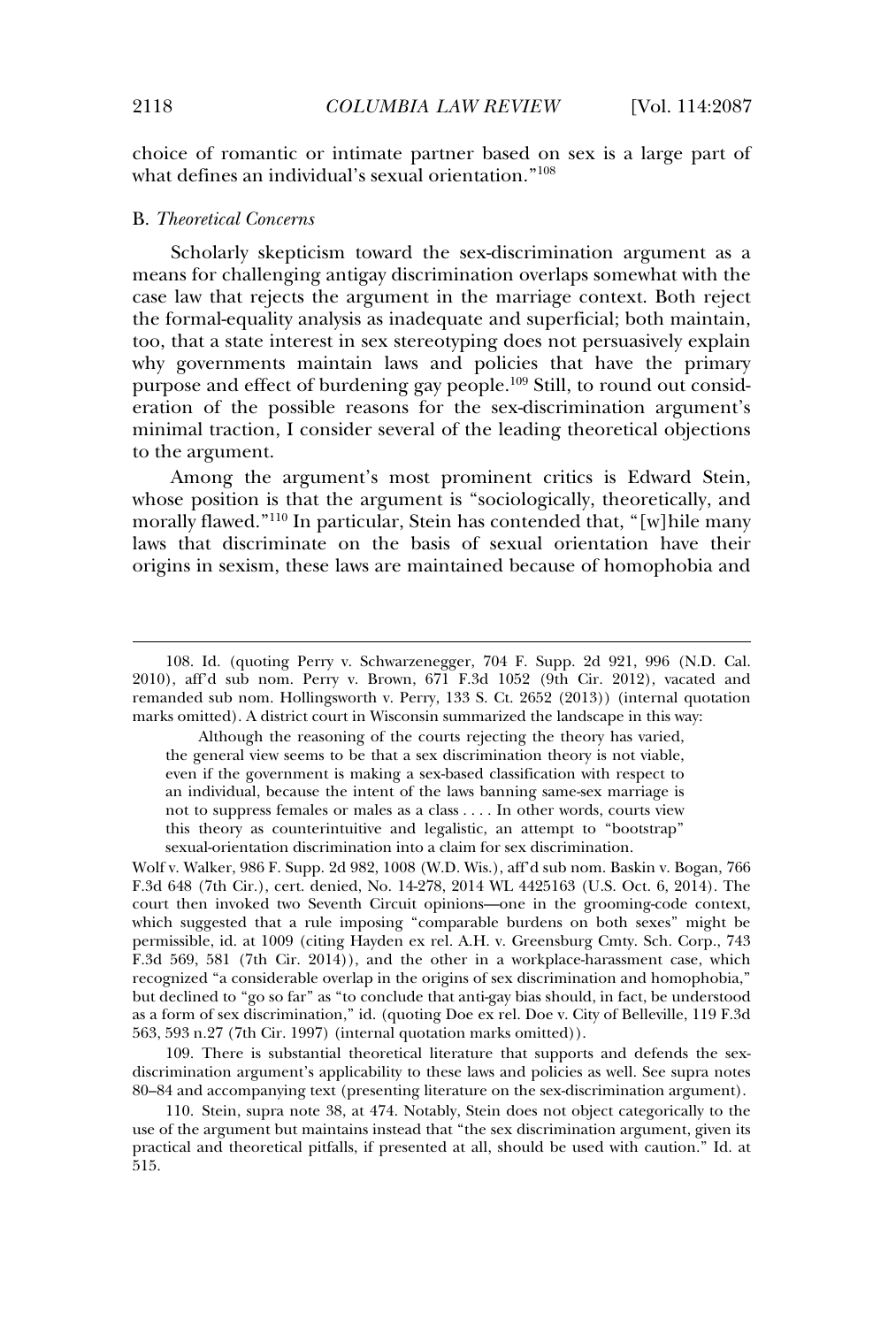despite the repeal of many sexist laws." <sup>111</sup> Consequently, he maintains that "to simply deploy the sex discrimination argument against sodomy laws would . . . ignore the central role that conceptions of sexual desire play in such laws" and would "overlook[] the distinctive role that 'the closet,' and the associated invisibility of lesbians, gay men, and bisexuals, play in the justification and maintenance of sodomy laws and of sexual orientation discrimination generally." 112

In short, Stein argues, "[t]he sociological objection is that, as a cultural fact, lesbians and gay men, not women, suffer the greatest harm from laws that discriminate on the basis of sexual orientation." <sup>113</sup> He adds: "The theoretical objection is that laws that discriminate on the basis of sexual orientation are primarily maintained by homophobia, not by sexism." <sup>114</sup> From a moral standpoint, Stein asserts: "By failing to

Applying his point to sodomy laws, Stein argues that "[d]espite the fact that sexism played a role in their development, such laws are now maintained primarily by animus towards lesbians and gay men, and by repulsion towards them and the sexual activities they engage in (as well as by repulsion towards sexual activities generally)." Stein, supra note 38, at 500. Although William Eskridge has since shifted to support use of the sexdiscrimination argument, he earlier observed, consistent with Stein's argument, that "[j]udges may find it difficult to understand how denying two gay men the right to marry is driven by an ideology that oppresses straight women." Eskridge, A History, supra note 63, at 1510.

112. Stein, supra note 38, at 500–01.

113. Id. at 502. It bears noting that a number of laws restricting same-sex couples' marriage rights also implicate the rights of different-sex couples who would want some form of nonmarital recognition for their union. See, e.g., Ky. Const. § 233A ("A legal status identical or substantially similar to that of marriage for unmarried individuals shall not be valid or recognized."); N.D. Const. art. XI, § 28 ("Marriage consists only of the legal union between a man and a woman. No other domestic union, however denominated, may be recognized as a marriage or given the same or substantially equivalent legal effect."); Ohio Const. art. XV, § 11 ("This state and its political subdivisions shall not create or recognize a legal status for relationships of unmarried individuals that intends to approximate the design, qualities, significance or effect of marriage.").

114. Stein, supra note 38, at 502; see also Nan D. Hunter, The Sex Discrimination Argument in Gay Rights Cases, 9 J.L. & Pol'y 397, 409 (2001) ("To many people, including many feminists, the sex discrimination argument in gay rights cases seems too clever by half. For some, that is because it seems to be a dodge around what they sense is really going on, which is the subordination of homosexuality.").

Holning Lau has also advanced a theory of aggregate rights of couples not to be discriminated against, including based on sexual orientation, on the ground that "an individual's identity is inextricably linked to her memberships in certain social collectives" and that protecting an "individual requires not only protecting her individual right to associate with those collective entities, but also protecting those entities' aggregate rights to develop." Holning Lau, Transcending the Individualist Paradigm in Sexual Orientation Antidiscrimination Law, 94 Calif. L. Rev. 1271, 1273 (2006). On this couples'-rights theory,

<sup>111.</sup> Id. at 499–500. Of course, many sexist laws have been invalidated by courts rather than repealed by legislatures. See Wendy W. Williams, The Equality Crisis: Some Reflections on Culture, Courts, and Feminism, 14 Women's Rts. L. Rep. 151, 154–56 (1992) (discussing numerous Supreme Court decisions striking down sex-based classifications).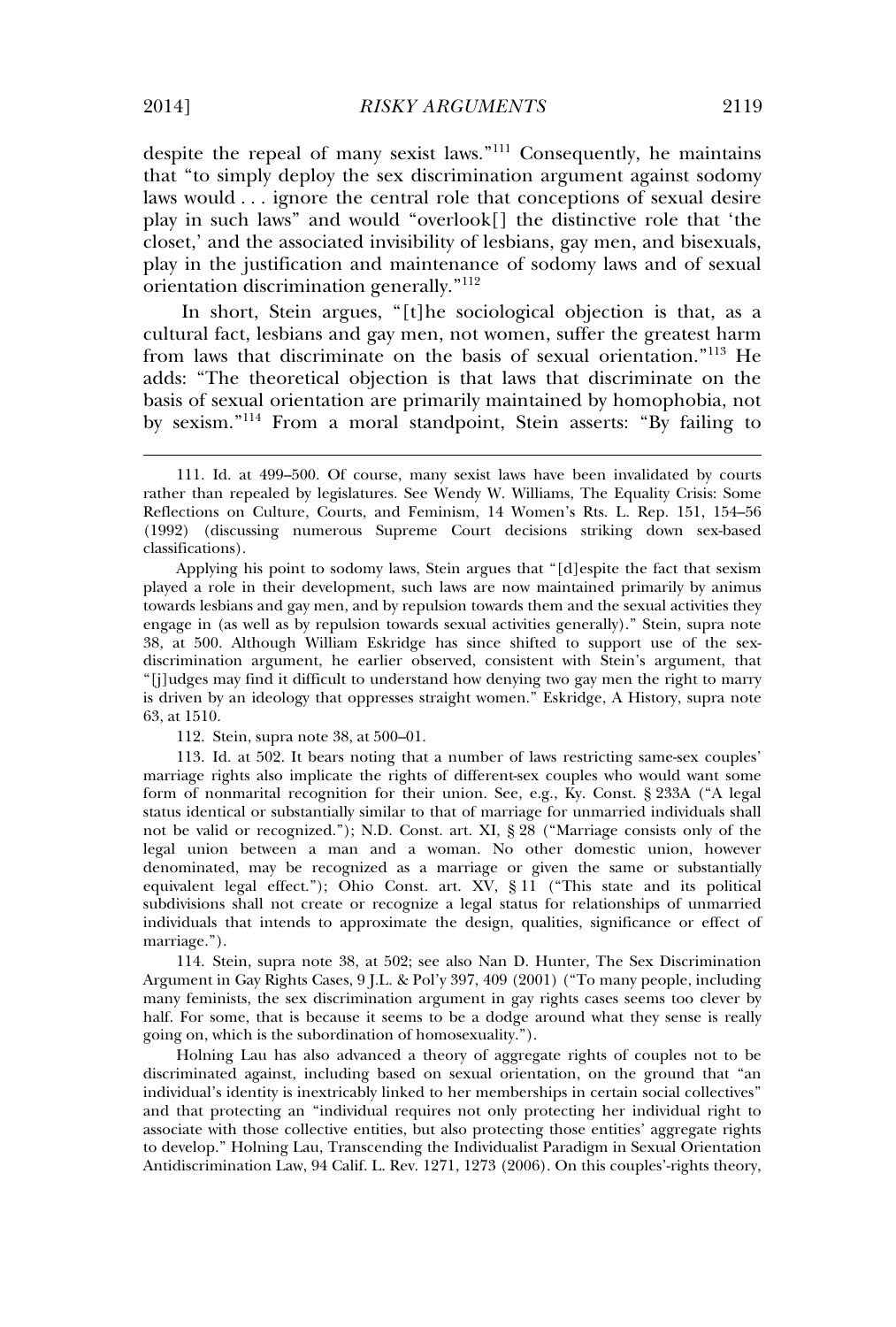address arguments about the morality of same-sex sexual acts and the moral character of lesbians, gay men, and bisexuals, the sex discrimination argument 'closets,' rather than confronts, homophobia."<sup>115</sup>

The wave of "defense of marriage" laws enacted at both the federal and state levels after the Hawaii Supreme Court's 1993 *Baehr* ruling arguably reinforces Stein's point that gay people, not sex roles, were the real target of these laws.<sup>116</sup> As the Supreme Court pointed out in *Windsor*, Congress's aim in enacting DOMA was to express "both moral disapproval of homosexuality, and a moral conviction that heterosexuality better comports with traditional (especially Judeo-Christian) morality."<sup>117</sup> Further, "[t]he stated purpose of the law was to promote an 'interest in protecting the traditional moral teachings reflected in heterosexual-only marriage laws.'" <sup>118</sup> In other words, if an interest in instantiating sex roles underlies the exclusion of same-sex couples from marriage, it is not nearly as overt as the interest in privileging heterosexuals over gay people. In this sense, sex-stereotyping arguments would obscure or miss the reason why laws exclude same-sex couples from marriage.

In a related vein, Martha Nussbaum argues that disgust—in particular, disgust at sexual intimacy between men—is at the heart of laws that discriminate against lesbians and gay men.<sup>119</sup> Consistent with this premise, she asserts that opposition to marriage equality is "really not about whether same-sex relationships can involve the content of marriage" but instead is prompted by disgust reactions to the sex acts that might take place between men in those relationships.<sup>120</sup> For this reason, she characterizes the formal sex-discrimination argument as "legalistic in the

115. Stein, supra note 38, at 503–04. Stein also advances several practical concerns associated with the use of sex-discrimination arguments to confront sexual-orientation discrimination that are less directly relevant here. See id. at 509–10 (discussing, inter alia, the limited effectiveness of sex-discrimination theory against laws that do not make sexbased classifications).

116. See Michael D. Sant'Ambrogio & Sylvia A. Law, *Baehr v. Lewin* and the Long Road to Marriage Equality, 33 U. Haw. L. Rev. 705, 725–26 (2011) ("By the time the *Baehr v. Lewin* litigation came to an end in 1998, thirty-one states had enacted laws to prevent the recognition of same-sex marriages."). This is somewhat ironic given the sexdiscrimination focus of the Hawaii ruling. See supra notes 54–55 and accompanying text (discussing plurality opinion in *Baehr v. Lewin*).

117. United States v. Windsor, 133 S. Ct. 2675, 2693 (2013) (quoting H.R. Rep. No. 104-664, at 12–13 (1996)) (internal quotation marks omitted).

118. Id.

119. See Martha C. Nussbaum, From Disgust to Humanity: Sexual Orientation & Constitutional Law 116 (2010) (arguing prejudice against gay men "drives antigay efforts in America" in part because of "profound anxieties about bodily penetrability and vulnerability").

120. Id. at 130.

he argues that the sex-discrimination argument is normatively unsatisfactory because it "does not shine due recognition on the couple qua couple." Id. at 1296. He adds: "Although the legal outcome may be functionally equivalent, by not recognizing sexual orientation discrimination as such, the moral recognition of sexual minorities becomes the marginalized stepchild of sex discrimination principles." Id. at 1296–97.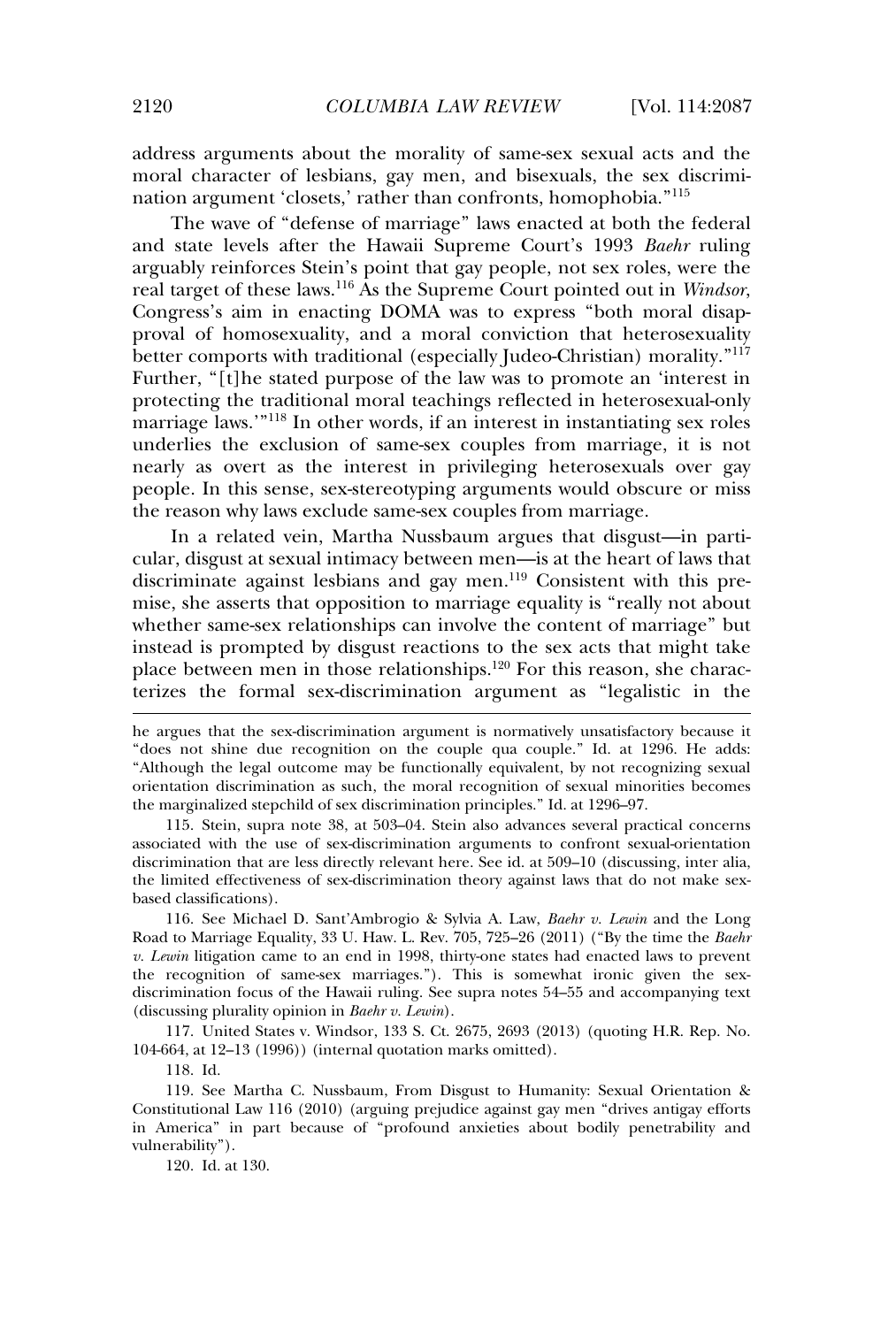pejorative sense" because "it doesn't quite get at what is really going on," $^{121}$  which is an intent to "penalize[]" homosexuality. $^{122}$ 

While these objections to the sex-discrimination argument may be persuasive to some readers, none comes close to rendering the sexdiscrimination argument so wrong or implausible as to not be worth making.<sup>123</sup> Indeed, as noted earlier, even Stein does not take that position.<sup>124</sup> One need only return to the comments of judges who favor the sex-discrimination argument to see that the theoretical critiques, however interesting and potentially valid, are hardly devastating.

## IV. OTHER POSSIBLE EXPLANATIONS FOR THE SEX-DISCRIMINATION ARGUMENT'S LIMITED TRACTION

So, if the sex-discrimination argument, either in its formal- or substantive-equality iteration, is at least plausible to some and quite persuasive to others, we must search elsewhere to understand why it has gotten so little traction in court. Here, the discussion turns to several types of considerations that might shed light, including litigation logistics, doctrine, social-movement goals, and the mindset of the lawyers and judges who frame these cases. Ultimately, I argue that while these categories of reasons might explain why advocates do not lead with the sex-discrimination argument and why some courts avoid it, they do not, either individually or together, fully explain the sex-discrimination argument's mixed reception of fervent embrace alongside disregard and hostile rejection.

123. Koppelman has responded to Nussbaum by explaining that his argument "does not . . . purport to be a complete explanation of where the discrimination is coming from" but rather a claim that "sex discrimination is one of the many wrongs present in antigay discrimination." Koppelman, DOMA, *Romer*, and Rationality, supra note 84, at 947. Along these lines, Judge Berzon observed in her *Latta* concurrence that "the gender classification rubric does not adequately capture the essence of many of the restrictions targeted at lesbian, gay, and bisexual people" and acknowledged some exclusions "are primarily motivated by stereotypes about sexual orientation; by animus against people based on their nonconforming sexual orientation; and by distaste." Latta v. Otter, Nos. 14-35420, 14- 35421, 12-17668, 2014 WL 4977682, at \*28 (9th Cir. Oct. 7, 2014) (Berzon, J., concurring).

124. See Stein, supra note 38, at 514–15 ("I have not, however, argued that the sex discrimination argument for lesbian and gay rights should never be made.").

<sup>121.</sup> Id. at xii–xxiv, 115. For this reason, Carlos Ball characterized the sexdiscrimination argument as having "little rhetorical weight." Carlos A. Ball, Moral Foundations for a Discourse on Same-Sex Marriage: Looking Beyond Political Liberalism, 85 Geo. L.J. 1871, 1880 (1997).

<sup>122.</sup> Nussbaum, supra note 119, at 115. For extended commentary on Nussbaum's argument from a scholar who embraces the sex-discrimination theory, see generally Mary Anne Case, A Lot to Ask: Review Essay of Martha Nussbaum's *From Disgust to Humanity: Sexual Orientation and Constitutional Law*, 19 Colum. J. Gender & L. 89 (2010) (book review) (critiquing Nussbaum's theory that disgust underlies opposition to legal rights for gay people).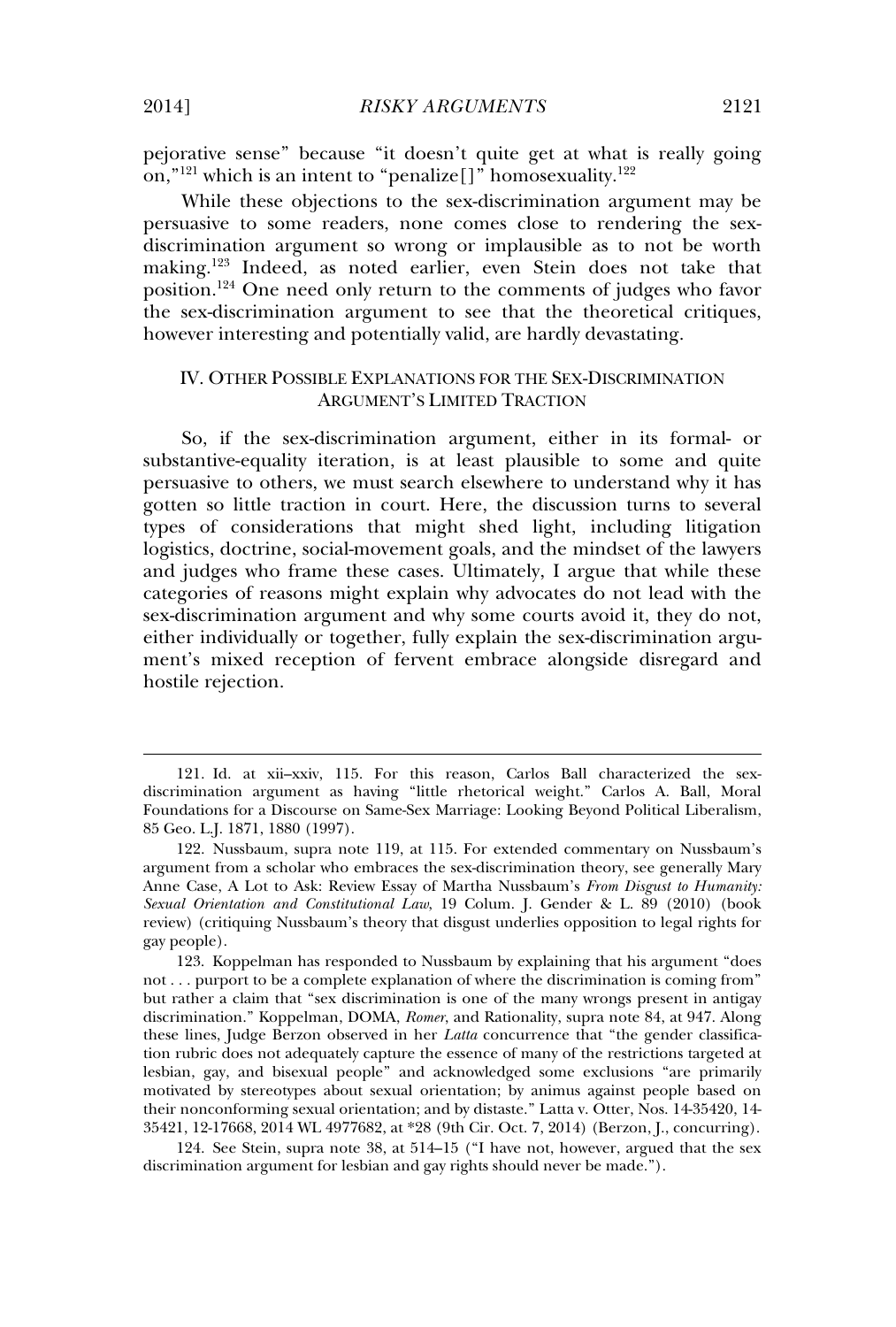#### A. *Litigation Logistics*

The logistics of briefwriting and oral argument might partially explain why litigators do not prioritize the sex-discrimination argument, which in turn might help explain why many judges disregard it.<sup>125</sup> Most basically, the argument's limited success in court minimizes the incentive for the rational, time- and space-limited lawyer to do more than give the argument a mere mention.<sup>126</sup> Put another way, why should advocates stress an argument that has such a mixed record? There are reasons for doing so, actually, including that the stereotyping argument helps illuminate the gendered nature of a government's justifications restricting marriage to different-sex couples<sup>127</sup> and that, for some judges, the sexdiscrimination argument, with its accompanying heightened scrutiny, might be a more appealing analytic frame.<sup>128</sup>

But the stereotyping version of the argument, in particular, is relatively complicated to make as compared to demonstrating facial discrimination or setting out either the sexual-orientation or antitargeting argument.<sup>129</sup> Because it is not self-evident to most people that a male– female marriage rule rests on impermissible sex stereotypes,<sup>130</sup> developing the theory takes time, and the relative value of that discussion must be weighed against the realities of word limits for briefs and judicial attention spans.<sup>131</sup>

129. See supra Part I.A–B (explaining sex-discrimination and other legal theories in marriage cases).

130. See supra text accompanying notes 97–108 (discussing judicial rejection of theory that restrictions on same-sex couples' marriages constitute sex discrimination).

131. Indeed, even at the district-court level where word limits are less typical or rigid, litigators must still decide whether the gains from developing the argument outweigh the costs of filing a long brief. As a point of reference, one recent brief that developed the argument at length devoted roughly four pages of a sixty-page brief to the point. See *Harris* Plaintiffs' Motion for Summary Judgment Brief, supra note 42, at 23–27 (arguing that Virginia's marriage bans are subject to heightened scrutiny because they contain

<sup>125.</sup> Similar strategic concerns may also lead a judge who finds the argument persuasive not to mention it in the interest of achieving unanimity with colleagues who support a marriage-equality outcome for different reasons.

<sup>126.</sup> Of course, some lawyers may leave the argument out because they do not find it persuasive, perhaps for the reasons discussed above. See supra Part I.A–C.

<sup>127.</sup> See *Latta*, 2014 WL 4977682, at \*24 (Berzon, J., concurring) (describing the rationales for excluding same-sex couples from marriage, including gender complementarity of parents, as "laden with the very '"baggage of sexual stereotypes"' the Supreme Court has repeatedly disavowed" (quoting Califano v. Westcott, 443 U.S. 76, 89 (1979))).

<sup>128.</sup> This was likely true for the Texas appellate judge who voted to strike down Texas's "homosexual conduct" law at a time when a ruling on sexual-orientationdiscrimination grounds might have seemed politically or doctrinally infeasible. See supra note 56 (discussing the sex-discrimination reasoning in this dissent). Likewise, particularly prior to *Windsor*, for many judges who were inclined to evaluate sexual-orientation classifications under rational-basis review, the heightened scrutiny required for sex discrimination could have provided an easier path to reject the government's justifications.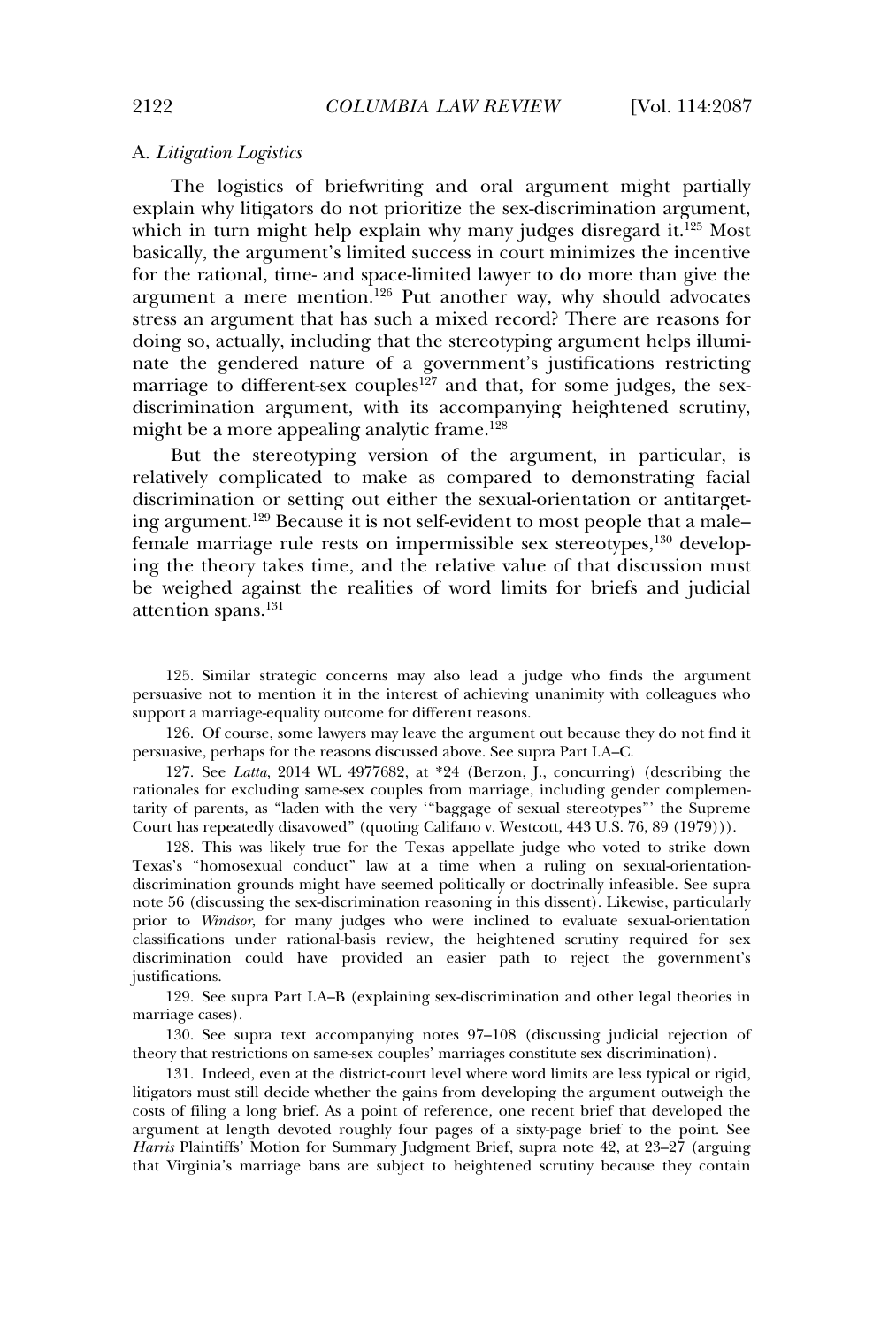Related to these considerations are concerns about dilution. If an advocate or a judge believes that either the sexual-orientation or the antitargeting argument is particularly strong, there may be reluctance to "pile on" an additional argument that, even if worthy, might divert attention from stronger or otherwise more effective theories.<sup>132</sup> So, for example, if all judges who are prepared to strike down a marriage exclusion are willing to accept a sexual-orientation-focused theory and only some of those judges will accept a sex-based theory, the sex-based argument may be superfluous and, potentially, costly.

Again, however, given the argument's persistent, albeit occasional, successes and the ways in which it supports the sexual-orientationdiscrimination argument, it is not an obvious candidate for dilutionrelated critiques. Indeed, if dilution—or, further, hostility toward the

By contrast, Justice Kennedy was not persuaded by his colleagues' arguments that sex stereotyping was enough to justify the Family Medical Leave Act in Nevada Department of Human Resources v. Hibbs, 538 U.S. 721 (2003), and described "evidence of gender-based stereotypes" as "too remote" to justify granting of family leave. *Hibbs*, 538 U.S. at 748 (Kennedy, J., dissenting). Nor was he convinced that sex stereotyping was present in ways that justified invalidating Congress's different immigration rules for mothers and fathers in Nguyen v. INS, 533 U.S. 53 (2001). Likewise, Justice Kennedy's opinion in a decision upholding Congress's "partial-birth abortion ban" included a much-criticized observation that one permissible reason for the law derived from congressional concern about women who "come to regret their choice to abort the infant life they once created and sustained." Gonzalez v. Carhart, 550 U.S. 124, 159 (2007). For commentary on that observation, see, e.g., Reva B. Siegel, The Right's Reasons: Constitutional Conflict and the Spread of Woman-Protective Antiabortion Argument, 57 Duke L.J. 1641, 1648–81 (2008) (discussing the supplanting of the constitutional argument that "[a]bortion kills a baby" with the rise of a woman-protective antiabortion argument that "[a]bortion hurts women").

Notably, however, Justice Kennedy indicated his interest in the sex-discrimination argument during the *Perry* oral argument, though neither *Perry* nor *Windsor* ultimately addressed the measures at issue through that lens. He raised the question directly to Charles Cooper, the lawyer for Proposition 8's sponsors: "Do you believe this can be treated as a gender-based classification? . . . It's a difficult question that I've been trying to wrestle with . . . ." *Hollingsworth* Transcript, supra note 13, at 13.

Interestingly, too, while Cooper said that his clients "do not think it is properly viewed as a gender-based classification" and pointed to the argument's rejection by many courts, he also conceded the presence of sex—and sex roles—within marriage. Id. He said: "I guess it is gender-based in the sense that marriage itself is a gendered institution, a gendered term, and so in the same way that fatherhood is gendered . . . motherhood is gendered, it's gendered in that sense." Id.

explicit sex-based classifications and perpetuate stereotyped notions of familial roles of men and women).

<sup>132.</sup> This may help explain a particular reluctance to press the argument at the Supreme Court level, where Justice Kennedy had earlier rejected antigay discrimination on other grounds. See Lawrence v. Texas, 539 U.S. 558, 567, 578–79 (2003) ("The petitioners are entitled to respect for their private lives . . . . Their right to liberty under the Due Process Clause gives them the full right to engage in their conduct without intervention of the government."); Romer v. Evans, 517 U.S. 620, 632–36 (1996) (concluding that Colorado's amendment banning antidiscrimination protections for gay people violated the Equal Protection Clause because it singled out a group without a legitimate purpose).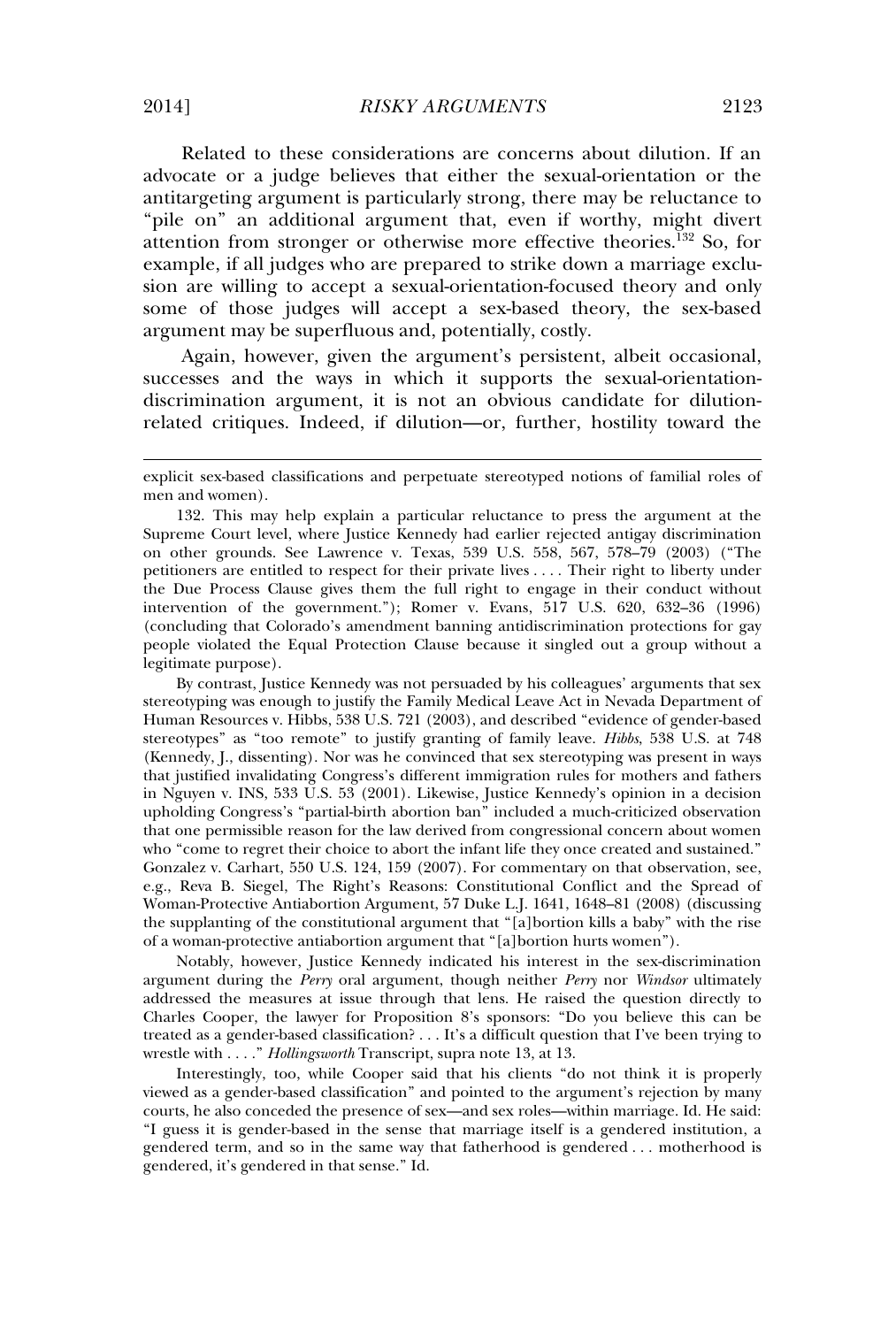$argument<sup>133</sup>$ —were a serious concern, advocates would not support or encourage submission of amicus briefs elaborating the sex-discrimination theories that have been filed in many marriage cases on appeal.<sup>134</sup>

#### B. *Doctrinal Challenges*

In sync with these concerns are three additional ways that the doctrine itself might limit receptivity to the argument. First, while case law rejecting sex stereotyping is now plentiful, it has developed primarily in the employment context and largely under Title VII, rather than the Equal Protection Clause.<sup>135</sup> Second, historically, a sex-discrimination ruling would have called into question other laws mandating sexualorientation discrimination in ways that likely caused concern for some judges. At a time when governments criminalized sexual intimacy between same-sex couples, $136$  barred openly gay people from military

135. See supra note 76 (discussing *Price Waterhouse*, which established gender stereotyping as a form of sex discrimination, and related cases). For a government-employment case that validated a sex-stereotyping theory in an equal-protection analysis, see Glenn v. Brumby, 724 F. Supp. 2d 1284, 1299 (N.D. Ga. 2010) ("[D]iscrimination against a transgendered individual because of their failure to conform to gender stereotypes constitutes discrimination on the basis of sex.").

There is also little doctrine related to the facial-discrimination theory outside the marriage cases. Cf. Tanner v. Or. Health Scis. Univ., 971 P.2d 435, 441–48 (Or. Ct. App. 1998) (rejecting trial court's conclusion that Oregon Health Sciences University's denial of spousal benefits to employees with same-sex partners was sex discrimination and instead finding that sexual-orientation discrimination had occurred).

To the extent the stereotyping argument rests on an antisubordination theory of equality, that theory, too, has been met with relative disinterest by the Supreme Court in equal-protection analysis. See, e.g., Michael C. Dorf, Equal Protection Incorporation, 88 Va. L. Rev. 951, 1009–10 (2002) ("Current Supreme Court doctrine understands equal protection as an antidiscrimination principle rather than an antisubordination principle . . . ."); Reva B. Siegel, Equality Talk: Antisubordination and Anticlassification Values in Constitutional Struggles over *Brown*, 117 Harv. L. Rev. 1470, 1537–44 (2004) [hereinafter Siegel, Equality Talk] ("[T]he Court embraced anticlassification and repudiated antisubordination when it . . . refused to make equal protection doctrine responsive to concerns of group disadvantage . . . .").

136**.** When Lawrence v. Texas, 539 U.S. 558 (2003), invalidated sodomy laws in 2003, thirteen states criminalized sodomy, of which four punished consensual sexual intimacy only between same-sex partners. Supreme Court Strikes Down Texas Law Banning

<sup>133.</sup> As noted earlier, courts have sometimes made a special point of rejecting the sex-discrimination argument even while accepting the sexual-orientation-discrimination argument. See supra notes 97–108 and accompanying text.

<sup>134.</sup> See, e.g., Brief of Amici Curiae National Women's Law Center et al. in Support of Respondent Edith Schlain Windsor on the Merits at 19–33, United States v. Windsor, 133 S. Ct. 2675 (2013) (No. 12-307) [hereinafter NWLC *Windsor* Brief], 2013 WL 785633, at \*22–\*27 (arguing laws that discriminate based on sexual orientation frequently are based on gender stereotypes); NWLC *Baskin* Brief, supra note 41, at 14–21 (same); NWLC *Tanco* Brief, supra note 41, at 14–21 (same); Amici Curiae Brief of the National Women's Law Center et al. in Support of Plaintiffs-Appellees & Affirmance at 13–22, DeBoer v. Snyder, No. 14-1341, 2014 WL 5748990 (6th Cir. Nov. 6, 2014), available at http://williamsinstitute.law.ucla.edu/wp-content/uploads/Obergefell-Brief-2014-5-1- FINAL-FINAL.pdf (on file with the *Columbia Law Review*) (same).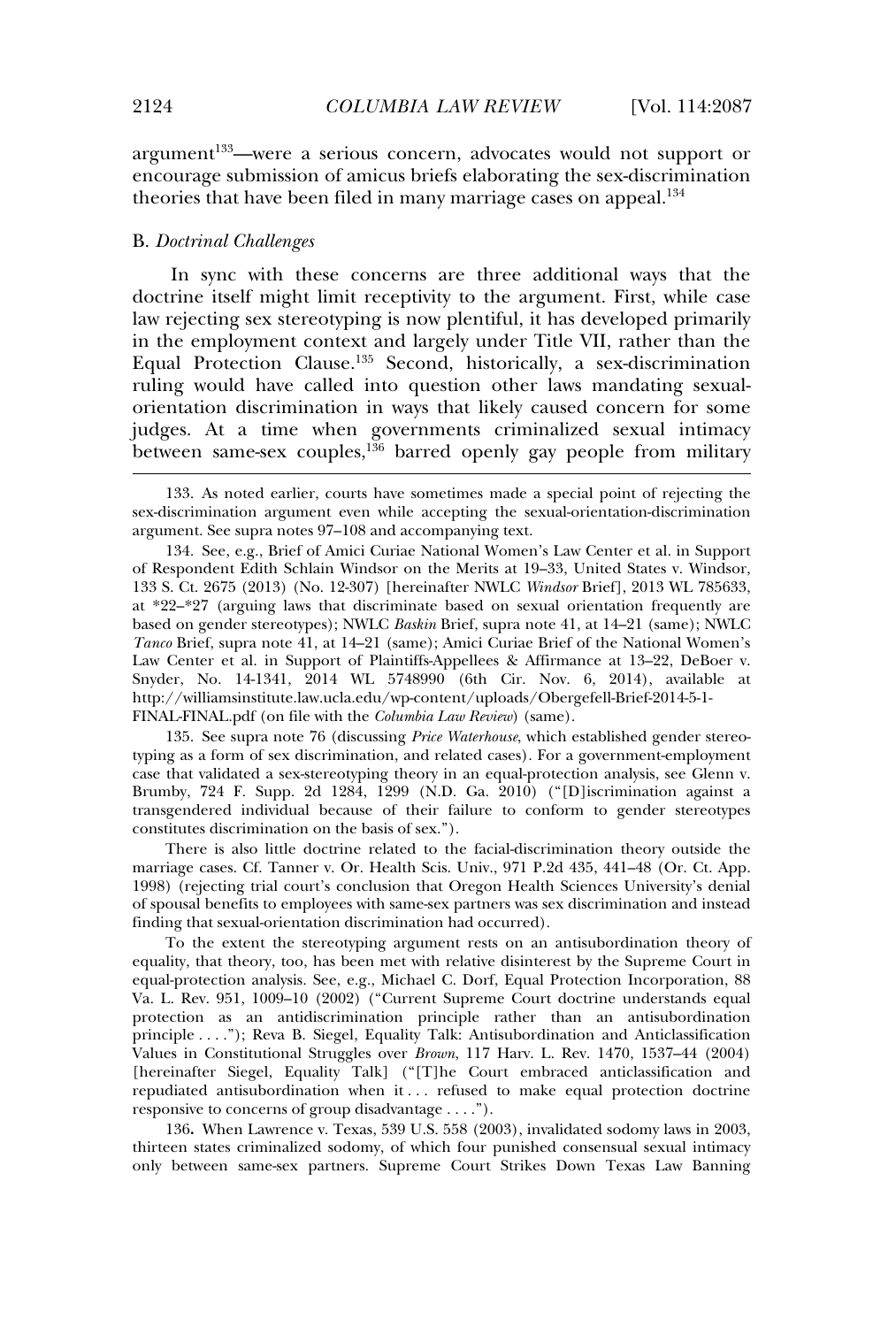service, $137$  and restricted parental and adoption rights of gay people,  $138$  a sex-discrimination ruling in a gay-rights case would have been difficult to cabin.<sup>139</sup> Perhaps some of today's reluctance to embrace the argument, when marriage restrictions are typically the only or most prominent measures whose burden falls largely on lesbians and gay men, <sup>140</sup> may simply be path dependence. $141$ 

A third doctrinal point concerns the sex-discrimination argument's impact on enduring sex-based distinctions outside of gay-rights cases, such as those in dress and grooming codes and others related to

138. See, e.g., Dep't of Human Servs. v. Howard, 238 S.W.3d 1, 3 (Ark. 2006) (striking down regulation forbidding adults from serving as foster parents if "any adult member of that person's household is a homosexual"); Fla. Dep't of Children & Families v. Adoption of X.X.G., 45 So.3d 79, 81 (Fla. Dist. Ct. App. 2010) (invalidating ban on adoption by gay people). Some states continue to ban adoption by unmarried, cohabiting couples. See, e.g., Utah Code Ann. § 78B-6-117(3) (LexisNexis 2012) ("A child may not be adopted by a person who is cohabiting in a relationship that is not a legally valid and binding marriage under the laws of this state.").

139. Indeed, this may explain why the Supreme Court did not even address the argument in *Lawrence* notwithstanding the challenged law's facial classification based on sex. See *Lawrence*, 539 U.S. 558. For further discussion of *Lawrence*'s relatively narrow rationale, see infra notes 178–180 and accompanying text.

Mary Anne Case contrasted the sex-discrimination argument with the potential reach of a holding based on the fundamental right to marry:

Not that a sex discrimination holding could not have quite radical implications, but unisex bathrooms and women on football teams are both less frightening, and more easily avoided, through distinction and manipulation of existing doctrine, than are polygamy or adult incest, the proximate entrants in the parade of horribles posed by a privacy/substantive due process holding. A ruling that the constitutional basis for same-sex marriages is a prohibition on sex discrimination gets Hawaii same-sex marriages, but puts very little else at risk.

Case, The Very Stereotype, supra note 32, at 1489.

140. See, e.g., Don't Ask, Don't Tell Repeal Act of 2010, 10 U.S.C. § 654(b) (2012) (repealing Don't Ask, Don't Tell's restriction on military service by lesbians, gay men, and bisexuals); *Lawrence*, 539 U.S. 558, 578–79 (striking down law that criminalized sexual relations between same-sex partners); Romer v. Evans, 517 U.S. 620, 635–36 (1996) (invalidating a ban on antidiscrimination protection for gay, lesbian, and bisexual people in Colorado).

141. Cf. Koppelman, DOMA, *Romer*, and Rationality, supra note 84, at 949 (observing if sex-discrimination argument "is accepted, the acceptance of same-sex marriage automatically follows, and courts resisted that conclusion as politically impossible," and adding "[n]ow that same-sex marriage is thinkable, it may be possible to address the argument on its merits").

Sodomy, N.Y. Times (June 26, 2003), http://www.nytimes.com/2003/06/26/politics/26 WIRE-SODO.html (on file with the *Columbia Law Review*).

<sup>137.</sup> See "Don't Ask, Don't Tell" Act, 10 U.S.C. § 654(b) (2006) (repealed 2010) (providing discharge from armed forces if service member "engaged in, attempted to engage in, or solicited another to engage in a homosexual act"; "stated that he or she is a homosexual or bisexual"; or "has married or attempted to marry a person known to be of the same biological sex").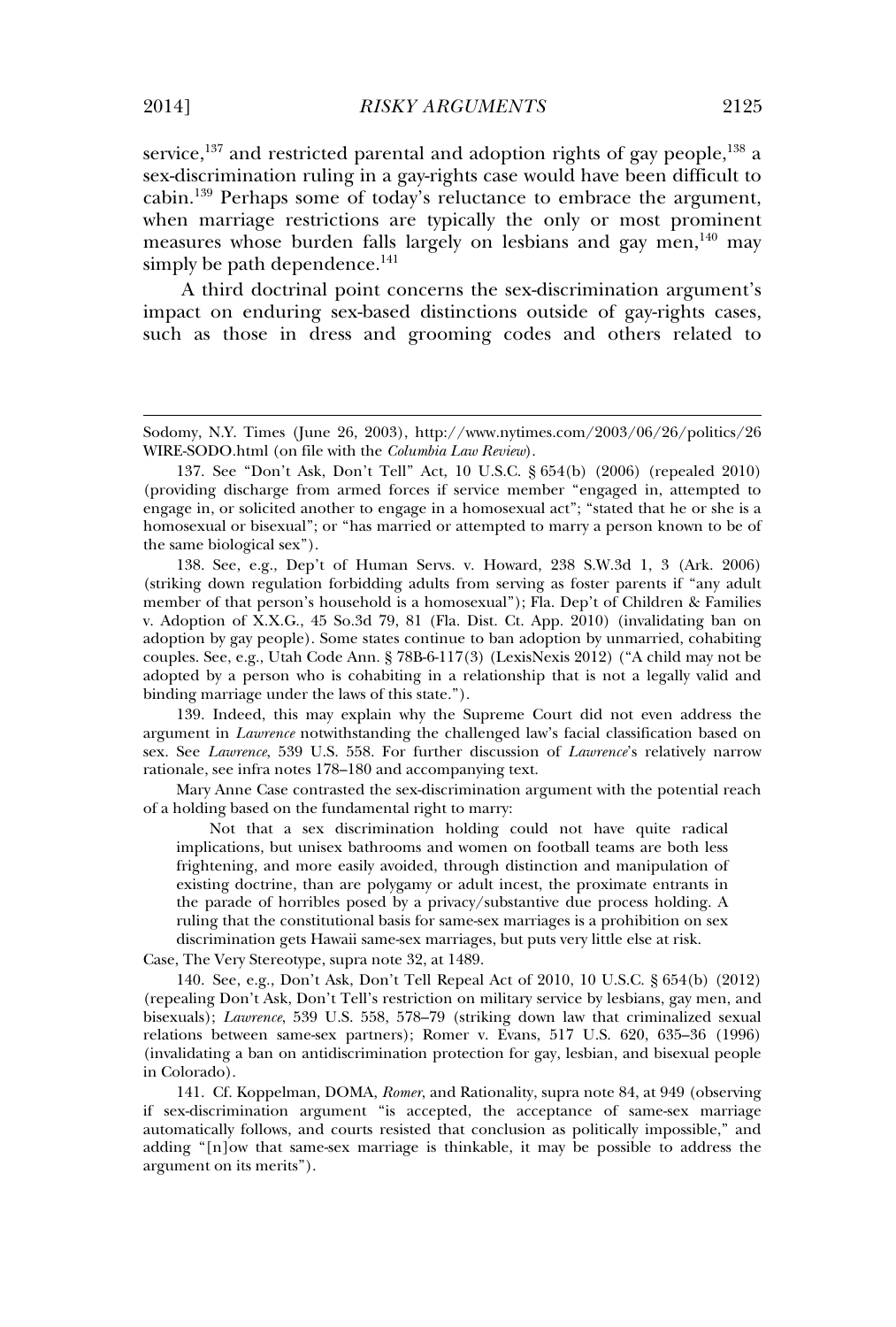parenting and military service.<sup>142</sup> Although these distinctions have often been sustained against sex-discrimination challenges,  $143$  a finding that

142. Another area of concern, though there has been far less litigation, is single-sex educational programming at public schools per the No Child Left Behind Act, Pub. L. No. 107-110, § 5131(a)(23), 115 Stat. 1425, 1782 (2002) (codified at 20 U.S.C. § 7215(a)(23) (2012)). For extended discussion of related regulations, see David S. Cohen & Nancy Levit, Still Unconstitutional: Our Nation's Experiment with State-Sponsored Sex Segregation in Education, 44 Seton Hall L. Rev. 339, 341, 384–92 (2014) (arguing singlesex education "promotes an essentialized view" of gender and "perpetuates existing sexbased hierarchies").

143. For hair-length challenges, see, e.g., Harper v. Blockbuster Entm't Corp., 139 F.3d 1385, 1387 (11th Cir. 1998) (dismissing challenge to policy prohibiting male but not female employees from having long hair); Tavora v. N.Y. Mercantile Exch., 101 F.3d 907, 908 (2d Cir. 1996) (upholding employer's policy requiring male but not female employees to have short hair); cf. Kelley v. Johnson, 425 U.S. 238, 247–49 (1976) (upholding sexbased hair-grooming standards for police-force employees against a due-process-based liberty challenge). For discussion of dress codes, see EEOC v. Sage Realty Corp., 507 F. Supp. 599, 611 (S.D.N.Y. 1981) (holding employer could not require female employee to wear "sexually revealing . . . uniform"); Marentette v. Mich. Host, Inc., 506 F. Supp. 909, 912 (E.D. Mich. 1980) (implying dress code requiring sexually provocative wear would not be permissible). See generally Jennifer L. Levi, Some Modest Proposals for Challenging Established Dress Code Jurisprudence, 14 Duke J. Gender L. & Pol'y 243, 243 (2007) ("[T]he classical gender-based dress code—requiring women to conform to feminine stereotypes and men to conform to masculine stereotypes—has, up to the present, been sustained by a majority of the courts time and again.").

Regarding parenting, Nguyen v. INS, 533 U.S. 53 (2001), is a hallmark contemporary case sustaining a rule that differentiates between mothers and fathers. In her *Nguyen* dissent, Justice O'Connor lambasted the majority for its stereotypical treatment of women, writing that "the idea that a mother's presence at birth supplies adequate assurance of an opportunity to develop a relationship while a father's presence at birth does not would appear to rest only on an overbroad sex-based generalization." Id. at 86 (O'Connor, J., dissenting). She added:

The claim that [the statute] substantially relates to the achievement of the goal of a "real, practical relationship" . . . finds support not in biological differences but instead in a stereotype—i.e., "the generalization that mothers are significantly more likely than fathers . . . to develop caring relationships with their children." Such a claim relies on "the very stereotype the law condemns," "lends credibility" to the generalization, and helps convert that "assumption" into "a self-fulfilling prophecy."

Id. at 88–89 (citations omitted). But see Caban v. Mohammed, 441 U.S. 380, 389 (1979) (rejecting claim of "universal difference between maternal and paternal relations at every phase of a child's development").

With respect to the military, while the Supreme Court has not ruled directly on a sexdiscrimination challenge to limits on women's service in combat positions, it has heard challenges related to those limits. See, e.g., Rostker v. Goldberg, 453 U.S. 57, 78 (1981) (upholding exclusion of women from Selective Service registration requirements and observing that "[m]en and women, because of the combat restrictions on women, are simply not similarly situated for purposes of a draft or registration for a draft"); Schlesinger v. Ballard, 419 U.S. 498, 508 (1975) (upholding Navy's sex-based discharge and promotion standards that allowed female line officers more time to qualify for promotion, because restrictions on women's service meant these officers otherwise would "not generally have compiled records of seagoing service comparable to those of male lieutenants").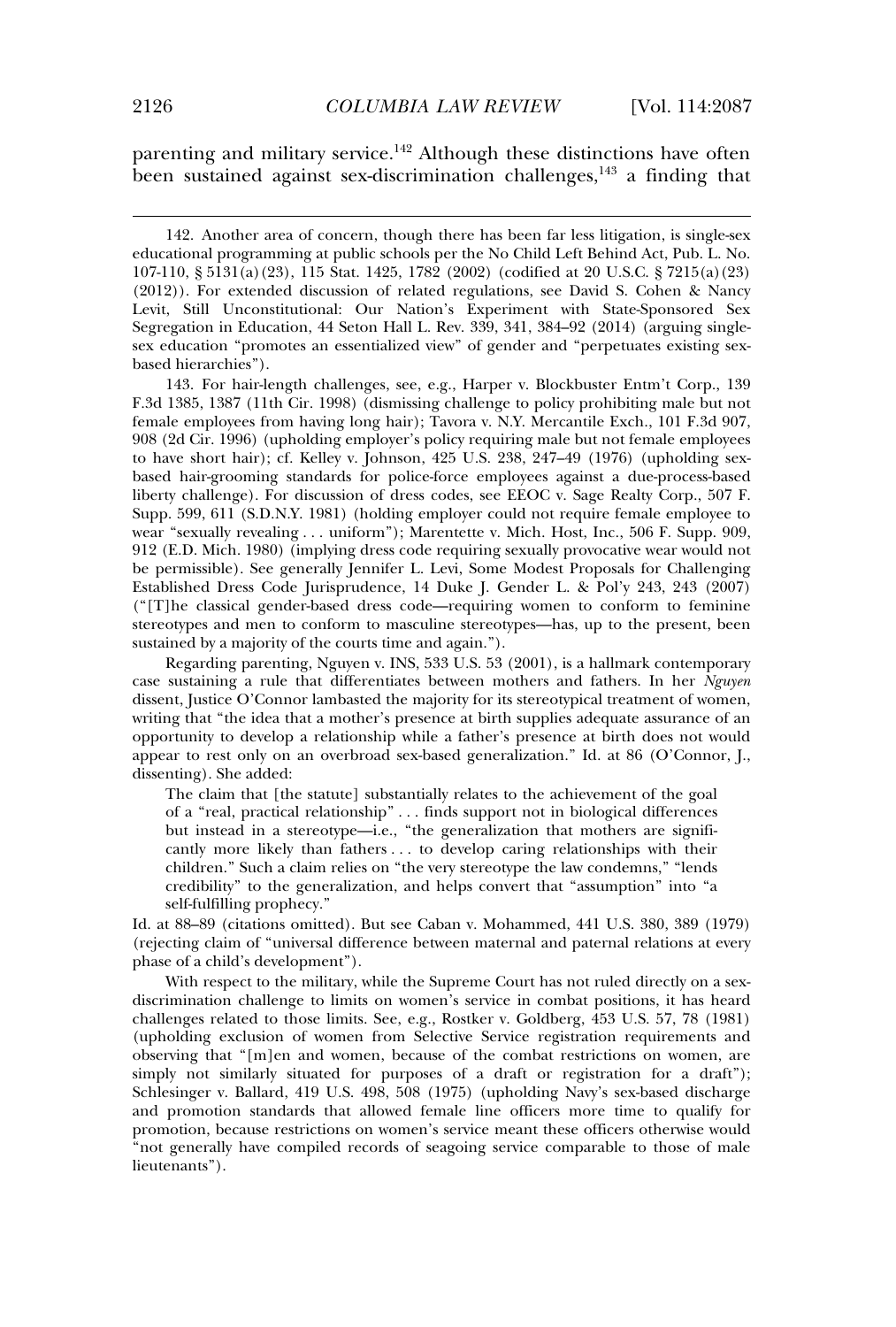different-sex marriage rules are plagued by sex stereotyping might be seen as putting these other sex-differentiated rules at risk.<sup>144</sup> Here again, though, this fear may partially reflect path dependence, as some sexbased grooming and dress codes, as well as the military's exclusion of women from combat, have come under challenge either in courts or in legislatures and are beginning to give way.<sup>145</sup>

144. In addition to the examples just noted, the Court's decision sustaining different statutory rape rules for young men and women remains in force today, though nearly all such laws are now gender neutral. See Michael M. v. Superior Court, 450 U.S. 464, 476 (1981) (upholding constitutionality of a criminal law that barred men, but not women, from having sexual intercourse with a minor); Jennifer Ann Drobac & Leslie A. Hulvershorn, The Neurobiology of Decision Making in High-Risk Youth and the Law of Consent to Sex, 17 New Crim. L. Rev. 502, 513 & n.31 (2014) (describing states' transition from gendered to gender-neutral age-of-consent laws).

145. With respect to dress and grooming codes, for example, while some are still being upheld, see, e.g., Jespersen v. Harrah's Operating Co., 444 F.3d 1104, 1107, 1113 (9th Cir. 2006) (upholding casino's grooming policy requiring female employees to wear makeup and lipstick, and have their hair "teased, curled, or styled"), others have been found impermissible, see, e.g., Hayden ex rel. A.H. v. Greensburg Cmty. Sch. Corp., 743 F.3d 569, 583 (7th Cir. 2014) (holding hair-length policy applicable only to male basketball players constituted sex discrimination in violation of Title IX); see also Sturgis v. Copiah Cnty. Sch. Dist., No. 30-CV-455-DBJ-FKB, 2011 WL 4351355, at \*1 (S.D. Miss. Sept. 15, 2011) (refusing to dismiss a Title IX challenge to school requirement for yearbook photo of tuxedo for male students and drape for female students). Interestingly, early decisions and EEOC policy also suggested that sex-specific grooming rules—particularly those related to men's hair length—were impermissible without a justification closely related to workplace responsibilities, reinforcing that the sex-discrimination argument might have been less risky than a sexual-orientation discrimination claim at an earlier time. See, e.g., Willingham v. Macon Tel. Publ'g Co., 482 F.2d 535, 538 (5th Cir. 1973) (holding gendered hair-length policy "discriminates on the basis of sex," though also that a company "may justify its grooming code as a bona fide occupational qualification"); EEOC Decision No. 72-1380, 4 Fair Empl. Prac. Cases (BNA) 846, 847 (1972) (holding gendered hair-length policy "discriminates because of sex" and was not a bona fide occupational qualification as a matter of law).

The military's sex-based combat exclusion is also set to come to an end, at least in significant part, if the Department of Defense carries out its recent commitments. In 2013, a Department of Defense memorandum mandated that combat positions be opened to women "as expeditiously as possible" and provided that sex-based exclusions could be maintained only with the personal, nondelegable approval of the Chairman of the Joint Chiefs of Staff and the Secretary of Defense. See Memorandum from Martin E. Dempsey, Chairman of the Joint Chiefs of Staff & Leon E. Panetta, Sec'y of Def., to the Secretaries of the Military Departments Acting Under Secretary of Defense for Personnel and Readiness and Chiefs of the Military Services 1–2 (Jan. 24, 2013), available at http://www. defense.gov/news/wisrjointmemo.pdf (on file with the *Columbia Law Review*).

More recently, a lawsuit was filed on behalf of female servicemembers challenging their exclusion from combat positions. See First Amended Complaint for Declaratory & Injunctive Relief at 1–4, Hegar v. Hagel, No. C 12-06005 EMC (N.D. Cal. Oct. 31, 2013), available at https://www.aclu.org/sites/default/files/assets/2013.10.31\_hegar\_v\_hagel\_ fac\_as\_filed.pdf (on file with the *Columbia Law Review*).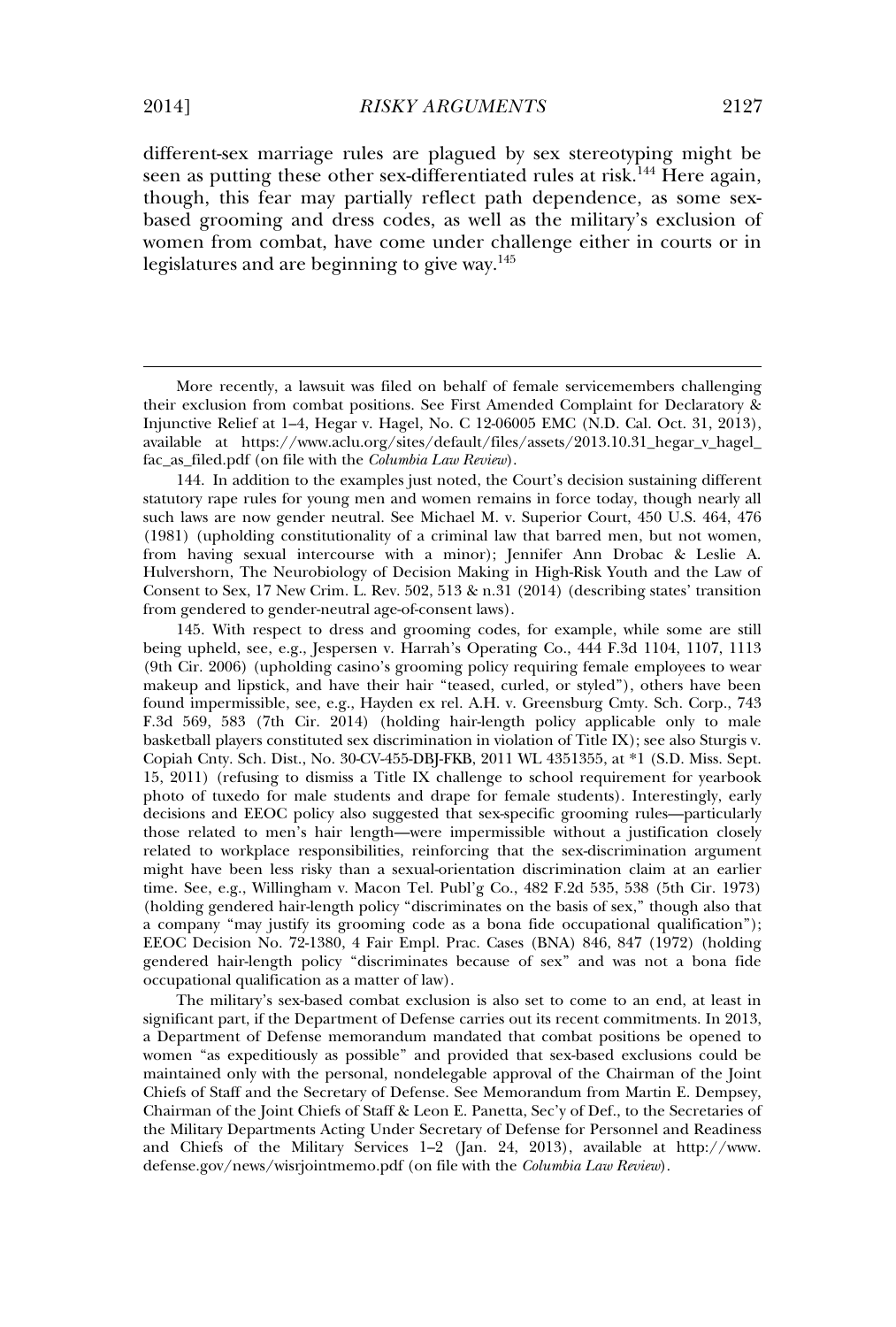## C. *Social-Movement Strategy*

Social-movement strategy might also explain the advocates' stress on sexual-orientation-based arguments. Given the role of marriage-equality advocacy in the LGBT movement's effort to end discrimination, there is surely something validating about courts condemning this particular form of discrimination. The expressive value of a sexual-orientationbased decision arguably also would reinforce the fair treatment of gay people generally, another movement goal.<sup>146</sup>

Compelling as this observation might be, however, the socialmovement preference for victory based on a particular argument does not map easily onto most litigation, including marriage-equality cases. A case's outcome receives far more public attention than its underlying legal theory.<sup>147</sup> Further, and consistent with zealous advocacy norms, it is standard in litigation to present multiple theories so long as each theory might help achieve the desired goal.<sup>148</sup> In the marriage cases, in particular, even advocates who set aside the sex-discrimination argument will advance antitargeting and fundamental-right-to-marry arguments, which presumably have even less expressive value than the sex-discrimination argument.

Likewise, it is no secret that the litigation arms of social movements often approach their goals incrementally not only by the kinds of cases they select but also by the arguments they pursue.<sup>149</sup> As Michael Klarman has written, advocates for racial and gender equality were "[e]ach confronted with hostile precedent" and "pursued similar strategies: First, try to get one's foot in the door; then, pry it open." <sup>150</sup> But recognizing

147. See infra notes 221–223 (discussing the relationship between judicial opinions and public discourse).

<sup>146.</sup> As is known from other contexts, including antidiscrimination law, enumeration often has distinct value for both deterrence of harm and empowerment of the protected group. See Romer v. Evans, 517 U.S. 620, 628 (1996) ("Enumeration is the essential device used to make the duty not to discriminate concrete and to provide guidance for those who must comply."); see also Stephen T. Russell et al., Safe Schools Policy for LGBTQ Students, 24 Soc. Pol'y Rep., no. 4, 2010, at 1, 9 ("[I]n states with comprehensive and enumerated laws, students . . . reported a higher frequency of staff intervention in instances of harassment.").

<sup>148.</sup> Indeed, the Federal Rules of Civil Procedure specifically allow for lawyers to present alternate theories of their case. See Fed. R. Civ. P. 8(d)(2) ("A party may set out two or more statements of a claim . . . . If a party makes alternative statements, the pleading is sufficient if any one of them is sufficient.").

<sup>149.</sup> Cf. Ruth Bader Ginsburg, Assoc. Justice, U.S. Supreme Court & Elena Kagan, Dean, Harvard Law Sch., Remarks Commemorating Celebration 55: The Women's Leadership Summit (Sept. 20, 2008), *in* 32 Harv. J.L. & Gender 233, 243 (2009) (noting, in a statement by Justice Ginsburg, that courts are "not in the vanguard of movements for social change").

<sup>150.</sup> Michael J. Klarman, Social Reform Litigation and Its Challenges: An Essay in Honor of Justice Ruth Bader Ginsburg, 32 Harv. J.L. & Gender 251, 277 (2009) [hereinafter Klarman, Social Reform Litigation]. Stories abound about careful strategizing both in terms of case selection and theory development. Professor Klarman's article offers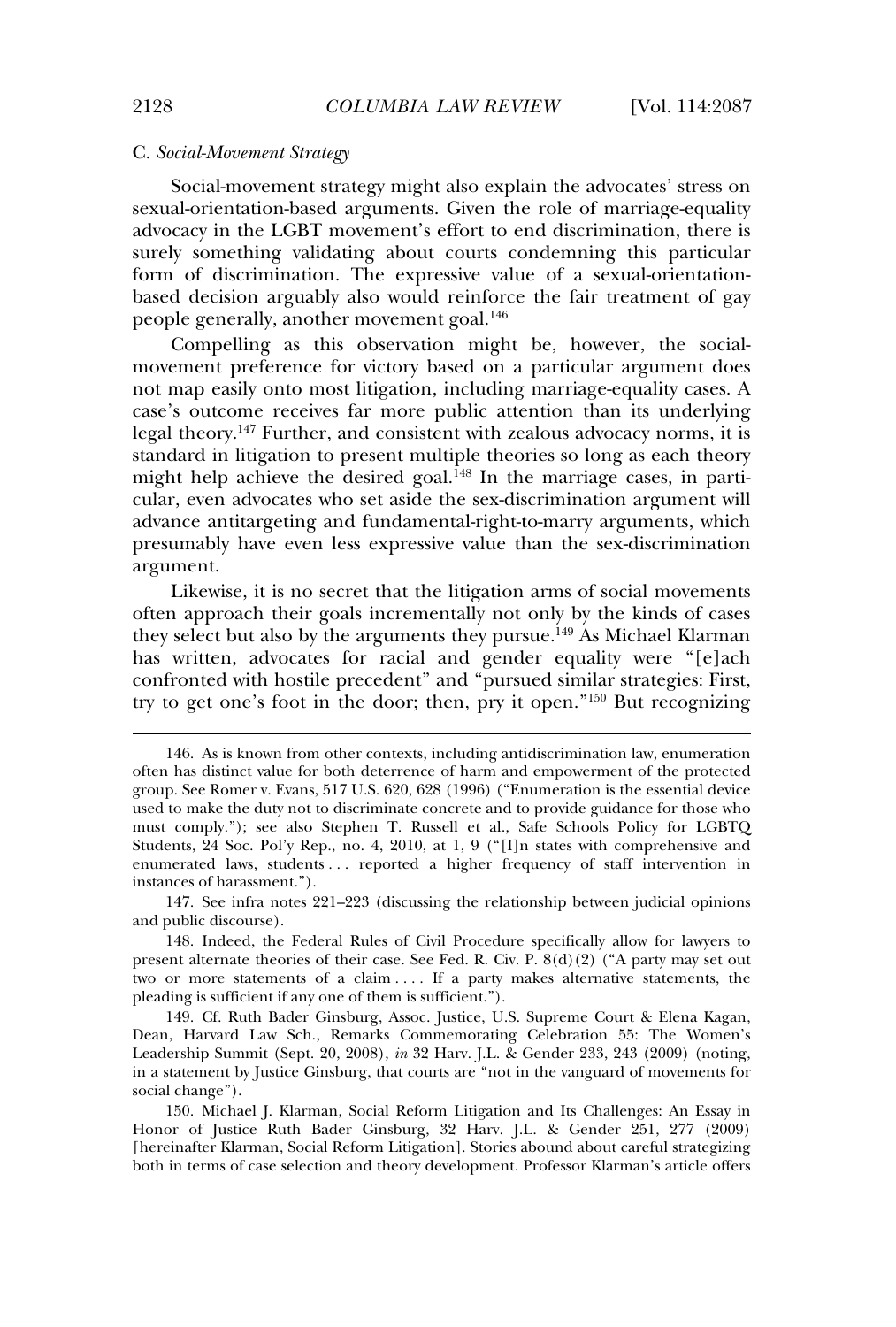the value of strategic incrementalism does not tell us which theories are more incremental than others.

Indeed, one might think that a sex-discrimination argument was the most incremental of all in the sense that the jurisprudence condemning sex-based classifications has been established for decades. Moreover, this jurisprudence brings with it the benefit of heightened scrutiny. Courts would not have to conclude that a new classification (sexual orientation) warrants heightened scrutiny or choose between a weak or strong version of rational-basis review.<sup>151</sup>

#### D. *Psychosocial Explanations*

Viewing the litigation—and, in particular, the judges and lawyers involved in marriage cases—through a psychosocial lens offers yet another possible explanation for why the sex-discrimination argument has not gotten much positive traction in court. On this view, judges' own life experiences may limit their capacity to fully absorb the sexdiscrimination argument. Along these lines, Mary Anne Case has offered what she characterizes as "armchair psychoanalysis" of Ted Olson and David Boies, counsel for the plaintiffs in *Perry*, that might apply equally well to the judges hearing gay couples' challenges to their exclusion from marriage:

Let me speculate that they are strongly invested in believing that their own marriages do not partake in any respect of the ugly history of marriage law that subordinated wives to husbands and locked them into fixed sex roles. As members of two career couples . . . they may also be invested in seeing themselves as free from "stereotype-based beliefs about the allocation of family duties." Yet as fathers whose careers led them to concentrate on breadwinning over caregiving, they have a stake . . . in affirming the value of their gendered contribution to family life  $\dots$  [A]cknowledging that there is a residuum of sexstereotyping in the law and social norms of marriage may be so deeply threatening to their own sense of themselves as husbands that they have subconsciously blocked the possibility from their  $minds.<sup>152</sup>$ 

In short, as discussed earlier, it can be particularly challenging to identify as discriminatory the patterns and practices that are not only widely accepted in society but also characteristic of one's own life. Because most

a thoughtful side-by-side comparison of advocacy strategies pursued by the NAACP Legal Defense Fund and by Ruth Bader Ginsburg and her colleagues at the ACLU Women's Rights Project. See generally id. at 275–301.

<sup>151.</sup> For discussion of how and when the different tiers of scrutiny came to be established, the relative advantages of each, and the weak and strong versions of rationalbasis review, see generally Suzanne B. Goldberg, Equality Without Tiers, 77 S. Cal. L. Rev. 481, 494–518 (2004).

<sup>152.</sup> Case, What Feminists Have to Lose, supra note 32, at 1232 (quoting Nev. Dep't of Human Res. v. Hibbs, 538 U.S. 721, 730 (2003)).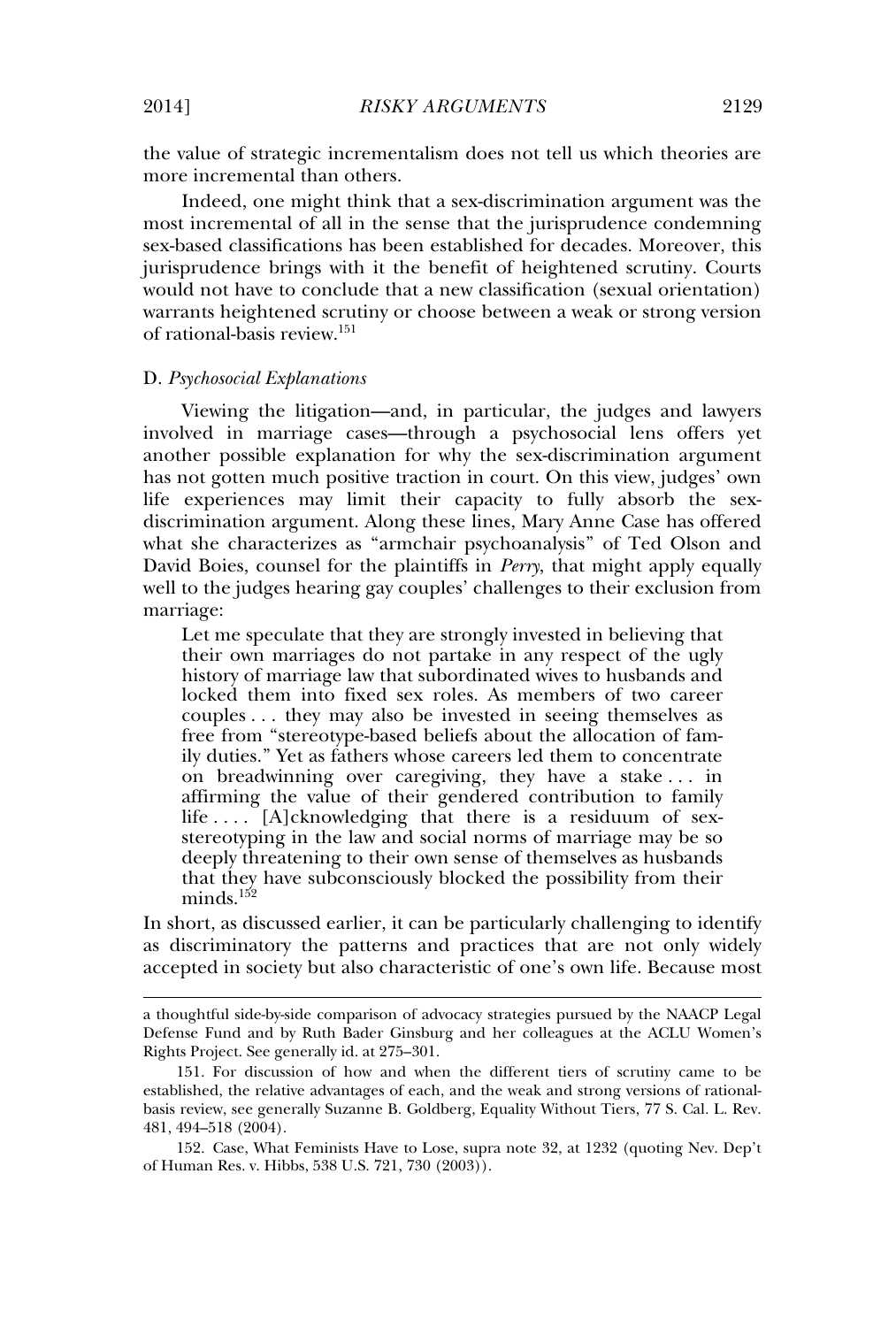judges are or have been married to different-sex partners,<sup>153</sup> the argument that the different-sex rule expresses state sanction of sex roles within marriage may cut too close to home to be legible, let alone persuasive.

# V. THE RISKY-ARGUMENT FRAME AND THE (FEARED) SOCIAL POWER OF JUDICIAL DECISIONS

While the assortment of reasons just discussed goes some way toward explaining why judges and litigators regularly ignore, marginalize, or reflexively reject sex discrimination as a framework for analyzing samesex couples' exclusion from marriage, the counterpoints to each, along with the argument's continued occasional success, suggest that more is at work.

Here is where a theory of risky arguments comes in to play. In part, viewing the sex-discrimination argument through the risky-argument frame calls attention to the way that the argument challenges decisionmakers' own naturalized sense of sex and gender, as just discussed. While courts have sometimes been willing to reject certain deeply naturalized forms of sex discrimination—including, for example, the view that men are "more conversant with business affairs" <sup>154</sup> and "the domestic sphere . . . properly belongs to the domain and functions of womanhood" <sup>155</sup>—those changes have come only over time and in a social context that supported them.<sup>156</sup> Others have remained sticky and deeply entrenched, either in the law or in the surrounding society.<sup>157</sup> Just think of the cottage industry devoted to helping us understand the differences between men and women<sup>158</sup> and the raft of judicial decisions sustaining

155. Id. at 684 (quoting Bradwell v. Illinois, 83 U.S. (14 Wall.) 130, 141 (1872) (Bradley, J., concurring in the judgment)).

156. See Klarman, Social Reform Litigation, supra note 150, at 279 (explaining that the Supreme Court rejected a preference for husbands over wives as estate administrators in *Reed*, 404 U.S. 71, only after the Idaho legislature had already "implicitly acknowledged that the law embraced an obsolete sex stereotype by prospectively repealing it").

157. For a discussion of how sticky intuitions related to homosexuality, gender roles, and sexuality more generally enable distinctions based on sexual orientation to continue, see generally Suzanne B. Goldberg, Sticky Intuitions and the Future of Sexual Orientation Discrimination, 57 UCLA L. Rev. 1375 (2010).

158. For elaboration of widespread views about differences between men and women, see, e.g., John Gray, Men Are from Mars, Women Are from Venus: The Classic Guide to Understanding the Opposite Sex 5 (1992) (arguing that "men and women communicate[,] . . . think, feel, perceive, react, respond, love, need, and appreciate differently"). Although this type of social assertion alone may not be enough to justify formal sex discrimination in many instances—see, e.g., United States v. Virginia, 518 U.S. 515, 541–46 (1996) (rejecting concern that admitting women "would downgrade [Virginia

<sup>153.</sup> Even those who have not been married no doubt have close family or friends who are.

<sup>154.</sup> Frontiero v. Richardson, 411 U.S. 677, 683 (1977) (plurality opinion) (quoting Brief for Respondent at 12, Reed v. Reed, 404 U.S. 71 (1971) (No. 70-4), 1971 WL 133597).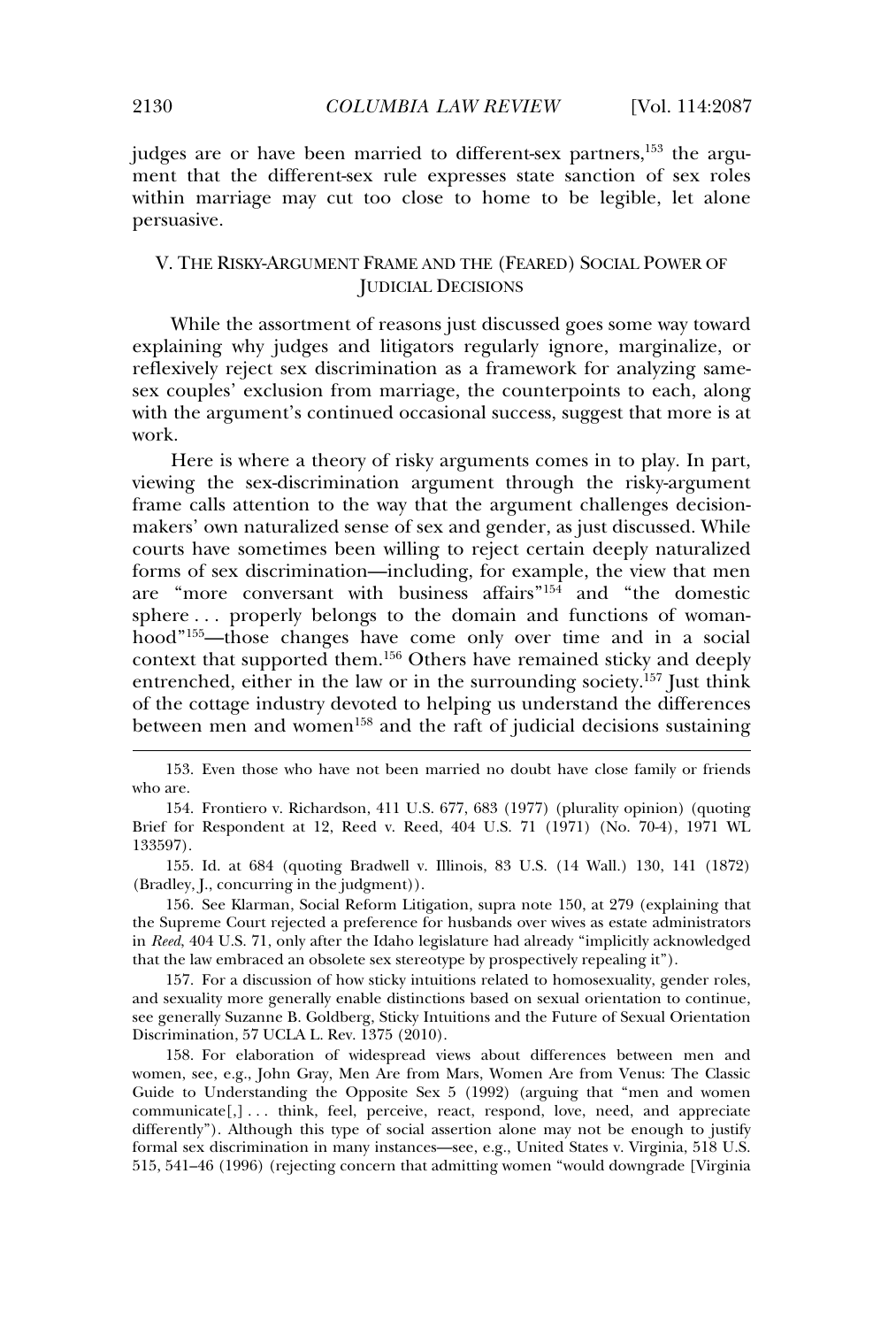different rules for men and women regarding hairstyle, jewelry, or clothing.<sup>159</sup> More generally, the social and legal costs of transgressing sex and gender boundaries remain high.<sup>160</sup> Similarly, many judges, and others, continue to defend a legally sanctioned preference for people to be heterosexual rather than gay or bisexual.<sup>161</sup>

# A. *Concerns About the Social Power of Legal Reasoning*

It is worth highlighting a second, intertwined dimension of the frame, which focuses attention on the inchoate concerns judges might have about the social power of their decisions. That is, perhaps the perception of risk is related not only to an adjudicator's own sense of the natural order but also a sense (inflated, as I will argue in a moment) that a decision in a case has the power to alter that natural order and not just the practices associated with it. In the context here, the concern would be that judicial rejection of sex-based distinctions will unsettle genderbased differences altogether in addition to any particular effects the decision would have on marriage.<sup>162</sup>

Military Institute's] stature, destroy the adversative system and . . . the school" because inherent differences between men and women are neither "solidly grounded" nor an exceedingly persuasive justification)—the pervasive belief in essential differences between men and women contributes to the difficulty faced by those who seek to challenge distinctions based on sex that are seen as natural.

160. For further discussion of the institutional and physical violence against those who transgress gender-role expectations, see Jaime M. Grant, Lisa A. Mottet & Justin Tanis, Injustice at Every Turn: A Report of the National Transgender Discrimination Survey 3 (2011), available at http://www.thetaskforce.org/downloads/reports/reports/ ntds\_full.pdf (on file with the *Columbia Law Review*) (finding high rates of discrimination against transgender individuals in education, employment, housing, and other settings); Nat'l Coal. of Anti-Violence Programs, Lesbian, Gay, Bisexual, Transgender, Queer and HIV-Affected Hate Violence in 2012, at 8–9 (2013), available at http://www.avp.org/ storage/documents/ncavp\_2012\_hvreport\_final.pdf (on file with the *Columbia Law Review*) (finding transgender people, transgender people of color, and transgender women were two to three times more likely than others to experience both police and physical violence). See generally Dean Spade, Normal Life: Administrative Violence, Critical Trans Politics, and the Limits of the Law (2011).

161. See, e.g., Jackson v. Abercrombie, 884 F. Supp. 2d 1065, 1111–19 (D. Haw. 2012) (upholding statute banning marriage for same-sex couples), vacated as moot, No. 12-16995, 2014 WL 5088199 (9th Cir. Oct. 10, 2014); see also supra notes 117–118 and accompanying text (describing Congress's aim in enacting DOMA).

162. See infra note 171 (discussing judicial response to sex-discrimination claims against grooming codes). Legislators often seem to sense their power similarly, as illustrated by identity-related laws enacted for the purported purpose of serving the general welfare, such as those restricting women from becoming bartenders or prohibiting pregnant women from teaching young children, although a full exploration of this point is beyond the scope here. Cf. Cleveland Bd. of Educ. v. LaFleur, 414 U.S 632, 647–48 (1974) (rejecting restriction on pregnant teachers); Goesaert v. Cleary, 335 U.S. 464, 465–66 (1948) (sustaining sex-based bartending restriction). See generally Suzanne B. Goldberg, Morals-Based Justifications for Lawmaking: Before and After *Lawrence v. Texas*, 88 Minn. L.

<sup>159.</sup> See supra note 143 (discussing sex-based distinctions outside of gay-rights cases).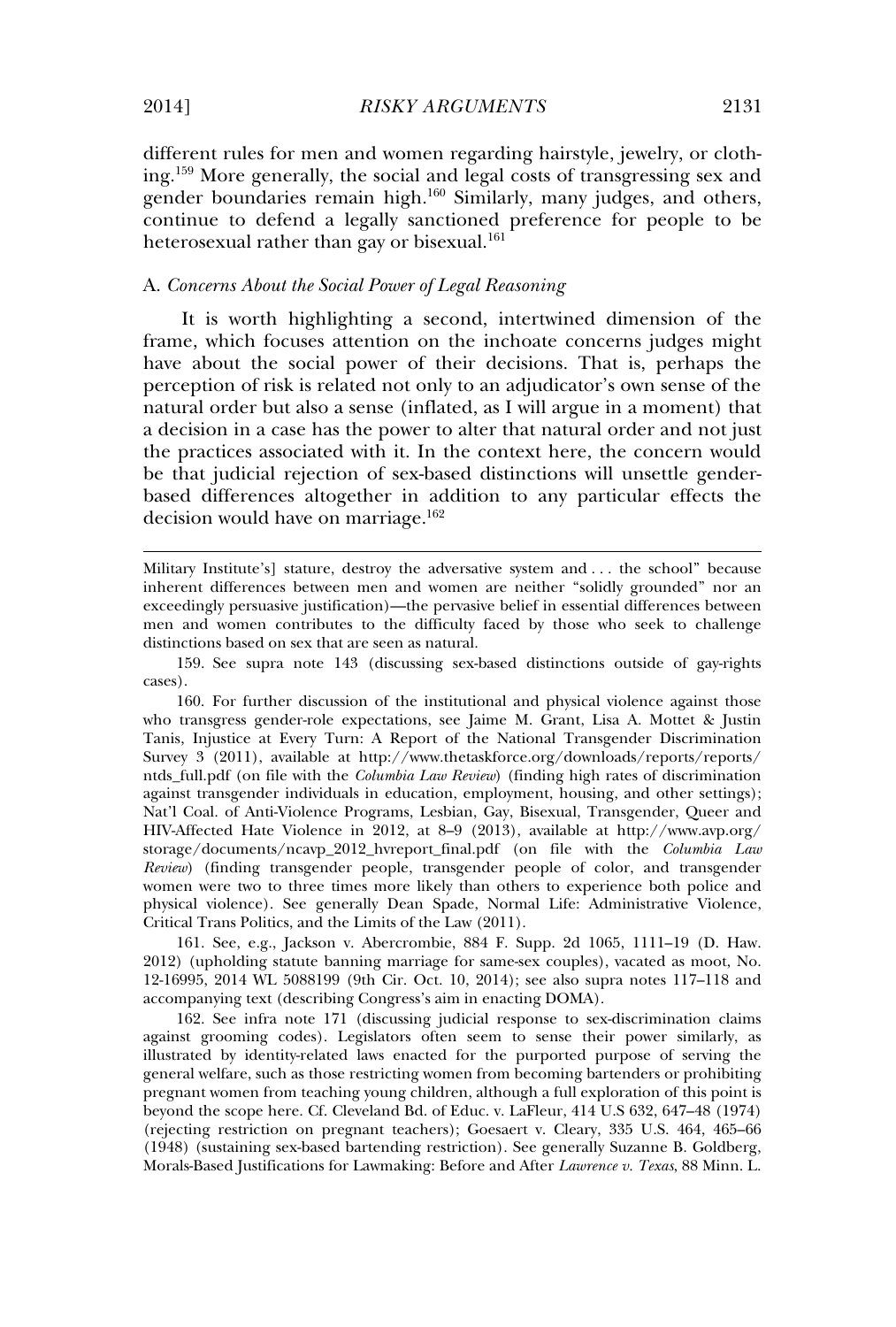To be sure, there is no record of adjudicators openly stating that their decisions have this power or expressing reluctance about exercising power in this way. Early cases that rejected sex-discrimination arguments, however, can be read to reflect a similar anxiety about judicial disruption of social sex roles.<sup>163</sup> Certainly, Justice Bradley's nineteenth-century defense of Illinois's exclusion of Myra Bradwell from the state bar suggested as much when he not only proclaimed "[t]he paramount destiny and mission of woman . . . to fulfill the noble and benign offices of wife and mother" per the "law of the Creator," but also stressed that "*the rules of civil society must be adapted to the general constitution of things*." 164

Likewise, nearly a century later, the Court rejected a challenge to women's automatic exemption from jury service in Florida on the ground that, "[d]espite the enlightened emancipation of women from the restrictions and protections of bygone years, and their entry into many parts of community life formerly considered to be reserved to men, woman is still regarded as the center of home and family life." <sup>165</sup> And again, in 2001, a majority of the Court sustained a rule treating foreignborn children of American mothers differently from children of American fathers because "[t]he difference between men and women in relation to the birth process is a real one." <sup>166</sup> The dissent, by contrast, had argued that the sex-based citizenship rule "finds support not in biological differences but instead in a stereotype—*i*.*e*., 'the generalization

Siegel, Constitutional Culture, supra note 11, at 1358.

165. Hoyt v. Florida, 368 U.S. 57, 61–62 (1961). It took fourteen years for the Court to reverse course on this issue. See Taylor v. Louisiana, 419 U.S. 522, 533 (1975) (striking down rule excluding women from jury pools).

166. Nguyen v. INS, 533 U.S. 53, 73 (2001).

Rev. 1233 (2004) (exploring difficulties associated with judicial evaluation of moral rationales and concluding morality should not be a permissible justification for lawmaking).

<sup>163.</sup> Reva Siegel's observation about the evolution of politics regarding women's suffrage resonates with this point:

Before the rise of the suffrage movement no one thought that the principles of the American Revolution required enfranchising women . . . . The suffragists sought to change constitutional understandings held by members of their community . . . . Their argument was, if anything, too powerful. The suffrage claim challenged customary understandings about the natural domain of constitutional principles in ways that drew into question fundamental social arrangements.

<sup>164.</sup> Bradwell v. Illinois, 83 U.S. (14 Wall.) 130, 141–42 (1872) (Bradley, J., concurring) (emphasis added). Similar reasoning appears in decades of decisions that sustained antimiscegenation laws on the grounds that racial intermarriage violated the laws of nature. See, e.g., Scott v. State, 39 Ga. 321, 323 (1869) (upholding state's antimiscegenation statute based on "[o]ur daily observation . . . that the offspring of these unnatural connections are generally sickly and effeminate, and that they are inferior in physical development and strength, to the full-blood of either race"); W. Chester & Phila. R.R. v. Miles, 55 Pa. 209, 213–14 (1867) (defending decision as "not prejudice, nor caste, nor injustice of any kind, but simply to suffer men to follow the law of races . . . and not to compel them to intermix contrary to their instincts").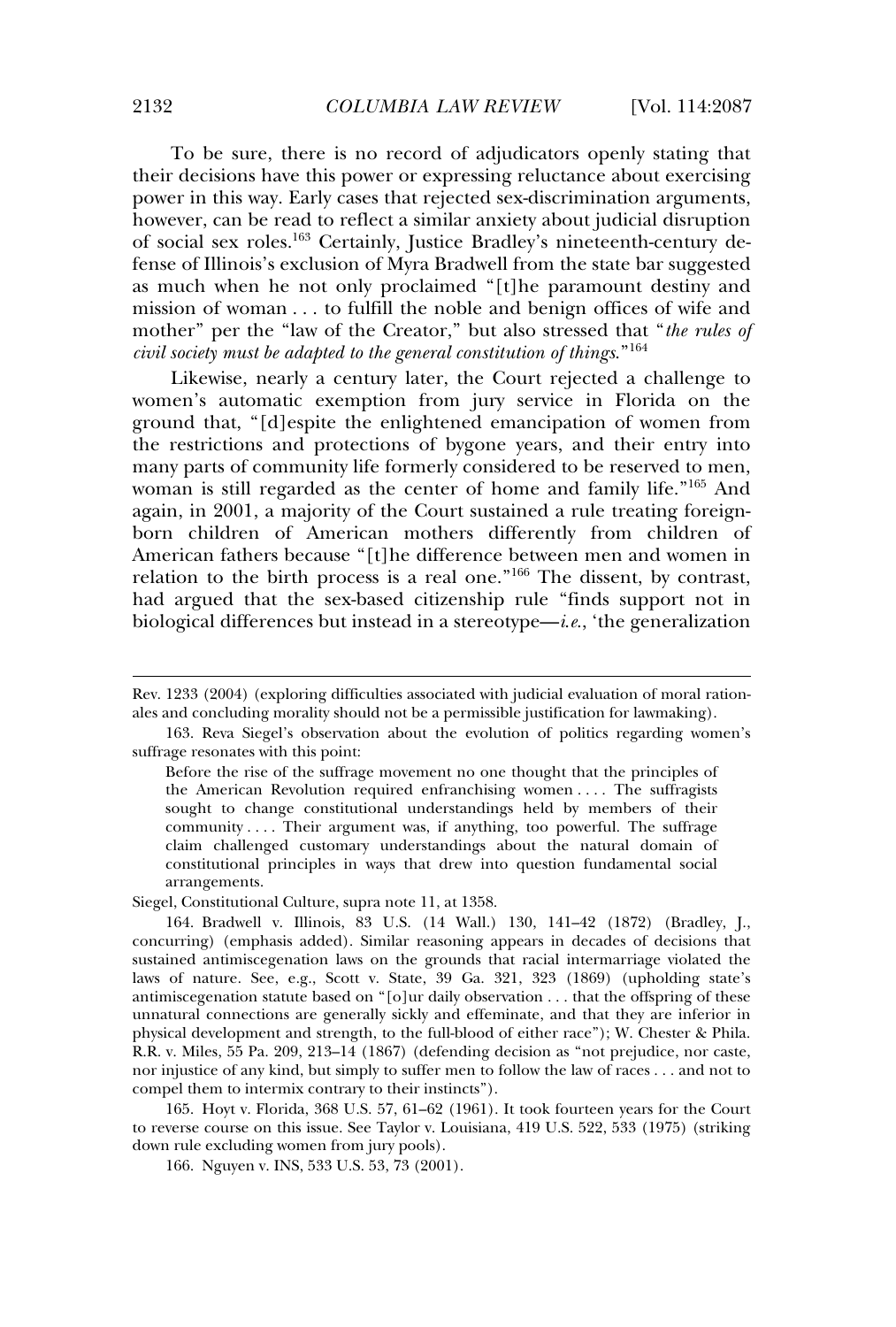that mothers are significantly more likely than fathers . . . to develop caring relationships with their children."<sup>167</sup>

In these and other cases, the judicial fear—albeit unexpressed seems to be that a categorical legal rejection of sex-based rules would also erase social distinctions between men and women.<sup>168</sup> If this fear was not operative, we would likely see a more consistent set of decisions holding that jurisprudential and statutory prohibitions of sex discrimination really mean that sex-based lines cannot stand.<sup>169</sup>

More graphically, it is almost as though there is an internalized sense, on the part of at least some judges, that if sex-based rules were not tolerated on occasion, we would all wind up in unisex tunics, having lost our sexed and gendered bearings.<sup>170</sup> Indeed, this fetishization of the law's power over identity may be why sex-discrimination law in the Title VII context has often stopped so sharply at dress and grooming codes.<sup>171</sup>

169. To be sure, the Court has explained its decisions to sustain sex-based rules on the grounds that legislators had adequate justifications in those instances. See, e.g., *Nguyen*, 533 U.S. at 62–63 (justifying decision to sustain sex-based rule related to parents of foreign-born children on grounds of women's and men's different roles in childbirth). To the extent one is dubious of these justifications, as was the dissent in *Nguyen*, judicial discomfort with upsetting rules reflecting "natural" sex differences might explain why some distinctions have remained while most others have been invalidated. See also Williams, supra note 111, at 152–55 (addressing ways in which the Supreme Court's sexdiscrimination jurisprudence varies by context).

170. Concerns about gendered bathrooms and disregard of women's role in giving birth often arise in casual conversation on this point, though neither seems to be expressed extensively in judicial opinions, other than *Nguyen* (discussed supra notes 132, 143, 166–167 and accompanying text, and infra note 194 and accompanying text), or the law-review literature related to the sex-discrimination argument's work in these kinds of cases. Cf. Neil S. Siegel, "Equal Citizenship Stature": Justice Ginsburg's Constitutional Vision, 43 New Eng. L. Rev. 799, 837 n.205 (2009) (citing Ruth Bader Ginsburg, The Fear of the Equal Rights Amendment, Wash. Post, Apr. 7, 1975, at A21) (discussing Justice Ginsburg's view regarding gendered bathrooms in Equal Rights Amendment debates that "[s]eparate places to disrobe, sleep, perform personal bodily functions are permitted, in some situations required, by regard for individual privacy"). Reva Siegel has observed that "the 'potty issue' did not die with the ERA. Scholars continued to raise the question of segregated bathrooms to highlight the difference between race discrimination and sex discrimination. And constitutional law casebooks continued to discuss the potty issue, canonizing it as a central question of sex discrimination law." Reva B. Siegel, She the People: The Nineteenth Amendment, Sex Equality, Federalism, and the Family, 115 Harv. L. Rev. 947, 958 n.26 (2002) (citations omitted).

171. The law's general reluctance to interfere with employers' business decisions is also at play in dress- and grooming-code cases. See D. Wendy Greene, A Multidimensional Analysis of What Not to Wear in the Workplace: Hijabs and Natural Hair, 8 Fla. Int'l U. L. Rev. 333, 351 (2013) [hereinafter Greene, What Not to Wear] (discussing "high level of deference that courts accord to employers in their enactment and enforcement of grooming codes," specifically with reference to hairstyle); cf. Elizabeth M. Adamitis,

<sup>167.</sup> Id. at 89 (alteration in original) (quoting Miller v. Albright, 523 U.S. 420, 482– 83 (1998) (Breyer, J., dissenting)).

<sup>168.</sup> Cf. Siegel, Constitutional Culture, supra note 11, at 1413 ("Not only the definition of sex classification but also judgments about what counts as a sex stereotype continue to evolve as they are socially contested.").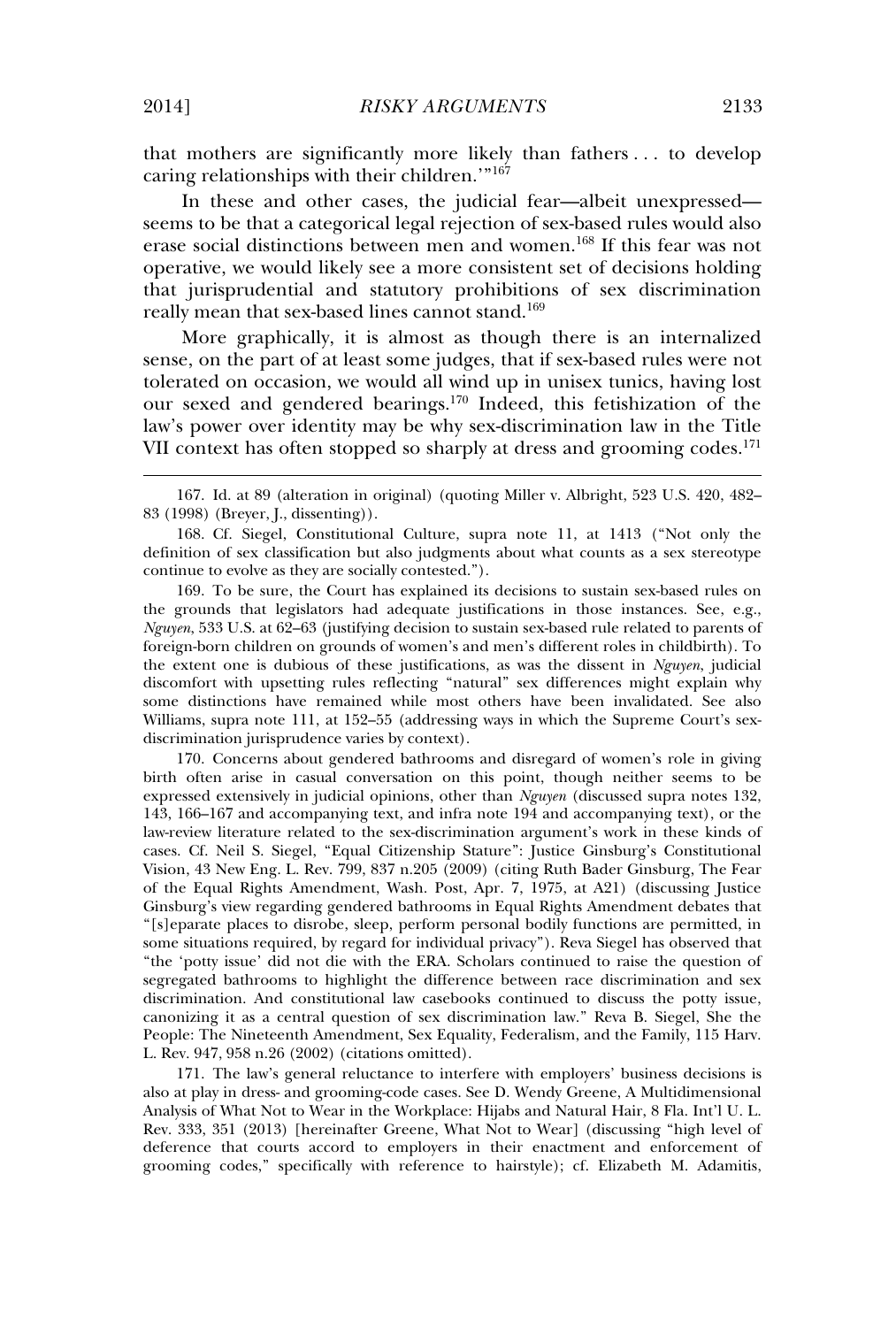As Wendy Williams suggested when reflecting on why other women'srights cases stopped similarly short of rejecting sex-based distinctions, particularly in the context of military service and parenting, this selective tolerance of sex discrimination in particular contexts may signal the "cultural limits of the equality principle." 172

From this vantage point, it is not surprising that most judges decline to endorse arguments with the potential for such pervasive legal and social effects. These arguments are, simply put, exactly the sort of risky arguments most courts would rather avoid. Indeed, the profound challenge the sex-discrimination argument poses to deeply rooted social norms may also help explain why some judges, rather than avoid the argument, go out of their way to reject it even as they rule in favor of marriage equality.<sup>173</sup>

#### B. *Avoiding the Risky Argument: A Gay-Rights Case Study*

The trajectory of the three major gay-rights cases decided by the Supreme Court since 1996—*Romer v. Evans*, *Lawrence v. Texas*, and *United States v. Windsor*—reinforces the risky-arguments account offered here.<sup>174</sup> In none of these cases did the Court take up the sex-discrimination question or even, in an explicit way, the constitutional status of sexualorientation-based classifications.<sup>175</sup>

175. United States v. Windsor, 133 S. Ct. 2675, 2693–94 (2013) (striking down DOMA on an antitargeting theory without explicit reliance on constitutional theories of sex or sexual-orientation discrimination); Lawrence v. Texas, 539 U.S. 558, 564 (2003) (framing inquiry as implicating a right to liberty, not sex or sexual-orientation discrimination); Romer v. Evans, 517 U.S. 620, 632–33 (1996) (relying on antitargeting rationale in striking down Colorado amendment).

Unlike the laws at issue in *Windsor* and *Lawrence*, the Colorado amendment that banned antidiscrimination protections for gay people at issue in *Romer* did not contain an express sex-based classification, so would not have been susceptible to the facialdiscrimination argument that could have been made against the Texas "homosexual conduct" law and DOMA, both of which drew explicitly sex-based classifications. Compare *Windsor*, 133 S. Ct. at 2683 (stating DOMA, 1 U.S.C. § 7 (2012), defines marriage as between "one man and one woman"), and *Lawrence*, 539 U.S. at 562, 564 (describing Texas's "homosexual conduct" law, which criminalized conduct only when engaged in by "persons of the same sex"), with *Romer*, 517 U.S. at 620 (evaluating a state constitutional amendment that "prohibit[ed] all legislative, executive or judicial action at any level of

Appearance Matters: A Proposal to Prohibit Appearance Discrimination in Employment, 75 Wash. L. Rev. 195, 199–211 (2000) (reviewing limited federal and state protections for appearance-based discrimination as form of sex discrimination).

<sup>172.</sup> Williams, supra note 111, at 156; see also Koppelman, DOMA, *Romer*, and Rationality, supra note 84, at 949 (observing that the "bounds of legitimate legal argument are not set by rules, but by custom and usage").

<sup>173.</sup> See supra notes 103–108 and accompanying text (citing examples from courts in Oklahoma, Oregon, New Mexico, and Idaho).

<sup>174.</sup> In the interest of disclosure, I was co-counsel in *Romer* and *Lawrence* (my formal involvement in *Lawrence* was in the state courts) and consulted informally with counsel for Edith Windsor.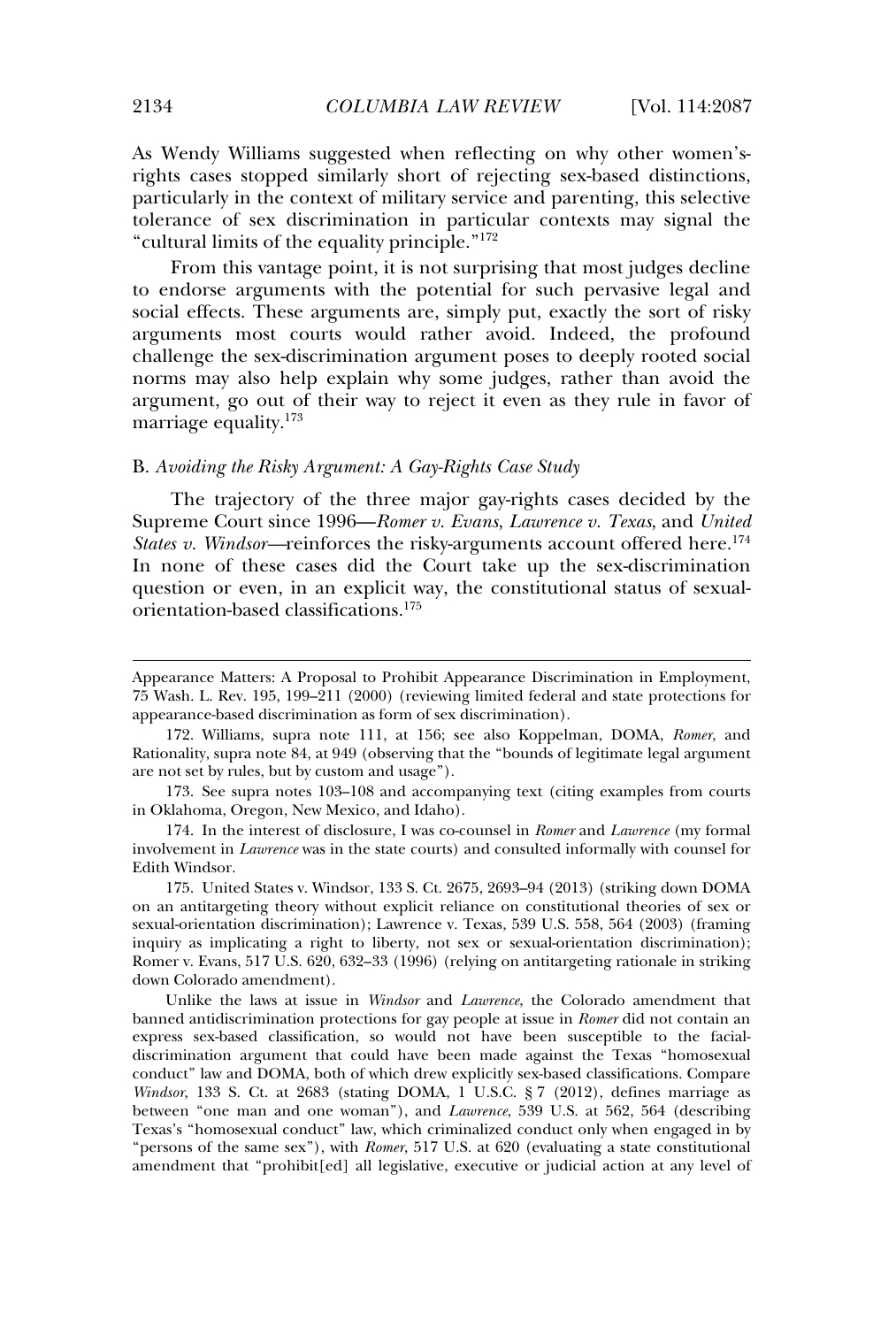In *Romer*, for example, the Court did not engage the question whether Colorado's ban on antidiscrimination protections for gay people amounted to impermissible sexual-orientation discrimination,  $176$  much less the sex stereotyping arguably embedded in the amendment's hostility toward gay people. Instead, Colorado's amendment fell into a smaller, more discrete category of discrimination of an unusual character because it "singl[ed] out a certain class of citizens for disfavored legal status or general hardships." 177

In *Lawrence*, sex discrimination was an even more obvious reason to reject the Texas law that criminalized specified sexual acts only for samesex partners.<sup>178</sup> But the Court opted instead to rule, on due-process grounds, that protections of individual liberty forbid governments from criminalizing private sexual conduct between consenting adults,<sup>179</sup> a

Still, arguments focused on sexual-orientation discrimination were before the Court in amicus briefs. See, e.g., Brief of the Human Rights Campaign Fund as Amici Curiae in Support of Respondents, *Romer*, 517 U.S. 620 (No. 94-1039) [hereinafter HRC *Romer* Brief], 1995 WL 17008436, at \*5–\*25 (arguing that governmental classifications based on sexual orientation require strict scrutiny). For more on the *Romer* litigation, see generally Lisa Keen & Suzanne B. Goldberg, Strangers to the Law: Gay People on Trial (1998).

177*. Romer*, 517 U.S. at 633 (citation omitted).

178. As noted earlier, a state-court appellate judge fully embraced the theory. See supra note 56 (discussing dissenting opinion in *Lawrence* in state court).

179. See *Lawrence*, 539 U.S. at 578. Here, unlike in *Romer*, the parties challenging the law had asked the Court to rule directly on the sexual-orientation-discrimination question under equal-protection doctrine. Id. at 574. Amici also advanced the sex-discrimination argument. See Brief of NOW Legal Defense & Education Fund as Amicus Curiae in Support of Petitioners at 4–21, *Lawrence*, 539 U.S. 558 (No. 02-102), available at http://findlawimages.com/efile/supreme/briefs/02-102/02-102.mer.ami.now.pdf (on file with the *Columbia Law Review*) (arguing that Texas law requires adherence to sex stereotypes and discriminates facially based on sex); see also Brief of Petitioners at 32 n.24, *Lawrence*, 539 U.S. 558 (No. 02-102), 2003 WL 152352 ("Heightened equal protection scrutiny is appropriate for laws . . . that use a sexual-orientation-based classification. It is also appropriate where, as here, the law employs a gender-based classification to discriminate against gay people."). As a reason for not addressing the equal-protection

state or local government designed to protect . . . 'homosexual, lesbian or bisexual orientation, conduct, practices or relationships'" (quoting Colo. Const. art. II, § 30b)).

<sup>176.</sup> The plaintiffs did not pursue the sexual-orientation-based heightened-scrutiny argument at the Supreme Court, although they had pursued it in the state-court litigation. See Evans v. Romer, No. 92 CV 7223, 1993 WL 518586, at \*9 (D. Colo. Dec. 14, 1993) ("First [plaintiffs] claim that homosexuals and bisexuals ought to be found to be a suspect class and entitled to strict scrutiny review for that reason. Second they claim that homosexuals and bisexuals ought to be found to be a quasi-suspect class and be entitled to heightened scrutiny review."), aff'd, 882 P.2d 1335 (Colo. 1994), aff'd, 517 U.S. 620. Instead, their brief focused heavily on the political-participation theory embraced by the Colorado Supreme Court, *Evans*, 882 P.2d at 1343, as well as the animus-focused argument that the Court ultimately adopted. See Brief for Respondents at 14, *Romer*, 517 U.S. 620 (No. 94-1039), 1995 WL 417786 ("Amendment 2 . . . insulates against legal control or review all instances of governmental and private discrimination based on a particular characteristic, regardless of context or circumstances. Such a blanket foreclosure of responsiveness to one group's interests is rationally related to one purpose alone—the expression of antipathy toward gay people.").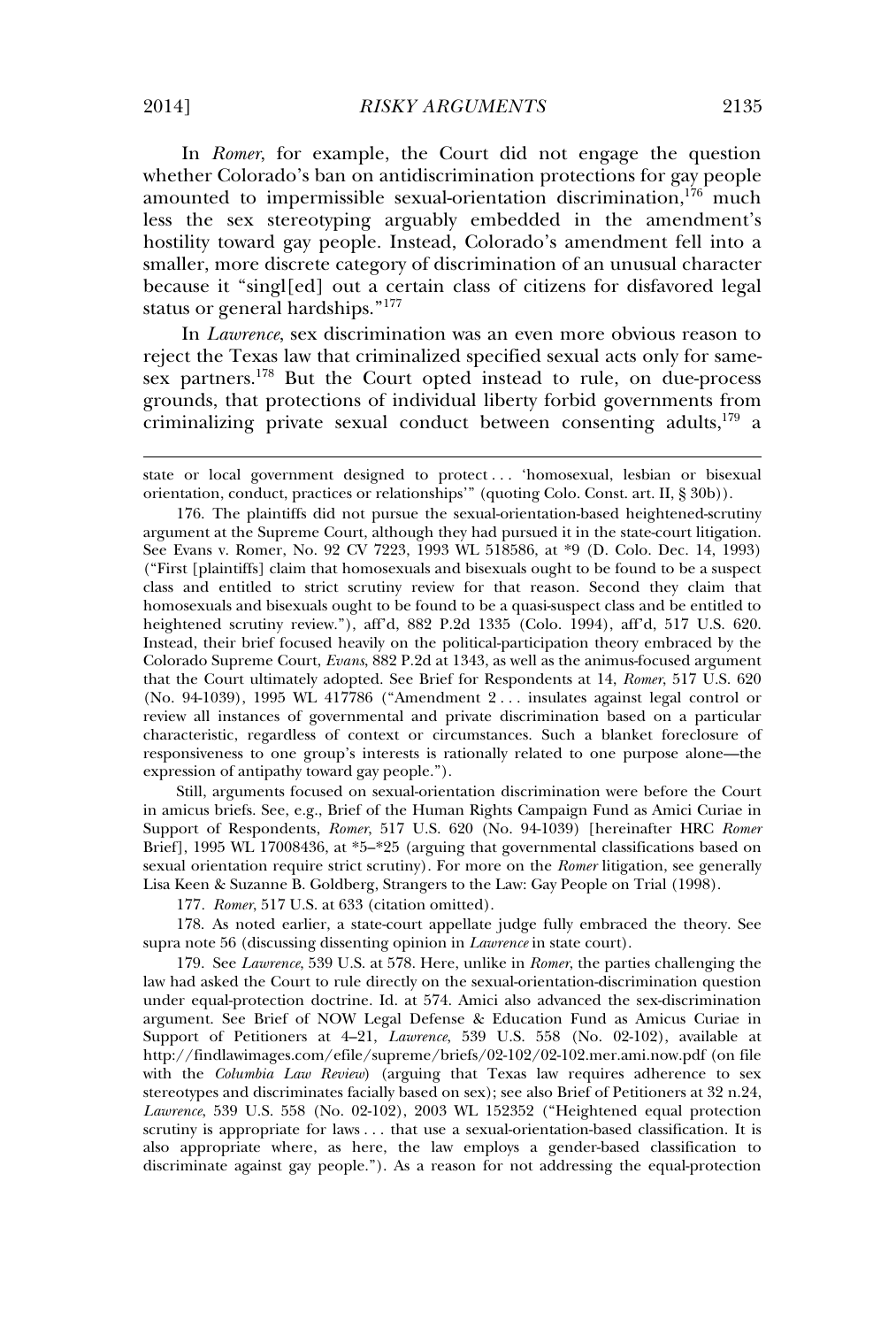ruling that would not call into question restrictions in either the military or marriage that excluded gay people almost categorically.<sup>180</sup>

*Windsor* illustrated even more clearly the Court's preference for the narrow, cabinable argument over the broader, norm-confronting argument.<sup>181</sup> Rather than take up the parties on their vigorous debate over whether heightened scrutiny should apply to classifications that burden gay people,<sup>182</sup> or take up amici on the sex-discrimination question,<sup>183</sup> the Court updated and reapplied a *Romer*-style analysis.<sup>184</sup> The constitutional

181. See United States v. Windsor, 133 S. Ct. 2675, 2689–96 (2013) (invalidating DOMA but avoiding broad classification-based analysis).

182. See, e.g., *Windsor* Respondent's Merits Brief, supra note 42, at 17–32 (developing the argument for heightened scrutiny of DOMA's classification based on a sexual-orientation-discrimination theory); Brief for the United States on the Merits Question at 18–36, *Windsor*, 133 S. Ct. 2675 (No. 12-307) [hereinafter U.S. *Windsor* Merits Brief], 2013 WL 683048 (arguing section 3 of DOMA created an impermissible classification based on sexual orientation and that the classification should be subject to heightened scrutiny); Brief on the Merits for Respondent Bipartisan Legal Advisory Group of the U.S. House of Representatives at 49–59, *Windsor*, 133 S. Ct. 2675 (No. 12-307), 2013 WL 267026 (arguing that laws creating classifications based on sexual orientation should not be subject to heightened scrutiny).

183. See NWLC *Windsor* Brief, supra note 134, at 2 ("Laws that discriminate based on sexual orientation share with laws that discriminate based on sex a similar basis in overbroad gender stereotypes about the preferences and capacities of men and women.").

184. The federal district court that struck down Utah's exclusion of same-sex couples from marriage made this observation directly:

The Supreme Court's opinion in *Windsor* is similar [to that in *Romer*]. The Court did not analyze the legitimate interests cited by DOMA's defenders as would be typical in a rational basis review. Instead, the Court focused on the "design, purpose, and effect of DOMA," and held that the law's "avowed purpose and practical effect" was "to impose a disadvantage, a separate status, and so a stigma' on same-sex couples that a state had permitted to wed. Because DOMA's 'principal purpose" was "to impose inequality," the Court ruled that the law deprived legally wed same-sex couples of "an essential part of the liberty protected by the Fifth Amendment."

argument, the majority wrote that "[w]ere we to hold the statute invalid under the Equal Protection Clause some might question whether a prohibition would be valid if drawn differently, say, to prohibit the conduct both between same-sex and different-sex participants." *Lawrence*, 539 U.S. at 575.

<sup>180.</sup> Justice O'Connor's concurring opinion, which advanced the equal-protection argument, tried to distinguish the military and marriage cases by suggesting that while "national security or preserving the traditional institution of marriage" might be acceptable grounds for discrimination against gay people, they were inapplicable to the Texas law. *Lawrence*, 539 U.S. at 585 (O'Connor, J., concurring in the judgment). Although most efforts to extend *Lawrence* to protect other forms of private conduct have failed, some might question whether this turned out to be the lower-impact choice now that *Lawrence* has been relied on successfully, at least in a district court, to restrict a state from criminally punishing those who engage in polygamy. See Brown v. Buhman, 947 F. Supp. 2d 1170, 1222–25 (D. Utah 2013) (applying *Lawrence* to strike down the cohabitation prong of Utah's statutory ban on polygamy), aff'd sub nom. Brown v. Herbert, No. 2:11-CV-0652-CW, 2014 WL 4249865 (D. Utah Aug. 27, 2014).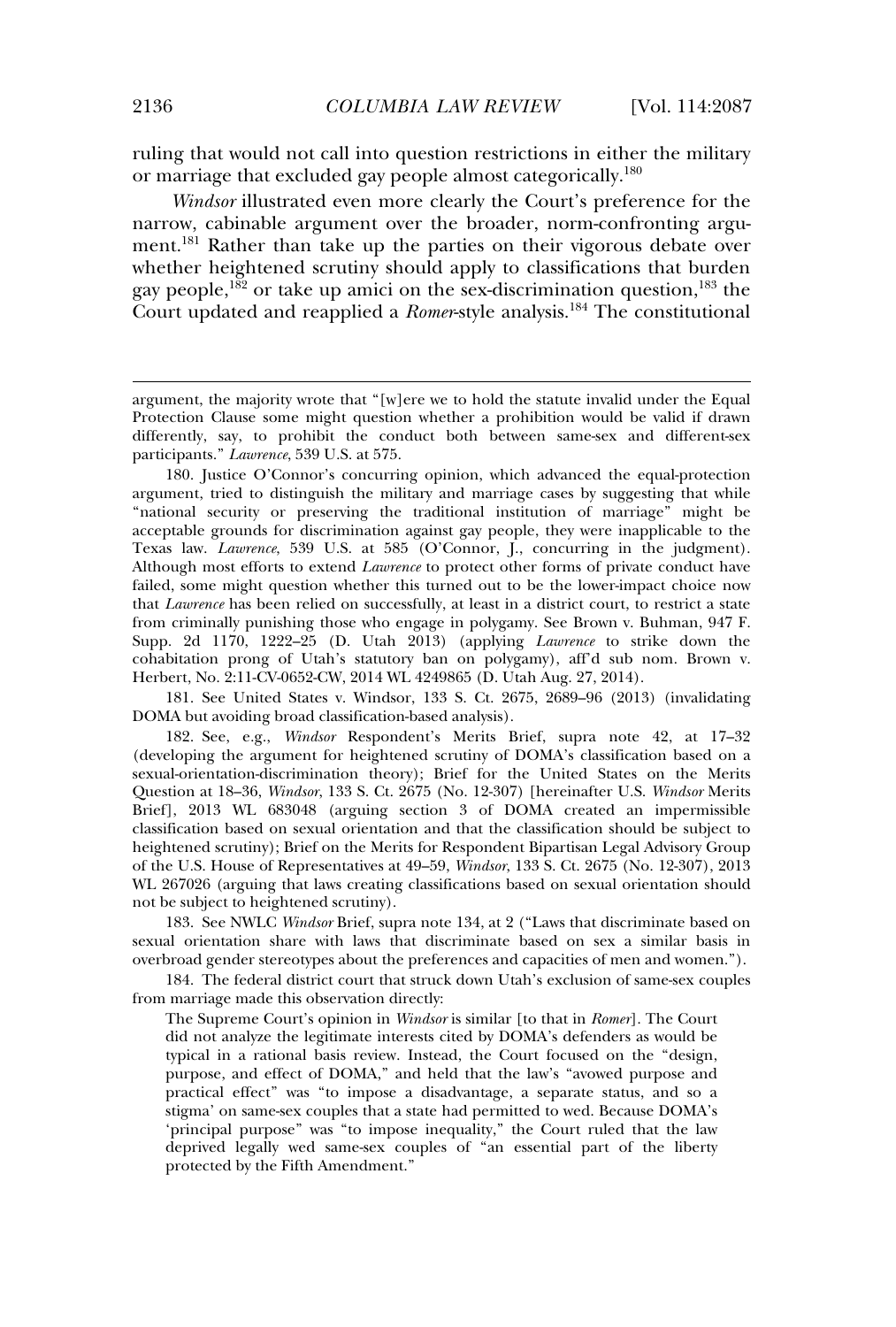concern, the Court wrote, was triggered because DOMA was a "[d]iscrimination[] of an unusual character." <sup>185</sup> In other words, it was the statute's "purpose and effect to disparage" same-sex couples that the Court found troubling,<sup>186</sup> with no reference to the decision's implications for state marriage laws. As Chief Justice Roberts pointed out in dissent, "[T]he logic of [the Court's] opinion does not decide[] the distinct question whether the States, in the exercise of their 'historic and essential authority to define the marital relation,' . . . may continue to utilize the traditional definition of marriage." 187

# VI. RISKY ARGUMENTS: SYNERGIES WITH INCREMENTAL ADVOCACY

One might reasonably conclude, in light of the discussion to this point, that it is best for advocates to avoid or at least minimize reliance on arguments that push judges to confront their naturalized assumptions about social norms and practices. By limiting confrontations about sex and gender roles in marriage cases, in particular, advocates might also limit their risk of generating judicial discomfort and resistance. Likewise, one might expect judges who agree with norm-challenging arguments to set them aside in favor of others that their colleagues find easier to grasp. Yet, at the same time, there are real costs to this approach.

This Part first looks closely at those costs and then evaluates whether wins on more discrete, incremental arguments are really so different in their effect from wins that rest on risky arguments. At least in connection with gay-rights cases generally, and marriage cases more specifically, the Supreme Court's rulings on relatively discrete legal theories have proven to be powerful in ways well beyond what the doctrinal terms would suggest. This is not to say that winning marriage equality on a sex-

Kitchen v. Herbert, 961 F. Supp. 2d 1181, 1208 (D. Utah 2013) (citations omitted) (quoting *Windsor*, 133 S. Ct. at 2689, 2692–94, 2707), aff'd, 755 F.3d 1193 (10th Cir.), cert. denied, No. 14-124, 2014 WL 3841263 (U.S. Oct. 6, 2014).

185*. Windsor*, 133 S. Ct. at 2692 (first alteration in original) (quoting Romer v. Evans, 517 U.S. 620, 633 (1996)) (internal quotation marks omitted).

186. Id. at 2696.

187. Id. (Roberts, C.J., dissenting). One might argue that this is precisely the sort of minimalist ruling that the Court should reach, particularly when other related cases are in the pipeline. See supra note 27 (examining why courts may favor minimalistic approach to social-change cases); see also Cass R. Sunstein, One Case at a Time: Judicial Minimalism on the Supreme Court 4 (2001) ("Decisional minimalism . . . reduce[s] the burdens of judicial decision . . . and more fundamentally, minimalism is likely to make judicial errors less frequent and (above all) less damaging.").

Further, one might argue that the sex-discrimination cases did not actually involve discrimination of an unusual character so that that analytic framework would have been an awkward fit there, while it does fit the gay-rights cases. But it can hardly be said that legally enforced discrimination against gay people was unusual at the time of *Romer* or even at the point when *Windsor* was decided; indeed, it is no secret, even to the Court, that these forms of discrimination were—and with respect to marriage, remained at the time of *Windsor*—pervasive in the United States. See, e.g., HRC *Romer* Brief, supra note 176, at \*9– \*15 (describing "history of discrimination" against gay, lesbian, and bisexual individuals).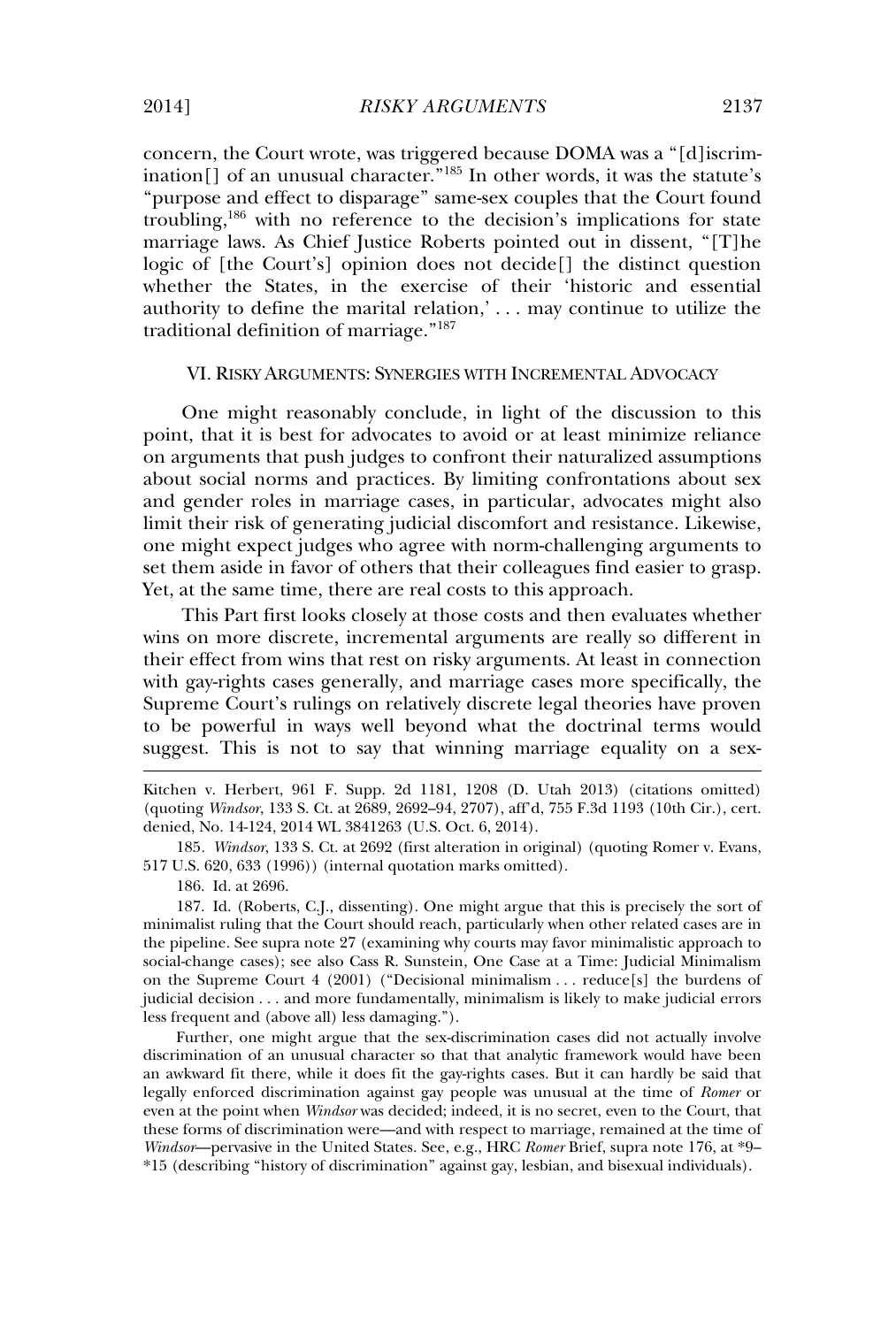discrimination theory would not have been more powerful; to the contrary, the discussion of costs below suggests it likely would have been. But the difference has not proven significant.

This observation prompts the third question explored below: How have rulings on incremental grounds become so powerful while eliding some of the challenges risky arguments bring? The last part of the discussion then steps back to consider the synergies that are possible by bringing together the conceptual force of risky arguments with the risk minimization of more discrete approaches.

#### A. *The Costs of Sidestepping the Sex-Discrimination Argument*

Most basically, in the marriage-litigation context, the sexdiscrimination argument may be persuasive to some judges who are otherwise not inclined to strike the different-sex couple requirement on sexual-orientation-discrimination grounds.<sup>188</sup> Surely it is a loss not to make the argument in this circumstance.

But let us assume a judge is open to striking the exclusion of samesex couples from marriage on other grounds. In this case, how might it matter if the sex-discrimination argument is not pressed? Three points come to mind. First, the sex-discrimination argument helps to discredit the usual justifications for the exclusion by shedding light on the sex stereotypes embedded in them. For example, governments frequently invoke children's interests in having a male and a female parent or the state's interest in privileging "natural" procreation.<sup>189</sup> Viewing these rationales through the lens of a sex-discrimination argument can help

This same judge might also believe that rational-basis review should apply to sexualorientation-based classifications but heightened scrutiny should apply to sex-based classifications and that the proffered justifications for a different-sex marriage-eligibility rule satisfy the former but fail the latter. Indeed, the U.S. government took the position that DOMA failed heightened scrutiny but not rational-basis review. See U.S. *Windsor* Merits Brief, supra note 182, at 52 ("The government has concluded that . . . DOMA Section 3 cannot be sustained under [heightened scrutiny]. If the Court disagrees and applies rational-basis review, the government . . . does not challenge the constitutionality of Section 3 under that highly deferential standard.").

189. See Brief of Appellants at 63–64, 83, *Kitchen*, 755 F.3d 1193 (No. 13-4178), 2014 WL 580550 (arguing "mother–father parenting" provides an essential contribution to healthy child development and that the "need to ensure adequate procreation" explains why "marriage has always been conceived as a union of a man and a woman *for the purpose of having children*"); William C. Duncan, The State Interests in Marriage, 2 Ave Maria L. Rev. 153, 154–60 (2004) (discussing justifications advanced for different-sex marriage rule in litigation including procreation and child rearing).

<sup>188.</sup> Although perhaps unlikely, a judge might be unwilling to recognize the disparate impact of a rule that does not differentiate explicitly based on sexual orientation. Cf. Latta v. Otter, Nos. 14-35420, 14-35421, 12-17668, 2014 WL 4977682, at \*15 (9th Cir. Oct. 7, 2014) (Berzon, J., concurring) ("'[S]exual orientation does not appear as a qualification for marriage' under these laws; sex does." (quoting Baker v. State*,* 1744 A.2d 864, 905 (Vt. 1999) (Johnson, J., concurring in part and dissenting in part))).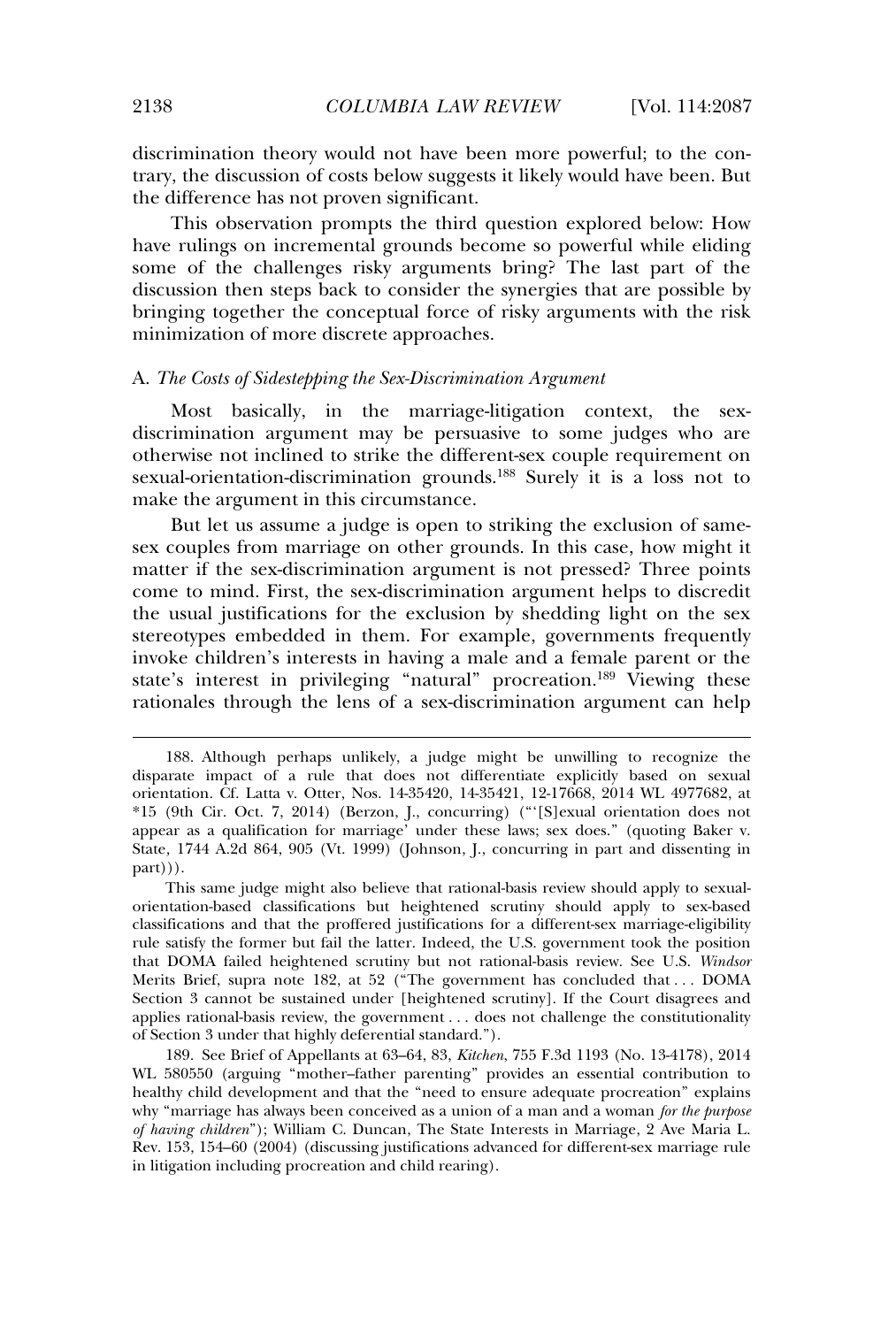expose their impermissible assumptions about men and women's roles;<sup>190</sup> to omit the argument is to give up a potentially powerful analytic tool.

Second, the omission risks being read to signal advocates' doubts that gender stereotypes actually permeate the rationales often given for excluding same-sex couples from marriage. Without that direct challenge to the government's mother–father preference and other similar justifications, a judicial reader might wonder whether the advocates accept those rationales as legitimate even while maintaining their inadequacy.

Third, and perhaps most importantly for this Essay's purposes, a win on the sex-discrimination argument would arguably have a broader impact than a win on a discrimination-of-an-unusual-character antitargeting theory or even a win on a sexual-orientation-discrimination theory. To the extent a court recognizes that sex stereotyping is integral to sexual-orientation discrimination, the analysis should prompt heightened scrutiny of other instances of sexual-orientation discrimination, even if the level of scrutiny for sexual-orientation-based classifications remains undecided. In other words, if it is understood that treating gay and nongay people differently effectuates sex stereotypes, it is difficult to imagine a circumstance in which a court could sustain any antigay discrimination.<sup>191</sup>

By contrast, a win on a sexual-orientation-discrimination theory in the marriage context might not govern a case in which a school seeks to exclude a gay–straight alliance.<sup>192</sup> The marriage ruling would be influential, of course, but it would not be conclusive of that action's invalidity in the way that a decision recognizing the sex discrimination embedded in different treatment based on sexual orientation arguably would be.<sup>193</sup>

Moreover, a win on a sex-stereotyping theory in the marriage context might have carryover benefits to the few remaining areas in

192. Cf. Carver Middle Sch. Gay-Straight Alliance v. Sch. Bd., No. 5:13-CV-623-OC-10PRL, 2014 WL 897072, at \*6 (M.D. Fla. Mar. 6, 2014) (expressing skepticism about plaintiffs' challenge to school board's nonrecognition of a gay–straight alliance). But see Gonzalez ex rel. Gonzalez v. Sch. Bd., 571 F. Supp. 2d 1257, 1267–69 (S.D. Fla. 2008) (holding school board's refusal to recognize gay–straight alliance violated students' rights under the Equal Access Act and First Amendment).

193. Cf. Latta v. Otter, Nos. 14-35420, 14-35421, 12-17668, 2014 WL 4977682, at \*28 (9th Cir. Oct. 7, 2014) (Berzon, J., concurring) ("Although the gender stereotyping so typical of sex discrimination may be present [in discrimination directed expressly at lesbians, gay men, and bisexuals], those restrictions are better analyzed as sexual orientation discrimination . . . ." (citation omitted)).

<sup>190.</sup> See Widiss et al., supra note 32, at 463 ("Exposing the sex stereotypes at play . . . discredit[s] the proffered rationalizations as insufficient to meet even 'rational basis' review."); see also supra note 77 (discussing Judge Berzon's recent rejection based on sexstereotyping jurisprudence of the argument that gender complementarity between parents provides benefits).

<sup>191.</sup> See Widiss et al., supra note 32, a**t** 489 ("[R]ecognizing that many of the purported justifications for these [different-sex] requirements are largely or entirely based on sex stereotypes makes clear that such justifications cannot be an appropriate basis for government action, even if legislators and others sincerely believe in their validity.").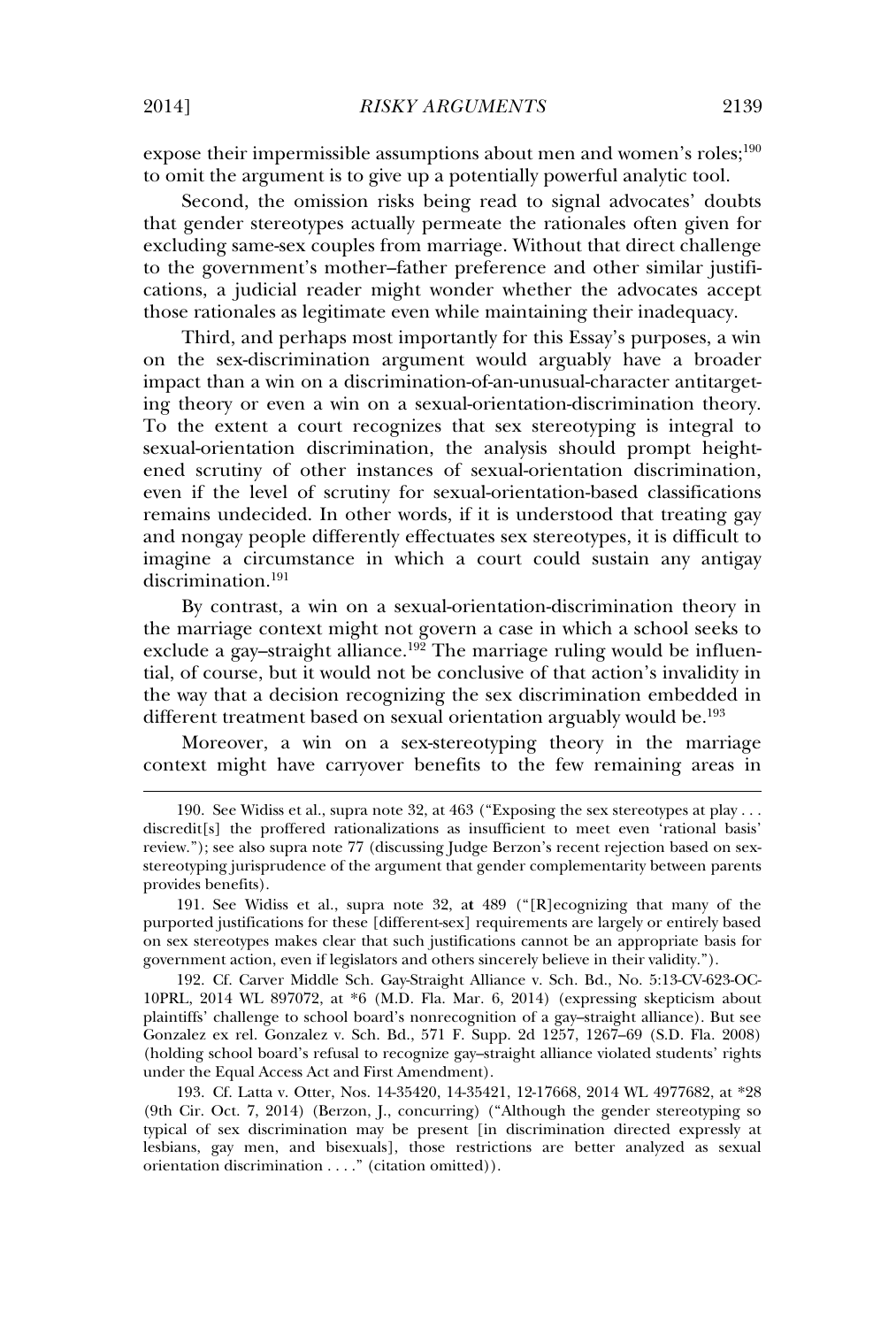which sex-discriminatory rules have been sustained. For example, if a state is not permitted to presume that mothers and fathers play different roles in a way that could justify restricting marriage to different-sex couples, it may be more difficult for the government to sustain the distinction between mothers and fathers in federal laws and policies that impose extra burdens on fathers of foreign-born children in the immigration context.<sup>194</sup> Quite possibly, too, if the sex stereotyping in marriage becomes more apparent, the sex stereotyping present in grooming codes would become more visible and less tolerable as well.<sup>195</sup>

## B. *The High Impact of Discrete-Argument Wins in Marriage Cases*

Notwithstanding these potential costs, a ruling that strikes a discriminatory law on a relatively discrete argument may engender legal and societal change in ways similar to one that expressly rejects deep-rooted stereotypes. In the marriage context, this means that a judicial decision need not directly recognize and disavow the sex stereotypes embedded in a different-sex marriage rule to have an impact, both legally and socially, on those stereotypes' validity. As a result, the costs of not making the argument may be somewhat diminished.

The marriage rulings following *United States v. Windsor* illustrate the point. Winning DOMA's invalidation on a discrimination-of-an-unusualcharacter theory did not necessarily decide the question whether states could continue to exclude same-sex couples from marriage.<sup>196</sup> If *Windsor*

195. Again, a sex-discrimination win in the marriage context may not necessarily carry over for a range of reasons, including that deference to private employers' decisionmaking vis-à-vis their workplaces arguably plays a significant role in the grooming cases. See supra note 143 (discussing cases in which workplace grooming- and dress-code policies were upheld or struck down); cf. Greene, What Not to Wear, supra note 171, at 351 (discussing deference courts give to employers concerning grooming- and dress-code policies).

196. See United States v. Windsor, 133 S. Ct. 2675, 2696 (2013) (Roberts, C.J., dissenting) (disagreeing with the majority opinion, but arguing that scope of the holding

<sup>194.</sup> To be fair, it is not clear that a sex-discrimination win in marriage would have resulted in a different outcome in *Nguyen*, because the majority found that the different rules were justified in part by men's and women's distinct relationships to the foreign-born child's birth. See Nguyen v. INS, 533 U.S. 53, 73 (2001) (highlighting rule's connection to "our most basic biological differences—such as the fact that a mother must be present at birth but the father need not be"). Further, the *Nguyen* concurrence turned on the plenary authority of Congress in matters of immigration and sovereignty. Id. at 73–74 (Scalia, J., concurring).

Still, a strong sex-stereotyping decision could potentially add more weight to arguments about the sex-role expectations that flow from biological differences. See id. at 83–94 (O'Connor, J., dissenting) (arguing that majority's reasoning regarding the likelihood of mother and father to develop relationship with child because of presence at birth rested on "overbroad sex-based generalization"); cf. Katherine M. Franke, The Central Mistake of Sex Discrimination Law: The Disaggregation of Sex from Gender, 144 U. Pa. L. Rev. 1, 98 (1995) (arguing that "biology is both a wrong and dangerous place to ground antidiscrimination law because it fails to account for the manner in which every sexual biological fact is meaningful only within a gendered frame of reference").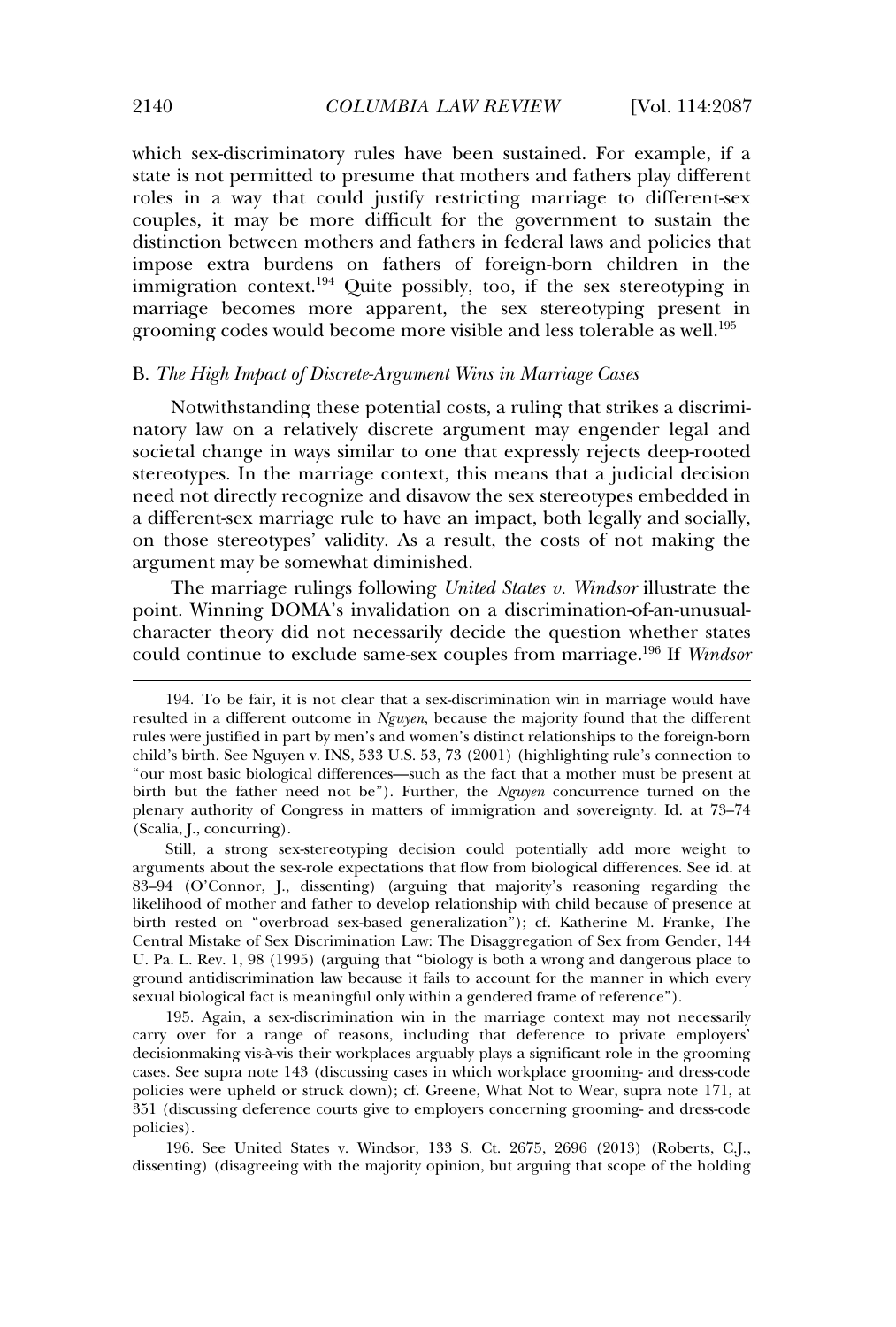had invalidated DOMA on a sex-discrimination theory, or on a theory that sexual-orientation discrimination warrants heightened scrutiny under the Equal Protection Clause, it would be harder for states to distinguish and protect their exclusionary marriage laws against invalidation.<sup>197</sup>

Yet, in the wake of a post-*Windsor* flood of rulings striking down state bans on same-sex couples' marriages, the broad reach of *Windsor*'s doctrine, which might have been cabined as just described, became apparent. Dozens of courts, in all parts of the country, with both liberal and conservative judges, had little difficulty finding that marriage exclusions violated gay couples' constitutional rights.<sup>198</sup>

197. Illustrating this point is Nevada's decision to stop defending the state's exclusion of same-sex couples from marriage following a Ninth Circuit ruling that sexualorientation discrimination warrants heightened scrutiny. See Smithkline Beecham Corp. v. Abbott Labs., 740 F.3d 471, 481 (9th Cir. 2014) ("*Windsor* established a level of scrutiny for classifications based on sexual orientation that is unquestionably higher than rational basis review. In other words, *Windsor* requires that heightened scrutiny be applied to equal protection claims involving sexual orientation."). After defending Nevada's marriage exclusion in a different case before the district court, the state's Republican governor commented, in light of the Ninth Circuit's heightened-scrutiny ruling, that "[i]t has become clear that this case is no longer defensible in court." Gay Marriage Ban Support Slips in Nevada, N.Y. Times (Feb. 10, 2014), http://www.nytimes.com/2014/02/11/us/ gay-marriage-ban-support-slips-in-nevada.html (on file with the *Columbia Law Review*).

198. See, e.g., Baskin v. Bogan, 766 F.3d 648, 672 (7th Cir.) (striking down state restrictions on same-sex couples' marriages), cert. denied, No. 14-277, 2014 WL 4425162 (U.S. Oct. 6, 2014); Bostic v. Schaefer, 760 F.3d 352, 384 (4th Cir.) (same), cert. denied, No. 14-225, 2014 WL 4230092 (U.S. Oct. 6, 2014); Bishop v. Smith, 760 F.3d 1070, 1074 (10th Cir. 2014) (same); Kitchen v. Herbert, 755 F.3d 1193, 1229–30 (10th Cir. 2014) (same); Love v. Beshear, 989 F. Supp. 2d 536, 550 (W.D. Ky. 2014) (same); Whitewood v. Wolf, 992 F. Supp. 2d 410, 431 (M.D. Pa. 2014) (same); Geiger v. Kitzhaber, 994 F. Supp. 2d 1128, 1146–48 (D. Or. 2014) (same); Latta v. Otter*,* No. 1:13-cv-00482-CWD, 2014 WL 1909999, at \*28–\*29 (D. Idaho May 13) (same), aff'd, No. 14-35420, 2014 WL 4977682 (9th Cir. Oct. 7, 2014); Henry v. Himes, No. 1:14-cv-129, 2014 WL 1418395, at \*18 (S.D. Ohio Apr. 14, 2014) (same); DeBoer v. Snyder*,* 973 F. Supp. 2d 757, 775 (E.D. Mich.) (same), rev'd, No. 14-1341, 2014 WL 5748990 (6th Cir. Nov. 6, 2014), available at http:// sblog.s3.amazonaws.com/wp-content/uploads/2014/11/6th-CA-marriage-ruling-11-6-14. pdf (on file with the *Columbia Law Review*); De Leon v. Perry*,* 975 F. Supp. 2d 632, 666 (W.D. Tex. 2014) (same); Lee v. Orr, No. 13-cv-8719, 2014 WL 683680, at \*1–\*2 (N.D. Ill. Feb. 21, 2014) (same); Obergefell v. Wymyslo, 962 F. Supp. 2d 968, 997–98 (S.D. Ohio 2013) (same), rev'd sub nom. *DeBoer*, 2014 WL 5748990; Griego v. Oliver, 316 P.3d 865, 889 (N.M. 2013) (same); see also Tanco v. Haslam, No. 3:13-CV-01159, 2014 WL 997525, at \*9 (M.D. Tenn. Mar. 14, 2014), rev'd sub nom. *DeBoer*, 2014 WL 5748990 (issuing

was narrow and did not determine whether states "may continue to utilize the traditional definition of marriage"). But see Bishop v. United States ex rel. Holder, 962 F. Supp. 2d 1252, 1296 (N.D. Okla. 2014) ("Supreme Court law now prohibits states from passing laws that are born of animosity against homosexuals . . . . There is no precise legal label for what has occurred . . . beginning with *Romer* in 1996 and culminating in *Windsor* in 2013, but this Court knows a rhetorical shift when it sees one."); Kitchen v. Herbert, 961 F. Supp. 2d 1181, 1194 (D. Utah 2013) ("The court agrees with Justice Scalia's interpretation of *Windsor* and finds that the important federalism concerns at issue here are nevertheless insufficient to save a state-law prohibition that denies the Plaintiffs their rights to due process and equal protection under the law."), aff'd, 755 F.3d 1193 (10th Cir. 2014), cert. denied, No. 14-124, 2014 WL 3841263 (U.S. Oct. 6, 2014).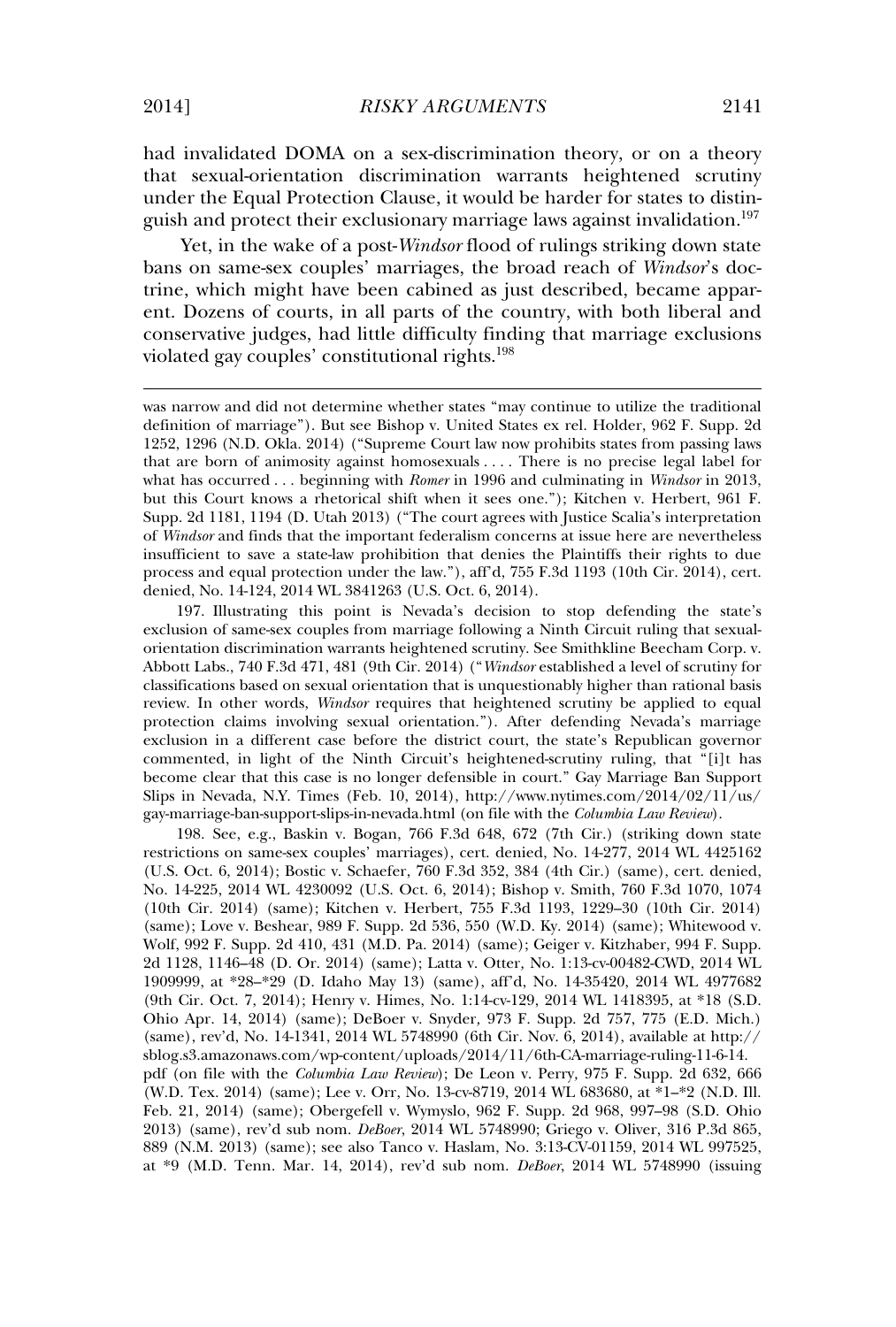This was the case notwithstanding Chief Justice Roberts's effort, in dissent, to highlight an additional doctrinal path by which lower courts could distinguish *Windsor* in future state-law challenges. While Roberts urged that states' freedom to block gay couples from marrying should remain unaffected by the majority's rebuke of the federal DOMA,<sup>199</sup> not a single court in the first year after *Windsor* was decided took him up on that invitation.<sup>200</sup>

A similar phenomenon occurred following the Court's rulings in *Romer* and *Lawrence.* After each of those decisions, the willingness of lower courts to invalidate antigay laws increased exponentially even though *Romer* turned on a discrimination-of-an-unusual-character theory, and *Lawrence* focused its holding on the states' violation of gay people's liberty interests in their intimate relationships.<sup>201</sup> To be sure, had the Court decided either case on a sex-discrimination theory, or even a sexual-orientation-discrimination theory, the numerous courts that distinguished *Romer* and *Lawrence* when rejecting marriage-equality claims would have had a more difficult time doing so.<sup>202</sup> Yet, although the Court

preliminary injunction enjoining enforcement of Tennessee marriage-recognition ban). For a complete list of decisions in marriage cases post-*Windsor*, see Marriage Litigation, Freedom to Marry, http://www.freedomtomarry.org/litigation (on file with the *Columbia Law Review*) (last visited Oct. 13, 2014).

199*. Windsor*, 133 S. Ct. at 2697 (Roberts, C.J., dissenting).

200. Justice Scalia arguably predicted this result, writing, in dissent, that "[b]y formally declaring anyone opposed to same-sex marriage an enemy of human decency, the majority arms well every challenger to a state law restricting marriage to its traditional definition." Id. at 2710 (Scalia, J., dissenting).

201. See, e.g., Log Cabin Republicans v. United States, 716 F. Supp. 2d 884, 929 (C.D. Cal. 2010) (striking down "Don't Ask, Don't Tell"), vacated as moot, 658 F.3d 1162 (9th Cir. 2011); Citizens for Equal Prot., Inc. v. Bruning, 368 F. Supp. 2d 980, 1002, 1004 (D. Neb. 2005) (citing *Romer* while striking down a Nebraska constitutional amendment denying recognition of same-sex civil unions, domestic partnerships, and similar same-sex relationships), rev'd sub nom. Citizens for Equal Prot. v. Bruning, 455 F.3d 859 (8th Cir. 2006); Jegley v. Picado, 80 S.W.3d 332, 353–54 (Ark. 2002) (striking down Arkansas sodomy statute because it served no rational purpose and violated Arkansas's equalprotection guarantee); Fla. Dep't of Children & Families v. Adoption of X.X.G., 45 So. 3d 79, 91–92 (Fla. Dist. Ct. App. 2010) (holding that Florida's categorical exclusion of gay people from adopting served no rational purpose and violated Florida's equal-protection guarantee); State v. Limon, 122 P.3d 22, 40–41 (Kan. 2005) (concluding Kansas's "Romeo and Juliet" law violated the Equal Protection Clause by imposing different penalties for consensual sexual acts between same- and different-sex couples); Goodridge v. Dep't of Pub. Health, 798 N.E.2d 941, 948, 962, 969 (Mass. 2003) (citing both *Romer* and *Lawrence* to conclude that "barring an individual from the protections, benefits, and obligations of civil marriage solely because that person would marry a person of the same sex violates the Massachusetts Constitution").

202. See, e.g., Jackson v. Abercrombie, 884 F. Supp. 2d 1065, 1092 (D. Haw. 2012) ("In contrast to Amendment 2 in *Romer*, Hawaii's marriage laws are not so unusual or unduly broad that they are 'inexplicable by anything but animus' towards same-sex couples." (citation omitted)), vacated as moot, No. 12-16995, 2014 WL 5088199 (9th Cir. Oct. 10, 2014); Wilson v. Ake, 354 F. Supp. 2d 1298, 1306–08 (M.D. Fla. 2005) (concluding that the "Supreme Court's decision in *Lawrence* cannot be interpreted as creating a fundamental right to same-sex marriage" or as requiring heightened scrutiny for sexual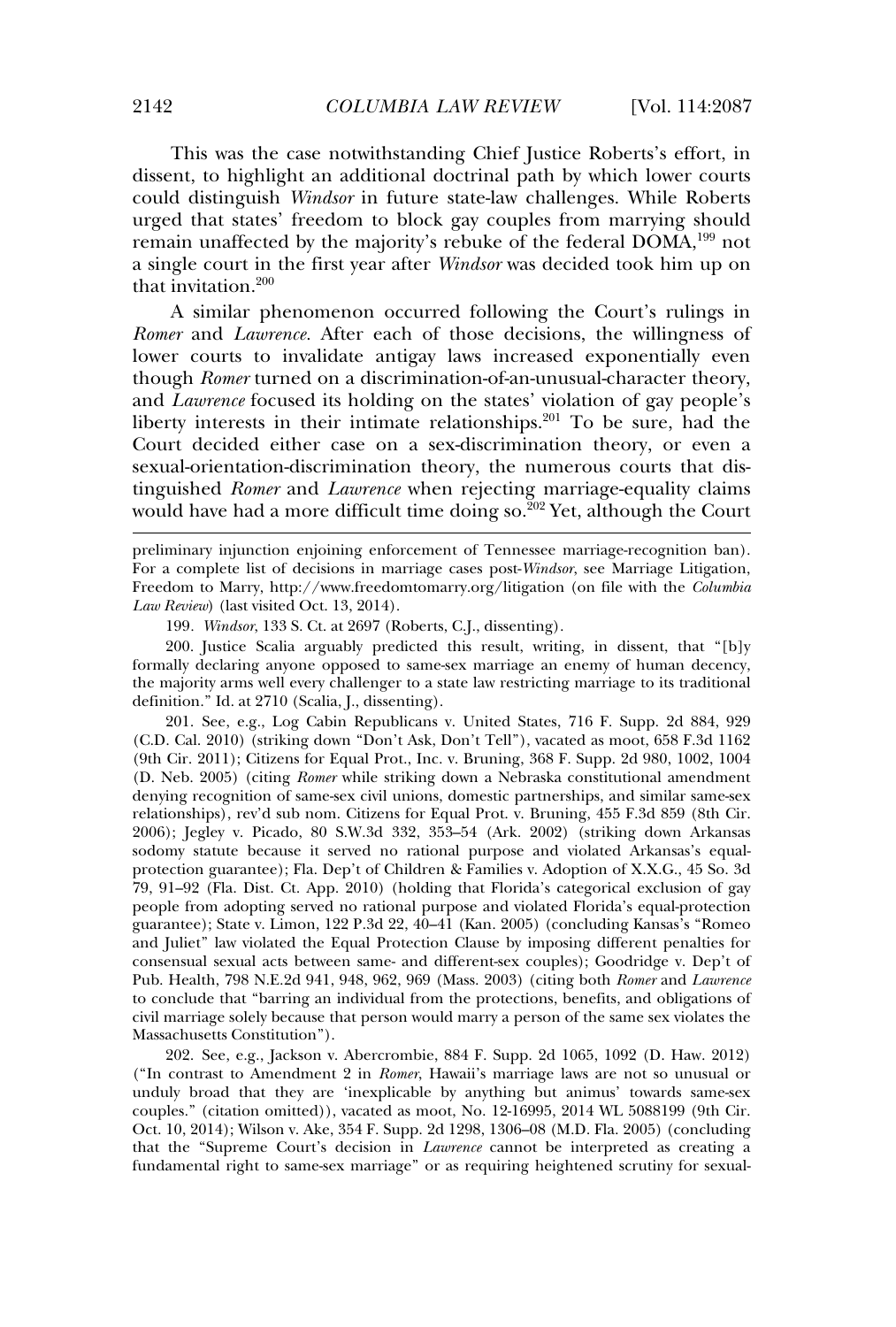expressly sidestepped the marriage question in *Lawrence*<sup>203</sup> and did not mention marriage at all in *Romer*, its decisions in those cases infused many lower-court rulings granting marriage-equality claims.<sup>204</sup>

## C. *Theorizing the Power of Discrete Arguments in Social-Change Litigation*

It is not necessarily obvious why *Windsor* (or *Lawrence* and *Romer*) had such strong ripple effects given their arguably limited doctrinal holdings. The discrimination-of-an-unusual-character rationale is keyed to a challenged law's distinctiveness; by design, it will not necessarily carry far beyond the invalidated measure. $2^{05}$  Still, narrowly written

203. See Lawrence v. Texas, 539 U.S. 558, 578 (2003) (stating that the challenge to Texas's "homosexual conduct" law "does not involve whether the government must give formal recognition to any relationship that homosexual persons seek to enter"). Justice O'Connor took the same position in her equal-protection-focused concurrence. See id. at 585 (O'Connor, J., concurring) ("That this law as applied to private, consensual conduct is unconstitutional under the Equal Protection Clause does not mean that other laws distinguishing between heterosexuals and homosexuals would similarly fail under rational basis review.").

204. See, e.g., Perry v. Brown, 671 F.3d 1052, 1092–93 (9th Cir. 2012) (citing *Lawrence* for the proposition that tradition was an insufficient basis for sustaining the exclusion of same-sex couples from marriage and citing *Romer's* rejection of animus toward the "class of persons affected" as support for invalidating Proposition 8's singular burden on gay people seeking to marry), vacated and remanded sub nom. Hollingsworth v. Perry, 133 S. Ct. 2652 (2013); Massachusetts v. U.S. Dep't of Health & Human Servs., 682 F.3d 1, 15 (1st Cir. 2012) ("[S]peaking directly of same-sex preferences, *Lawrence* ruled that moral disapproval alone cannot justify legislation discriminating on this basis. Moral judgments can hardly be avoided in legislation, but *Lawrence* and *Romer* have undercut *this* basis." (citations omitted)), cert. denied, 133 S. Ct. 2887 (2013); Windsor v. United States, 833 F. Supp. 2d 394, 402 (S.D.N.Y. 2012) (citing *Lawrence* and *Romer* to distinguish between laws requiring rational-basis analysis and "'law[s that] exhibit[] . . . a desire to harm a politically unpopular group,' which receive 'a more searching form of rational basis review . . . under the Equal Protection Clause'" (alterations in original) (quoting *Lawrence*, 539 U.S at 580 (O'Connor, J., concurring))), aff'd, 699 F.3d 169 (2d Cir. 2012), aff'd, 133 S. Ct. 2675 (2013).

205. In *City of Cleburne v. Cleburne Living Center, Inc.*, for example, the Court rejected a zoning ordinance that burdened people with intellectual disabilities because fear and "mere negative attitudes" were not legitimate bases for government action. 473 U.S. 432, 448 (1985). But this analysis did not lead the Court to reject a law that imposed relatively burdensome involuntary civil commitment rules on people with intellectual disabilities,

orientation discrimination (citation omitted)); In re Kandu, 315 B.R. 123, 140 (Bankr. W.D. Wash. 2004) (rejecting federal DOMA challenge and observing that "*Lawrence* holding does not require a change in the federal statutory approach to marriage"); Standhardt v. Superior Court, 77 P.3d 451, 465 (Ariz. Ct. App. 2003) (upholding Arizona's marriage laws and claiming that, unlike Colorado's ban on antidiscrimination protections for gay people, Arizona's laws "are not so exceptional and unduly broad as to render the State's reasons for their enactment 'inexplicable by anything but animus' towards Arizona's homosexual residents" (quoting Romer v. Evans, 517 U.S. 620, 632 (1996))); In re Marriage of J.B., 326 S.W.3d 654, 680 (Tex. App. 2010) (citing *Romer* Court's focus on animus and concluding "Texas's laws governing marriage and divorce, by contrast, are rationally related to the legitimate state interest in fostering the best possible environment for procreation and child-raising" and "*Romer* and *Lawrence* are distinguishable and offer . . . no support" for marriage-equality argument).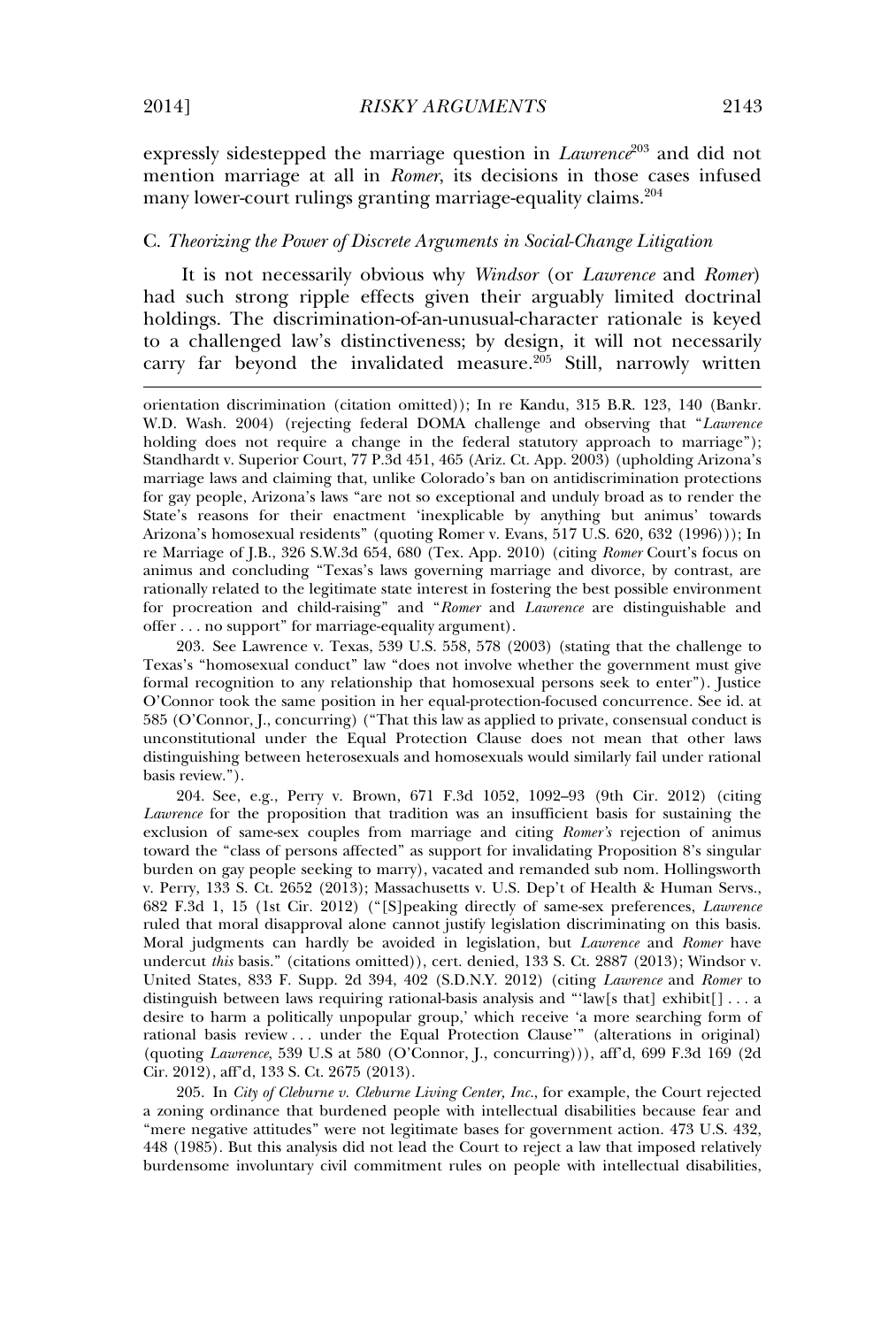opinions have the potential for relatively high impact for two reasons I explore here, again using the marriage cases, along with others, to illustrate.

*1. Building on Preexisting Norm Destabilization.* — First, a ruling that strikes down a legislative or initiated measure for being a discrimination of an unusual character itself reflects—and capitalizes on—preexisting changes to hostile social norms regarding the relevant community. A court can conclude that a law's negative treatment of a social group is both unusual and impermissible only after the challenged discrimination is no longer widely seen as part of the natural order; until that time, the argument that the law is either unusual or discriminatory will have little plausibility. In other words, if it were still an accepted social practice to discriminate against that group, the law at issue would not be so troubling.

The Court's notorious 1986 ruling in *Bowers v. Hardwick* helps illustrate the point.<sup>206</sup> There, while upholding Georgia's sodomy law against a challenge by a gay man arrested in his own bedroom for engaging in consensual oral sex, the Court deemed the man's privacy claim as "at best, facetious." <sup>207</sup> Neither Fourteenth Amendment jurisprudence nor much of the surrounding society had reached the point where discrimination against gay people could easily be condemned for its unusual character.<sup>208</sup> This made it particularly striking when the Court in

206. 478 U.S. 186 (1986).

207. Id. at 194.

208. On the damaging ripple effects of *Bowers v. Hardwick,* both legally and socially, see, e.g., Mary C. Dunlap, Gay Men and Lesbians Down by Law in the 1990's USA: The Continuing Toll of *Bowers v. Hardwick*, 24 Golden Gate U. L. Rev. 1 (1994).

The Court arguably misjudged popular sentiment in *Bowers*, at least with respect to the legitimacy of sodomy laws. The ruling provoked widespread opposition and nearly universal condemnation by legal academics. See, e.g., Anne B. Goldstein, History, Homosexuality, and Political Values: Searching for the Hidden Determinants of *Bowers v. Hardwick*, 97 Yale L.J. 1073, 1087 (1988) (describing "majority's use of the concept of homosexuality" as "flawed"); Jed Rubenfeld, The Right of Privacy, 102 Harv. L. Rev. 737, 739 (1989) (asserting that "*Hardwick* has exposed deep flaws in the prevailing jurisprudence and ideology of privacy"); Thomas B. Stoddard, *Bowers v. Hardwick*: Precedent by Personal Predilection, 54 U. Chi. L. Rev. 648, 656 (1987) ("*Bowers v. Hardwick* is, fundamentally, lawmaking by personal predilection—precisely the sort of judicial self-indulgence that the critics of the Warren Court most often decry. It is a cavalier decision, without reference to either standard or principle and in blatant disregard of well-settled procedural rules."); Joseph Robert Thornton, *Bowers v. Hardwick:* An Incomplete Constitutional Analysis, 65 N.C. L. Rev. 1100, 1122 (1987) ("[T]he [*Bowers*] opinion reads as if the majority made up its mind to deny homosexuals

notwithstanding arguments that similar impermissible motives were present. See Heller v. Doe ex rel. Doe, 509 U.S. 312, 321 (1993) (finding "more than adequate justifications for the differences in treatment between the mentally retarded and the mentally ill"); id. at 348 (Souter, J., dissenting) ("Kentucky is being allowed to draw a distinction that is difficult to see as resting on anything other than the stereotypical assumption that the retarded are 'perpetual children,' an assumption that has historically been taken to justify the disrespect and 'grotesque mistreatment' to which the retarded have been subjected.").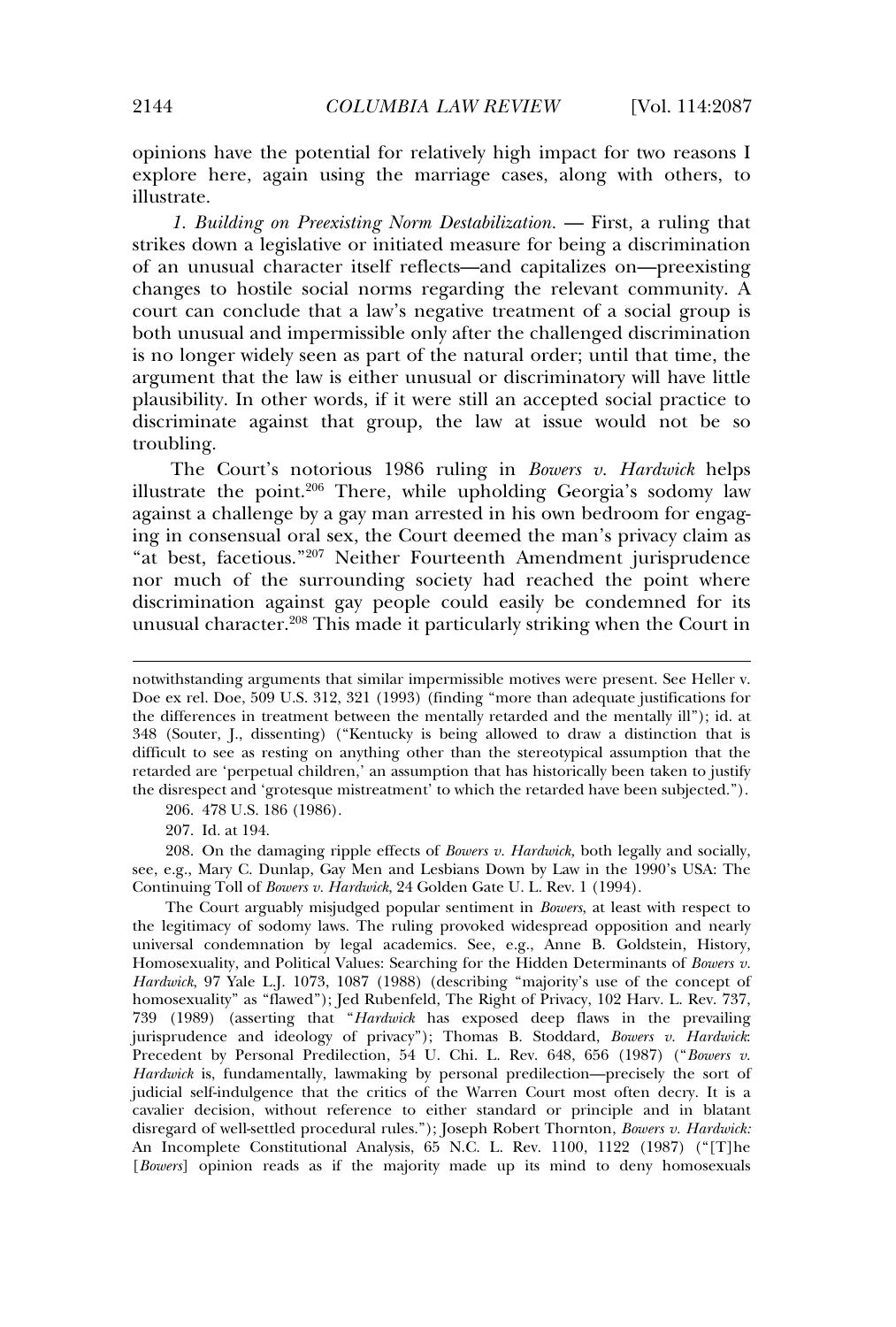*Lawrence* declared that "*Bowers* was not correct when it was decided, and it is not correct today." 209

In fact, it took a decade for the norm of antigay discrimination to become sufficiently destabilized so that a majority of the Court could find flaws in a ban on discrimination protections for gay people that it could not see in Georgia's arrest of Mr. Hardwick.<sup>210</sup> Rejecting Justice Scalia's insistence in dissent that the Court had taken sides in a kulturkampf, $211$ the *Romer* majority deemed "implausible" the state's claim that the amendment permissibly denied only "special rights." <sup>212</sup> The Court (twothirds of the Court, really) could see, moreover, that the discrimination at issue was of an unusual character and that the amendment's targeting of gay people was "not within our constitutional tradition." 213

This response to surrounding social change can be seen in the *Windsor* ruling as well; seventeen years after *Romer*, the same discrimination-of-an-unusual-character argument was now plausible in the marriage context. If it were still the norm for governments to discriminate openly against gay people, the Court in *Windsor* would not have been so troubled by the federal government's decision to reject a subset of marriages that states had chosen to sanctify.<sup>214</sup> The Court's

209. *Lawrence*, 539 U.S. at 578.

210. See Romer v. Evans, 517 U.S. 620 (1996). In the preceding term, the Court ruled unanimously against an organization of gay Irish individuals that wanted to participate in Boston's Saint Patrick's parade, but its decision was a notable prelude to *Romer* because of the shift in tone. Hurley v. Irish-Am. Gay, Lesbian & Bisexual Grp. of Boston, 515 U.S. 557, 581 (1995). While the gay litigants lost, the Court's opinion did not emanate the discomfort or hostility that characterized the *Bowers* decision or even the mildly written "gay Olympics" decision that came a year after *Bowers.* Id. ("Our holding today rests not on any particular view about the Council's message but on the Nation's commitment to protect freedom of speech."); see also S.F. Arts & Athletics, Inc. v. U.S. Olympic Comm., 483 U.S. 522, 542 (1987) (upholding the U.S. Olympic Committee's objection to the use of "Olympics" associated with sporting events featuring gay athletes notwithstanding widespread use of "Olympics" by other competitions).

211. *Romer*, 517 U.S. at 636 (Scalia, J., dissenting).

212. Id. at 626.

213. Id. at 633 (citation omitted). The Court quite deliberately tied its analysis to broader American traditions by beginning its opinion with Justice Harlan's century-old *Plessy* dissent for the proposition that the law must be "neutral[] where the rights of persons are at stake." Id. at 623.

214. Presumably, this foundation of social change, including the years of effort to lay the groundwork for these changes, see, e.g., Mary Bonauto & James Esseks, Marriage Equality Advocacy from the Trenches, 29 Colum. J. Gender & L. (forthcoming 2015) (describing early years of marriage-equality advocacy), helps explain why the backlash that some anticipated in response to marriage litigation has not materialized in a significant way. Cf. Michael J. Klarman, From the Closet to the Altar: Courts, Backlash, and the

constitutional protection, then applied whatever law and tradition supported its position and ignored all authority and arguments to the contrary."); Timothy W. Reinig, Comment, Sin, Stigma & Society: A Critique of Morality and Values in Democratic Law and Policy, 38 Buff. L. Rev. 859, 862 (1990) ("Prejudice, rather than sound legal argument, seems to be the basis for the result in *Hardwick*.").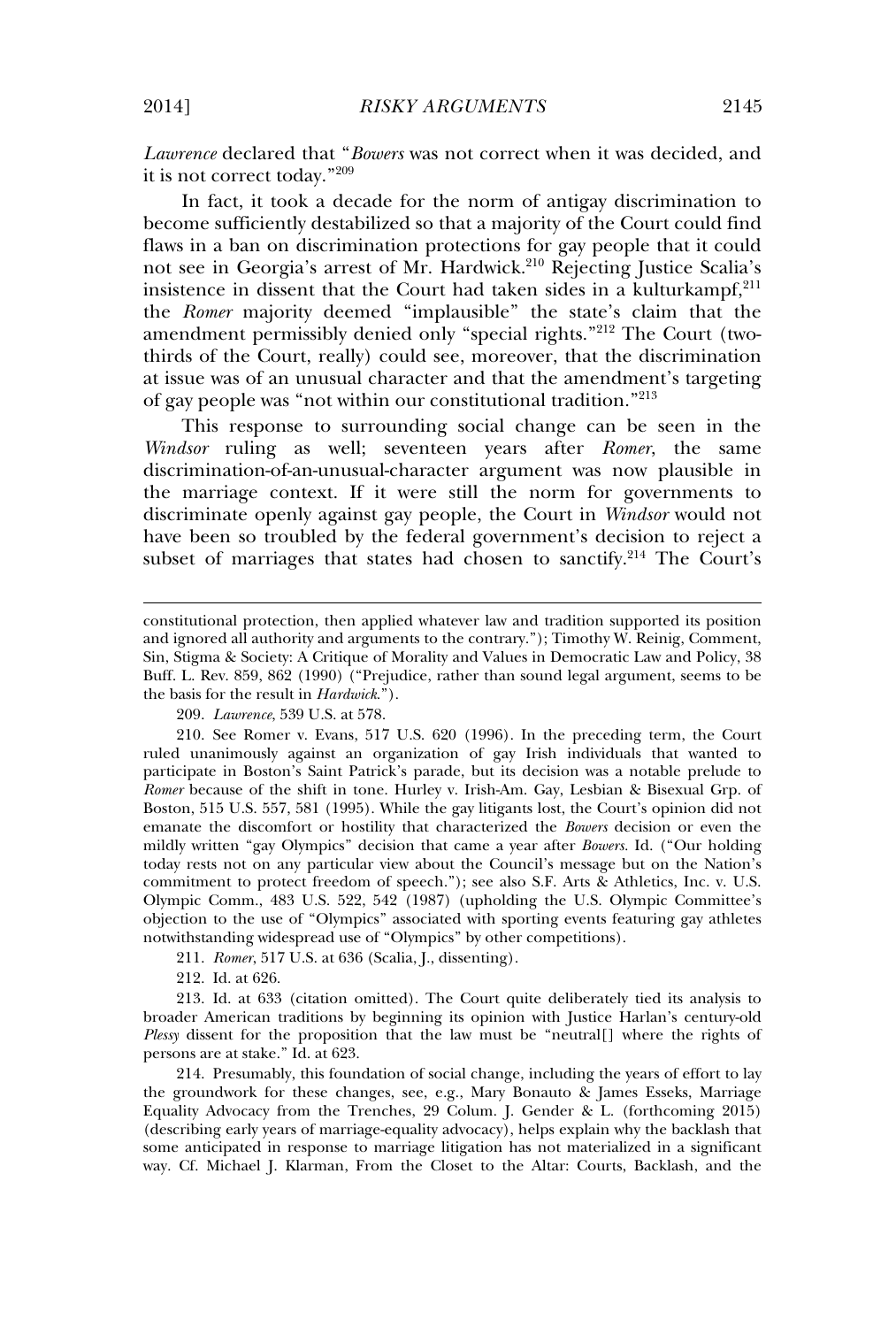concern about DOMA's demeaning of same-sex couples and their children<sup>215</sup> likewise would not have made sense in a jurisprudential—or social—world in which disfavoring gay people was widely permitted. $2^{16}$ Indeed, the Court's opinion expressly acknowledged these external changes in a range of ways, including in characterizing New York's decision to recognize same-sex couples' marriages as an effort "to eliminate inequality." <sup>217</sup> In this way, and by invoking states' commitment to equality, the Court framed its analysis as continuing, rather than breaking with, tradition.<sup>218</sup>

In this sense, an incremental argument such as "discrimination of an unusual character" does not ask the court to break new conceptual ground like a risky argument might. Instead, it deliberately asks the court to apply a well-settled analysis—to find that "[i]t is not within our constitutional tradition to enact laws of this sort," as the Court wrote in *Romer*. <sup>219</sup> Put simply, the context may be new but the concept is not.

*2. Solidifying and Amplifying Preexisting Changes in Public Discourse and Related Jurisprudence.* — Second, even assuming the narrowly written rulings focused on here reflect preexisting changes, as just described, judicial ratification almost certainly also solidifies and amplifies those changes both in public discourse and in later cases. $220$ 

216. See, e.g., Barry Friedman, Mediated Popular Constitutionalism, 101 Mich. L. Rev. 2596, 2606 (2003) ("[J]udicial decisions rest within a range of acceptability to a majority of the people."); see also Steven G. Calabresi, Thayer's Clear Mistake, 88 Nw. U. L. Rev. 269, 272 (1993) ("Mr. Dooley's dictum about the Supreme Court's tendency to follow the election returns seems no less apt today than when it was first printed almost a century ago."). Fittingly, given the theory advanced here, the U.S. Supreme Court did not even issue an opinion to accompany its first-ever invalidation of an antigay act in 1958. See One, Inc. v. Olesen, 355 U.S. 371, 371 (1958) (per curiam), rev'g 241 F.2d 772 (9th Cir. 1957). Instead, the Court, per curiam, summarily reversed the Ninth Circuit's determination that a gay-oriented magazine could be deemed "nonmailable" by the postmaster of Los Angeles because of its content. Id. An opinion would have required the Court to explain why articles written about gay people were not necessarily obscene under federal law, a difficult task in the 1950s.

217*. Windsor*, 133 S. Ct. at 2694.

218. The same can be said of the Court's choice to tie DOMA's violation of antitargeting principles not only to the measure invalidated in *Romer* but also to the fortyyear-old ruling in *Department of Agriculture v. Moreno* rejecting a law that had no purpose other than to harm its unpopular targets. Id. at 2693 (citing U.S. Dep't of Agric. v. Moreno, 413 U.S. 528, 534–35 (1973)).

219. Romer v. Evans, 517 U.S. 620, 633 (1996).

220. See also Post, Fashioning the Legal Constitution, supra note 1, at 8 ("[C]onstitu-

Struggle for Same-Sex Marriage 166–69 (2013) (discussing history of backlash against marriage litigation).

<sup>215.</sup> The Court in *Windsor* observed that the federal government's disregard of samesex couples' marriages "humiliates tens of thousands of children now being raised by same-sex couples. The law in question makes it even more difficult for the children to understand the integrity and closeness of their own family and its concord with other families in their community and in their daily lives." United States v. Windsor, 133 S. Ct. 2675, 2694 (2013).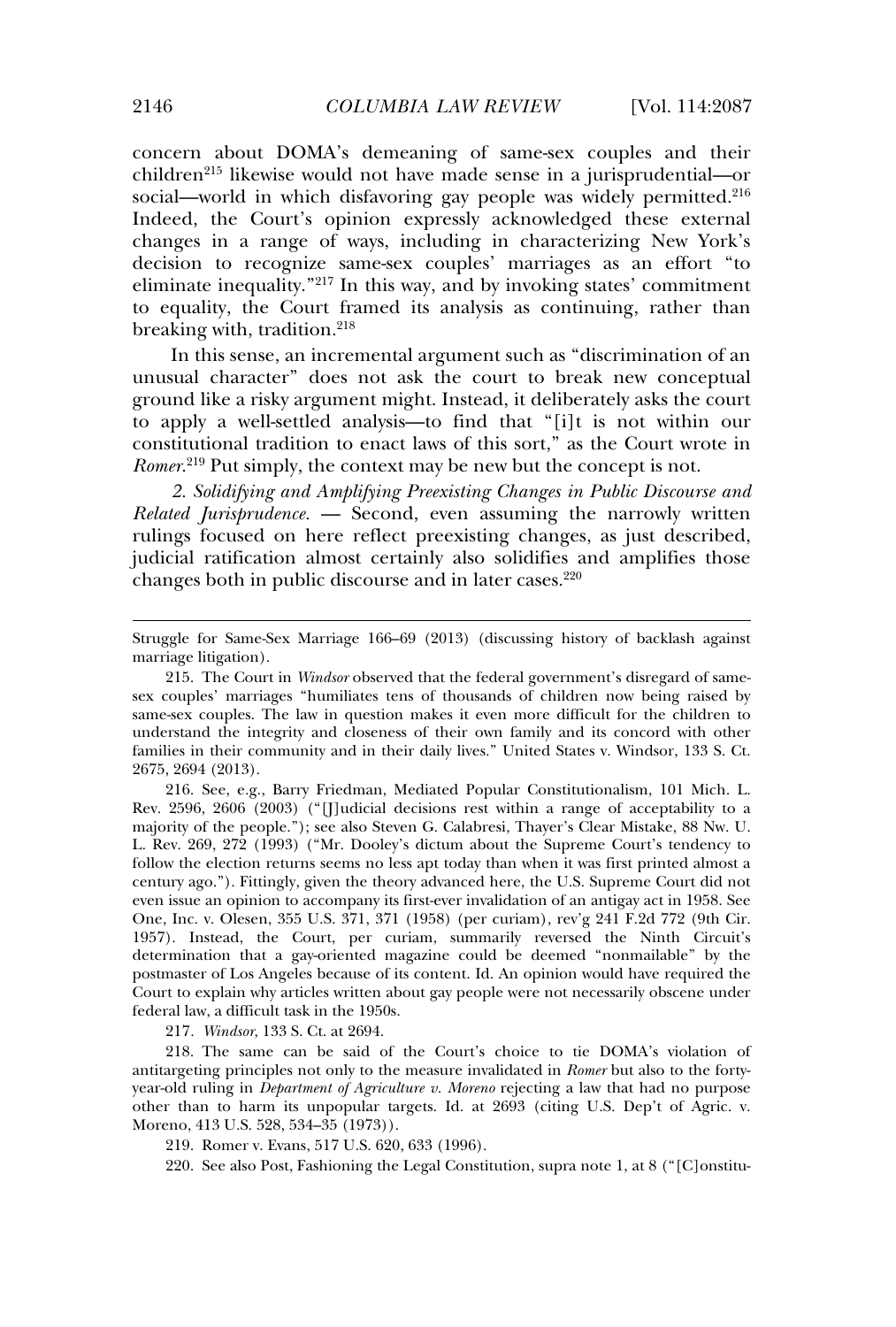Turning to public discourse first, it should not be a controversial proposition that high-visibility coverage has put legal decisions in a position to influence public discussion of marriage and related issues. $221$ The very nature of legal rulings also enhances their power; while elected officials and prominent political and cultural leaders have an impact on popular discourse through their statements and conduct, judges actually decide questions and, as such, are distinctly authoritative.<sup>222</sup> Their decisions have real-world consequences, at least when they are final, and thus necessarily become a touchstone for future public debate.

Moreover, because case outcomes become known to the public through media headlines and sound-bite coverage, decisions' rationales—including the choice of a narrow theory over a norm-challenging one—tend to have little public exposure or impact relative to the final judgment. As Paul Gewirtz once observed in a different context, "[I]t is possible that the manner in which a court justifies a particular remedy will make no dignitary difference at all. We who live by the lamp may exaggerate the importance of words." 223

Still, judges surely pay attention to their colleagues' opinions, so the relatively unnuanced public depiction of the Supreme Court's ruling in *Windsor*, for example, cannot alone explain why so many lower courts relied on *Windsor* to strike state marriage bans. That coverage, however, along with news about the growing number of states that recognized marriage equality legislatively while *Windsor* was pending,<sup>224</sup> presumably

tional law both arises from and in turn regulates culture.").

<sup>221.</sup> For discussions of the impact of court rulings on public discourse generally, see, e.g., Patrick J. Egan et al., Gay Rights, *in* Public Opinion and Constitutional Controversy 234, 239–45 (Nathaniel Persily et al. eds., 2008) (examining evidence suggesting Supreme Court's agenda-setting role affects public opinion, rather than vice versa). But see Stephen B. Burbank, Alternative Career Resolution II: Changing the Tenure of Supreme Court Justices, 154 U. Pa. L. Rev. 1511, 1527–28 (2006) (describing limited public attention given to judicial opinions). For analysis of the extensive media coverage of marriage cases, see generally Nathaniel Persily, Gay Marriage, Public Opinion, and the Courts (Penn Law Legal Scholarship Repository, Faculty Scholarship, Paper No. 91, 2006), available at http://scholarship.law.upenn.edu/faculty\_scholarship/91 (on file with the *Columbia Law Review*).

<sup>222.</sup> Arguably, a judicially sanctioned outcome has a unique type of legitimacy because it "bear[s] witness that it was reached through the discipline of the pattern of the law." Edward H. Levi, The Nature of Judicial Reasoning, 32 U. Chi. L. Rev. 395, 409 (1965).

<sup>223.</sup> Paul Gewirtz, Remedies and Resistance, 92 Yale L.J. 585, 669 (1983); cf. Vicki C. Jackson, Constitutions as "Living Trees"? Comparative Constitutional Law and Interpretive Metaphors, 75 Fordham L. Rev. 921, 940 n.78 (2006) ("Although the literature suggests low public attention to the reasoning of most judicial opinions, mass media on occasion devotes time to legal reasoning in ways that may affect general impressions of the legitimacy of the courts' work." (citations omitted)).

<sup>224.</sup> See, e.g., Adam Liptak, Supreme Court Weighs Cases Redefining Legal Equality, N.Y. Times (June 22, 2013), http://www.nytimes.com/2013/06/23/us/supreme-courtweighs-cases-redefining-legal-equality.html (on file with the *Columbia Law Review*) ("In the three months since . . . [the *Windsor*] argument, three more states have adopted same-sex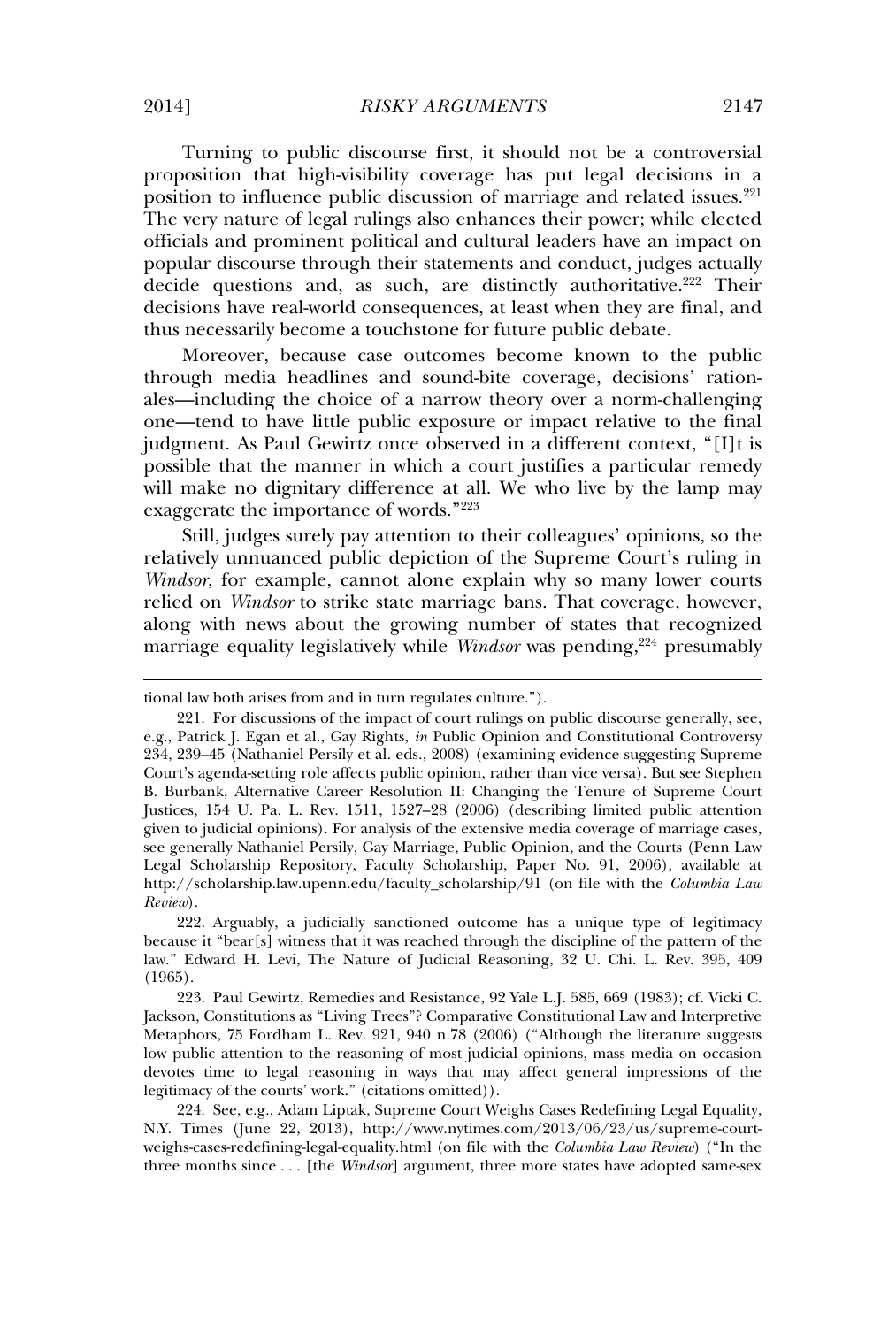prompted further shifts in public opinion.<sup>225</sup> And these shifts, in turn, shaped the landscape in which courts were hearing marriage-equality cases after the *Windsor* term ended.

Emblematic were statements from national media, such as *TIME*, which declared that "gay marriage" had already won.<sup>226</sup> To stand against what appeared to be a sweeping wave of change, while not unimaginable, would now pose its own risks to judicial legitimacy.<sup>227</sup> After the first courts

marriage, raising the total to 12, along with the District of Columbia."); Dorothy J. Samuels, And Then There Were Ten, N.Y. Times: Taking Note (Apr. 26, 2013, 10:28 AM), http://takingnote.blogs.nytimes.com/2013/04/26/and-then-there-were-ten/ (on file with the *Columbia Law Review*) ("Rhode Island's advance adds to the building sense of momentum for marriage equality.").

225. See, e.g., Jon Cohen, Gay Marriage Support Hits New High in Post–ABC Poll, Wash. Post: The Fix (Mar. 18, 2013), http://www.washingtonpost.com/blogs/thefix/wp/2013/03/18/gay-marriage-support-hits-new-high-in-post-abc-poll (on file with the *Columbia Law Review*) (observing recent increase in percentage of Americans who support marriage equality); Micah Cohen, Poll Finds Record Support for Same-Sex Marriage in California, N.Y. Times: FiveThirtyEight (Mar. 1, 2013, 4:43 PM), http://fivethirtyeight. blogs.nytimes.com/2013/03/01/poll-finds-record-support-for-same-sex-marriage-in-califor nia (on file with the *Columbia Law Review*) (discussing dramatic increase in support for marriage equality in California since 2008 approval of Proposition 8).

226*. TIME* had this message on its cover even before *Windsor* was decided. TIME (Apr. 8, 2013), available at http://content.time.com/time/covers/0,16641,20130408,00. html (on file with the *Columbia Law Review*). Even conservative talk-show host Rush Limbaugh conceded that marriage equality was inevitable and that opponents had lost on the issue. Aaron Blake, Rush Limbaugh: Gay Marriage 'Inevitable,' Conservatives 'Lost,' Wash. Post (Mar. 28, 2013), http://www.washingtonpost.com/blogs/post-politics/wp/ 2013/03/28/rush-limbaugh-gay-marriage-inevitable-conservatives-lost (on file with the *Columbia Law Review*).

LGBT advocacy groups made efforts to limit the sense of marriage-equality efforts being completed given that most states, even a year after *Windsor*, continued to exclude same-sex couples from marriage. See, e.g., Press Release, Freedom to Marry, One Year After Windsor Ruling: Momentum for the Freedom to Marry Reaches Record Highs (June 25, 2014), http://www.freedomtomarry.org/press/press-release/one-year-after-historicwindsor-ruling-momentum-for-the-freedom-to-marry (on file with the *Columbia Law Review*) ("Same-sex couples are still denied the freedom to marry in 31 states where 56 percent of the country resides. Yet twenty federal and state judges have ruled this discrimination unconstitutional in whole or in part in the past year. The inequity is stark.").

227. See Robert A. Dahl, Democracy and Its Critics 190 (1989) ("[T]he views of a majority of the justices of the Supreme Court are never out of line for very long with the views prevailing among the lawmaking majorities of the country."); Robert G. McCloskey, The American Supreme Court 260 (Daniel J. Boorstin ed., 5th ed. 2010) ("[I]t is hard to find a single historical instance when the Court has stood firm for very long against a really clear wave of public demand."); Richard H. Fallon, Jr., Legitimacy and the Constitution, 118 Harv. L. Rev. 1787, 1833 (2005) ("Justices who defy aroused public opinion . . . know that they risk[] provoking a political backlash that ultimately could cause their doctrinal handiwork to collapse. Possibly as a result of the Court's concern for its own sociological legitimacy, it has seldom remained dramatically at odds with aroused public opinion . . . ." (footnote omitted)); Friedman, supra note 220, at 2611–13 (underscoring "[j]udges do not live in a cocoon" and "face [an incentive] to remain within the range of public opinion").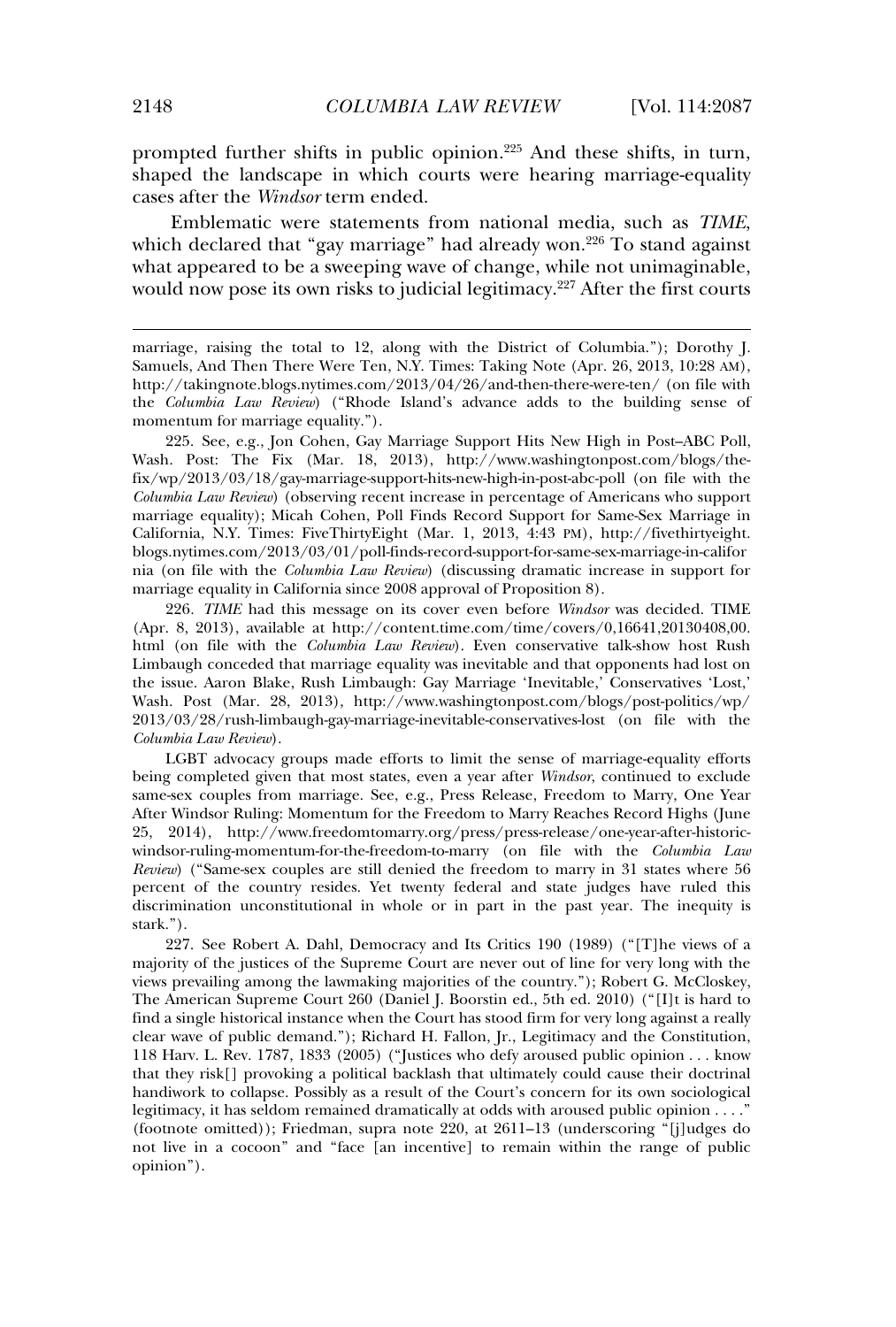to rule in *Windsor*'s wake ruled in favor of marriage equality, the risks arguably became even greater, particularly as the rulings were lauded at the highest levels of government,<sup>228</sup> elicited bipartisan support,<sup>229</sup> and came in states not thought to be especially friendly to gay-rights claims of this sort.<sup>230</sup>

In this way, *Windsor*'s discrimination-of-an-unusual-character analysis was not only solidified but also amplified—with hydraulic effects—by both the media and lower courts.

#### D. *Retaining a Role for Risky Arguments*

Risky arguments might seem to be almost irrelevant given that incremental legal theories can both gain traction and elide the downsides of their norm-challenging counterparts. But this conclusion would miss two significant roles that risky arguments likely play in decisionmaking.

First, as discussed earlier, risky arguments might have a particular ability to illuminate defects in a challenged law precisely because they focus attention on problematic underlying norms. In the marriage cases, for example, the sex-discrimination argument seems to present the clearest frame from which to challenge governments' proffered justification that children need male–female couples as parents because of the differences between mothers and fathers.<sup>231</sup>

229. See Erik Eckholm, Republicans from the West Give Support for Gay Marriage, N.Y. Times (Mar. 3, 2014), http://www.nytimes.com/2014/03/04/us/republicans-fromwest-give-support-for-gay-marriage.html (on file with the *Columbia Law Review*) ("Evoking Ronald Reagan and Barry Goldwater, a group of Western-state Republicans plans to enter the battle in favor of same-sex marriage on Tuesday, urging a federal appeals court to declare gay marriage bans in Utah and Oklahoma unconstitutional.").

230. See, e.g., De Leon v. Perry, 975 F. Supp. 2d 632, 662 (W.D. Tex. 2014) (holding Texas's marriage bans violate plaintiffs' due-process rights); Bostic v. Rainey, 970 F. Supp. 2d 456, 484 (E.D. Va.) (striking down Virginia's marriage bans for violating plaintiffs' dueprocess and equal-protection rights), aff'd sub nom. Bostic v. Schaefer, 760 F.3d 352 (4th Cir.), cert. denied, No. 14-225, 2014 WL 4230092 (U.S. Oct. 6, 2014); Kitchen v. Herbert, 961 F. Supp. 2d 1181, 1216 (D. Utah 2013) (striking down Utah's marriage bans for violating plaintiffs' due-process and equal-protection rights), aff'd, 755 F.3d 1193 (10th Cir.), cert. denied, No. 14-124, 2014 WL 3841263 (U.S. Oct. 6, 2014). Notably, some of the early post-*Windsor* cases also presented highly compelling facts, including one couple who took an air-ambulance flight to another state so they could be married shortly before one member of the couple died. See Obergefell v. Wymyslo, 962 F. Supp. 2d 968, 976 (S.D. Ohio 2013), rev'd sub nom. DeBoer v. Snyder, No. 14-1341, 2014 WL 5748990 (6th Cir. Nov. 6, 2014), available at http://sblog.s3.amazonaws.com/wp-content/uploads/2014/ 11/6th-CA-marriage-ruling-11-6-14.pdf (on file with the *Columbia Law Review*).

231. See Case, What Feminists Have to Lose, supra note 32, at 1225 (calling the

<sup>228.</sup> Press Release, Office of the Press Sec'y, White House, Remarks by the President at Pride Month Celebration (June 30, 2014), http://www.whitehouse.gov/the-press-office/ 2014/06/30/remarks-president-pride-month-celebration (on file with the *Columbia Law Review*) ("Same-sex marriage has gone into effect in 10 more states—(applause)—which means that 43 percent of Americans now live in states where you're free to marry who you love.").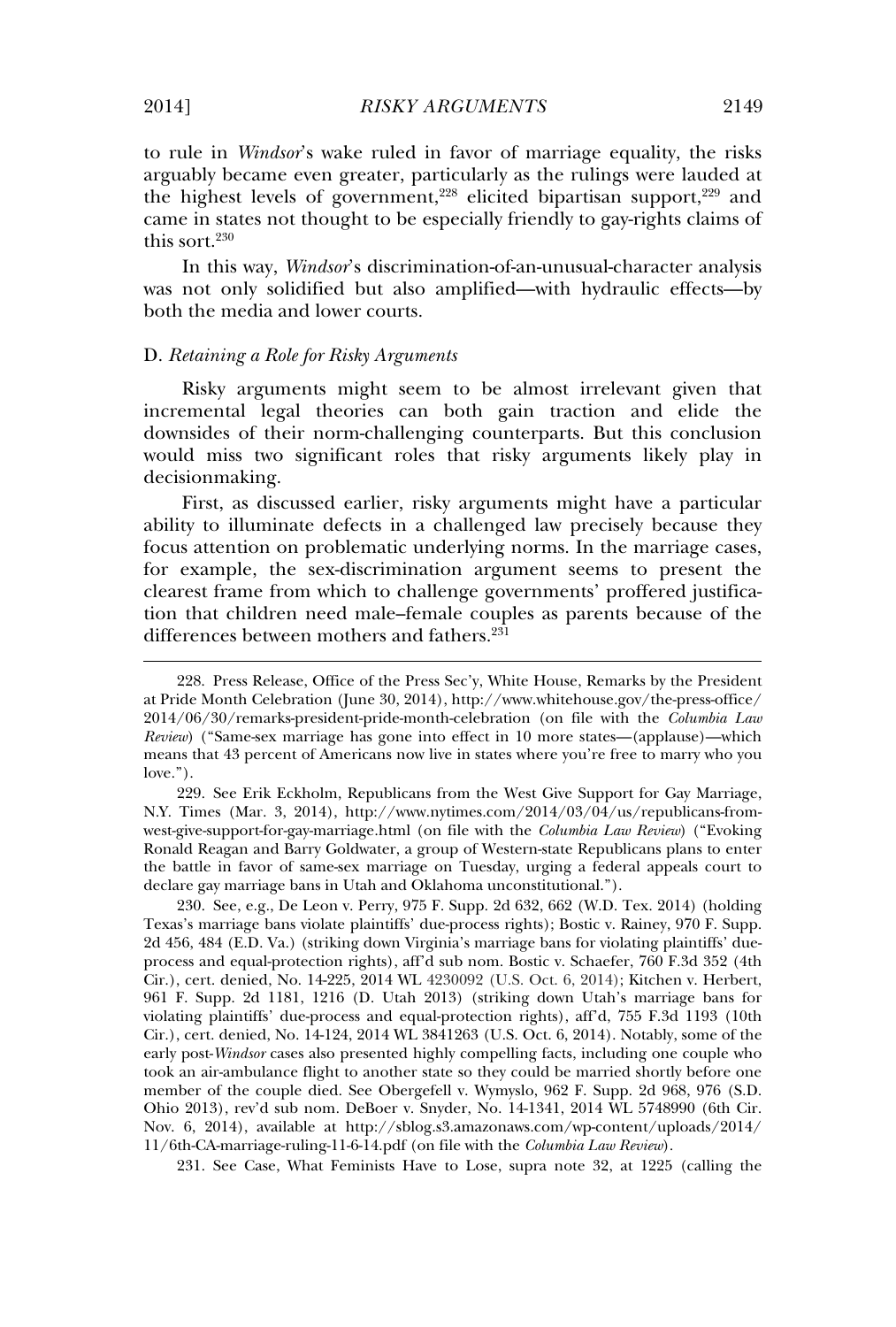Second, legal claims and theories have an expressive function within litigation in addition to providing a doctrinal path toward a desired outcome.<sup>232</sup> While the expressive function of factual allegations in complaints has received some attention,<sup>233</sup> and the expressive function of legal theory much more,<sup>234</sup> this role of legal theory *within* litigation warrants consideration as well.

More specifically, like any other type of case, social-change cases typically can be argued based on a range of theories, and advocates must be strategic about which theories to advance, in what order, and at what length. But even with those questions decided, the individual arguments do not operate in standalone fashion. Instead, they have their own ecology, each affecting the reception of the others and all together creating synergies arising from their unique contributions.<sup>235</sup>

232. Some have compared the expressive role of legal theory to its determinative role, observing that theory "cannot tell us what to value, but it can help us (judges, scholars, citizens) make choices by helping us to articulate what we value." Joseph William Singer, The Player and the Cards: Nihilism and Legal Theory, 94 Yale L.J. 1, 63 (1984). Others have focused on the expressive function of law as it relates to human behavior. See, e.g., Eric A. Posner, Law and Social Norms 1–2 (2000) (cataloguing diverse ways in which legal intervention can influence or change social norms); Cass R. Sunstein, On the Expressive Function of Law, 144 U. Pa. L. Rev. 2021, 2025–29 (1996) ("[M]y principal aim is to defend laws that attempt to alter norms, rather than laws that merely 'speak.'"). Still others have addressed the expressive function of litigation itself.

Consolidating many of these ideas, Paul Stephan wrote:

As a matter of legal theory, there exist many ways to capture the expressive function of litigation. Those of us who work in law and economics might say that litigation generates public goods in the form of more and better information about the scope and meaning of legal rules. Those interested in theories of justice might say that litigation engages society in reasoned deliberation that allows society to better articulate its sense of moral value. Those with a post-modern inclination might argue that litigation serves as a kind of performance through which social meaning is constructed. A common thread underlies each of these otherwise disparate conceptions: litigation has purposes and functions that are independent of the parties before the court. Judges and lawyers engaged in litigation represent society, whether self-consciously or not, and society in turn shapes and places its demands on those actors.

Paul Stephan, A Becoming Modesty—U.S. Litigation in the Mirror of International Law, 52 DePaul L. Rev. 627, 644–45 (2002) (footnotes omitted).

233. See, e.g., Eastman, supra note 39, at 766 (describing how moral outrage is often lost in facts of civil-rights complaints).

234. See supra note 232 (discussing expressive role of legal theory relative to theory's determinative role).

235. A basic principle of ecology stresses the interconnections and synergies among parts of the same system. See Fritjof Capra, The Web of Life: A New Scientific

hypothetical rationale offered by legislatures that children are better off being raised by a mother and a father than by same-sex partners "deeply disturbing"); Widiss et al., supra note 32, at 490 ("[C]ourts in the marriage cases have fallen back on an essentialized understanding of gender roles to hold that legislatures may assume that children do best with a 'mother' and a 'father' and that male and female parents, simply by virtue of their sex, play significantly different roles for their children.").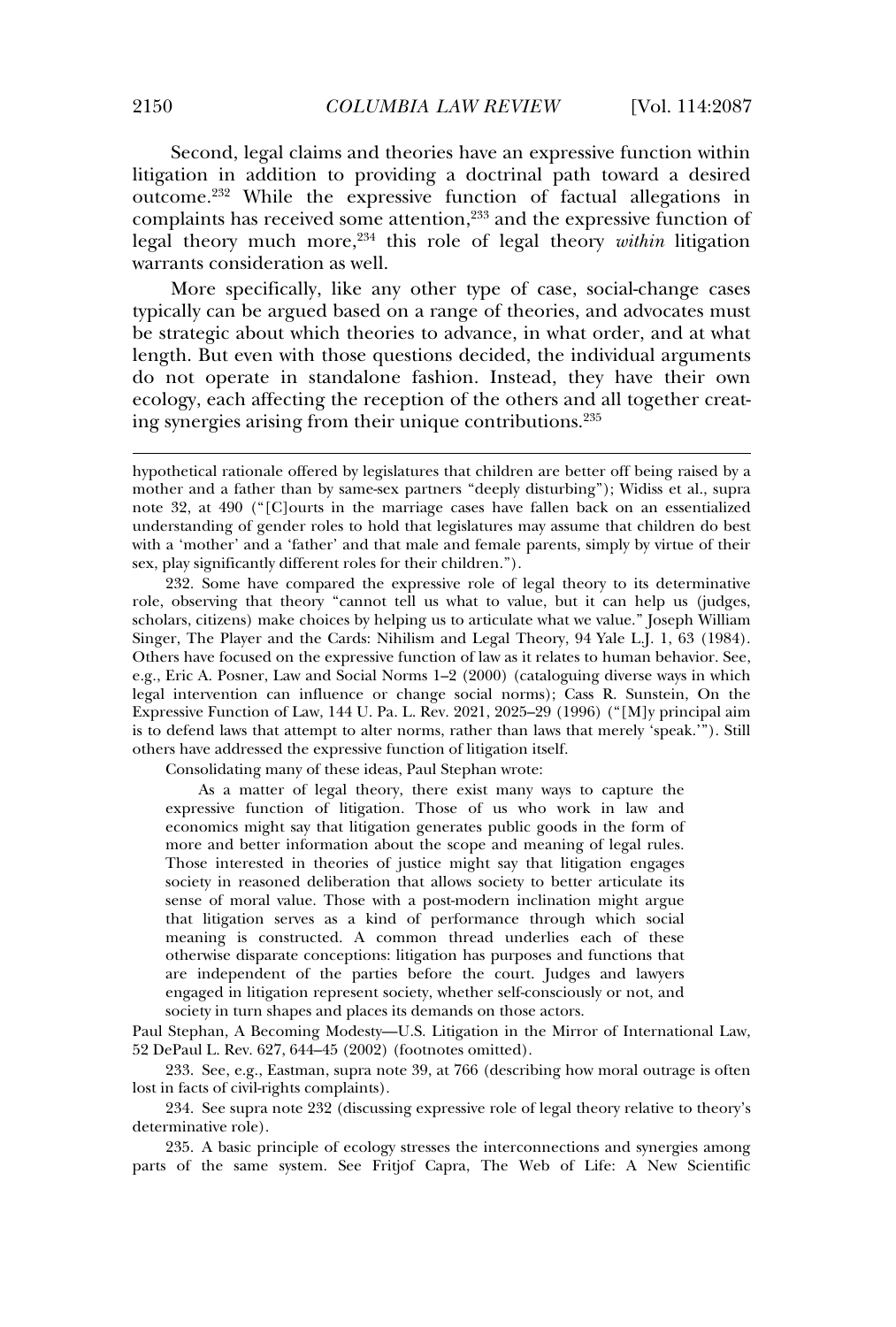While risky arguments have a norm-confronting style that may make them less likely to be embraced by a court, their clarity about underlying problems might help generate or affirm a decisionmaker's sense that something is troubling about the measure at issue. Then, if the decisionmaker is not prepared, either intellectually or as a matter of practice, to engage with the problem on those terms, other, more discrete arguments might gain in appeal because they are easier to grasp or seem less broadly impactful, or both.

In other words, in the ecology of social-change litigation, risky and discrete arguments may interact synergistically, with the risky argument destabilizing the challenged law and the discrete argument offering an easier path to decision. This is not unlike the process that occurred in the early marriage cases, where several courts brought themselves to the point of recognizing the constitutional flaws embedded in states' exclusion of same-sex couples from marriage, but were reluctant to follow that conclusion through by requiring marriage access as a remedy. In Vermont, for example, the state supreme court found that the state had violated same-sex couples' rights under the state constitution's Common Benefits Clause, but it allowed the legislature to grant civil unions as a remedy.<sup>236</sup> Several years later, the New Jersey Supreme Court did essentially the same thing, finding that exclusion from marriage violated samesex couples' equality rights, but allowing the state legislature to provide civil unions as a remedy.<sup>237</sup>

In these cases, the alternate remedy of civil unions arguably served a function analogous to that of the discrete discrimination-of-an-unusualcharacter theory in *Windsor*. It allowed for required change without committing the courts to a full-on engagement with the norms their decisions challenged. And, likewise, the decisions in Vermont and New Jersey ultimately paved the way for later determinations, either by the legislature or the court, to require marriage.<sup>238</sup>

These moves could be described as minimalist $2^{39}$  and also as consistent with William Eskridge's "jurisprudence of tolerance," through which courts—and in particular the Supreme Court—are committed to

238. See 2009 Vt. Acts & Resolves 33 ("The purpose of this act [creating civil unions] is to recognize legal equality in the civil marriage laws . . . ."); Garden State Equal. v. Dow, 82 A.3d 336, 367–68 (N.J. Super. Ct. 2013) ("The equality demanded by *Lewis* now requires that same-sex couples in New Jersey be allowed to marry.").

239. See supra note 27 and accompanying text (exploring Sunstein's theory of judicial minimalism).

Understanding of Living Systems 297–304 (1996) ("All members of an ecological community are interconnected in a vast and intricate network of relationships, the web of life. They derive their essential properties and, in fact, their very existence from their relationships to other things.").

<sup>236.</sup> Baker v. State, 744 A.2d 864, 888–89 (Vt. 1999).

<sup>237.</sup> Lewis v. Harris, 908 A.2d 196, 224 (N.J. 2006); see also 2006 N.J. Laws 975 ("It is the intent of the Legislature to comply with the constitutional mandate set forth by the New Jersey Supreme Court in the recent landmark decision of *Lewis v. Harris* . . . .")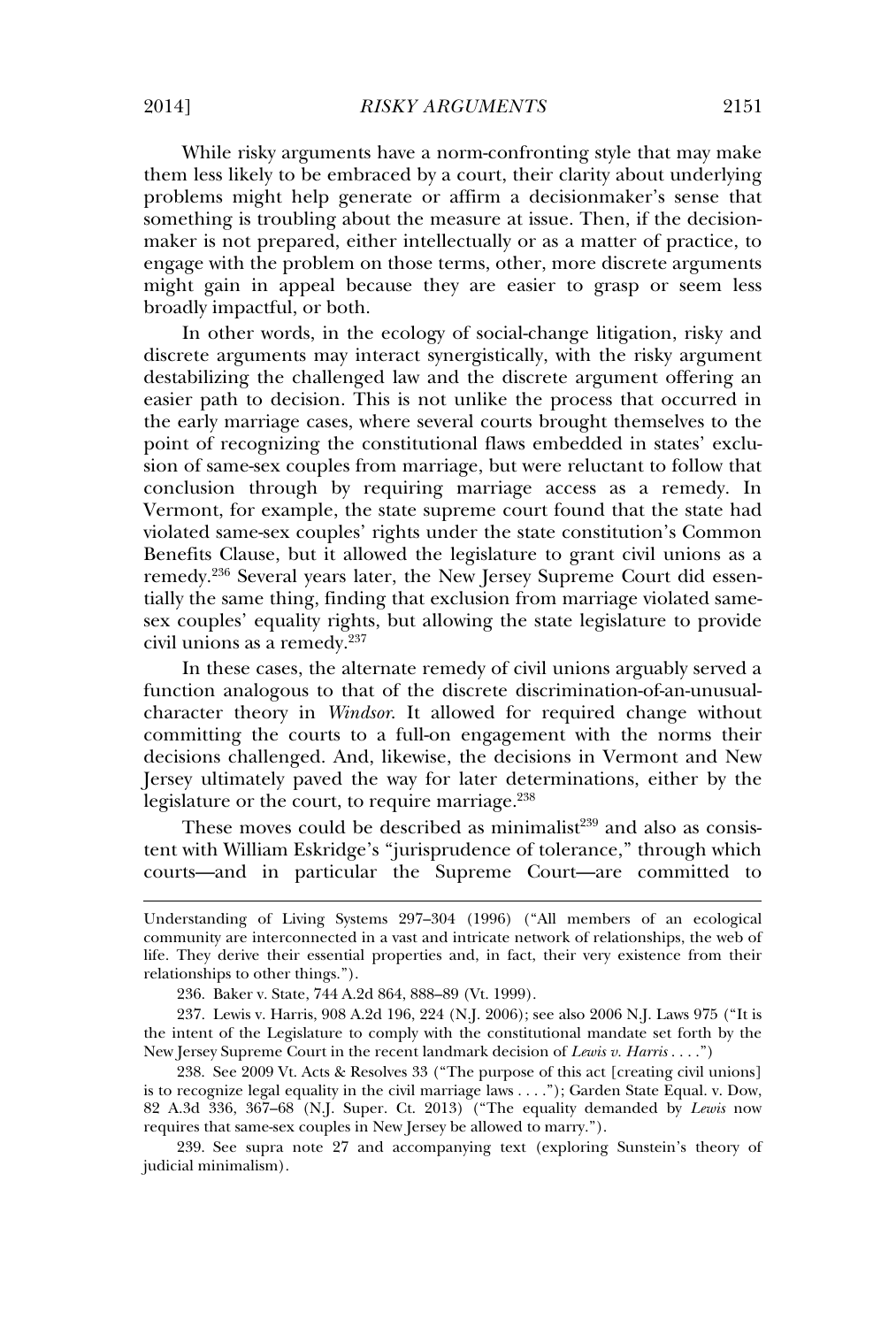"lowering the stakes of identity politics" by issuing marriage rulings only to the extent the "country is [] willing to go along." 240

But without the claim for marriage—that full-on demand for social change—it is hard to imagine that civil unions would have been so easily embraced as a statewide mechanism for recognizing same-sex couples' relationships. Put simply, as is often the case in politics and at times in constitutional interpretation, the arguments at the margins help generate buy-in for arguments that appear to be more middle of the road.<sup>241</sup>

The remaining question here is a normative one: Who should take the risk of making risky arguments, given their synergistic contributions? In any given case, it might seem reasonable for the party litigating a case to make all arguments, from discrete to risky, to maximize the potential synergies among them. While page and attention limits are not endless, as noted earlier, a party that groups the arguments together can invoke their collective power, and then concentrate its resources on the theories most likely to succeed and leave it to amici to reinforce and develop the others.

On the other hand, risky arguments can sometimes trigger dormant opposition, as was also discussed at the outset. From this vantage point, it may be better for amici to advance arguments that set an outer bound and shape the context in which other claims are heard and have the party stay away from them altogether. That approach also minimizes the reputational consequences for the party to the extent an argument risks being seen as implausible. It also reduces the chance that a judge will reach out specifically to reject the argument even while issuing a favorable ruling.

It would be folly to make a strong recommendation of either strategy from the pages of a law-review essay, abstracted from the circumstances of a particular case. Instead, the takeaway point, for litigation as well as theory, is the inevitability of choice—and risk—and the absence of absolute answers.

<sup>240.</sup> William N. Eskridge, *Lawrence*'s Jurisprudence of Tolerance: Judicial Review to Lower the Stakes of Identity Politics, 88 Minn. L. Rev. 1021, 1025–26 (2004). For commentary on and a critique of this theory as it relates to *Lawrence*, see Jamal Greene, Beyond *Lawrence*: Metaprivacy and Punishment, 115 Yale L.J. 1862, 1882–83 (2006) (arguing that *Lawrence* "does not source its emerging awareness within the gay rights movement" but rather "alters the criteria upon which putatively protected expressive conduct is to be formally judged").

<sup>241.</sup> For discussion of the ways in which the terrain of "acceptable" argument shifts by virtue of arguments made on both sides, see Siegel, Constitutional Culture, supra note 11, at 1330–32 (explaining, through the Equal Rights Amendment's history, "how American constitutional culture enables creative new claims about the Constitution's meaning" and how "proposed understandings ultimately assume a form in which they can be integrated into the tradition they challenge"); see also Siegel, Equality Talk, supra note 135, at 1476 (discussing shifts in meaning of *Brown v. Board of Education* resulting from changes in social-movement strategies supportive of and adverse to the decision).